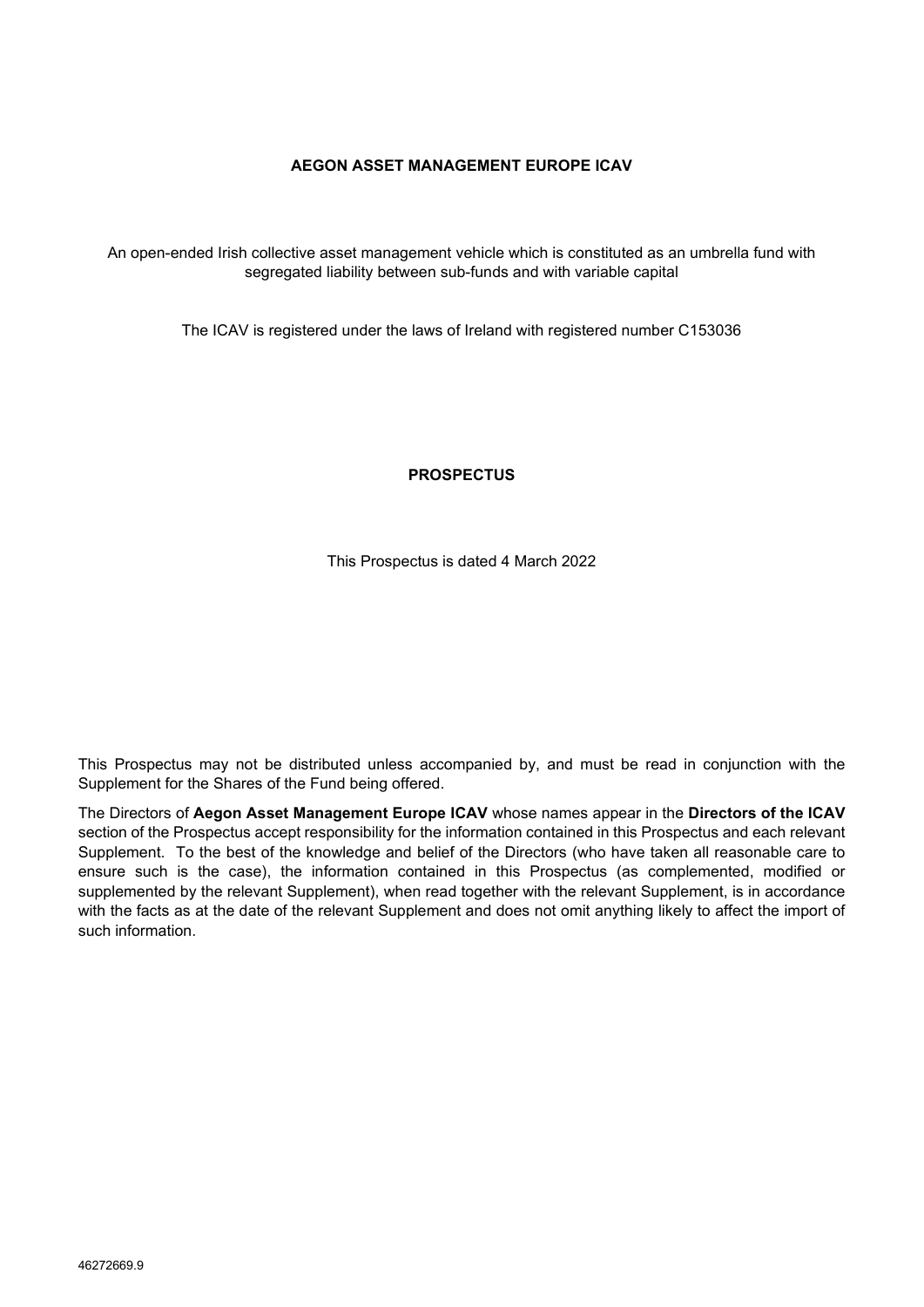# <span id="page-1-0"></span>1. **INTRODUCTION**

**IF YOU ARE IN ANY DOUBT ABOUT THE CONTENTS OF THIS PROSPECTUS AND THE RELEVANT SUPPLEMENT YOU SHOULD CONSULT YOUR STOCKBROKER, BANK MANAGER, SOLICITOR, ACCOUNTANT OR OTHER FINANCIAL ADVISER.**

**The ICAV is structured as an umbrella type open-ended investment ICAV with variable capital, incorporated on 18 March 2016 and is authorised in Ireland as an undertaking for collective investment in transferable securities pursuant to the European Communities (Undertakings for Collective Investment in Transferable Securities) Regulations, 2011, (as amended). Accordingly, the ICAV is supervised by the Central Bank of Ireland (the Central Bank). This authorisation however, does not constitute a warranty by the Central Bank as to the performance of the ICAV and the Central Bank shall not be liable for the performance or default of the ICAV. Authorisation of the ICAV is not an endorsement or guarantee of the ICAV by the Central Bank nor is the Central Bank responsible for the contents of the Prospectus.**

Shares representing interests in different Funds may be issued from time to time by the Directors. Shares of more than one class may be issued in relation to a Fund. All Shares of each class will rank pari passu save as provided for in the relevant Supplement. On the introduction of any new Fund (for which prior Central Bank approval is required) or any new class of Shares (which must be issued in accordance with the requirements of the Central Bank), the ICAV will prepare and the Directors will issue a Supplement setting out the relevant details of each such Fund or new class of Shares. A separate portfolio of assets will be maintained for each Fund (and accordingly not for each class of Shares) and will be invested in accordance with the investment objective and policies applicable to such Fund. Particulars relating to individual Funds and the classes of Shares available therein are set out in the relevant Supplement.

**A Repurchase Charge of up to 3 per cent of the repurchase amount may be charged by a Fund under the circumstances set out in the relevant Supplement for the Fund.**

**The ICAV has segregated liability between its Funds and accordingly any liability incurred on behalf of or attributable to any Fund shall be discharged solely out of the assets of that Fund.**

**Shareholders should note that all or part of the fees and expenses may be charged (in whole or part) to the capital of the Fund. Where such fees and expenses are charged to capital, Shareholders may not receive back the full amount invested on repurchases of Shares which would have the effect of lowering the capital value of your investment.**

Distribution of this Prospectus and the relevant Supplement is not authorised in any jurisdiction after publication of the audited annual report of the ICAV for the period to 31 December each year unless accompanied by a copy of such report and, if published after the annual report, a copy of the then latest published semi-annual report and unaudited accounts. Such reports and this Prospectus together form the prospectus for the issue of Shares in the ICAV.

Shares of the ICAV may be admitted to the Official List and trading on the Main Securities Market of Euronext Dublin. Neither the admission of Shares of the ICAV to the Official List and trading on the Main Securities Market of Euronext Dublin nor the approval of the Prospectus pursuant to the listing requirements of Euronext Dublin shall constitute a warranty or representation by Euronext Dublin as to the competence of service providers to or any other party connected with the ICAV, the adequacy of information contained in the Prospectus or the suitability of the ICAV for investment purposes.

The Directors do not anticipate that an active secondary market will develop in any of the Shares of the ICAV.

#### **Information for all investors**

**Potential subscribers and purchasers of Shares should inform themselves as to (a) the possible tax consequences,** 

- **(b) the legal requirements,**
- **(c) any foreign exchange restrictions or exchange control requirements; and**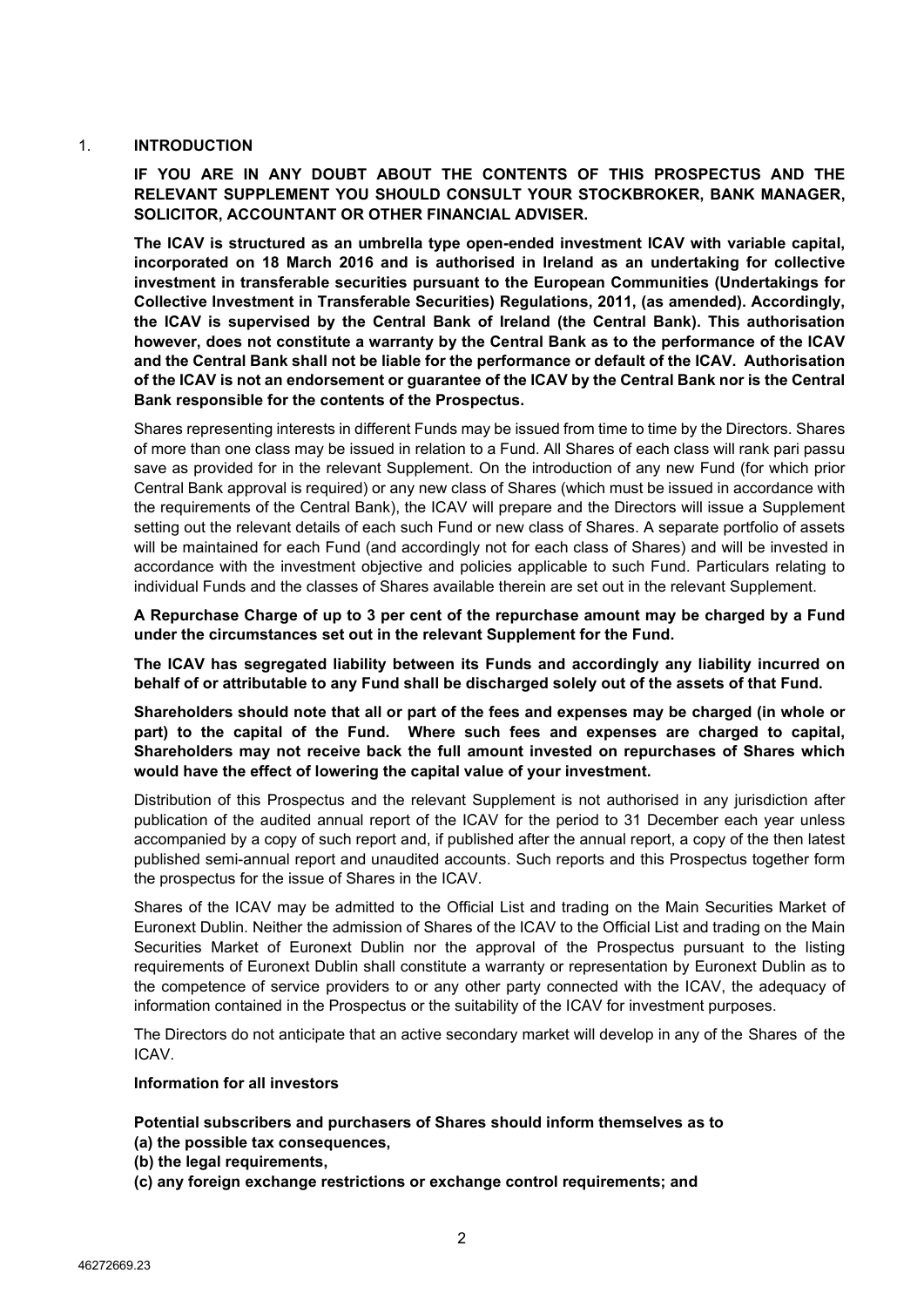**(d) any other requisite governmental or other consents or formalities which they might encounter under the laws of the countries of their incorporation, citizenship, residence or domicile and which might be relevant to the subscription, purchase, holding or disposal of Shares.**

**The value of and income from Shares in the ICAV may go up or down and you may not get back the amount you have invested in the ICAV. Shares constituting each Fund are described in a Supplement to this Prospectus for each such Fund, each of which is an integral part of this Prospectus and is incorporated herein by reference with respect to the relevant Fund. Applicants' attention is drawn to the section entitled RISK FACTORS below which sets out certain investment risks for an investor.**

# **Prices of shares may fall as well as rise. The difference at any one time between the sale and repurchase price of shares in the Fund means that the investment should be viewed as medium to long term.**

Any information given or representations made, by any dealer, salesman or other person, which are not contained in this Prospectus or the relevant Supplement or in any reports and accounts of the ICAV forming part hereof must be regarded as unauthorised and accordingly must not be relied upon. Neither the delivery of this Prospectus or the relevant Supplement nor the offer, issue or sale of Shares shall under any circumstances constitute a representation that the information contained in this Prospectus or the relevant Supplement is correct as of any time subsequent to the date of this Prospectus or the relevant Supplement. This Prospectus or the relevant Supplement may from time to time be updated and intending subscribers should enquire of the Distributor or the Manager as to the issue of any later Prospectus or as to the issue of any reports and accounts of the ICAV.

All Shareholders are entitled to the benefit of, are bound by and are deemed to have notice of the provisions of the Instrument of Incorporation of the ICAV, copies of which are available as mentioned herein.

This Prospectus and the relevant Supplements shall be governed by and construed in accordance with Irish Law.

Defined terms used in this Prospectus shall have the meanings attributed to them in the Definitions section below.

# **Information for investors in the United Kingdom**

The ICAV is a recognised collective investment scheme for the purposes of Section 264 of the Financial Services and Markets Act 2000 (**FSMA**) of the United Kingdom and the Company may be marketed in the United Kingdom following the exit of the United Kingdom from the European Union pursuant to a notification made to the Financial Conduct Authority under Part 6 of The Collective Investment Schemes (Amendment etc.) (EU Exit) Regulations 2019. This Prospectus is distributed in the United Kingdom by or on behalf of the Directors and is approved for the purposes of the FSMA by Aegon Asset Management UK plc which is authorised and regulated by the Financial Conduct Authority.

The ICAV maintains facilities in the United Kingdom at the address given below in the interests of Shareholders on matters such as inspection of the Instrument of Incorporation of the ICAV, the Prospectus, KIIDs, the reports and accounts and arrangements for repurchase of Shares. In addition, any person who has a complaint to make about the operation of the ICAV can submit his complaint in writing to the address given below:

Aegon Asset Management UK plc

3 Lochside Crescent

Edinburgh EH12 9SA

United Kingdom

Shareholders in the United Kingdom shall not have the right to cancel the investment agreement constituted by the acceptance by or on behalf of the ICAV of an application for Shares. The ICAV does not have a place of business in the United Kingdom and is not authorised under the FSMA. As against the ICAV, and any overseas agent thereof who is not authorised to carry on regulated activities in the United Kingdom, a United Kingdom investor will not benefit from the rules and regulations made under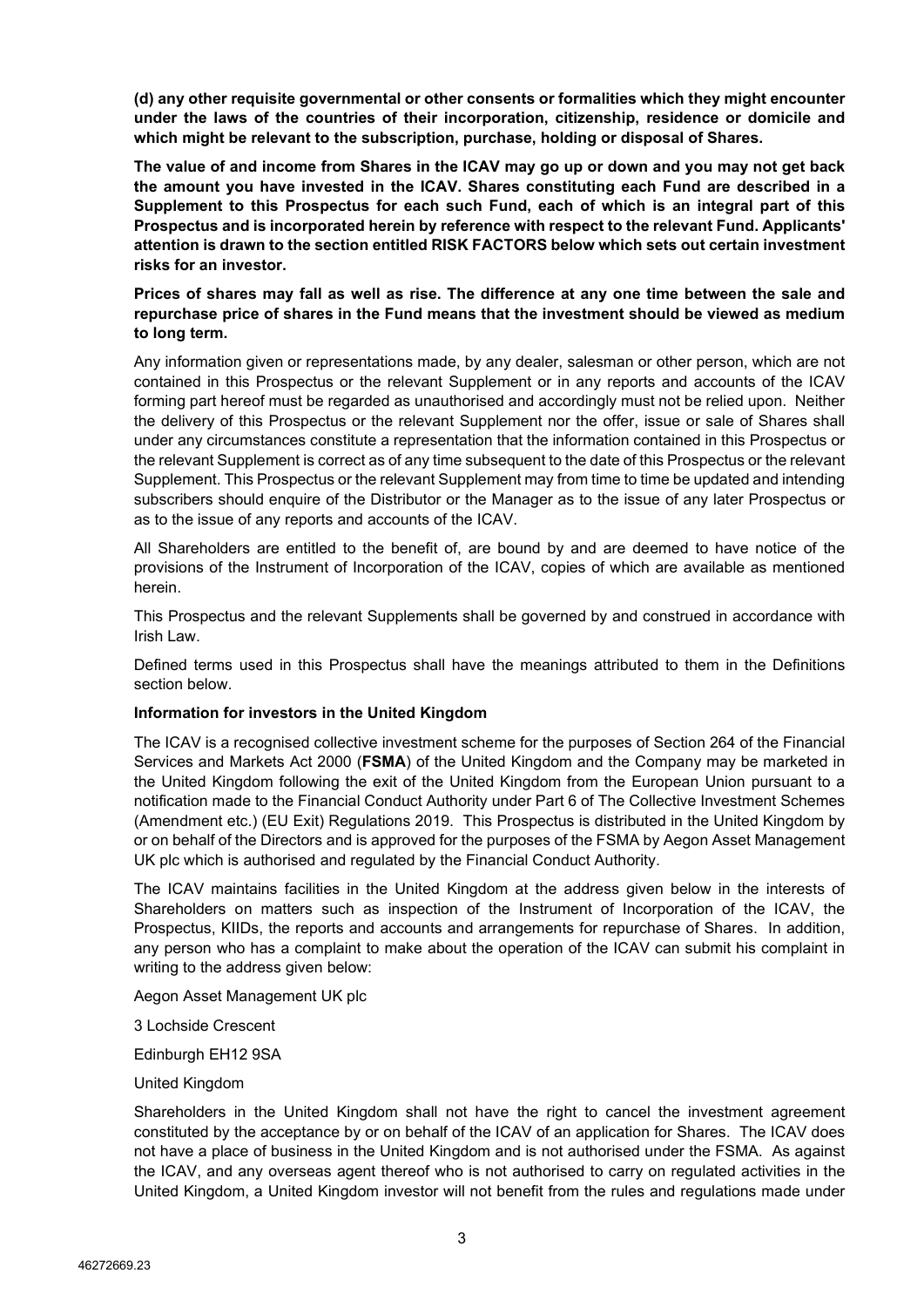the FSMA for the protection of private investors, including the Financial Services Compensation Scheme and the Financial Ombudsman Service.

## **Information for investors in the United States**

This Prospectus may not be used for the purpose of an offer or solicitation in any jurisdiction or in any circumstances in which such offer or solicitation is unlawful or not authorised. In particular the Shares have not been and will not be registered under the United States Securities Act of 1933 (as amended) or the securities laws of any state or political subdivision of the United States and may not, except in a transaction which does not violate U.S. securities laws, be directly or indirectly offered or sold in the United States or to any U.S. Person. The ICAV will not be registered under the United States Investment Company Act of 1940 as amended.

This Prospectus has been prepared solely for, and is being made available to investors for the purposes of evaluating an investment in Shares in the Funds. Investors should only consider investing in the Funds if they understand the risks involved including the risk of losing all capital invested.

The Instrument of Incorporation of the ICAV gives powers to the Directors to impose restrictions on the holding of Shares by (and consequently to repurchase Shares held by), or the transfer of Shares to, any U.S. Persons (unless permitted under certain exceptions under the laws of the United States) or by any person who does not clear such money laundering checks as the Directors may determine or by any person who appears to be in breach of any law or requirement of any country or government authority or by virtue of which such person is not qualified to hold such Shares or by any person or persons in circumstances (whether directly or indirectly affecting such person or persons, and whether taken alone or in conjunction with any other person or persons, connected or not, or any other circumstances appearing to the Directors to be relevant) which, in the opinion of the Directors, might result in the ICAV incurring any liability to taxation or suffering any other pecuniary legal or material administrative disadvantages or being in breach of any law or regulation which the ICAV might not otherwise have incurred, suffered or breached or any individual under the age of 18 (or such other age as the Directors may think fit). Where Taxable Irish Persons acquire and hold Shares, the ICAV shall, where necessary for the collection of Irish tax, repurchase and cancel Shares held by a person who is or is deemed to be or is acting on behalf of a Taxable Irish Person on the occurrence of a chargeable event for Irish taxation purposes and pay the proceeds thereof to the Irish Revenue Commissioners.

This Prospectus may be translated into other languages. Any such translation shall only contain the same information and have the same meanings as this English language document. To the extent that there is any inconsistency between this English language document and the document in another language, this English language document shall prevail except to the extent (but only to the extent) required by the laws of any jurisdiction where the Shares are sold so that in an action based upon disclosure in a document of a language other than English, the language of the document on which such action is based shall prevail. All communications in relation to this Prospectus and any Supplements shall be in English unless otherwise agreed.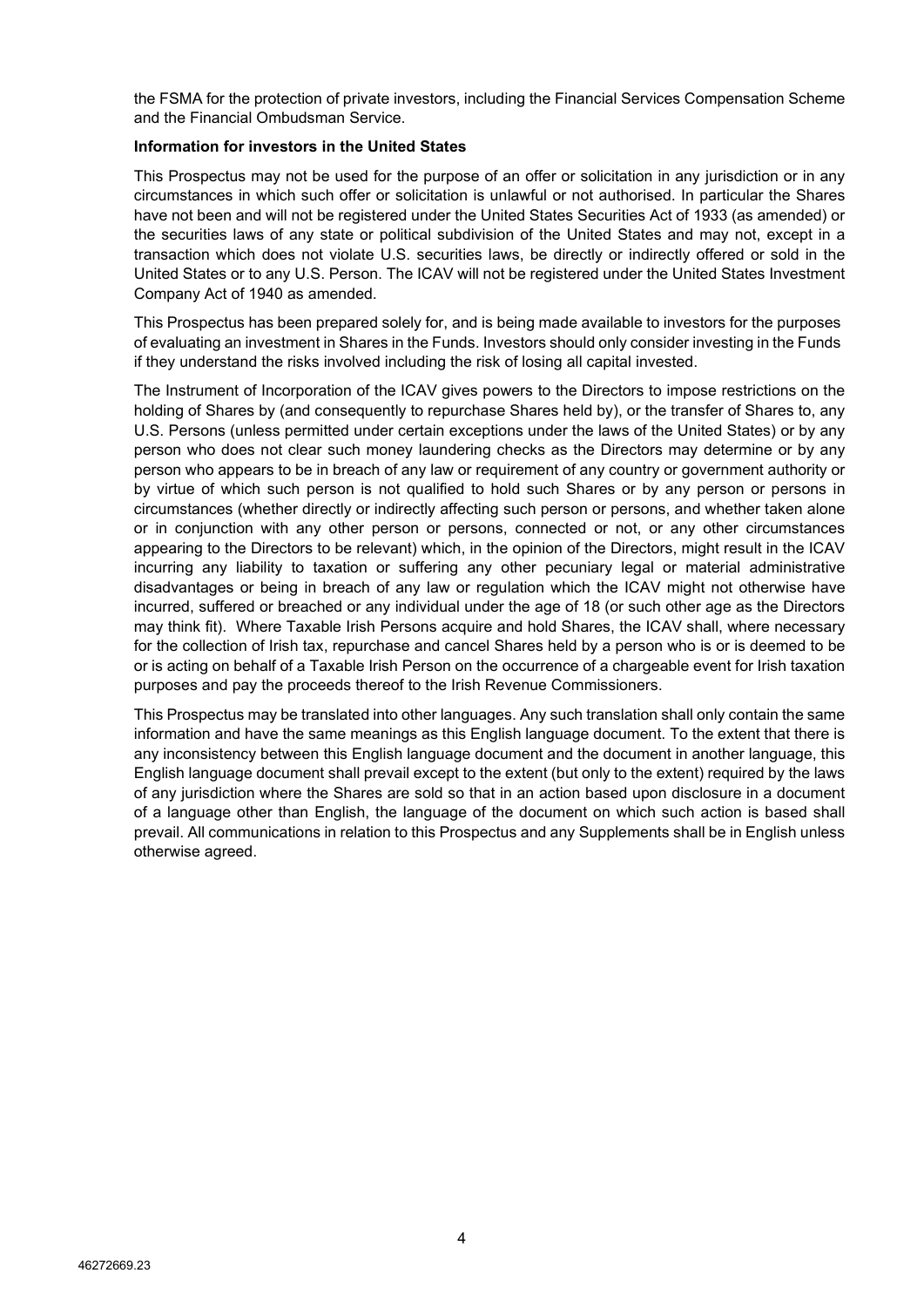# **CONTENTS**

# Page No

| 1. |       |                              |    |  |  |  |
|----|-------|------------------------------|----|--|--|--|
| 2. |       |                              |    |  |  |  |
| 3. |       |                              |    |  |  |  |
|    | 3.1.  |                              |    |  |  |  |
|    | 3.2.  |                              |    |  |  |  |
|    | 3.3.  |                              |    |  |  |  |
|    | 3.4.  |                              |    |  |  |  |
|    | 3.5.  |                              |    |  |  |  |
|    |       |                              |    |  |  |  |
|    | 3.6.  |                              |    |  |  |  |
|    | 3.7.  |                              |    |  |  |  |
|    | 3.8.  |                              |    |  |  |  |
|    | 3.9.  |                              |    |  |  |  |
|    | 3.10. |                              |    |  |  |  |
|    | 3.11. |                              |    |  |  |  |
|    | 3.12. |                              |    |  |  |  |
| 4. |       |                              |    |  |  |  |
|    | 4.1.  |                              |    |  |  |  |
|    | 4.2.  |                              |    |  |  |  |
|    | 4.3.  |                              |    |  |  |  |
|    | 4.4.  |                              |    |  |  |  |
|    | 4.5.  |                              |    |  |  |  |
|    | 4.6.  |                              |    |  |  |  |
|    | 4.7.  |                              |    |  |  |  |
|    | 4.8.  |                              |    |  |  |  |
|    | 4.9.  |                              |    |  |  |  |
|    | 4.10. |                              |    |  |  |  |
|    | 4.11. |                              |    |  |  |  |
|    | 4.12. |                              |    |  |  |  |
|    |       |                              |    |  |  |  |
|    | 4.13. |                              |    |  |  |  |
|    | 4.14. |                              |    |  |  |  |
|    | 4.15. |                              |    |  |  |  |
|    | 4.16. |                              |    |  |  |  |
|    | 4.17. |                              |    |  |  |  |
|    | 4.18. |                              |    |  |  |  |
|    | 4.19. |                              |    |  |  |  |
|    | 4.20. |                              |    |  |  |  |
|    | 4.21. | <b>FMERGING MARKET RISKS</b> | 38 |  |  |  |
|    | 4.22. |                              |    |  |  |  |
|    | 4.23. |                              |    |  |  |  |
|    | 4.24. |                              |    |  |  |  |
|    | 4.25. |                              |    |  |  |  |
|    | 4.26. |                              |    |  |  |  |
|    | 4.27. |                              |    |  |  |  |
|    | 4.28. |                              |    |  |  |  |
|    | 4.29. |                              |    |  |  |  |
|    | 4.31. |                              |    |  |  |  |
|    | 4.32. |                              |    |  |  |  |
|    | 4.33. |                              |    |  |  |  |
|    | 4.34. |                              |    |  |  |  |
| 5. |       |                              |    |  |  |  |
|    | 5.1.  |                              |    |  |  |  |
|    | 5.2.  |                              |    |  |  |  |
|    | 5.3.  |                              |    |  |  |  |
|    |       |                              |    |  |  |  |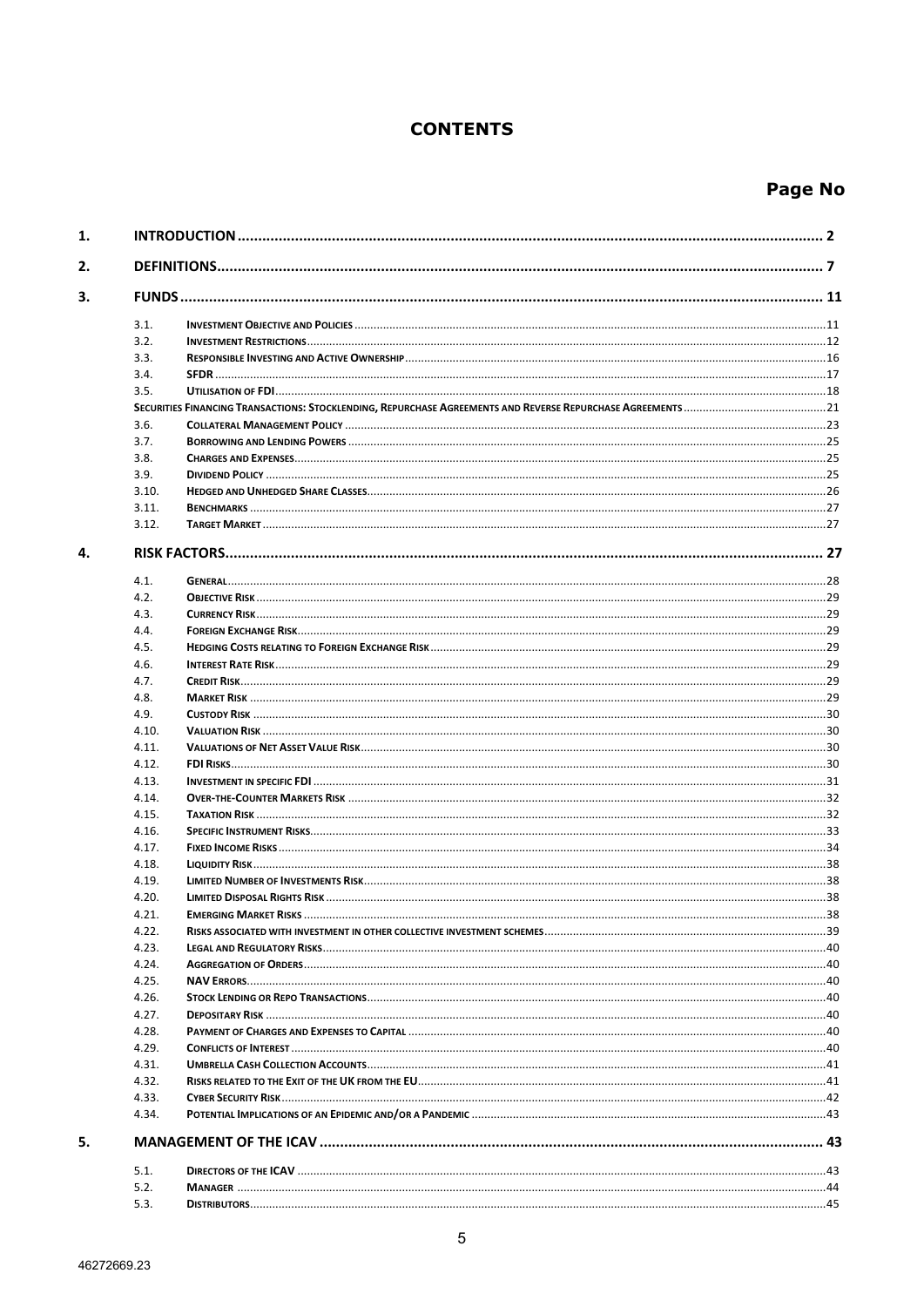|     | 5.4.   |                                                                                 |  |  |  |  |
|-----|--------|---------------------------------------------------------------------------------|--|--|--|--|
|     | 5.5.   |                                                                                 |  |  |  |  |
|     | 5.6.   |                                                                                 |  |  |  |  |
|     | 5.7.   |                                                                                 |  |  |  |  |
|     | 5.8.   |                                                                                 |  |  |  |  |
| 6.  |        |                                                                                 |  |  |  |  |
|     | 6.1.   |                                                                                 |  |  |  |  |
|     | 6.2.   |                                                                                 |  |  |  |  |
|     | 6.3.   |                                                                                 |  |  |  |  |
|     | 6.4.   |                                                                                 |  |  |  |  |
|     | 6.5.   |                                                                                 |  |  |  |  |
|     | 6.6.   |                                                                                 |  |  |  |  |
| 7.  |        |                                                                                 |  |  |  |  |
|     | 7.1.   |                                                                                 |  |  |  |  |
|     | 7.2.   |                                                                                 |  |  |  |  |
|     | 7.3.   |                                                                                 |  |  |  |  |
|     | 7.4.   |                                                                                 |  |  |  |  |
|     | 7.5.   |                                                                                 |  |  |  |  |
|     | 7.6.   |                                                                                 |  |  |  |  |
| 8.  |        |                                                                                 |  |  |  |  |
|     |        | SUBSCRIPTION AND REDEMPTIONS THROUGH A CLEARING SYSTEM AND/OR SELLING AGENT  53 |  |  |  |  |
| 9.  |        |                                                                                 |  |  |  |  |
|     | 9.1.   |                                                                                 |  |  |  |  |
|     | 9.2.   |                                                                                 |  |  |  |  |
|     | 9.3.   |                                                                                 |  |  |  |  |
|     | 9.4.   |                                                                                 |  |  |  |  |
|     | 9.5.   |                                                                                 |  |  |  |  |
|     | 9.6.   |                                                                                 |  |  |  |  |
| 10. |        |                                                                                 |  |  |  |  |
| 11. |        |                                                                                 |  |  |  |  |
|     | 11.1.  |                                                                                 |  |  |  |  |
| 12. |        |                                                                                 |  |  |  |  |
|     |        |                                                                                 |  |  |  |  |
|     | 12.1.  |                                                                                 |  |  |  |  |
|     | 12.2.  |                                                                                 |  |  |  |  |
|     | 12.3.  |                                                                                 |  |  |  |  |
| 13. |        |                                                                                 |  |  |  |  |
| 14. |        |                                                                                 |  |  |  |  |
|     | 14.1.  |                                                                                 |  |  |  |  |
|     | 14.2.  |                                                                                 |  |  |  |  |
|     | 14.3.  |                                                                                 |  |  |  |  |
|     | 14.4.  |                                                                                 |  |  |  |  |
|     | 14.5.  | <b>LITIGATION AND ARBITRATION</b>                                               |  |  |  |  |
|     |        | <b>ERROR! BOOKMARK NOT DEFINED.</b>                                             |  |  |  |  |
|     | 14.6.  |                                                                                 |  |  |  |  |
|     | 14.7.  |                                                                                 |  |  |  |  |
|     | 14.8.  | <b>MISCELLANEOUS</b>                                                            |  |  |  |  |
|     |        | <b>ERROR! BOOKMARK NOT DEFINED.</b>                                             |  |  |  |  |
|     | 14.9.  |                                                                                 |  |  |  |  |
|     | 14.10. |                                                                                 |  |  |  |  |
|     | 14.11. |                                                                                 |  |  |  |  |
|     |        |                                                                                 |  |  |  |  |
|     |        |                                                                                 |  |  |  |  |
|     |        |                                                                                 |  |  |  |  |
|     |        |                                                                                 |  |  |  |  |
|     |        |                                                                                 |  |  |  |  |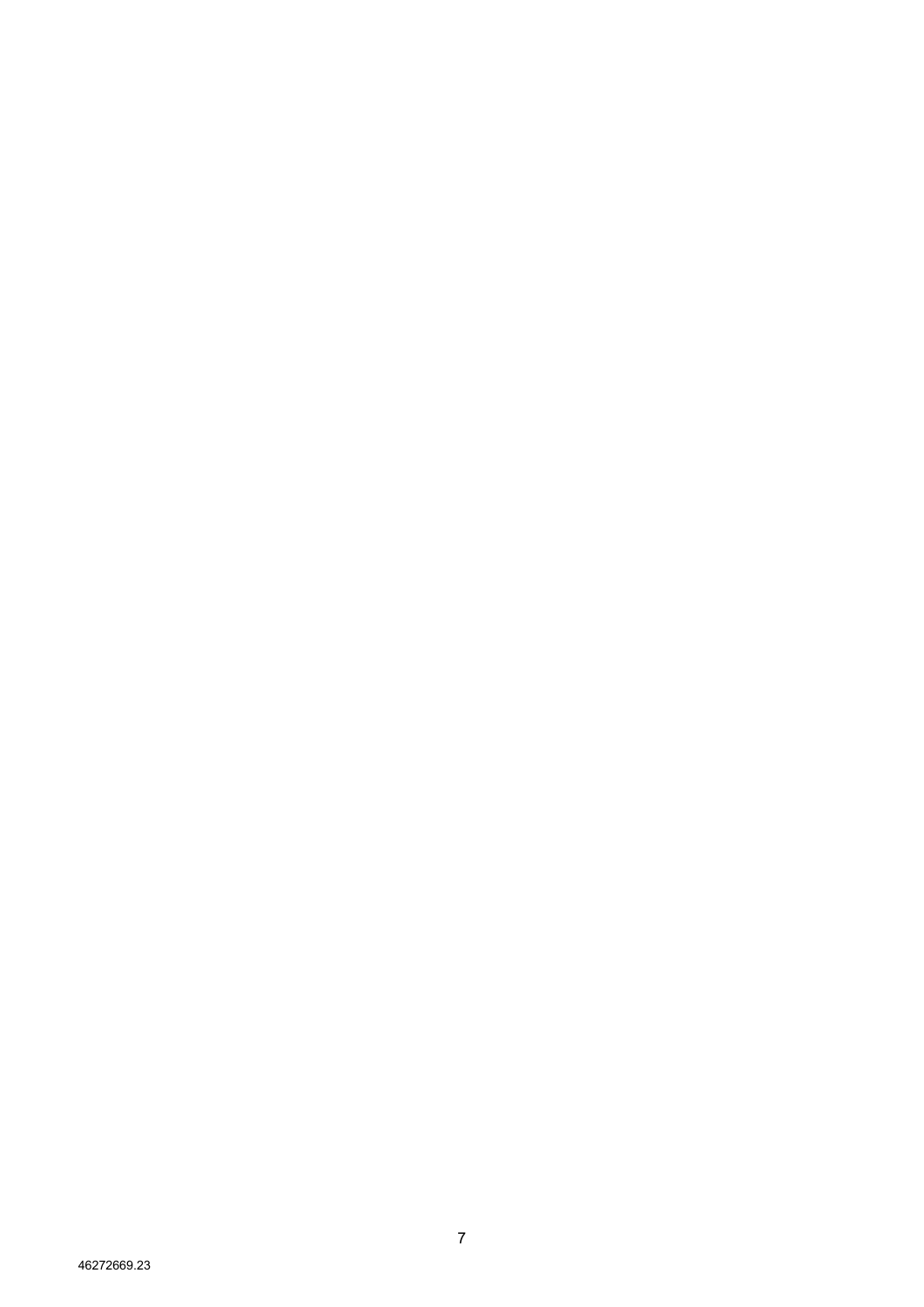# <span id="page-7-0"></span>2. **DEFINITIONS**

**Aegon AM** means Aegon Asset Management, the group of companies of which the Manager and Sub-Distributor are a part;

**Accounting Period** means a calendar year ending on 31 December of each year;

**Accumulation Share** means an accumulating share available for certain Funds of the ICAV which generally do not pay out a dividend or other distribution as more particularly described in the relevant Supplements;

**Act** means the Irish Collective Asset-management Vehicles Act 2015 (No 2 of 2015) as may be further amended, supplemented, replaced or re-enacted from time to time and includes any regulations made thereunder by ministerial order and any conditions that may be imposed from time to time thereunder by the Central Bank whether by notice or otherwise affecting the ICAV;

**Administration Agreement** means the novated, amended and restated investment fund services agreement for the provision of fund accounting and transfer agency services dated 4 March 2022 between the ICAV, the Manager and Citibank Europe plc, as may be amended, supplemented or otherwise modified from time to time in accordance with the requirements of the Central Bank;

**Administrator** means **Citibank Europe plc** or any successor thereto duly appointed by the Manager in accordance with the requirements of the Central Bank UCITS Regulations;

**Anti-Dilution Adjustment** means the adjustment by way of an addition or deduction (as appropriate) which the Directors, in consultation with the Manager, may in their discretion make when calculating the Issue Price and/or the Redemption Price for Shares on any Dealing Day, when there are net subscriptions and/or redemptions (as appropriate) to cover dealing costs and to preserve the value of the underlying assets of the relevant Fund as the Directors deem necessary.

**Application Form** means the initial application form for Shares;

**Base Currency** means in relation to any Fund such currency as is specified in the Supplement for the relevant Fund;

**Business Day** means in relation to any Fund such day or days as is or are specified in the Supplement for the relevant Fund;

**Central Bank** means the Central Bank of Ireland or any successor regulatory authority with responsibility for authorising and supervising the ICAV;

**Central Bank UCITS Regulations** means the Central Bank (Supervision and Enforcement) Act 2013 (Section 48(1)) (Undertakings for Collective Investment in Transferable Securities) Regulations 2019, as may be amended from time to time, and any guidance issued by the Central Bank;

**ICAV** means **Aegon Asset Management Europe ICAV**;

**Connected Person** means the persons defined as such in the section headed **Portfolio Transactions and Conflicts of Interest**;

**Data Protection Legislation** means (i) the Data Protection Acts 1988 and 2003 or any other legislation or regulations implementing Directive 95/46/EC, (ii) the European Communities (Electronic Communications Networks and Services) (Privacy and Electronic Communications) Regulations 2011, (iii) the General Data Protection Regulation (Regulation (EU) 2016/679 of the European Parliament and the Council of 27 April 2016) (**GDPR**) and any consequential national data protection legislation and (iv) any guidance and/or codes of practice issued by the Irish Data Protection Commissioner or other relevant supervisory authority, including without limitation the European Data Protection Board;

**Depositary** means **Citi Depositary Services Ireland Designated Activity Company,** or any successor thereto duly appointed with the prior approval of the Central Bank;

**Depositary Agreement** means the agreement dated 9 September 2016 between the ICAV, the Manager and the Depositary as amended, novated, supplemented or otherwise restated or modified from time to time in accordance with the requirements of the Central Bank UCITS Regulations;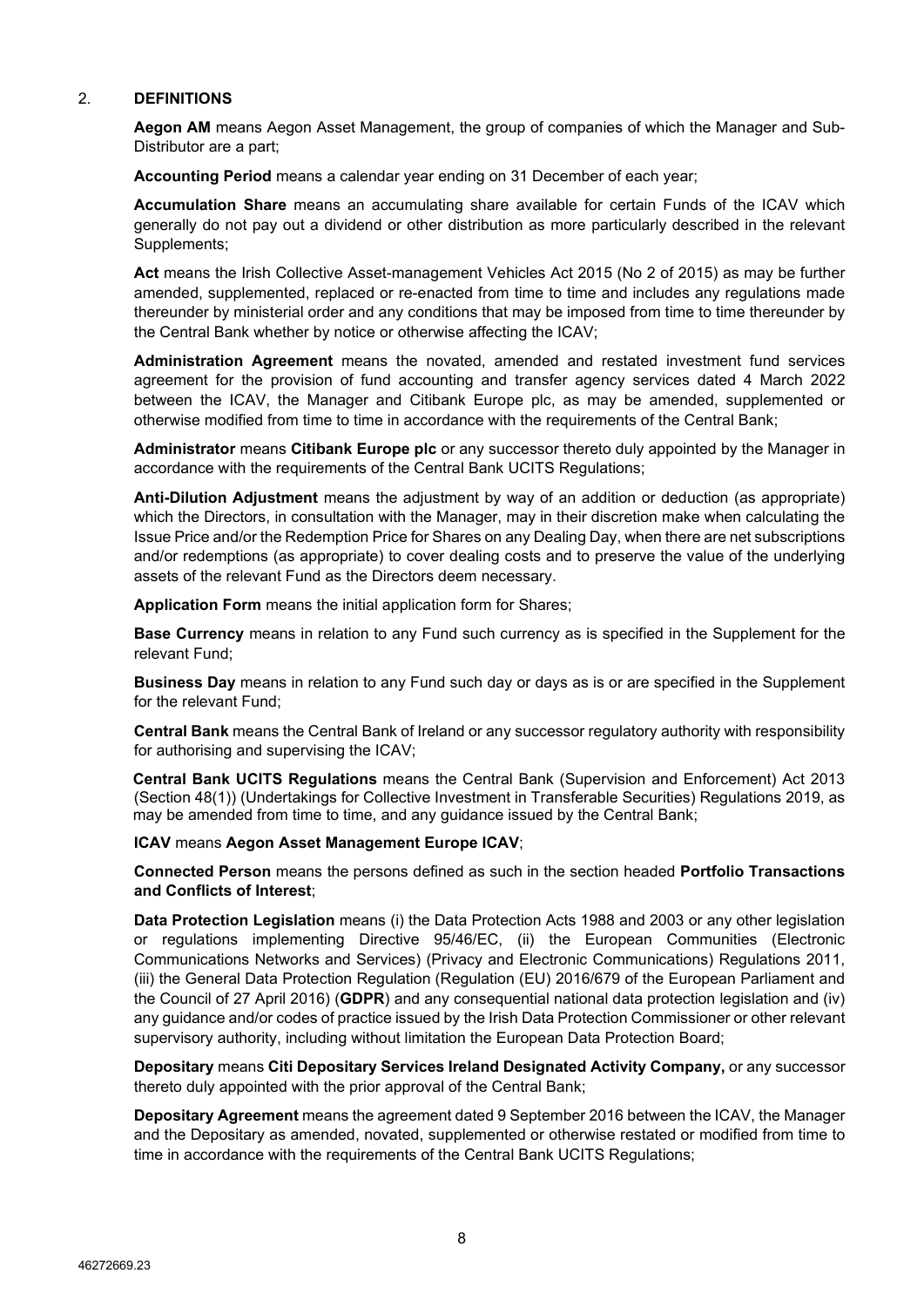**Dealing Day** means in respect of each Fund such Business Day or Business Days as is or are specified in the Supplement for the relevant Fund provided that there shall be at least two Dealing Days for each Fund in each month (with at least one Dealing Day per fortnight of the relevant month);

**Dealing Deadline** means in relation to applications for subscription repurchase or exchange of Shares in a Fund, the day and time specified in the Supplement for the relevant Fund;

**Directors** mean the directors of the ICAV, each a **Director**;

**Distributor** means the Global Distributor or any Sub-Distributor, as applicable;

**EEA** means European Economic Area (the current members being: the EU, Iceland, Liechtenstein and Norway);

**EEA Member State** means a member state of the EEA;

**Efficient Portfolio Management** means investment decisions involving transactions that are entered into for one or more of the following specific aims: the reduction of risk; the reduction of cost; or the generation of additional capital or income for the relevant Fund with an appropriate level of risk, taking into account the risk profile of the relevant Fund as described in the Prospectus and Supplement for the relevant Fund and the general provisions of the UCITS Directive;

**EU** means the European Union, the current members being Austria, Belgium, Bulgaria, Croatia, Cyprus, Czech Republic, Denmark, Estonia, Finland, France, Germany, Greece, Hungary, Ireland, Italy, Latvia, Lithuania, Luxembourg, Malta, Poland, Portugal, Romania, Slovakia, Slovenia, Spain, Sweden, and The Netherlands;

**EU Benchmark Regulation** means Regulation (EU) 2061/1011 of the European Parliament and the council of 8 June 2016 on indices used as benchmarks in financial instruments and financial contracts or to measure the performance of investment funds and amending Directives 2008/48/EC and 2014/17/EU and Regulation (EU) NO 596/2014;

**EU Member State** means a member state of the EU;

**Euro** or **€** or **EUR** means the lawful currency of the Eurozone or any successor currency;

**Euronext Dublin** means the Irish Stock Exchange plc trading as Euronext Dublin;

**Eurozone** means those countries who use the Euro as their lawful currency;

**Exchange Charge** means the charge, if any, payable on the exchange of Shares as is specified herein or in the relevant supplement;

**FDI** means a financial derivative instrument permitted by the Regulations:

**Foreign Person** means (i) a person who is neither resident nor ordinarily resident in Ireland for tax purposes who has provided the ICAV with the appropriate declaration under Schedule 2B of the TCA and the ICAV is not in possession of any information that would reasonably suggest that the declaration is incorrect or has at any time been incorrect, or (ii) the ICAV is in possession of written notice of approval from the Revenue Commissioners to the effect that the requirement to have been provided with such declaration is deemed to have been complied with in respect of that person or class of shareholder to which that person belongs, and that approval has not been withdrawn and any conditions to which that approval is subject to have been satisfied;

**Fund** means a portfolio of assets which is invested in accordance with the investment objective and policies set out in the relevant Supplement and to which all liabilities, income and expenditure attributable or allocated to such fund shall be applied and charged and **Funds** means all or some of the Funds as the context requires or any other funds as may be established by the ICAV from time to time with the prior approval of the Central Bank;

**Global Distributor** means the Manager, in the context of its distribution functions;

**Income Share** means a Share of a class available in each Fund of the ICAV which distributes substantially the whole of the net income (including interest and income) attributable to such Shares as more particularly described in the relevant Supplements;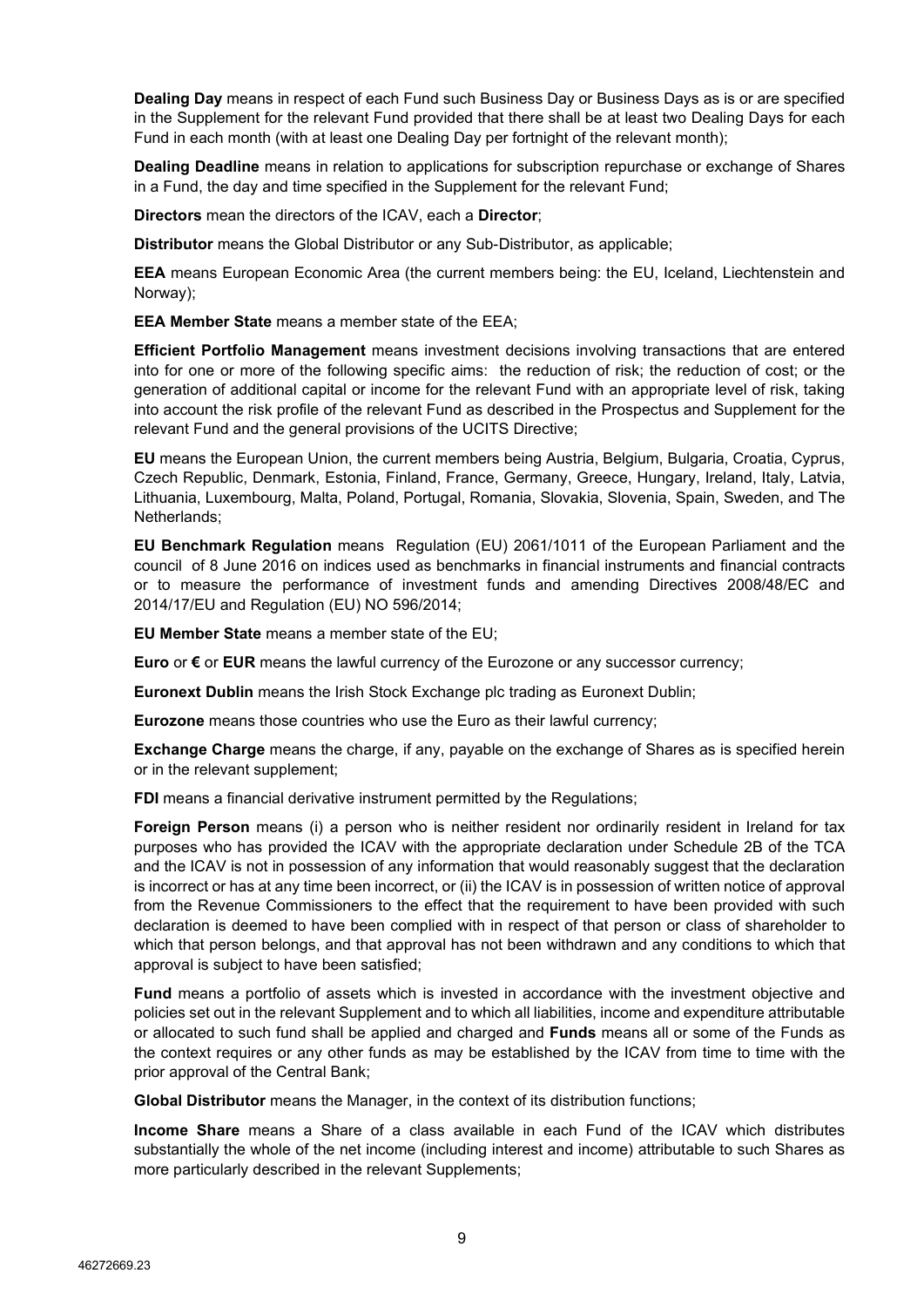**Initial Issue Price** means the price (excluding any Preliminary Charge) per Share at which Shares are initially offered in a Fund during the Initial Offer Period as specified in the Supplement for the relevant Fund;

**Initial Offer Period** means the period during which Shares in a Fund are initially offered at the Initial Issue Price as specified in the Supplement for the relevant Fund;

**Instrument of Incorporation** means the Instrument of Incorporation of the ICAV as amended from time to time in accordance with the requirements of the Central Bank;

**Issue Price** means the Net Asset Value per Share as at the Valuation Point;

**Manager** means Aegon Investment Management B.V., or any successor thereto duly appointed in accordance with the requirements of the Central Bank;

**Management Agreement** means the management agreement between the Manager and the ICAV dated 4 March 2022 as may be amended, supplemented or otherwise modified from time to time in accordance with the requirements of the Central Bank;

**Markets** mean the stock exchanges and regulated markets set out in Schedule I;

**Minimum Additional Investment Amount** means such amount (if any) as the Directors may from time to time prescribe as the minimum additional investment amount required by each Shareholder for Shares of each class in a Fund as is specified in the Supplement for the relevant Fund;

**Minimum Fund Size** means such amount (if any) as the Directors may decide for a Fund and as set out in the Supplement for the relevant Fund;

**Minimum Initial Investment Amount** means such amount or number of Shares (if any) as the Directors may from time to time prescribe as the minimum initial subscription required by each Shareholder for Shares of each class in a Fund as is specified in the Supplement for the relevant Fund;

**Minimum Shareholding** means such number or value of Shares of any class (if any) as specified in the Supplement for the relevant class of Shares within a Fund;

**Minimum Repurchase Amount** means such number or value of shares of any class (if any) as specified in the Supplement for the relevant Fund;

**Money Market Instruments** shall have the meaning prescribed in the Central Bank UCITS Regulations as may be amended from time to time;

**Month** means calendar month;

**Net Asset Value** or **Net Asset Value per Share** means in respect of the assets of a Fund or the Shares in a Fund, the amount determined in accordance with the principles set out in the Calculation of Net Asset Value/Valuation of Assets section below as the Net Asset Value of a Fund or the Net Asset Value per Share;

**OECD** means the Organisation for Economic Co-operation and Development, (the current members being: Australia, Austria, Belgium, Canada, Chile, Czech Republic, Denmark, Estonia, Finland, France, Germany, Greece, Hungary, Iceland, Ireland, Israel, Italy, Japan, Korea (Republic), Luxembourg, Mexico, Netherlands, New Zealand, Norway, Poland, Portugal, Slovak Republic, Slovenia, Spain, Sweden, Switzerland, Turkey, United Kingdom and United States) which includes any other country or countries which become members of the OECD from time to time;

**OECD Member State** means a member state of the OECD;

**OTC derivative** means a financial derivative instrument permitted by the Regulations which is dealt over the counter;

**Persons Closely Associated** in relation to a director means:

- a) the spouse of the director,
- (b) dependent children of the director,
- (c) other relatives of the *director*, who have shared the same household as that person for at least one year on the date of the transaction concerned,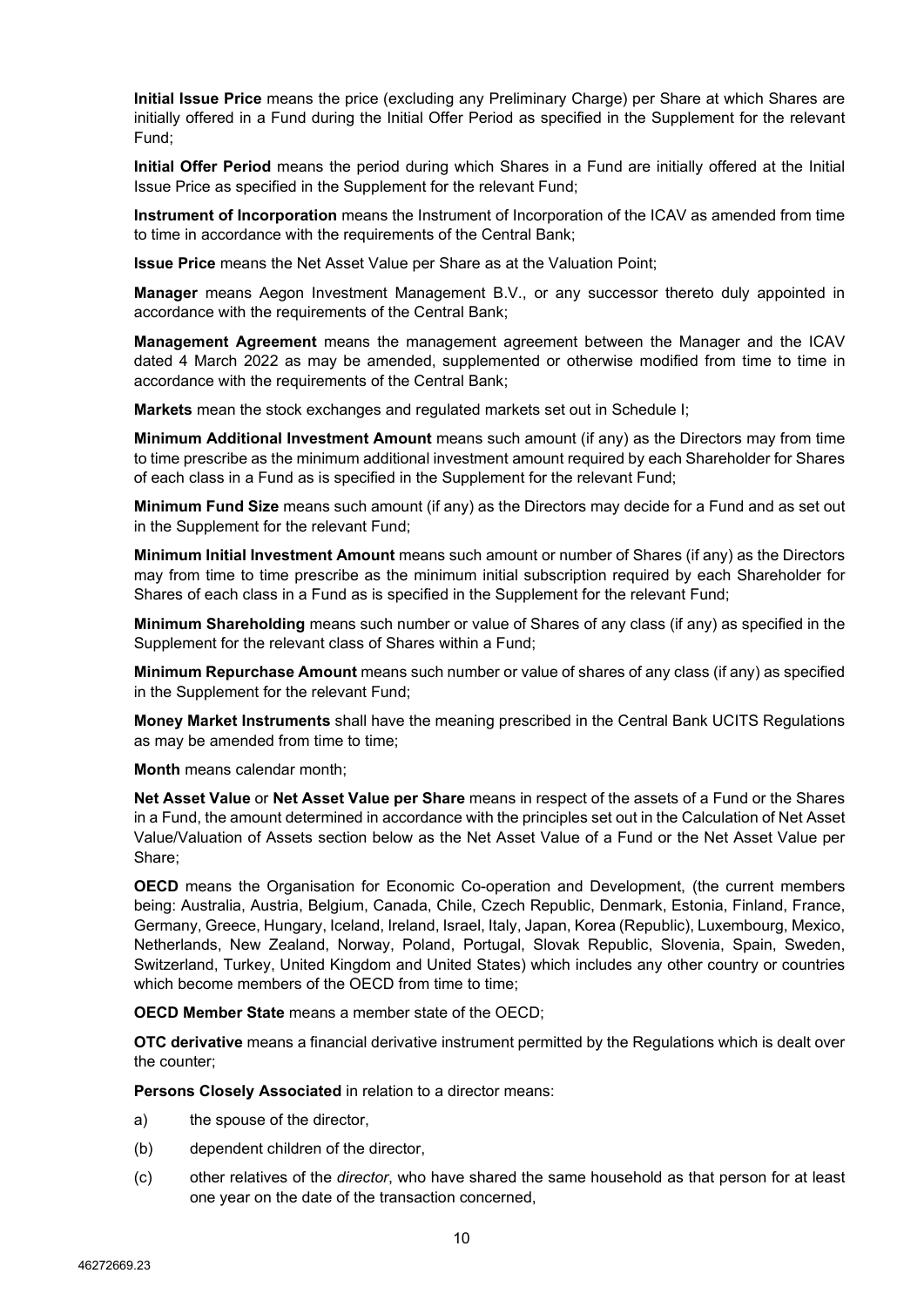- (d) any person
	- (i) the managerial responsibilities of which are discharged by a person
		- (a) discharging managerial responsibilities within the issuer, or
		- (b) referred to in paragraph (a), (b) or (c) of this definition,
	- (ii) that is directly or indirectly controlled by a person referred to in subparagraph (i) of paragraph (d) of this definition,
	- $(iii)$  that is set up for the benefit of a person referred to in subparagraph (i) of paragraph (d) of this definition, or
	- (iv) the economic interests of which are substantially equivalent to those of a person referred to in subparagraph (i) of paragraph (d) of this definition;

**Preliminary Charge** means in respect of a Fund, the charge payable (if any) on the subscription for Shares as is specified in the Supplement for the relevant Fund;

**Privacy Statement** means the privacy statement adopted by the ICAV, as amended from time to time, the current version of which is available via the website at Aegon Asset Management website documents section (www.aegonam.com);

**Relevant Declaration** means a correctly completed declaration relevant to Shareholders which meets the requirements set out in Schedule 2B of the TCA.

**Relevant Period** means an 8 year period beginning with the acquisition of the Shares by the Shareholder and each subsequent period of 8 years beginning immediately after the preceding Relevant Period.

**Repurchase Charge** means, in respect of a Fund or class thereof, the charge payable (if any) on a repurchase of Shares as is specified in the Supplement for the relevant Fund;

**Repurchase Price** means the Net Asset Value per Share as at the Valuation Point;

**Regulations** means the European Communities (Undertakings for Collective Investment in Transferable Securities) Regulations, 2011 as amended, supplemented, consolidated or otherwise modified from time to time including any condition that may from time to time be imposed thereunder by the Central Bank;

**Related Companies** has the meaning assigned thereto in Companies Act. 2014. In general this states that companies are related where 50% of the paid up share capital of, or 50% of the voting rights in, one ICAV are owned directly or indirectly by another ICAV;

**Settlement Date** means in respect of receipt of monies for subscription for Shares or dispatch of monies for the repurchase of Shares, the date specified in the Supplement for the relevant Fund. In the case of repurchases this date will be no more than ten Business Days after the relevant Dealing Deadline;

**SFDR** means Regulation (EU) 2019/2088 of the European Parliament and of the Council of 27 November 2019 on sustainability-related disclosures in the financial services sector;

**Shares** means participating shares in the ICAV representing interests in a Fund and where the context so permits or requires any class of participating shares representing interests in a Fund;

**Shareholders** means holders of Shares, and each a **Shareholder**;

**Sub-Distribution Agreement** means the novated, amended and restated distribution agreement between the ICAV, Global Distributor and Aegon Asset Management UK plc dated 4 March 2022 as may be amended, supplemented or otherwise modified from time to time in accordance with the requirements of the Central Bank;

**Sub-Distributor** means any sub-distributor appointed by the Global Distributor from time to time;

**Supplement** means any supplement to the Prospectus issued on behalf of the ICAV from time to time;

**Taxable Irish Person** has the meaning given to it in the section entitled "Taxation";

**Taxonomy Regulation** means Regulation (EU) 2020/852 of the European Parliament and of the Council of 18 June 2020 on the establishment of a framework to facilitate sustainable investment, and amending Regulation (EU) 2019/2088, as may be amended from time to time;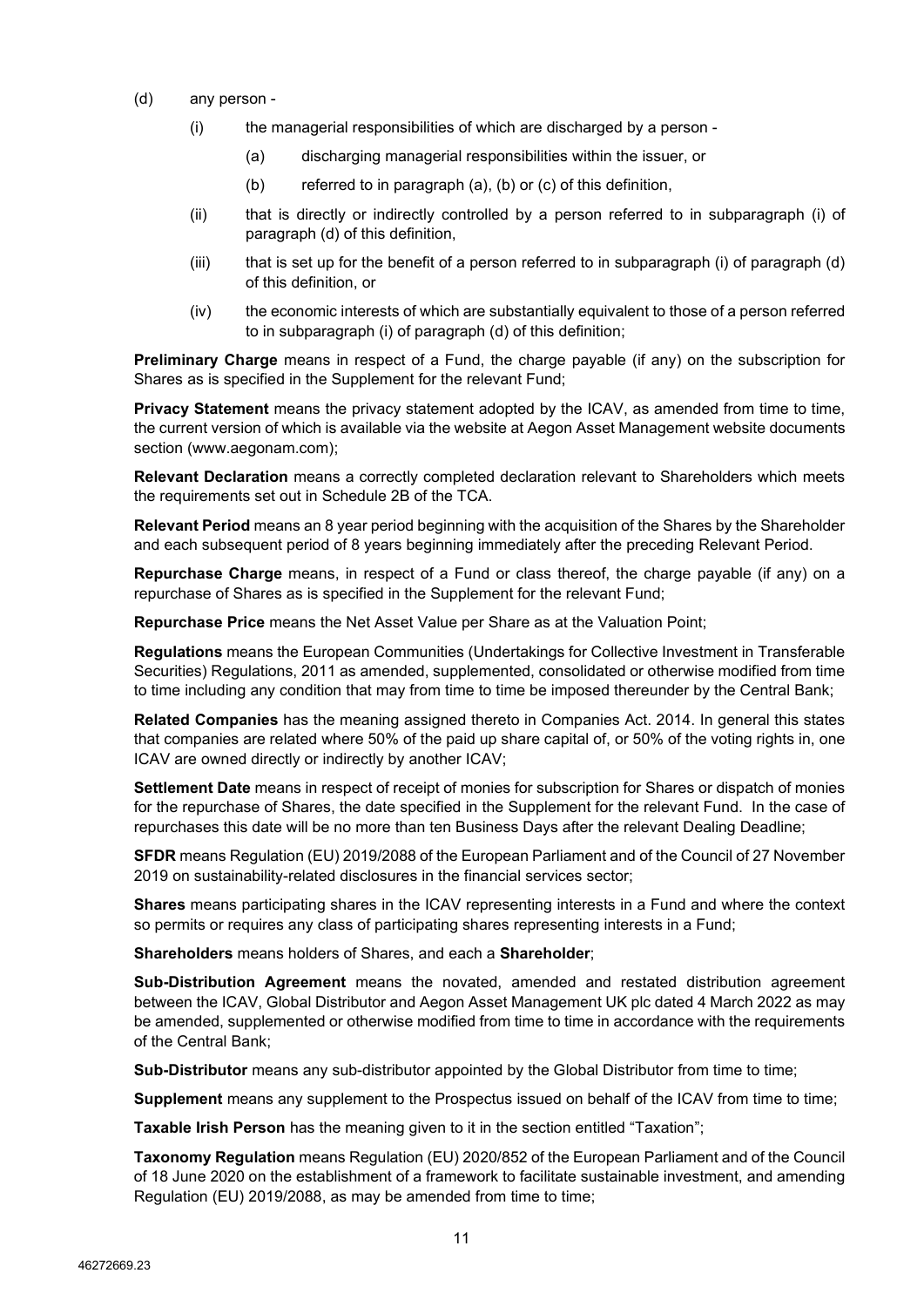**TCA** means the Irish Taxes Consolidation Act, 1997, as amended;

**transferable securities** shall have the meaning prescribed to it in the Central Bank UCITS Regulations as may be amended from time to time;

**UCITS** means an undertaking for collective investment in transferable securities which is authorised under the Regulations or authorised by a competent authority in another member state of the European Union in accordance with the UCITS Directive:

the sole object of which is the collective investment in transferable securities and/or in other financial instruments of capital raised from the public and which operates on the principle of risk-spreading; and

the shares of which are, at the request of holders, repurchased or redeemed, directly or indirectly, out of that undertaking's assets;

**UCITS Directive** means the Directive 2009/65/EC of the European Parliament and of the Council of 13 July 2009 on the coordination of laws, regulations and administrative provisions relating to undertakings for collective investment in transferable securities as amended by Directive 2014/91/EU of the European Parliament and of the Council of 23 July 2014 as regards depositary functions, remunerations policies and sanctions, including its mandatory implementing regulations;

**United Kingdom and UK** means the United Kingdom of Great Britain and Northern Ireland;

**United States** and **U.S.** means the United States of America, (including each of the states, the District of Columbia and the Commonwealth of Puerto Rico) its territories, possessions and all other areas subject to its jurisdiction;

**US Dollars, Dollars** and **\$** means the lawful currency of the United States or any successor currency;

**U.S. Person** means any person falling within the definition of the term **US Person** under Regulation S promulgated under the US Securities Act 1933, as amended from time to time;

**Valuation Point** the point in time by reference to which the Net Asset Value of a Fund and the Net Asset Value per Share are calculated as is specified in the Supplement for the relevant Fund.

# <span id="page-11-0"></span>3. **FUNDS**

The ICAV has segregated liability between its Funds and accordingly any liability incurred on behalf of or attributable to any Fund shall be discharged solely out of the assets of that Fund. As at the date of this Prospectus, the ICAV has the following Funds in existence:

- (1) Aegon Euro Credits Fund;
- (2) Aegon European ABS Fund;
- (3) Aegon European High Yield Bond Fund;
- (4) Aegon US High Yield Bond Fund;
- (5) Aegon European Government Bond Fund;
- (6) Aegon Emerging Markets Debt Fund;
- (7) Aegon US Short Duration High Yield Bond Fund;
- (8) Aegon Global Multi Asset Credit Fund;
- (9) Aegon US High Yield Select Bond Fund;\*
- (10) Aegon Alternative Risk Premia Fund; and
- (11) Aegon Global Sustainable Sovereign Bond Fund.

\*Please note the Aegon US High Yield Select Bond Fund is in the process of being terminated.

# <span id="page-11-1"></span>3.1. **Investment Objective and Policies**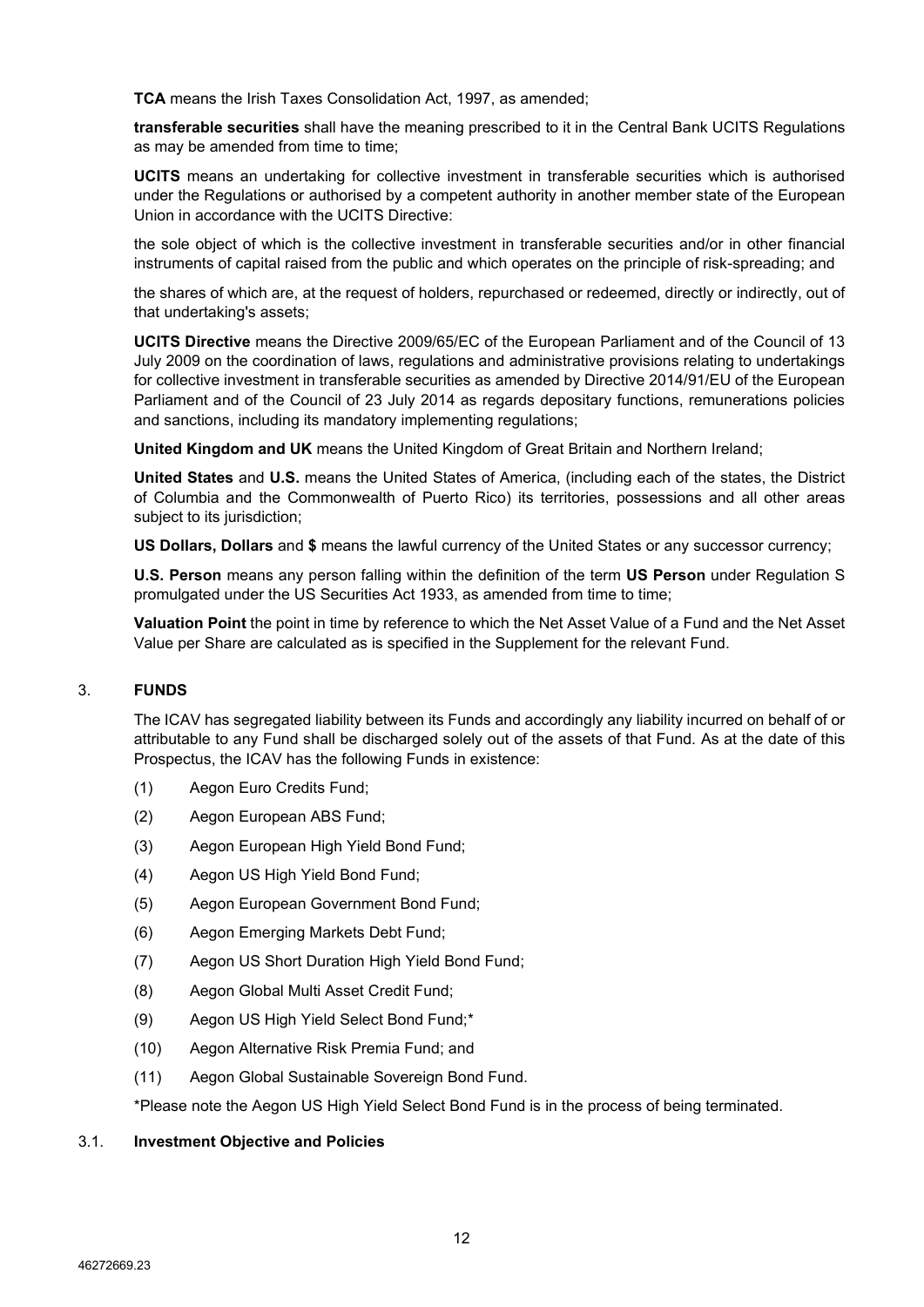The Instrument of Incorporation provides that the investment objective and policies for each Fund will be formulated by the Directors at the time of the creation of that Fund. Details of the investment objective and policies for each Fund of the ICAV appear in the Supplement for the relevant Fund.

Any change in the investment objective or any material change to the investment policies of a Fund may only be made with the approval of an ordinary resolution on the basis of a majority of votes cast at a general meeting of the Shareholders of the Fund. Subject thereto, non-material changes to the policy of a Fund may be amended from time to time by the Directors if they shall deem it to be in the best interest of the relevant Fund to do so. In the event of a change of investment objective and/or material change of the policies of a Fund, the changes will be provided for in an update to the relevant Supplement of the Fund and a reasonable notification period will be provided to Shareholders to enable them to redeem their Shares prior to the implementation of such a change.

The list of Markets on which a Fund's investments in securities and financial derivative instruments, other than permitted investments in unlisted securities and OTC derivative instruments, will be listed or traded is set out in Schedule 1.

## <span id="page-12-0"></span>3.2. **Investment Restrictions**

The investment restrictions applying to each Fund of the ICAV under the Regulations are set out below. These are, however, subject to the qualifications and exemptions, some subject to derogations being granted by the Central Bank contained in the Regulations and in the Central Bank UCITS Regulations. Any additional investment restrictions for other Funds will be formulated by the Directors at the time of the creation of such Fund.

The Directors may from time to time impose such further investment restrictions as shall be compatible with or in the interest of the Shareholders, in order to comply with the laws and regulations of the countries where Shareholders are located.

## 3.2.1. **Permitted Investments**

Investments of a Fund are confined to:

- (1) transferable securities and money market instruments which are either admitted to official listing on a stock exchange in an EU Member State or non-EU Member State or which are dealt on a market which is regulated, operates regularly, is recognised and open to the public in an EU Member State or non-EU Member State.
- (2) recently issued transferable securities which will be admitted to official listing on a stock exchange or other market (as described above) within a year.
- (3) money market instruments, other than those dealt on a regulated market.
- (4) units of UCITS
- (5) units of AIFs
- (6) deposits with credit institutions
- (7) financial derivative instruments

# <span id="page-12-2"></span><span id="page-12-1"></span>3.2.2. **Investment Limits**

- (1) A Fund may invest no more than 10% of net assets in transferable securities and money market instruments other than those referred to in paragraph 3.2.1.
- (2) A Fund may invest no more than 10% of net assets in recently issued transferable securities which will be admitted to official listing on a stock exchange or other market (as described in paragraph 3.2.1 within a year. This restriction will not apply in relation to investment by the Fund in certain US securities known as Rule 144A securities provided that: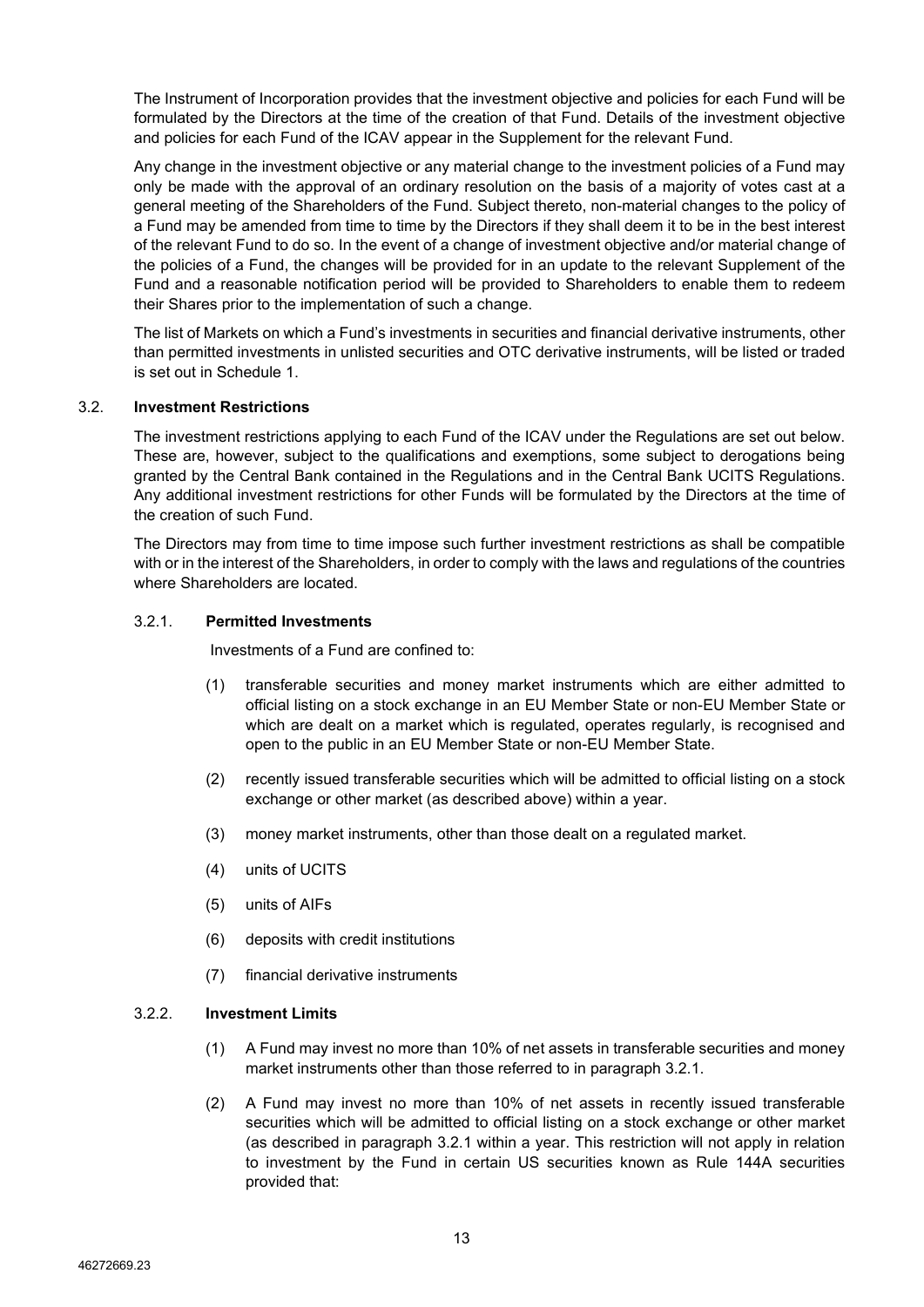- (a) the securities are issued with an undertaking to register with the US Securities and Exchanges Commission within one year of issue; and
- (b) the securities are not illiquid securities i.e. they may be realised by the Fund within seven days at the price, or approximately at the price, at which they are valued by the Fund.
- <span id="page-13-0"></span>(3) A Fund may invest no more than 10% of net assets in transferable securities or money market instruments issued by the same body provided that the total value of transferable securities and money market instruments held in the issuing bodies in each of which it invests more than 5% is less than 40%.
- <span id="page-13-1"></span>(4) Subject to the prior approval of the Central Bank, the limit of 10% (in [3.2.2\(3\)\)](#page-13-0) is raised to 25% in the case of bonds that are issued by a credit institution which has its registered office in an EU Member State and is subject by law to special public supervision designed to protect bond-holders. If a Fund invests more than 5% of its net assets in these bonds issued by one issuer, the total value of these investments may not exceed 80% of the Net Asset Value of the Fund.
- <span id="page-13-2"></span>(5) The limit of 10% (in [3.2.2\(3\)\)](#page-13-0) is raised to 35% if the transferable securities or money market instruments are issued or guaranteed by an EU Member State or its local authorities or by a non-EU Member State or public international body of which one or more EU Member States are members.
- (6) The transferable securities and money market instruments referred to in [3.2.2\(4\)](#page-13-1) and [3.2.2\(5\)](#page-13-2) shall not be taken into account for the purpose of applying the limit of 40% referred to in [3.2.2\(3\).](#page-13-0)
- <span id="page-13-3"></span>(7) A Fund shall not invest more than 20% of its assets in deposits made with the same body.
- <span id="page-13-4"></span>(8) The risk exposure of a Fund to a counterparty to an over the counter (**OTC**) derivative may not exceed 5% of net assets.
- (9) This limit is raised to 10% in the case of credit institutions authorised in the EEA or credit institutions authorised within a signatory state (other than an EEA Member State) to the Basle Capital Convergence Agreement of July, 1988; or a credit institution authorised in the Channel Islands, the Isle of Man, Australia or New Zealand.
- <span id="page-13-5"></span>(10) Notwithstanding paragraphs [3.2.2\(3\),](#page-13-0) [3.2.2\(7\)](#page-13-3) and [3.2.2](#page-12-1)[\(8\)](#page-13-4) above, a combination of two or more of the following issued by, or made or undertaken with, the same body may not exceed 20% of net assets:
	- (a) investments in transferable securities or money market instruments;
	- (b) deposits, and/or
	- (c) counterparty risk exposures arising from OTC derivatives transactions.
- <span id="page-13-6"></span>(11) The limits referred to in [3.2.2\(3\),](#page-13-0) [3.2.2\(4\),](#page-13-1) [3.2.2\(5\),](#page-13-2) [3.2.2\(7\),](#page-13-3) [3.2.2](#page-12-1)[\(8\)](#page-13-4) and [3.2.2\(10\)](#page-13-5) above may not be combined, so that exposure to a single body shall not exceed 35% of net assets.
- <span id="page-13-7"></span>(12) Group companies are regarded as a single issuer for the purposes of [3.2.2\(3\),](#page-13-0) [3.2.2\(4\),](#page-13-1) [3.2.2\(5\),](#page-13-2) [3.2.2\(7\),](#page-13-3) [3.2.2](#page-12-1)[\(8\)](#page-13-4) and [3.2.2\(10\).](#page-13-5) However, a limit of 20% of net assets may be applied to investment in transferable securities and money market instruments within the same group.
- (13) A Fund may invest up to 100% of net assets in different transferable securities and money market instruments issued or guaranteed by any EU Member State, its local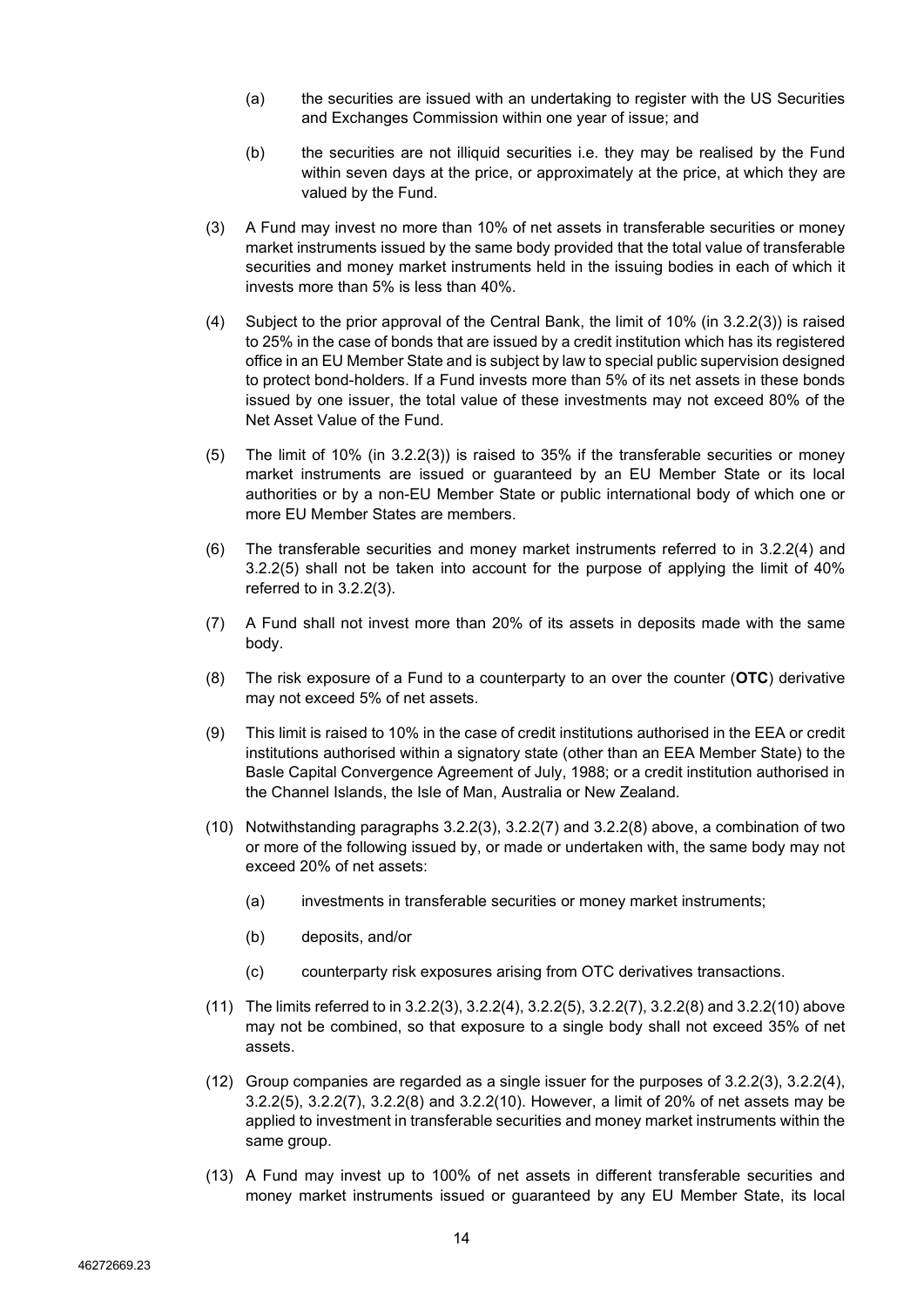authorities, non-EU Member States or public international bodies of which one or more EU Member States are members or any of the following. The Fund must hold securities from at least 6 different issues, with securities from any one issue not exceeding 30% of net assets.

OECD member states

Government of the People's Republic of China

Government of Brazil, (provided the relevant issues are investment grade)

Government of India, (provided the relevant issues are investment grade)

Government of Singapore

European Investment Bank

European Bank for Reconstruction and Development

International Finance Corporation

International Monetary Fund

Euratom

The Asian Development Bank

European Central Bank

Council of Europe

Eurofima

African Development Bank

International Bank for Reconstruction and Development (The World Bank)

The Inter American Development Bank

European Union

Federal National Mortgage Association (Fannie Mae)

Federal Home Loan Mortgage Corporation (Freddie Mac)

Government National Mortgage Association (Ginnie Mae)

Student Loan Marketing Association (Sallie Mae)

Federal Home Loan Bank

Federal Farm Credit Bank

Tennessee Valley Authority

Straight-A Fund LLC

## <span id="page-14-0"></span>3.2.3. **Investment in Collective Investment Schemes (CIS)**

Where a Fund can invest in CIS this will be set out in the relevant Fund's Supplement and the following restrictions will apply:

- (1) Subject to any lower limit specified in a particular Supplement, a Fund may not invest more than 20% of net assets in other collective investment schemes.
- <span id="page-14-1"></span>(2) Investment in alternative investment funds may not, in aggregate, exceed 30% of net assets of a Fund.
- (3) The CIS in which a fund invests must be prohibited from investing more than 10% of its net assets in other open ended collective investment schemes.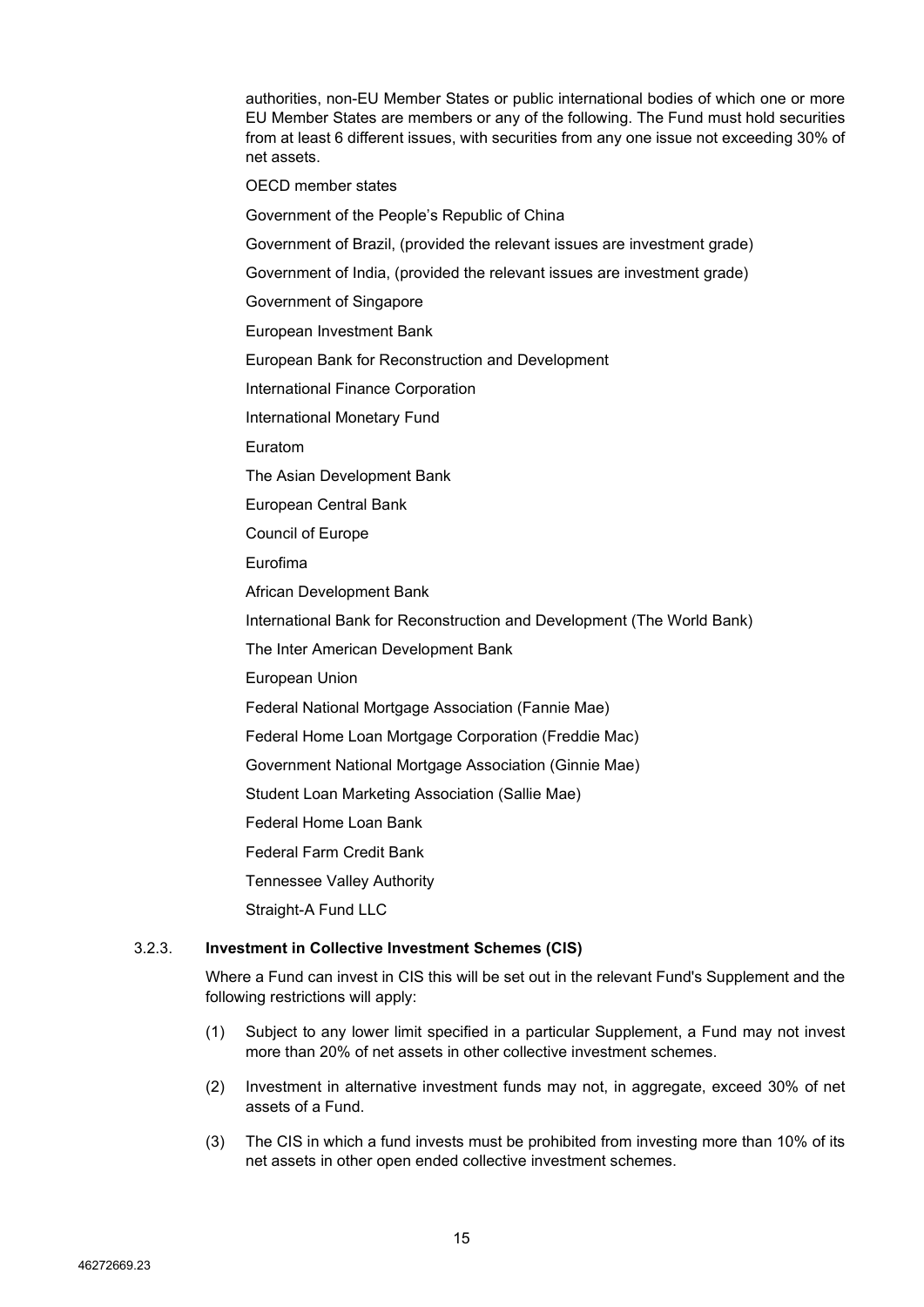- (4) When a Fund invests in the units of other CIS that are managed directly or by delegation, by the Manager or by any other company with which the Manager is linked by common management or control or by a substantial direct or indirect holding that management company or other company may not charge subscription, conversion or redemption fees on account of the Fund's investment in the units of such other CIS.
- (5) Where a commission (including a rebated commission) is received by the Fund manager/investment manager/investment adviser by virtue of an investment in the units of another CIS, this commission must be paid into the property of the Fund.

# <span id="page-15-0"></span>3.2.4. **Index Tracking UCITS**

- (1) A Fund may invest up to 20% of net assets in shares and/or debt securities issued by the same body where the investment policy of the Fund is to replicate an index which satisfies the criteria set out in the Central Bank UCITS Regulations and is recognised by the Central Bank.
- (2) The limit in [3.2.4\(1\)](#page-15-0) may be raised to 35%, and applied to a single issuer, where this is justified by exceptional market conditions.

# <span id="page-15-6"></span><span id="page-15-5"></span><span id="page-15-4"></span>3.2.5. **General Provisions**

- (1) An investment company, or management company acting in connection with all of the CIS it manages, may not acquire any shares carrying voting rights which would enable it to exercise significant influence over the management of an issuing body.
- <span id="page-15-3"></span><span id="page-15-2"></span><span id="page-15-1"></span>(2) A Fund may acquire no more than:
	- (a) 10% of the non-voting shares of any single issuing body;
	- (b) 10% of the debt securities of any single issuing body;
	- (c) 25% of the units of any single CIS;
	- (d) 10% of the money market instruments of any single issuing body.

The limits laid down in  $3.2.5(2)(b)$ ,  $3.2.5(2)(c)$  and  $3.2.5(2)(d)$  above may be disregarded at the time of acquisition if at that time the gross amount of the debt securities or of the money market instruments, or the net amount of the securities in issue cannot be calculated.

- $(3)$  [3.2.5\(1\)](#page-15-4) and [3.2.5\(2\)](#page-15-5) shall not be applicable to:
	- (a) transferable securities and money market instruments issued or guaranteed by an EU Member State or its local authorities;
	- (b) transferable securities and money market instruments issued or guaranteed by a non-EU Member State;
	- (c) transferable securities and money market instruments issued by public international bodies of which one or more EU Member States are members;
	- (d) shares held by a Fund in the capital of a ICAV incorporated in a non-EU Member State which invests its assets mainly in the securities of issuing bodies having their registered offices in that State, where under the legislation of that State such a holding represents the only way in which the Fund can invest in the securities of issuing bodies of that State. This waiver is applicable only if in its investment policies the ICAV from the non-EU Member State complies with the limits laid down in [3.2.2\(3\)](#page-13-0) to [3.2.2\(11\),](#page-13-6) [3.2.3\(1\),](#page-14-0)[3.2.3\(2\),](#page-14-1) [3.2.5\(1\),](#page-15-4) [3.2.5\(2\),](#page-15-5)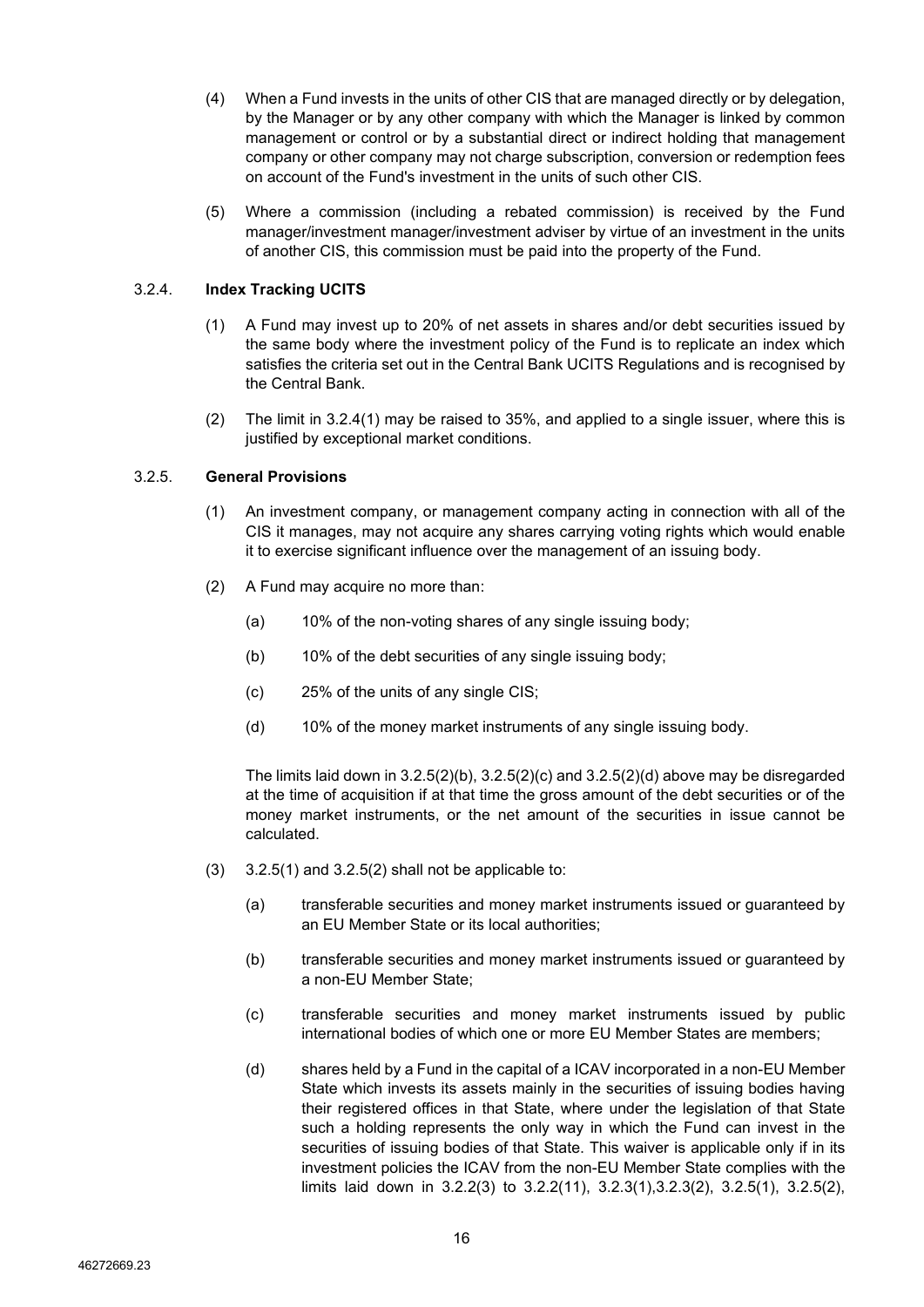[3.2.5\(4\),](#page-16-1) [3.2.5\(5\)](#page-16-2) and [3.2.5\(6\)](#page-16-3) and provided that where these limits are exceeded, paragraphs [3.2.5\(5\)](#page-16-2) and [3.2.5\(6\)](#page-16-3) below are observed;

- (e) shares held by an investment company in the capital of subsidiary companies carrying on only the business of management, advice or marketing in the country where the subsidiary is located, in regard to the repurchase of units at unitholders' request exclusively on their behalf.
- <span id="page-16-1"></span>(4) The ICAV need not comply with the investment restrictions herein when exercising subscription rights attaching to transferable securities or money market instruments which form part of their assets.
- <span id="page-16-2"></span>(5) The Central Bank may allow recently authorised Funds to derogate from the provisions of [3.2.2\(1\)](#page-12-2) to [3.2.2\(12\),](#page-13-7) [3.2.3\(1\),](#page-14-0) [3.2.3\(2\),](#page-14-1) [3.2.4\(1\)](#page-15-0) and [3.2.4\(2\)](#page-15-6) for six months following the date of their authorisation, provided they observe the principle of risk spreading.
- <span id="page-16-3"></span>(6) If the limits laid down herein are exceeded for reasons beyond the control of the ICAV, or as a result of the exercise of subscription rights, the ICAV must adopt as a priority objective for its sales transactions the remedying of that situation, taking due account of the interests of its shareholders.
- (7) A Fund may not carry out uncovered sales of:
	- (a) transferable securities;
	- (b) money market instruments;
	- (c) units of CIS; or
	- (d) financial derivative instruments.
- (8) A Fund may hold ancillary liquid assets.

#### 3.2.6. **Financial Derivative Instruments (FDIs)**

- (1) A Fund's global exposure (as prescribed in the Central Bank UCITS Regulations) relating to FDI must not exceed its total Net Asset Value.
- (2) Position exposure to the underlying assets of FDI, including embedded FDI in transferable securities or money market instruments, when combined where relevant with positions resulting from direct investments, may not exceed the investment limits set out in the Regulations. (This provision does not apply in the case of index based FDI provided the underlying index is one which meets with the criteria set out in the Central Bank UCITS Regulations.)
- (3) A Fund may invest in FDIs dealt in over-the-counter (**OTC**) provided that the counterparties to over-the-counter (OTCs) are institutions subject to prudential supervision and belonging to categories approved by the Central Bank.
- (4) Investments in FDIs are subject to the conditions and limits laid down by the Central Bank.

Any OTC transactions must be with an approved counterparty (eligible institutions, money market institutions or other counterparty with which a UCITS may contract etc.) and in accordance with the requirements of the Central Bank.

## <span id="page-16-0"></span>3.3. **Responsible Investing and Active Ownership**

As a signatory of the UN Principles for Responsible Investment since 2011, Aegon AM is committed to incorporating financially material environmental, social and governance ("**ESG**") factors into investment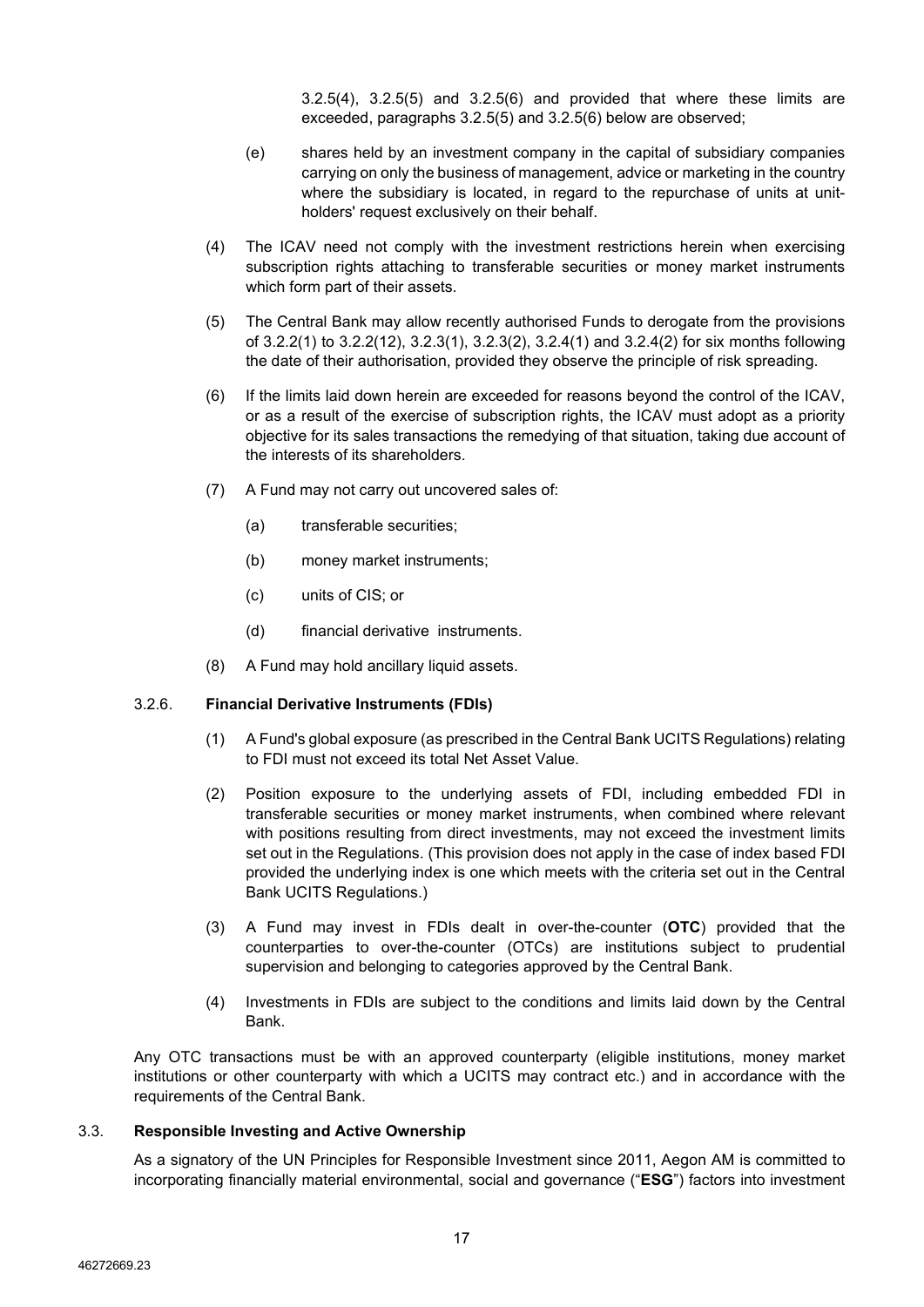analysis and decision-making processes, with the aim to help mitigate risk and uncover opportunities. Aegon AM believe this will support long-term value creation.

ESG factors are systematically integrated into Aegon AM's bottom-up research process for corporate fixed income and equity issuers. The key is to identify financially material factors which could affect a company's long-term growth potential, profitability or creditworthiness, and to access if they are appropriately priced. Examples of such factors include greenhouse gas emissions, employee relations and board independence. The ESG integration process is focused on managing such financial risks and identifying opportunities by including additional information in investment analysis. ESG integration does not necessarily seek to make ethical, sustainability or responsible value judgements, and imposes no ESG related restrictions on the investment universe. Aegon AM's approach to ESG integration is further elaborated in the Aegon AM Responsible Investment Framework (available at [www.aegonam.com\)](https://protect-eu.mimecast.com/s/rmlZCprjFQM9PYfD5oLK?domain=aegonam.com)

Sustainability risks are incorporated into the investment decision making process for fixed income, equity, sovereign and securitized issuers using internal and external data sources. Where high or poorly managed sustainability risks are uncovered, Aegon AM will mitigate risks and principle adverse impacts of investments on sustainability factors by implementing principles and requirements set out in widely accepted international treaties, standards and guidelines together with screening holdings annually against certain screening criteria such as climate change, biodiversity, governance, labour rights. Further information on this can be found in the Aegon AM Sustainability Risks and Impacts Policy (available at [www.aegonam.com\)](https://protect-eu.mimecast.com/s/rmlZCprjFQM9PYfD5oLK?domain=aegonam.com).

Where appropriate and depending on the Fund's assets, active ownership practices are adopted. For instance, Aegon AM and the Manager continuously monitor portfolios to ensure that they operate in accordance with the relevant investment objective. Aegon AM follows the UK and Dutch Stewardship Codes and the Principles for Responsible Investment to engage with the companies in which it invests to improve ESG performance and corporate behaviour. After engagement, Aegon AM will review and report on the relevant company's progress annually. The Aegon AM Active Ownership policy provides more detail on how Aegon AM implements its active ownership practices (available at [www.aegonam.com\)](https://protect-eu.mimecast.com/s/rmlZCprjFQM9PYfD5oLK?domain=aegonam.com).

#### <span id="page-17-0"></span>3.4. **SFDR**

This subsection explains how sustainability risks (i.e., the risk that an environmental, social or governance event or condition that could cause a material negative impact on the Fund, an "ESG risk") are integrated in investment decisions and the likely impacts of ESG risks on the returns, as required by the Article 6 of the Regulation (EU) 2019/2088 of the European Parliament and of the Council of 27 November 2019 on sustainability-related disclosures in the financial services sector ("**SFDR**"). Where a Fund promotes ESG characteristics or has sustainable investment as its objective (in the context of Article 8 and 9 of SFDR, respectively), further details are set out in the relevant Supplement.

The Manager integrates material ESG risks in its investment decisions in order to arrive at an independent, comprehensive view of an investment. By doing this, the Manager identifies financially material factors which could affect the issuer's long-term growth potential, profitability or creditworthiness, and assess if investments are appropriately priced. The process consists of integrating financially material ESG factors in the traditional financial analysis framework to help inform the decision making. A non-exhaustive list of potentially material ESG factors includes greenhouse emissions, energy efficiency, human rights and labour standards, board diversify, anticorruption policies, among others. For further details, please refer to the Aegon AM Sustainability Risks and Impacts Policy which can be found the Aegon AM website documents section (www.aegonam.com).

A significant and growing body of academic research, such as the study "*ESG and Financial Performance: Aggregated Evidence from More than 2000 Empirical Studies*" by Friede *et al*, demonstrates that good ESG practices can enhance corporate financial performance in the long-term. This value can manifest itself in the form of lower cost of and access to capital, better operational performance, reduced reputational risks and in turn, potentially superior long-term returns. Aegon AM believes environmental and social risks are investment risks. Exogenous risks, such as natural disasters and pandemics, can disrupt industries and threaten business models. Failure to effectively manage such risks can lead to a range of financial, legal and reputational consequences for the issuer. A company's ability to mitigate such risks can have a profound effect on their ability to create and sustain long-term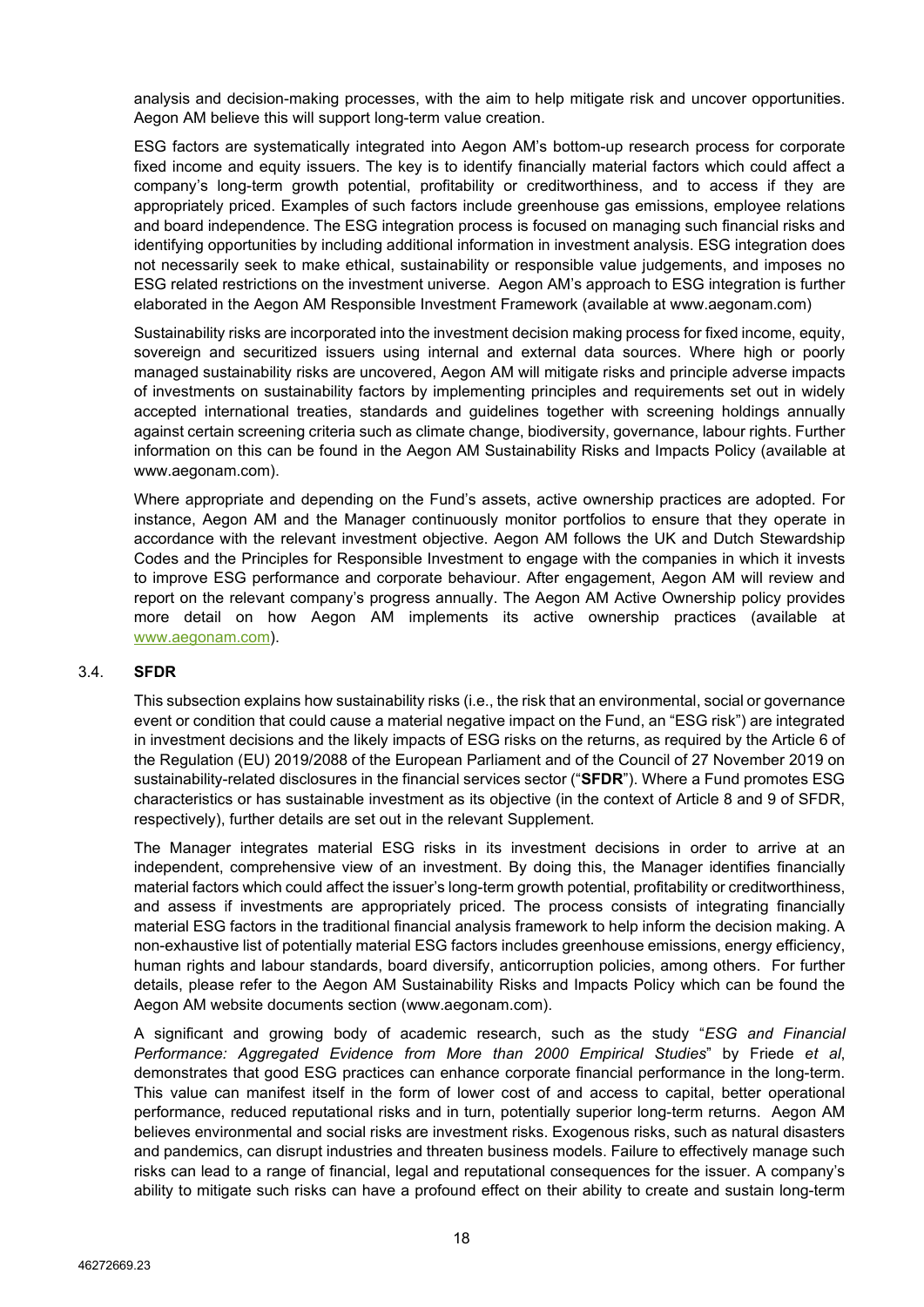value. Furthermore considering ESG factors can help uncover opportunities. Aegon AM believes integrating ESG factors into investment decisions can lead to better investment outcomes as we seek to maximize long-term performance. We find that it is quite challenging to analyse future profitability without considering ESG factors. By focusing solely on financial metrics, Aegon AM may inadvertently overlook opportunities to generate value.

## 3.5. **Taxonomy Regulation**

The Taxonomy Regulation establishes criteria for determining whether an economic activity qualifies as environmentally sustainable in the context of particular environmental objectives. As at the date hereof, the only such objectives are climate change mitigation and adaptation (the "**Climate Objectives**").

The Taxonomy Regulation also requires disclosure regarding how and to what extent the investments of each Fund are in economic activities that qualify as environmentally sustainable pursuant to those criteria. These disclosures are set out below.

## *Funds subject to the disclosure requirements of article 8 of the SFDR*

For each Fund other than Aegon Alternative Risk Premia Fund, the investment policy, as set out in the relevant Supplement, describes how the relevant Fund promotes ESG characteristics through, amongst other things, consideration of a wide range of environmental characteristics, including the Climate Objectives.

In order for an investment to qualify as environmentally sustainable as at the date hereof, it must meet a number of different criteria, including that it contributes substantially to a Climate Objective, as measured according to the technical screening criteria set out in the Taxonomy Regulation, and that it must not significantly harm any of the environmental objectives set out in the Taxonomy Regulation.

The technical screening criteria are very detailed and require the availability of multiple, specific data points regarding each investment. As at the date hereof, there is insufficient data available to be able to assess investments using the technical screening criteria. As such, the ICAV is not in a position to describe: (a) the extent to which the investments of the relevant Funds are in economic activities that qualify as environmentally sustainable pursuant to the technical screening criteria; (b) the proportion, as a percentage of the portfolio as a whole, of investments in environmentally sustainable economic activities; or (c) the proportion, as a percentage of the portfolio as a whole, of enabling and transitional activities (as such are described in the Taxonomy Regulation). Therefore, the ICAV considers that the most prudent course of action, at present, is to disclose that 0% of such Funds' investments are in environmentally sustainable economic activities for the purposes of the Taxonomy Regulation.

The "do no significant harm" principle referred to above applies only to those investments underlying the relevant Fund that take into account the EU criteria for environmentally sustainable economic activities; investors should note that at present none of the relevant Funds take into account the EU criteria for environmentally sustainable economic activities.

The ICAV is keeping this situation under active review and where sufficient reliable, timely and verifiable data on the investment becomes available, it will re-evaluate its approach to the Taxonomy Regulation and relevant documentation will be updated.

# *Other Funds*

Investors should note, with respect to the Aegon Alternative Risk Premia Fund, that the investments underlying the Fund do not take into account the EU criteria for environmentally sustainable economic activities."

# <span id="page-18-0"></span>3.6. **Utilisation of FDI**

Where indicated in its Supplement, a Fund may use derivatives for investment and/or Efficient Portfolio Management (**EPM**) purposes (as indicated in the relevant Supplement).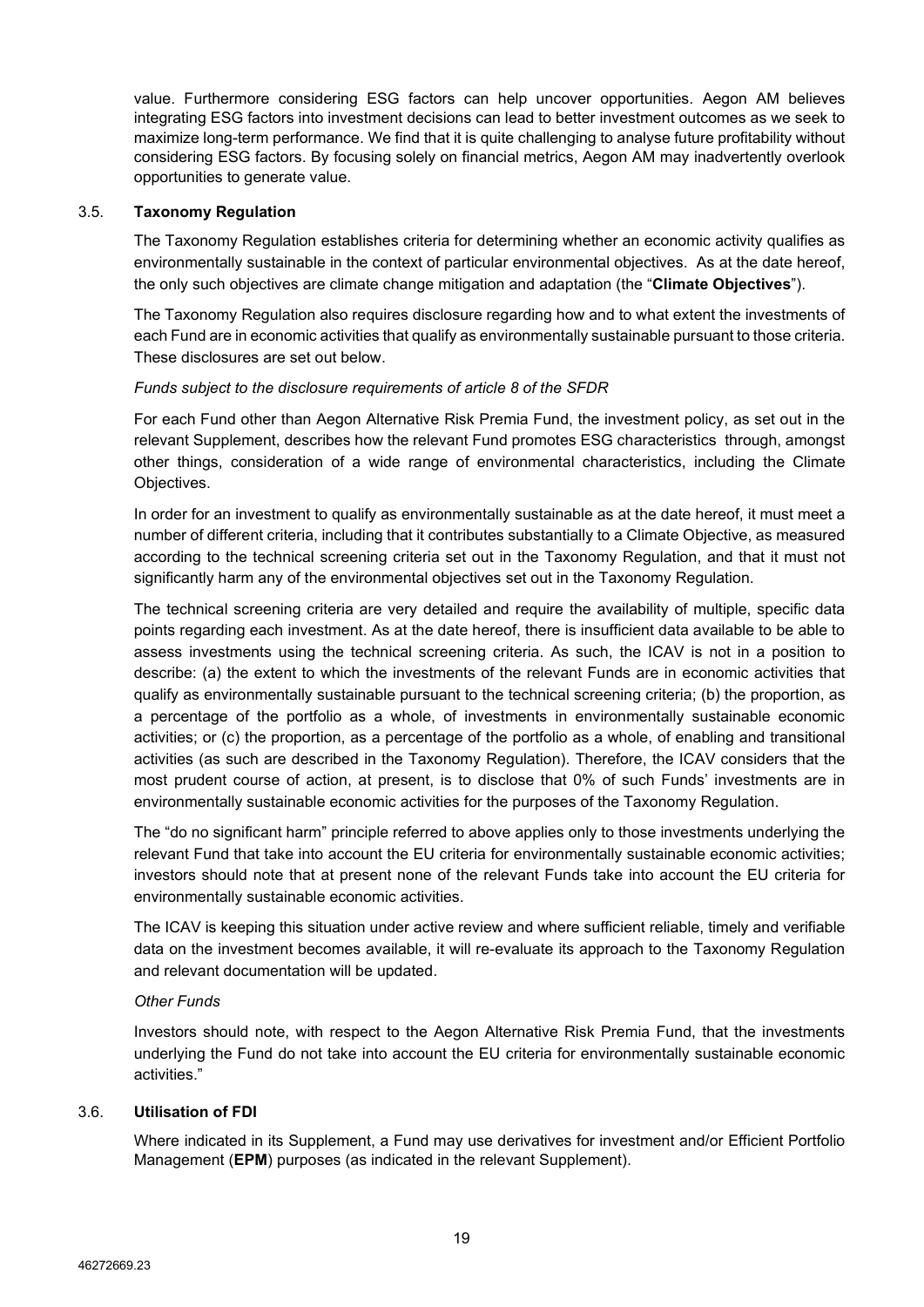A Fund's utilisation of FDI dealt on a regulated market and/or OTC derivatives for investment purposes shall be subject to the Regulations and the Central Bank UCITS Regulations and within the limits prescribed by, the Central Bank.

Techniques and instruments utilised for the purposes of efficient portfolio management may only be used in accordance with the investment strategy of the relevant Fund. The conditions applicable to EPM are set out below.

For the purpose of providing margin or collateral in respect of transactions in FDI, the ICAV may transfer, mortgage, charge or encumber any assets or cash forming part of the relevant Fund.

The use of FDIs for investment purposes will result in the creation of financial leverage and any such leverage will be within the limits set down by the Central Bank. The level of leverage of a Fund is set out the relevant Supplement.

The Fund must at any time, be capable of meeting all of its payment and delivery obligations incurred in respect of its FDI transactions.

The use of FDIs will be set out in the relevant Supplement and the ICAV will employ a risk-management process which enables it to accurately measure, monitor and manage at any time the risk of a Fund's positions and their contribution to the overall risk profile of the portfolio of assets of a Fund. It must employ a process for accurate and independent assessment of the value of OTC derivatives. Before utilising any FDI on behalf of a Fund, a risk management process report must be filed with the Central Bank in respect of the ICAV and in accordance with particular requirements of the Central Bank shall specify, for that purpose, the types of FDI, the underlying risks, the quantitative limits and the methods which are chosen in order to monitor the risks associated with transactions in any FDI applicable to a Fund. A Fund will not employ any FDI that are not included in the existing risk management process which has been cleared by the Central Bank. The Manager will on request provide supplementary information to Shareholders relating to the risk management methods employed, including the quantitative limits that are applied and any recent developments in the risk and yield characteristics of the main categories of investments in respect of the relevant Funds.

Investors should refer to the **Risk Factors** section in this Prospectus for an overview of the risks associated with the use of FDI and techniques and instruments for investment and/or efficient portfolio management purposes.

The following is a description of the types of FDI which may be used by the Funds.

#### *Interest Rate Futures*

An interest rate future is a contract between the buyer and seller agreeing to the future delivery of any interest-bearing asset. The interest rate future allows the buyer and seller to lock in the price of the interest-bearing asset for a future date.

Interest rate futures contracts allow a Fund to hedge against interest rate risk. Since these contracts are marked-to-market daily, investors can, by closing out their position, exit from their obligation to buy or sell the underlying assets prior to the contract's delivery date. The Manager may enter into interest rate futures contracts in order to both hedge and more efficiently manage a Fund.

# *Forwards*

A Fund may buy and sell currencies on a spot and forward basis, subject to the limits and restrictions adopted by the Central Bank from time to time to reduce the risks of adverse changes in exchange rates and efficiently manage currency exposure. In forward foreign exchange contracts, the contract holders are obligated to buy or sell from another counterparty a specified amount of one currency at a specified price with another currency on a specified future date. Forward contracts may be cash settled between the parties. This reduces a Fund's exposure to changes in the value of the currency it will deliver and increases its exposure to changes in the value of the currency it will receive for the duration of the contract. The effect on the value of a Fund is similar to selling securities denominated in one currency and purchasing securities denominated in another currency. A contract to sell currency would limit any potential gain, which might be realised if the value of the hedged currency increases. These contracts cannot be transferred but they can be 'closed out' by entering into a reverse contract. Suitable hedging transactions may not be available in all circumstances and there can be no assurance that a Fund will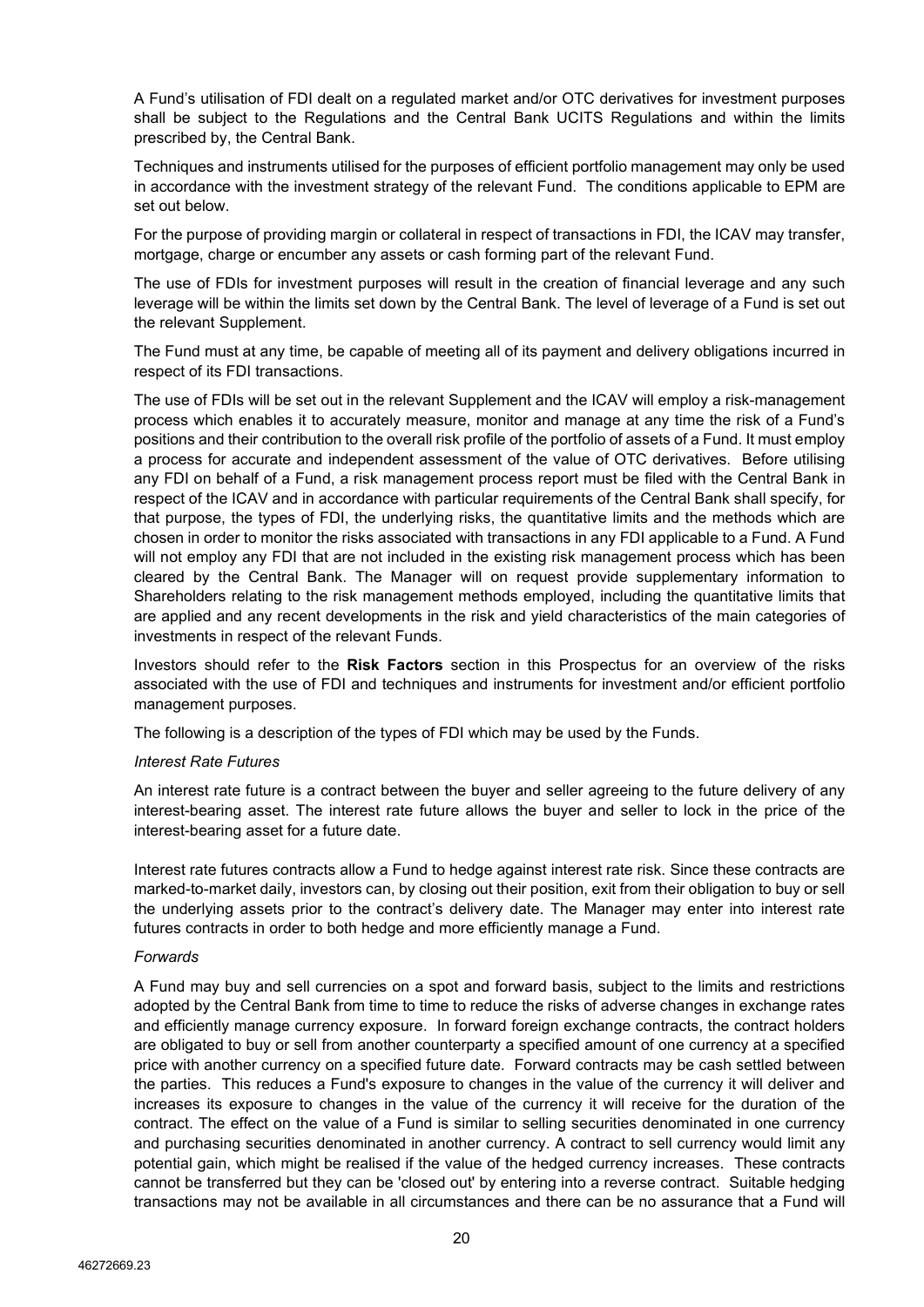engage in such transactions at any given time or from time to time. Also, such transactions may not be successful and may eliminate any chance for a Fund to benefit from favourable fluctuations in relevant foreign currencies. The commercial purpose of a forward foreign exchange contract may include, but is not limited to, altering the currency exposure of securities held, hedging against exchange and interest rate risks, increasing exposure to a currency and shifting exposure to currency fluctuations from one currency to another. Currency forwards are transacted over-the-counter (**OTC**).

# *Credit Default Swaps*

A Fund may enter into credit default swaps to isolate and transfer the credit risk associated with a particular reference asset. Credit default swaps provide a measure of protection against defaults of debt issuers. A Fund's use of credit default swaps does not assure their use will be effective or will have the desired result. A Fund may either be the buyer or seller in a credit default swap transaction. Credit default swaps (including single name credit default swaps) are transactions under which the parties' obligations depend on whether a credit event has occurred in relation to the reference asset. The credit events are specified in the contract and are intended to identify the occurrence of a significant deterioration in the creditworthiness of the reference asset. On settlement, credit default products may be cash settled or involve the physical delivery of an obligation of the reference entity following a default. The buyer in a credit default swap contract is obligated to pay the seller a periodic stream of payments over the term of the contract provided that no event of default on an underlying reference asset has occurred. If a credit event occurs, the seller must pay the buyer the full notional value of the reference asset that may have little or no value. If a Fund is a buyer and no credit event occurs the Fund's losses will be limited to the periodic stream of payments over the term of the contract. As a seller, a Fund will receive a fixed rate of income throughout the term of the contract, provided that there is no credit event. If a credit event occurs, the seller must pay the buyer the full notional value of the reference obligation. For example, a Fund may use credit default swaps to alter the Fund's exposure in accordance with the Manager's outlook for broad credit movements at the time.

# *Interest Rate Swaps*

An interest rate swap is an agreement negotiated between two parties to exchange EURIBOR and/or other similarly recognised interest rate cash flows, calculated on a notional amount, at specified dates during the life of the swap. The notional amount is used only to determine the payments under the swap and is not exchanged. The payment obligation of each party is calculated using a different interest rate, typically with one party paying a floating interest rate in return for receiving a fixed interest rate, either at regular intervals during the life of the swap or at the maturity of the swap. Interest rate swaps may be used to take long or short exposure to interest rates or to manage interest rate risk and duration exposure.

# *Inflation Swaps*

An inflation swap operates in a similar way to an interest rate swap except that it is an agreement negotiated between two parties to exchange payments at a fixed or floating rate in return for payments based on realised inflation over the relevant period. Inflation swaps can allow the inflation sensitivity profile of a Fund to be changed more efficiently than through the use of physical cash markets. They may also be used to express views on the future level of inflation.

# *Currency Swaps*

A currency swap is an agreement between parties to exchange sequences of cash flows over a period in the future. The cash flows that the counterparties make are tied to the value of foreign currencies. A Fund may use such swaps to cover the risk of the value of a particular currency rising or falling over time.

# *Asset Swaps*

An asset swap is an agreement negotiated between two parties to exchange the cash flows resulting from a purchased asset, typically government bonds and government guaranteed bonds, for a return in excess of EURIBOR or other similarly recognised interest rate cash flows, calculated and paid at specified dates during the life of the swap or at the maturity of the swap.

# *Warrants*

A warrant is a contract which gives the contract buyer the right, but not the obligation, to exercise a feature of the warrant, such as buying a specified quantity of a particular product, asset or financial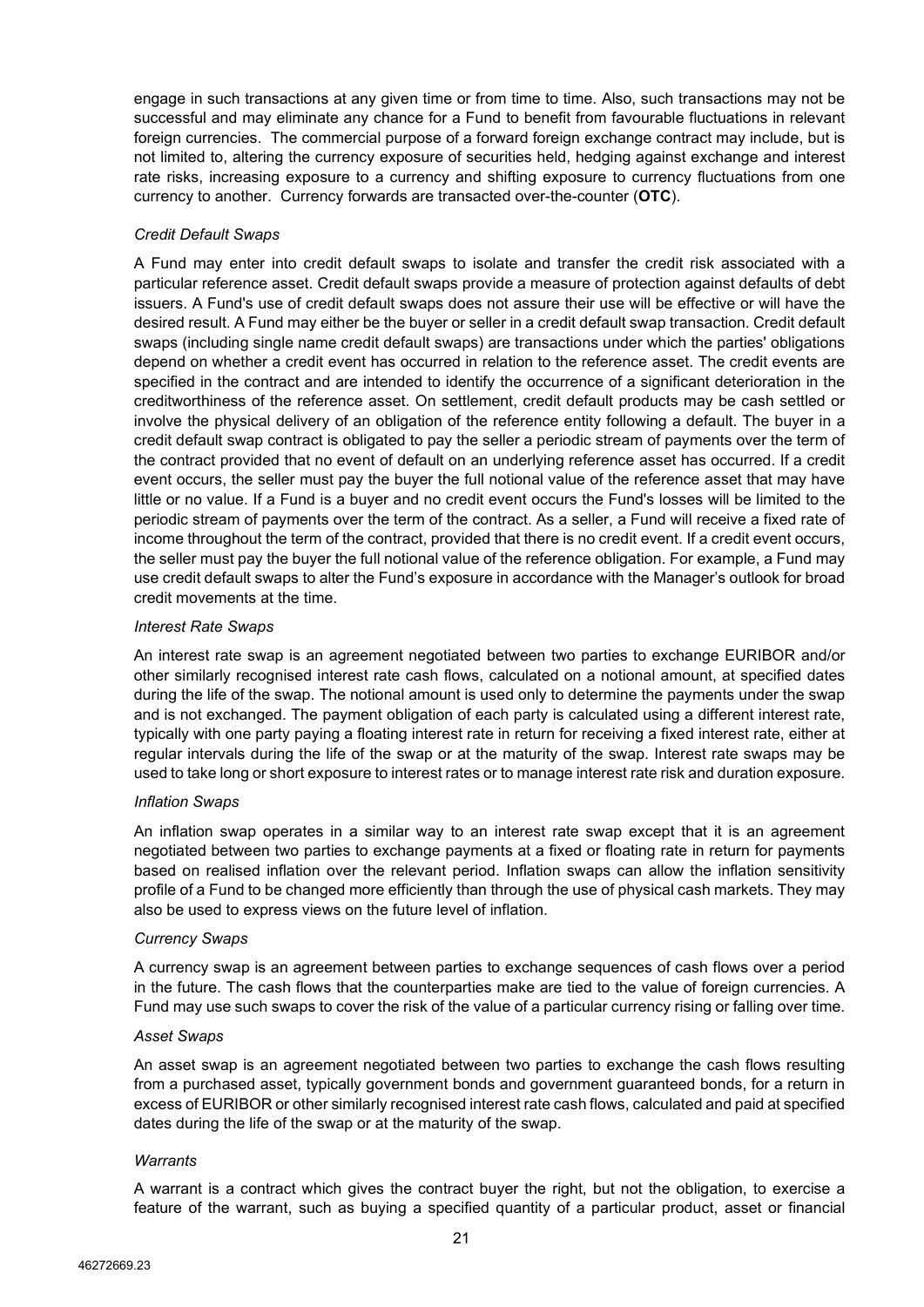instrument, on, or up to and including, a future date (the exercise date). The 'writer' (seller) has the obligation to honour the specified feature of the contract. A warrant in the classic sense is a security that entitles the holder to buy stock of the company that issued it at a specified price. Warrants have similar characteristics to call options, but are typically longer dated. The commercial purpose of warrants can be to hedge against the movements of a particular market or financial instrument, including futures, or to gain exposure to a particular market or financial instrument instead of using a physical security.

# *Convertible securities*

Convertible securities are convertible bonds, warrants and preferred stock which are convertible into the common equity of a company.

## *Options*

There are two forms of options, put and call options. Put options are contracts sold for a premium that gives one party (the buyer) the right, but not the obligation, to sell to the other party (the seller) of the contract, a specific quantity of a particular product or financial instrument at a specified price. Call options are similar contracts sold for a premium that gives the buyer the right, but not the obligation, to buy from the seller of the option. Options may also be cash settled. A Fund may be a seller or buyer of put and call options. The Manager may also enter into options on interest rate or bond futures to reflect its view that credit risk may change in a particular way or alternatively, to reflect its view on interest rate volatility. A Fund may purchase or sell these instruments either individually or in combinations.

A Fund may purchase options to seek to provide an efficient, liquid and effective mechanism for locking in gains and/or protecting against future declines in the value of securities that it owns in order to benefit from future gains in the value of a security without the risk of the fall in value of security below the strike price.

A Fund may write (sell) options in respect of underlying assets including writing call options which will give the counterparty a right to call for delivery of the asset at a given price in return for the payment of a premium to the Fund by the counterparty. The sale of options may be used for hedging at portfolio level or for the purposes of EPM to manage the underlying securities with the aim of reducing risk, reducing cost or potentially obtaining increased revenue for the portfolio. For example, the Manager may write/sell a put option on the underlying securities where it is believed that price of the underlying security will rise. In such a scenario, the purchaser will pay a premium to the Fund for the put option which will increase the revenue for the Fund.

# <span id="page-21-0"></span>**Securities Financing Transactions: Stocklending, Repurchase Agreements and Reverse Repurchase Agreements**

Subject to the investment policies and restrictions for a Fund set out in the Supplement in respect of a Fund, a Fund may also enter into one or more repurchase or reverse repurchase transactions ("repo transactions") or stocklending transactions (**Securities Financing Transactions**) in respect of any Fund for Efficient Portfolio Management purposes and this fact will be set out in the relevant Supplement, where applicable. The use of such transactions or agreements is subject to the conditions and limits set out in the Central Bank UCITS Regulations.

The use of Securities Financing Transactions may only be effected in accordance with normal market practice and all assets received under such transactions will be considered collateral and will comply with the criteria set out in the section entitled "Collateral Management Policy". In accordance with normal market practice, borrowers will be required to provide collateral to the ICAV of a value of at least equal to the market value of any securities loaned in accordance with the collateral policy as set out below.

The types of assets of a Fund that may be subject to a Securities Financing Transaction will be determined by the ICAV in accordance with the investment policy of a Fund and may include, but shall not be limited to, debt and debt related securities, structured financial instruments, including asset backed securities, and liquid and near cash assets, such as short-term fixed income securities, instruments and obligations, bills, commercial paper and notes, equity and equity related securities, derivatives and other permitted investments of a Fund specified in the Supplement for a Fund.

The assets and collateral subject to Securities Financing Transactions shall be held by the Depositary.

Briefly, Securities Financing Transactions are those where one party ('Party A') delivers securities to the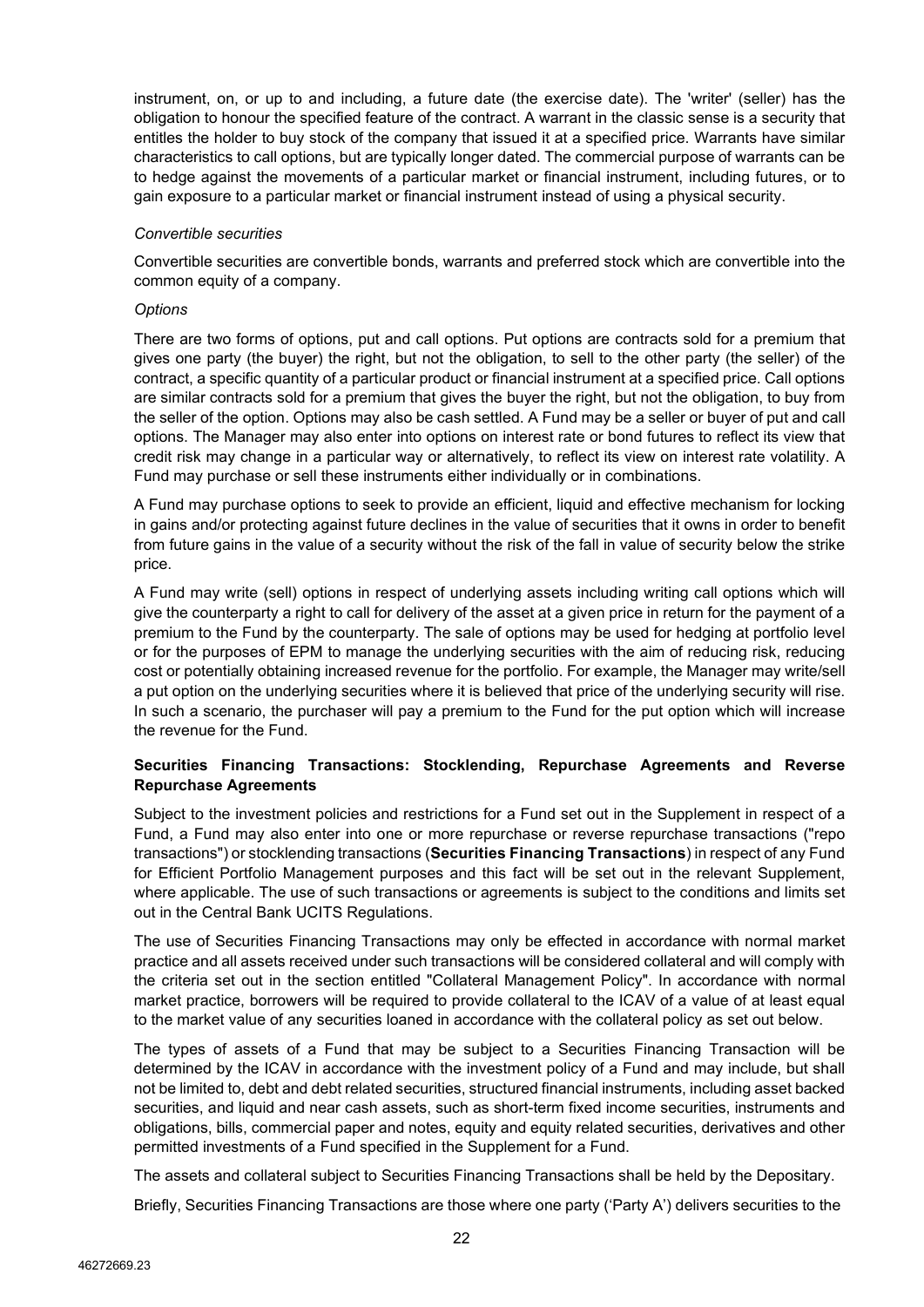other ('Party B') in return for which it is agreed that securities of the same kind and amount should be redelivered to Party A at a later date. Party B provides Party A with collateral to cover against the risk of the future redelivery not being completed.

If Securities Financing Transactions are entered into, counterparty risk exposures will be aggregated across

- (i) Securities Financing Transactions (as appropriate) and
- (ii) the derivative transactions used for efficient portfolio management (referred to above).

Any Securities Financing Transactions will only be entered into with institutions of appropriate financial standing which engage in these types of arrangements and which are acceptable to the Depositary and the Manager by the ICAV's lending agent and will be on arm's length commercial terms.

Factors that may be taken into account when considering financial standing include whether the counterparty is subject to prudential regulation and supervision. Other criteria that could be used when selecting counterparties include legal status, country of origin and any credit rating.

Securities Financing Transactions may in some cases result in reduced performance but may nonetheless be entered into where the ICAV believes it to be in the best interests of a Fund, for example in order to manage risk.

Any potential conflict of interests relating to Securities Financing Transactions shall be dealt with in accordance with the section above headed 'Conflicts of Interests'. For Securities Financing Transactions made with connected persons of the Depositary or the Manager, it must be made on arm's length commercial terms and the Depositary's written consent is required.

Unless otherwise specified in the Supplement for a Fund, the proportion of assets under management subject to Securities Financing Transactions is expected to vary between 0% and 30% of the Net Asset Value of the relevant Fund and will be subject to a maximum of 100% of the Net Asset Value of the relevant Fund. Such variations may be dependent on, but are not limited to, factors such as total Fund size, borrower demand to borrow stocks from the underlying market and seasonal trends in the underlying markets. In order to reduce its exposure to any counterparty through Securities Financing Transactions, a Fund will adopt collateral arrangements as described under the "**Collateral Management Policy**" section in the Prospectus.

Please see **RISK FACTORS** for the risks involved in entering into Securities Financing Transactions.

#### **Conditions applicable to EPM**

EPM transactions must satisfy the following broadly-based requirements:

- 3.6.1. they must be economically appropriate.
- 3.6.2. The purpose of such transactions for any Fund must be to achieve one of the following in respect of a Fund:-
	- (1) Reduction of risk
	- (2) Reduction of cost
	- (3) The generation of additional capital or income for the Fund with a risk level which is consistent with the risk profile of the Fund.

The relevant purpose must relate to the assets of a Fund; property (whether precisely identified or not) which is to be or proposed to be acquired for a Fund; and anticipated cash receipts in respect of the Fund, if due to be received at some time and likely to be received within one month.

3.6.3. Each transaction must be covered globally, that is, a Fund's exposure must not exceed its Net Asset Value, taking into account the value of the underlying assets, future market movements, counterparty risk and the time available to liquidate any position. The global exposure must be calculated on at least a daily basis.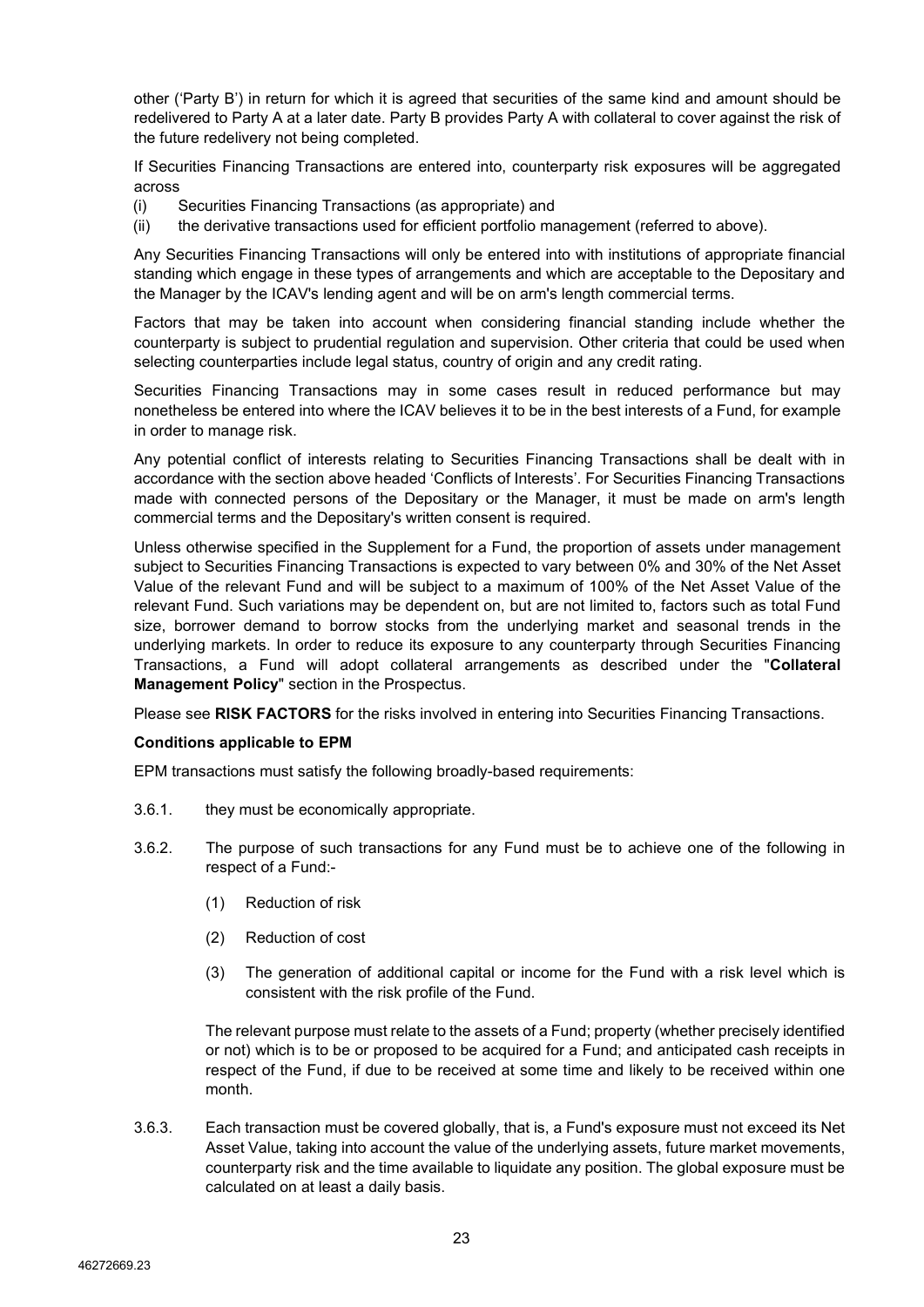Direct and indirect operational costs and fees incurred in performing these transactions may be deducted from any associated revenue delivered to a Fund. The Manager shall ensure that all such revenue, net of direct and indirect operational costs, will be returned to the relevant Fund. Such costs and fees shall be charged at normal commercial rates and shall not include hidden revenue. The Manager does not receive costs or fees for techniques of this type. The entities to which such costs and fees are paid will be disclosed in the annual report and audited accounts of the ICAV (including whether such entities are related to the Manager or Depositary).

The Collateral Management Policy set out below shall apply to any collateral received in respect of an EPM transaction.

# <span id="page-23-0"></span>3.7. **Collateral Management Policy**

# **Types of Collateral**

# **Non Cash Collateral**

Non-cash collateral must, at all times, meet with the following requirements:

- (i) **Liquidity**: Non-cash collateral should be highly liquid and traded on a regulated market or multilateral trading facility with transparent pricing in order that it can be sold quickly at a price that is close to pre-sale valuation. Collateral received should also comply with the provisions of Regulation 74 of the Regulations (paragraphs 5.1-5.3 in the section entitled "Investment Restrictions" at 3.4 above);
- (ii) **Valuation**: Collateral received should be valued on at least a daily basis and assets that exhibit high price volatility should not be accepted as collateral unless suitably conservative haircuts are in place;
- (iii) **Issuer credit quality**: Collateral received should be of high quality. The ICAV shall ensure that:
	- (a) where the issuer was subject to a credit rating by an agency registered and supervised by ESMA that rating shall be taken into account by the ICAV in the credit assessment process; and
	- (b) where an issuer is downgraded below the two highest short-term credit ratings by the credit rating agency referred to in (a) this shall result in a new credit assessment being conducted of the issuer by the ICAV without delay;
- (iv) **Correlation**: Collateral received should be issued by an entity that is independent from the counterparty and is not expected to display a high correlation with the performance of the counterparty;
- (v) **Diversification (asset concentration)**: Collateral should be sufficiently diversified in terms of country, markets and issuers with a maximum exposure to a given issuer of 20% of the Net Asset Value of the relevant Fund. When a Fund is exposed to different counterparties, the different baskets of collateral should be aggregated to calculate the 20% limit of exposure to a single issuer. A Fund may be fully collateralised in different transferable securities and money market instruments issued or guaranteed by a Member State, one or more of its local authorities, a third country, or a public international body to which one or more Member States belong. Such a Fund should receive securities from at least 6 different issues, but securities from any single issue should not account for more than 30 per cent of the Fund's net asset value. Please see paragraph 3.2.2. (12) in the section entitled "Investment Restrictions" at 3.2 in the Prospectus for a list of individual issuers;
- (vi) **Immediately available**: Collateral received should be capable of being fully enforced by the ICAV at any time without reference to or approval from the relevant counterparty; and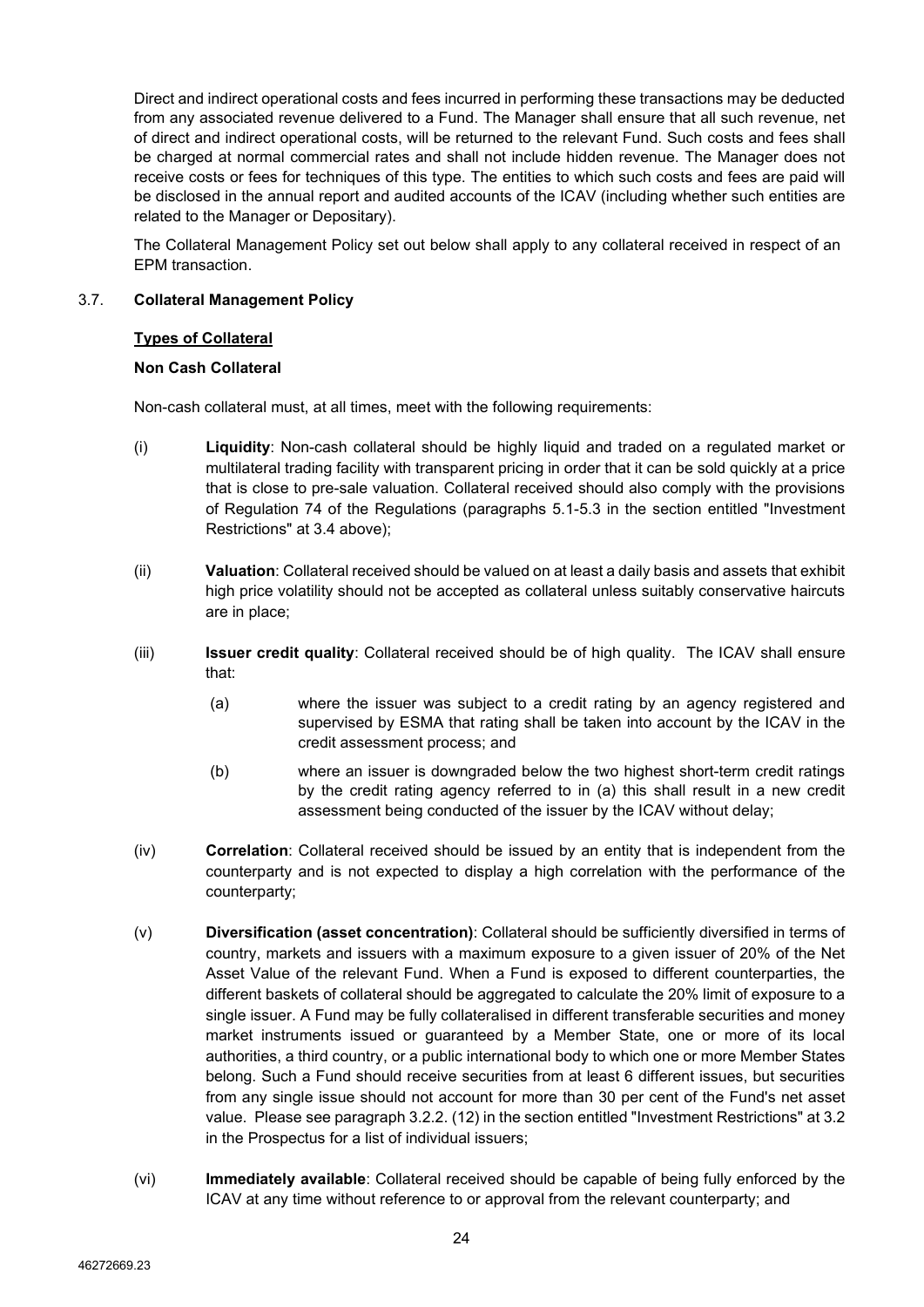Non-cash collateral received cannot be sold, pledged or reinvested by the Fund. Where a Fund receives collateral on a title transfer basis, that collateral shall be held by the Depositary.

# **Cash Collateral**

Where a Fund receives collateral on any basis other than a title transfer basis, that collateral may be held by a third party depositary provided that that depositary is subject to prudential supervision and is unrelated and unconnected to the provider of the collateral.

Reinvestment of cash collateral must be in accordance with the following requirements:

- (i) cash received as collateral may only be invested in the following:
	- (a) deposits with a credit institution authorised in the European Economic Area (EEA) (EU Member States, Norway, Iceland, Liechtenstein), a credit institution authorised within a signatory state, other than an EU Member State or a Member State of EEA, to the Basle Capital Convergence Agreement of July 1988 (Switzerland, Canada, Japan, United Kingdom, United States) or a credit institution authorised in Jersey, Guernsey, the Isle of Man, Australia or New Zealand (the **Relevant Institutions**);
	- (b) high quality government bonds;
	- (c) reverse repurchase agreements provided the transactions are with credit institutions subject to prudential supervision and the ICAV is able to recall at any time the full amount of cash on an accrued basis;
	- (d) short-term money market funds as defined in Regulation (EU) 2017/1131 of the European Parliament and of the Council of 14 June 2017;
- (ii) invested cash collateral must be diversified in accordance with the requirements in section 3.8.1.1 (v) above;
- (iii) invested cash collateral may not be placed on deposit with the counterparty or a related entity.

Please see **RISK FACTORS** for details of collateral risk.

# **Level of Collateral Required**

Unless otherwise specified in a Supplement for a Fund, the levels of collateral required are as follows:

| Repurchase agreements            | at least 100% of the exposure to the counterparty                                                                                                |
|----------------------------------|--------------------------------------------------------------------------------------------------------------------------------------------------|
| Reverse repurchase<br>agreements | at least 100% of the exposure to the counterparty                                                                                                |
| Lending of portfolio securities  | at least 100% of the exposure to the counterparty                                                                                                |
| OTC derivatives                  | Such collateral to ensure, in any event, that counterparty<br>exposure is managed within the limits set out in Investment<br><b>Restrictions</b> |

#### **Haircut Policy**

In advance of entering into OTC derivative transactions, repurchase and reverse repurchase agreements, the Manager will determine what, if any, haircut may be required and is acceptable for each class of asset to be received as collateral, which will be set out in the agreement with the relevant counterparty or otherwise documented at the time of entering into such agreement. Such haircut will take into account the characteristics of the asset such as the credit standing or price volatility of the assets received as collateral and, where applicable, the outcome of any stress test performed in accordance with the Central Bank's requirements.

In the event that a Fund may enter into a securities lending transaction, the Manager does not intend to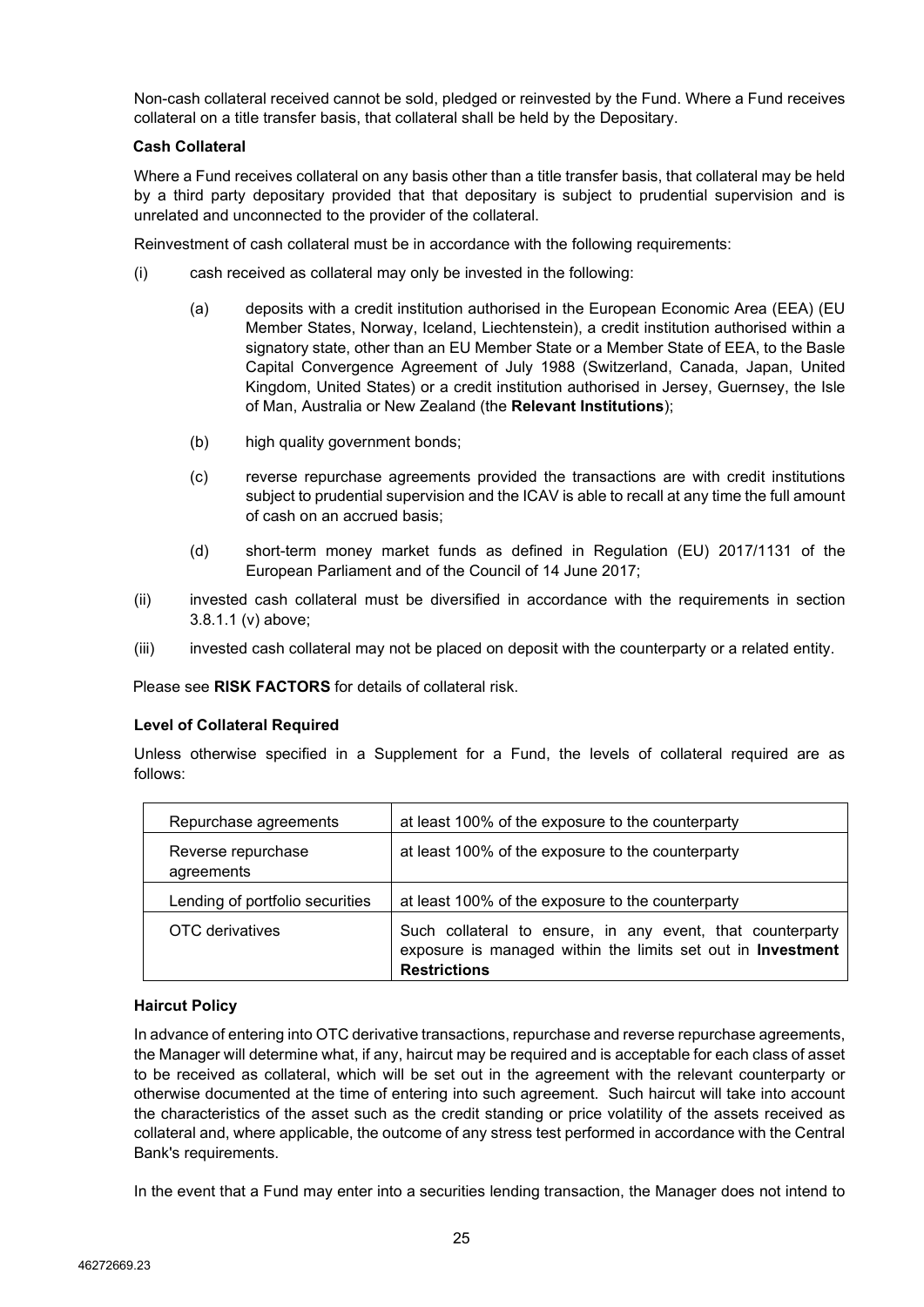apply a haircut to any non-cash assets received as collateral but instead, in accordance with market practice, intends to operate a policy of over-collateralisation whereby collateral will be marked to market on an on-going basis. Counterparties may be required to post additional collateral from time to time.

## <span id="page-25-0"></span>3.8. **Borrowing and Lending Powers**

The ICAV may not borrow money except insofar as is permitted under the Regulations.

The ICAV may borrow, for the account of a Fund, up to 10% of the net assets of a Fund and the assets of such Fund may be charged as security for any such borrowings provided that such borrowing is only for temporary purposes. The ICAV may acquire foreign currency by means of a back to back loan agreement(s). Foreign currency obtained in this manner is not classified as borrowing for the above mentioned 10% limit provided that the offsetting deposit (a) is denominated in the Base Currency of the Fund and (b) equals or exceeds the value of the foreign currency loan outstanding.

The ICAV may not carry out uncovered sales of transferable securities, money market instruments and other financial instruments.

The ICAV may not borrow for investment purposes.

Without prejudice to the powers of the ICAV to invest in transferable securities, the ICAV may not lend, or act as guarantor on behalf of third parties.

Any special borrowing restrictions relating to a Fund will be formulated by the Directors at the time of the creation of a Fund. There are no special borrowing restrictions currently in operation.

# <span id="page-25-1"></span>3.9. **Charges and Expenses**

When a Fund invests in the shares of other UCITS or collective investment undertakings or both and those other UCITS or collective investment undertakings are managed, directly or by delegation, by the Manager or by any other company with which the Manager is linked by common management or control, or by a substantial direct or indirect holding, the Manager or other company shall not charge subscription or repurchase fees on account of the investment of the Fund in the shares of such other UCITS or collective investment undertakings or both, as the case may be.

If a Fund invests a substantial proportion of its net assets in other UCITS or collective investment undertakings or both the maximum level of the management fees that may be charged to the Fund by the other UCITS or collective investment undertakings or both, as the case may be, will be set out in the relevant Supplement. Details of such fees will also be contained in the ICAV's annual report.

#### <span id="page-25-2"></span>3.10. **Dividend Policy**

The Directors decide the dividend policy and arrangements relating to each Fund and details are set out where applicable in the relevant Supplement. Under the Instrument of Incorporation, the Directors are entitled to declare dividends out of the relevant Fund being:

- (i) the accumulated revenue (consisting of all revenue accrued including interest and dividends) less any applicable expenses;
- (ii) realised and unrealised capital gains on the disposal/ valuation of investments and other funds less realised and unrealised accumulated capital losses of the relevant Fund; and/or
- (iii) capital.

The ICAV will be obliged and entitled to deduct an amount in respect of Irish taxation from any dividend payable to a Shareholder in any Fund who is or is deemed to be a Taxable Irish Person and pay such sum to the Irish tax authorities.

Insofar as Shares are listed on Euronext Dublin, dividends (if any) will be paid, and any accumulation of income by a Fund will also be made in compliance with any applicable rules of Euronext Dublin in effect at the relevant time.

Dividends not claimed within six years from their due date will lapse and revert to the relevant Fund.

Dividends payable to Shareholders will be paid by electronic transfer to the bank account designated by the Shareholder in which case the dividend will be paid at the expense of the payee and will be paid within four months of the date the Directors declared the dividend.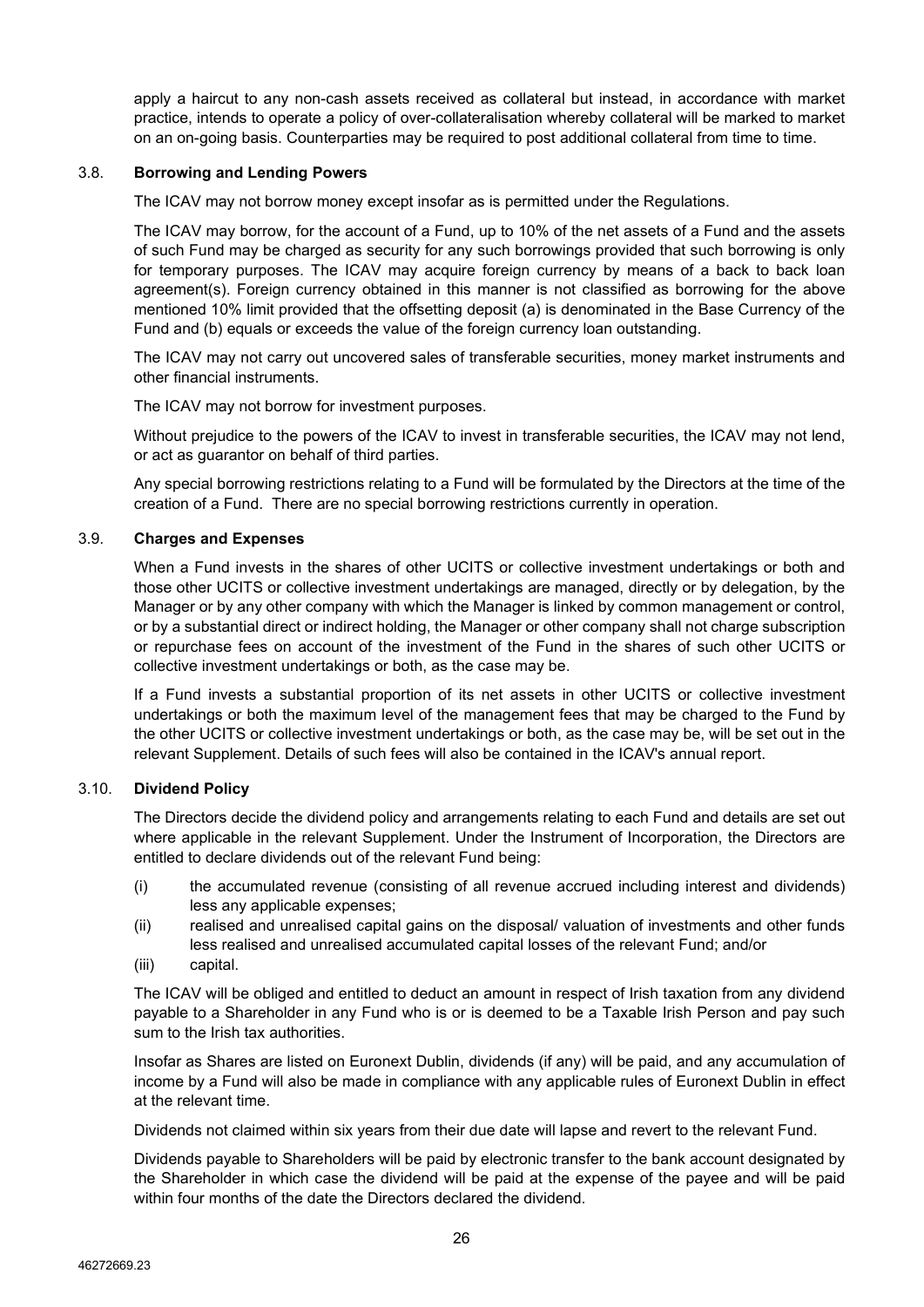Dividends will not be paid until the Administrator has received any documentation deemed necessary for regulatory or taxation purposes (including supporting documentation in relation to money laundering prevention checks).

The dividend policy for each Fund is set out in the Supplement for the relevant Fund.

## <span id="page-26-0"></span>3.11. **Hedged and Unhedged Share Classes**

- 3.11.1. The ICAV, at its absolute discretion, has the power to issue currency hedged Share classes that are denominated in any currency. Currency hedged Share classes will carry the reference '(hedged)' in the name of the Share class.
- 3.11.2. The ICAV operates the hedging Share classes as follows:

**Base Currency Hedging** – the ICAV may hedge the currency exposure of those Share classes, denominated in a currency other than the Base Currency of the relevant Fund, in order to attempt to mitigate the effect of fluctuations in the exchange rate between the Share class currency and the Base Currency.

The following sections are relevant to hedged Share classes.

- (1) Any hedging transactions entered into will be clearly attributable to a specific Share class. All costs and gains/losses of such hedging transactions will accrue solely to the relevant Share class. Due to matters outside the control of the ICAV, currency exposure may be over or under hedged but over hedged positions will not be permitted to exceed 105% of the net assets of the relevant Share class. Hedged positions will be kept under review to ensure that over hedged positions will not be permitted to exceed 105%. Such review will incorporate a procedure to ensure that positions materially in excess of 100% will not be carried forward month to month. Under hedged positions will be kept under review to ensure that under hedged positions will not be permitted to fall short of 95%. Such review will incorporate a procedure to ensure that under hedged positions will not be carried forward month to month
- (2) Currency hedging shall be carried out at least monthly or any other time the ICAV or the Manager may deem appropriate. It is not possible to hedge fully on a guaranteed basis at all times and Shareholders should be aware that intra-month market fluctuations may have an effect the value of hedged currency from time to time.
- (3) Investors in hedged Share classes should be aware that the exchange rate used for the purpose of converting the proceeds of their investment to or from the Base Currency and the currencies of the Fund's underlying assets is likely to be the rate prevailing at the time the necessary currency hedging contracts are put in place which means that this exchange rate risk is borne by those transacting investors rather than by the other investors in the Fund.
- (4) This currency hedging policy aims to limit any potential currency risk linked to the value of the Base Currency or, as applicable, the value of the currency(ies) of the relevant Fund's underlying assets falling against the currency in which the hedged Share classes are denominated. On the other hand, as well as incurring the cost of such hedging transactions, holders of the hedged Share classes will sacrifice the potential gain should the value of the hedged currency fall against the Base Currency or value of the currency(ies) of the relevant Fund's underlying assets. To the extent that hedging is successful, the performance of a hedged Share class is likely to move in line with the performance of the underlying assets of the relevant Fund.
- 3.11.3. The ICAV at its absolute discretion, has the power to issue unhedged Share classes that are denominated in a currency other than the Base Currency. For such Share classes, the Manager will not attempt to mitigate the effect of fluctuations in the exchange rate between the Share class currency and the Base Currency or the currency(ies) of the relevant Fund's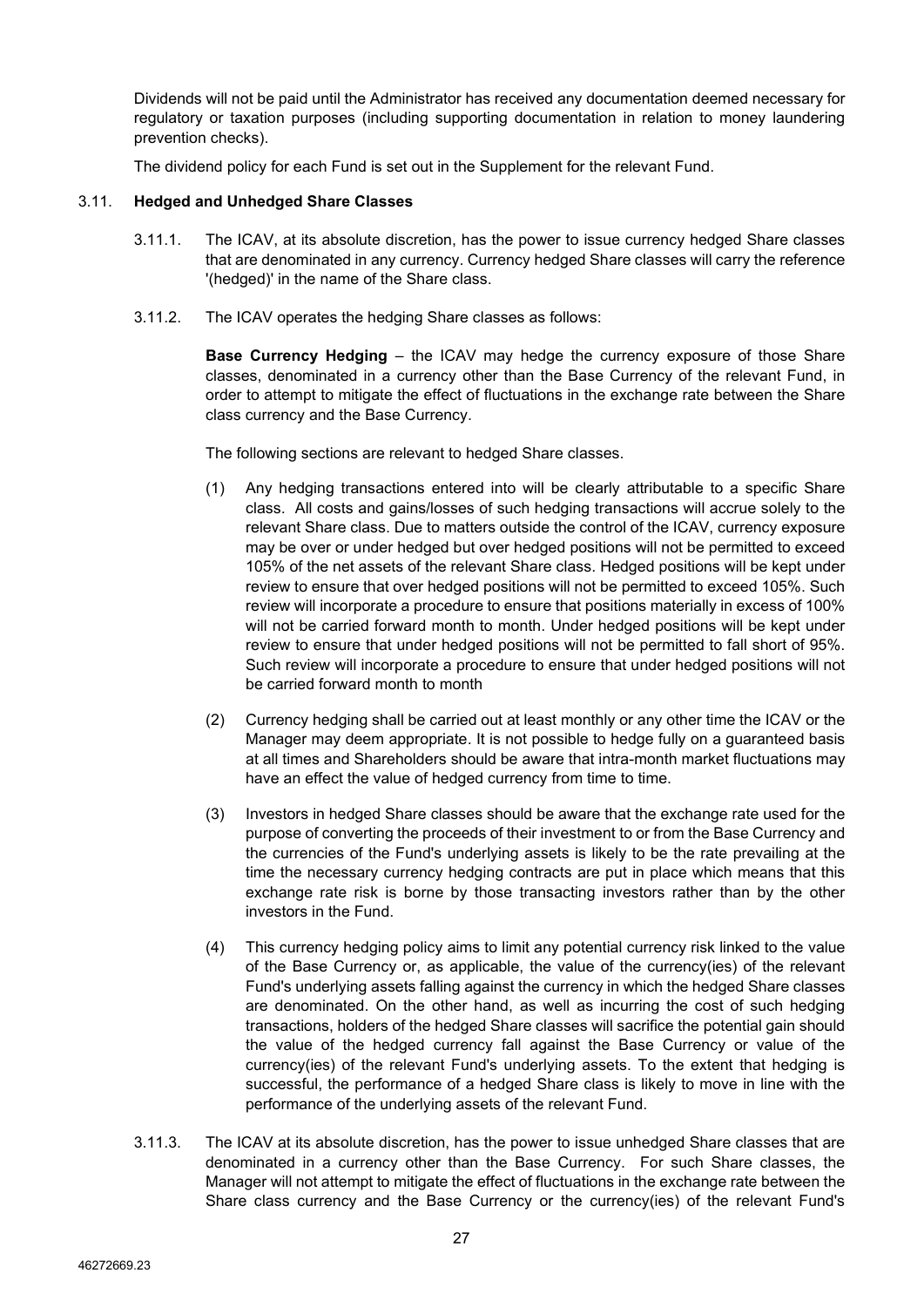underlying assets. In the case of an unhedged Share class, that is denominated in a currency other the Base Currency, a currency conversion will take place on subscriptions, redemptions, switches and distributions at prevailing exchange rates. The value of the share expressed in the unhedged Share class currency will be subject to exchange rate risk in relation to the Base Currency or currency of positions held by the Fund.

3.11.4. The fees and expenses of any class of any Fund relating to share class currency hedging may be charged (in whole or part) to the capital of the relevant Fund referable to that class in order to enable such Fund to pay a larger distribution and as an efficient and accurate method of ensuring that fees incurred at a Share class level are apportioned to the relevant Share classes.

> In circumstances where such fees and expenses are charged to capital, there may be a lack of potential for capital growth meaning the capital value of a Shareholder's investment may be eroded and due to such capital erosion the value of future returns may also be diminished. As such, income may be achieved by forgoing the potential for future capital growth.

> For fixed income Funds, dividends paid in circumstances where fees and expenses are charged to capital should be understood as a type of capital reimbursement. Any income statement issued to shareholders where fees and/or expenses have been charged to capital shall include a statement to explain the effect of this accounting policy and, if applicable, that the shareholder's capital amount has been reduced.

# <span id="page-27-0"></span>3.12. **Benchmarks**

Investors should note that, in accordance with the requirements of the EU Benchmark Regulation, the Manager has adopted a benchmark contingency plan to set out the actions which the Manager or the ICAV would take in the event that a benchmark used by a Fund materially changes or ceases to be provided (the "**Benchmark Contingency Plan**"). Actions taken by the Manager or the ICAV on the foot of the Benchmark Contingency Plan may result in changes to the investment objective or investment policies of a Fund and any such changes will be implemented in accordance with the requirements of the Central Bank and the terms of this Prospectus. In respect of those Funds that track a benchmark index, are managed by reference to a benchmark index, or use a benchmark index to compute a performance fee, it is expected that the applicable benchmark administrator will be included in the register to be maintained by the European Securities Markets Authority ("**ESMA**") under the EU Benchmark Regulation. The benchmarks used by the Funds are currently not registered with ESMA. The ICAV will monitor the registration of the benchmarks, and if - after transitional measures have ended - the ICAV is not allowed to use a benchmark, the ICAV will stop using the benchmark and inform Shareholders accordingly.

# <span id="page-27-1"></span>3.13. **Target Market**

Information on the typical investor profile for each Fund is set out in the relevant Supplement.

#### 3.14. **Cross Investment**

Where a Fund (the "**Investing Fund**") invests in the Shares of another Fund(s) (each a "**Receiving Fund**"), the rate of the annual management fee which investors in the Investing Fund are charged in respect of that portion of the Investing Funds assets invested in Receiving Funds (whether such fee is paid directly at Investing Fund level, indirectly at the level of the receiving Funds or a combination of both) shall not exceed the rate of the maximum annual management fee which investors in the Investing Fund may be charged in respect of the balance of the Investing Funds assets, such that there shall be no double charging of the annual management fee to the Investing Fund as a result of its investments in the Receiving Fund. This provision is also applicable to the annual fee charged by the Manager where the fee is paid directly out of the assets of the Funds.

#### <span id="page-27-2"></span>4. **RISK FACTORS**

The discussion below is of general nature and is intended to describe various risk factors which may be associated with an investment in the Shares of a Fund. The following are a number of risk factors which may be associated with an investment in the Shares of a Fund to which the attention of investors is drawn.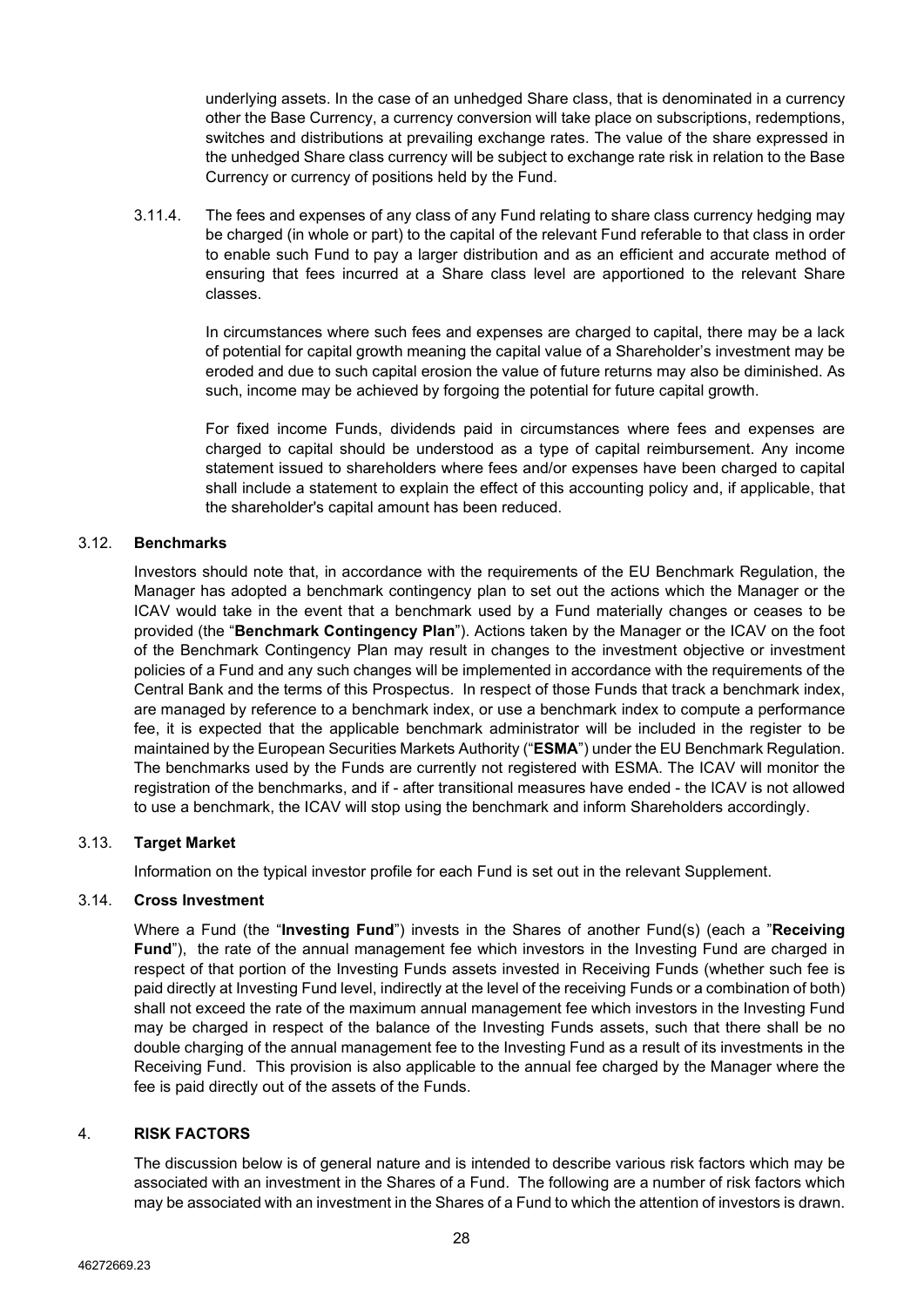See also the relevant Supplement for a discussion of any additional risks particular to Shares of that Fund. However, these are not intended to be exhaustive and there may be other considerations that should be taken into account in relation to an investment. Investors should consult their own advisors before considering an investment in the Shares of a particular Fund.

No investment should be made in the Shares of a particular Fund until careful consideration of all those factors has been made.

## <span id="page-28-0"></span>4.1. **General**

The investments of the ICAV in securities are subject to normal market fluctuations and other risks inherent in investing in securities. **The value of investments and the income from them, and therefore the value of and income from Shares relating to each Fund can go down as well as up and an investor may not get back the amount it invests.** Changes in exchange rates between currencies or the conversion from one currency to another may also cause the value of the investments to diminish or increase. **Due to the Preliminary Charge which may be payable on the issue of Shares, an investment in Shares should be viewed as medium to long term. An investment in a Fund should not constitute a substantial proportion of an investment portfolio and may not be appropriate for all investors.**

The ICAV will be responsible for paying its fees and expenses regardless of its level of profitability. Pursuant to Irish law, the ICAV should not be liable as a whole to third parties and there should not be the potential for cross contamination of liabilities between Funds. However, there can be no categorical assurance that, should an action be brought against the ICAV in the courts of another jurisdiction, the segregated nature of a Fund will necessarily be upheld. In addition, costs and gains/losses of Share class hedging transactions will accrue solely to the relevant Share class. However, such costs and gains/losses will technically be assets/liabilities of the relevant Fund as a whole and it is possible that they may be treated as such in certain circumstances (eg, by a liquidator in the context of the liquidation of the ICAV).

Due to adverse market movements the Fund may become valueless.

Subject to the investment restrictions applicable to the relevant Fund, the Fund may invest a portion of its assets in unquoted investments. Such investments will be valued at the probable realisation value as determined in accordance with the provisions set out in the Calculation of Net Asset Value/Valuation of Assets section below. Estimates of the probable realisation value of such investments are inherently difficult to establish and are the subject of substantial uncertainty. There is an inherent conflict of interest between the role of the Manager in the investment management of the Funds and in determining the valuation price of a Fund's investments and the Manager's other responsibilities and fee entitlement.

The income and gains of a Fund from its assets may suffer withholding tax which may not be reclaimable in the countries where such income and gains arise. If this position changes in the future and the application of a lower rate results in a repayment to the relevant Fund, the Net Asset Value will not be restated and the benefit will be allocated to the existing Shareholders of the relevant Fund rateably at the time of repayment.

Where a Fund enters into stocklending agreements, repurchase agreements or reverse repurchase agreements arrangements for Efficient Portfolio Management purposes there are risks in the exposure to market movements if recourse has to be had to collateral, or if there is fraud or negligence on the part of the Depositary or lending agent. In addition there is an operational risk associated with marking to market daily valuations and there are the potential stability risks of providers of collateral. The principal risk in such stocklending agreements, repurchase agreements or reverse repurchase agreements is the insolvency of the borrower. In this event the ICAV could experience delays in recovering its securities and such event could possibly result in capital losses.

While the provisions of the Act provide for segregated liability between Funds, these provisions have yet to be tested in foreign courts, in particular, in satisfying local creditors' claims. Accordingly, it is not free from doubt that the assets of any Fund of the ICAV may not be exposed to the liabilities of other Funds of the ICAV.

Cash received as collateral may be invested in other eligible securities, including shares of a short term money market fund in accordance with the requirements of the Central Bank. Investing this cash subjects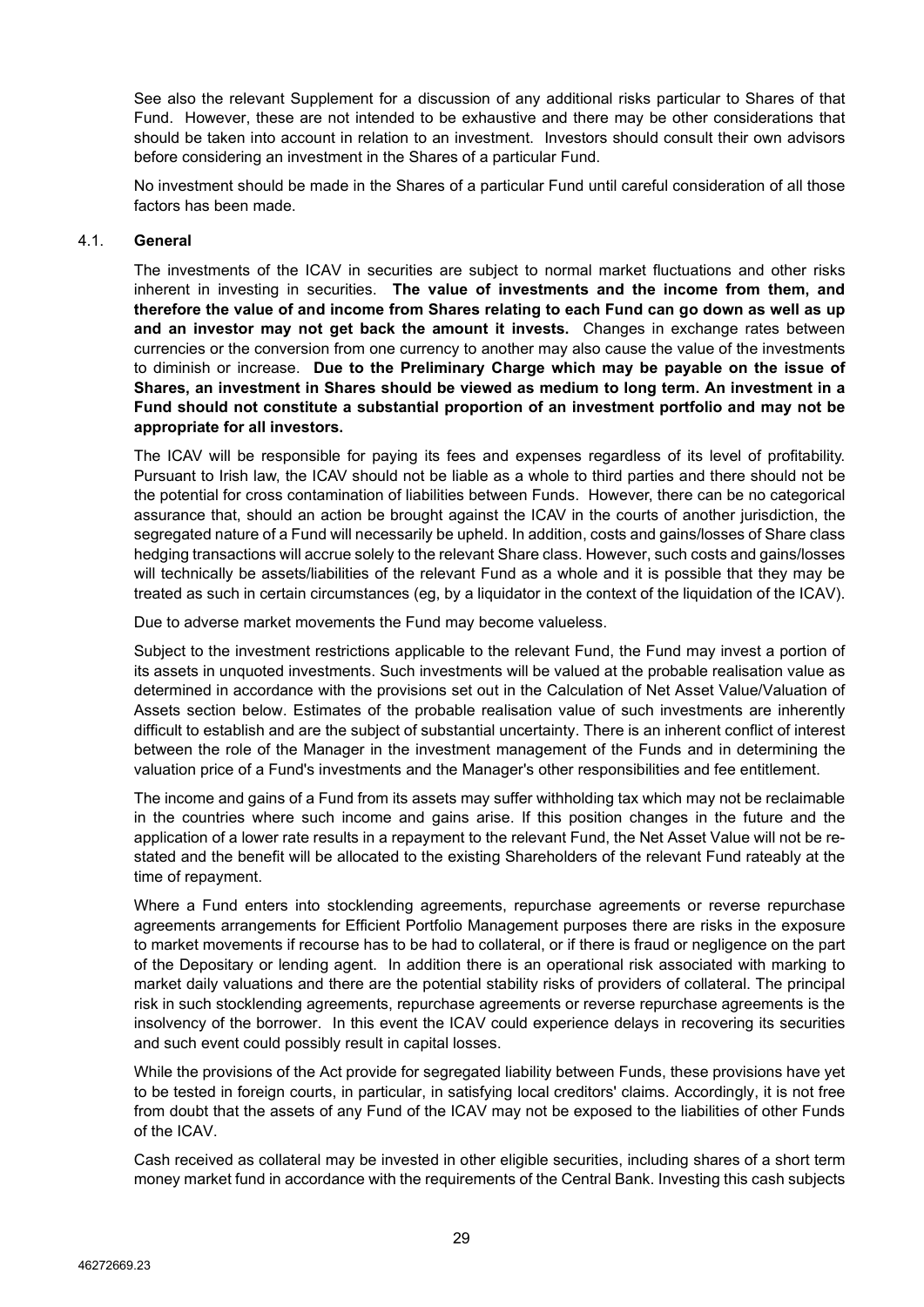that investment, as well as the securities loaned, to market appreciation or depreciation and the risks associated with such investments, such as failure or default of the issuer of the relevant security

## <span id="page-29-0"></span>4.2. **Objective Risk**

There can be no assurance that a Fund will achieve its investment objective. An investor should consider his personal tolerance for an investment based upon the specific investment objective, policies and assets classes of a Fund before investing.

#### <span id="page-29-1"></span>4.3. **Currency Risk**

The Net Asset Value per Share will be computed in the Base Currency of the relevant Fund, whereas each Fund's investments may be acquired in a wide range of currencies, some of which may be affected by currency movements of a more volatile nature than those of developed countries and some of which may not be freely convertible. It may not be possible or practical to hedge against the consequent currency risk exposure and in certain instances the Manager may consider it desirable not to hedge against such risk. In certain Funds the Manager may enter into cross currency transactions for the purpose of enhancing the returns from the portfolio. In such cases this will be clearly highlighted in the Supplement to the relevant Fund.

#### <span id="page-29-2"></span>4.4. **Foreign Exchange Risk**

Changes in rates of exchange may have an adverse effect on the Net Asset Value of a Fund. In addition a change in foreign currency exchange rates may adversely affect cash flows or income from investments which are denominated in currencies other than the Base Currency of the relevant Fund, which could in turn adversely affect a Fund's ability to pay dividends. Foreign exchange investment and hedging strategies that may be employed to manage such risks might not be successful.

## <span id="page-29-3"></span>4.5. **Hedging Costs relating to Foreign Exchange Risk**

The value of certain of the investments of a Fund may be expressed in a currency other than the base currency of the Funds, creating a risk that movements in the exchange rate between the two currencies may adversely affect the value of the Investments. The Manager may hedge this risk on a notional basis. The costs of this hedging will be deducted from the assets of the relevant Fund and so will affect the Net Asset Value of the Shares.

#### <span id="page-29-4"></span>4.6. **Interest Rate Risk**

A Fund's exposure to market risk is mainly with regard to movements in the value of its investments and changes in interest rates that may decrease its net interest income. In the event of a general rise in interest rates, the value of certain of a Fund's assets may fall, reducing the Net Asset Value of the Fund.

Changes in interest rates may adversely affect the market value of some of a Fund's investments. Declining interest rates may affect the return on available reinvestment opportunities.

Fluctuation in rates may affect interest rate spreads in a manner adverse to a Fund. The Fund's interest rate exposure will reflect the Manager's opinion on the future path of interest rates but there is no guarantee that this will be successful. Interest rates are highly sensitive to factors beyond the Fund's control, including, among others, government monetary and tax policies, and domestic and international economic and political conditions.

#### <span id="page-29-5"></span>4.7. **Credit Risk**

Where a Fund is subject to credit risk in respect to its investments and with regard to its contractual counterparties (such as hedge providers), the Fund may mitigate credit risk generally by pursuing a diversified investment strategy. This may be achieved through investments in a number of debt asset classes that naturally involve a diversification of credit risk or through diversifying its issuer exposure but there is no guarantee that this will be achieved.

# <span id="page-29-6"></span>4.8. **Market Risk**

Some of the recognised exchanges on which each Fund may invest may prove to be illiquid or highly volatile from time to time and this may affect the price at which each Fund may liquidate positions to meet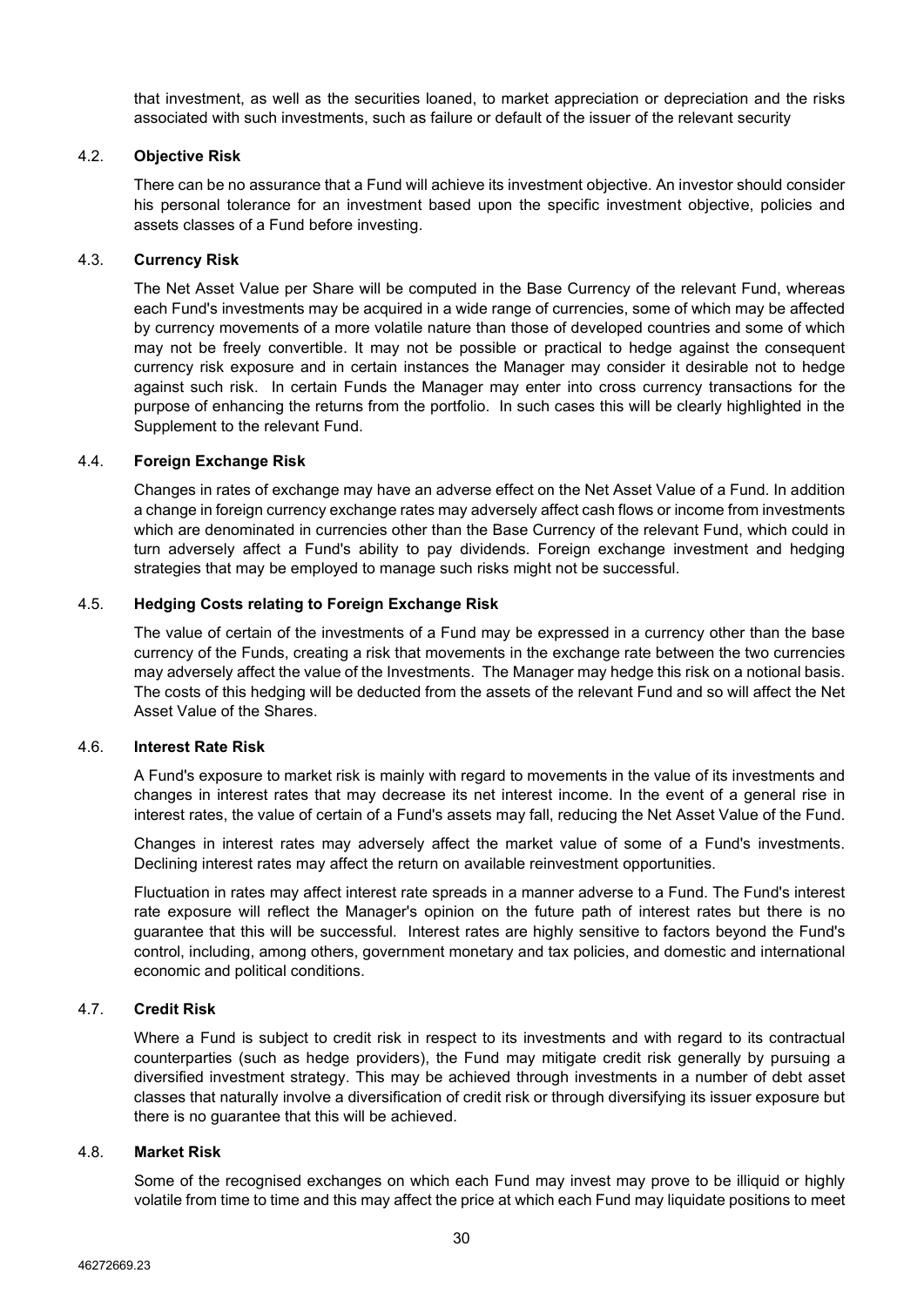repurchase requests or other funding requirements. Potential investors should also note that the securities of small capitalisation companies are less liquid and this may result in fluctuations in the price of the Shares of the relevant Fund.

## <span id="page-30-0"></span>4.9. **Custody Risk**

Local custody services in some of the countries in which a Fund may invest may not be the same as those in more developed market countries and there is a transaction and custody risk involved in dealing in such markets.

# <span id="page-30-1"></span>4.10. **Valuation Risk**

A Fund may invest a limited proportion of its assets in unquoted securities. Such investment will be valued at the probable realisation value as determined in accordance with the valuation provisions set out in the Calculation of Net Asset Value/Valuation of Assets section below. Estimates of the fair value of such investments are inherently difficult to establish and are the subject of substantial uncertainty. Each Fund may, for the purpose of Efficient Portfolio Management, engage in derivative instruments in which case there can be no assurance that the valuation as determined in accordance with the valuation provisions set out in the Calculation of Net Asset Value/Valuation of Assets section below reflects the exact amount at which the instrument may be **closed out**.

## <span id="page-30-2"></span>4.11. **Valuations of Net Asset Value Risk**

The valuation of the Funds' assets obtained for the purpose of calculating Net Asset Value may not be reflected in the prices at which such assets are sold. For details of the valuation of assets, please see the section in the Prospectus headed **Valuation of Assets**.

## <span id="page-30-3"></span>4.12. **FDI Risks**

The prices of FDIs, including futures and swap prices, are highly volatile. There is a general risk that the value of a particular FDI may change in a way which may be detrimental to the Fund's interests and the use of FDI techniques may not always be an effective means of, and sometimes could be counterproductive to, the Fund's investment objective. Price movements of forward contracts, futures contracts and other FDI contracts are influenced by, among other things, interest rates, changing supply and demand relationships, trade, fiscal, monetary and exchange control programs and policies of governments, and national and international political and economic events and policies. As a result of using FDIs for EPM purposes, there is a risk that, in a rising market, potential gains may be restricted. In addition, correlation between the particular derivative and an asset or liability of a Fund may prove not to be what the Fund's Manager expected. Some derivatives are "leveraged" and therefore may magnify or otherwise increase investment losses to the Fund. Other risks arise from the potential inability to terminate or sell derivatives positions. A liquid secondary market may not always exist for a Fund's derivatives positions at any time.

#### 4.12.1. **General Risk**

The use of these techniques and instruments involves certain risks, including:

- $(i)$ dependence on the ability to predict movements in the prices of securities being hedged and movements in interest rates;
- imperfect correlation between the price movements of the FDIs and price  $(ii)$ movements of related instruments;
- $(iii)$ the fact that skills needed to use these instruments are different from those needed to select the securities owned by a Fund;
- $(iv)$ the possible absence of a liquid market for any particular instrument at any particular time which may result in possible impediments to effective portfolio management or the ability to meet redemptions;
- $(v)$ a Fund may invest in certain FDI which may involve the assumption of obligations as well as rights and assets; and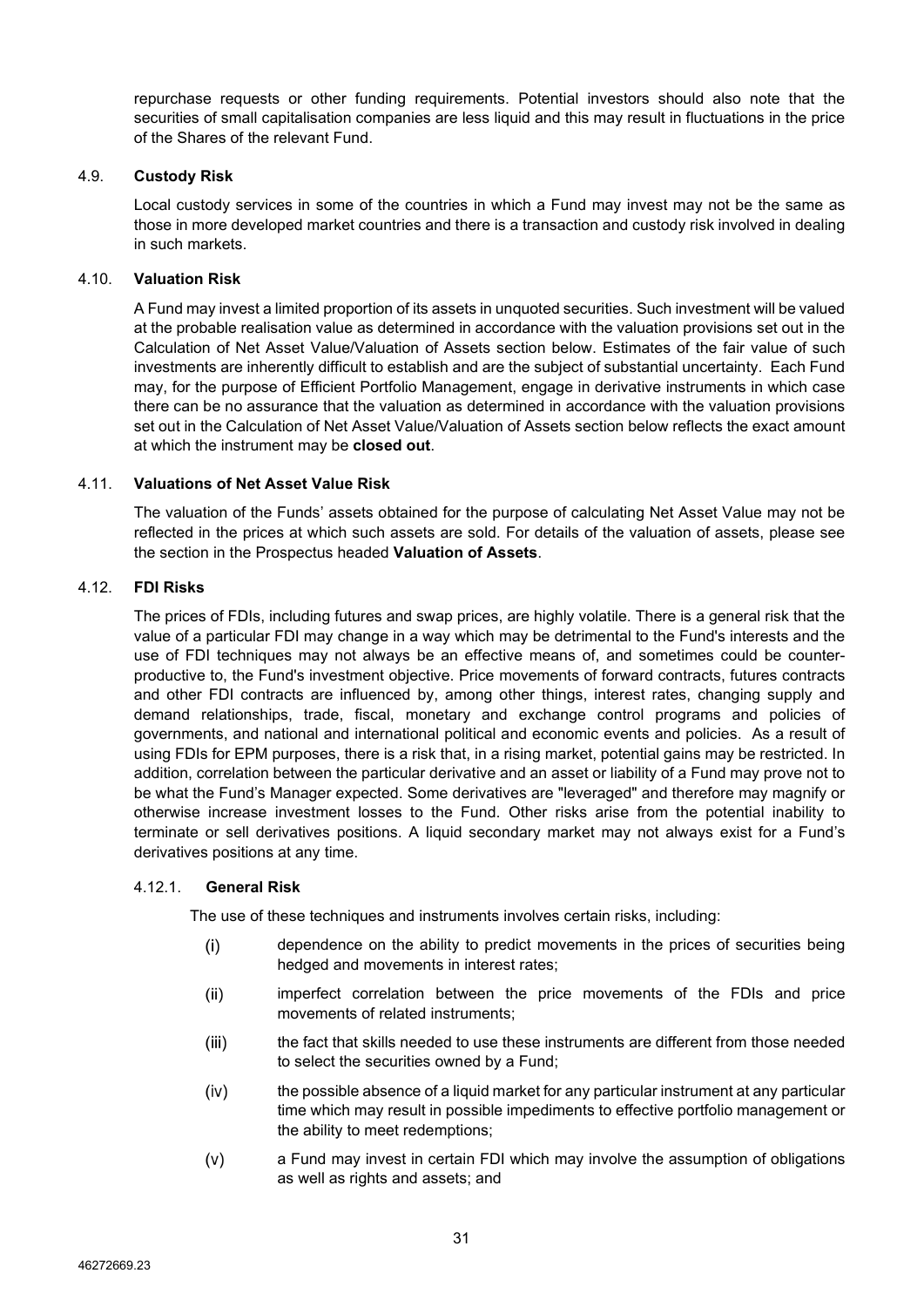$(vi)$ assets deposited as margin with brokers may not be held in segregated accounts by the brokers and may therefore become available to the creditors of such brokers in the event of their insolvency or bankruptcy.

# 4.12.2. **OTC Transactions Risk**

Where a Fund acquires or values securities on over-the-counter markets, there is no guarantee that the Fund will be able to realise such securities at a premium due to the nature of the overthe- counter market and the tendency to have limited liquidity and comparatively high price volatility.

# 4.12.3. **Counterparty/Credit Risk**

A Fund may have credit exposure to counterparties by virtue of investment positions in options and forward exchange rate and other contracts held by the Fund. To the extent that a counterparty defaults on its obligation and the Fund is delayed or prevented from exercising its rights with respect to the investments in its portfolio, it may experience a decline in the value of its position, lose income and incur costs associated with asserting its rights. The Manager may engage in various portfolio strategies on behalf of a Fund through the use of futures, options and swaps. Due to the nature of futures, cash to meet margin monies may be held by a broker with whom the Fund has an open position. In the event of the insolvency, bankruptcy or default of the broker, there can be no guarantee that such monies will be returned to the Fund. On execution of an option, the Fund may pay a premium to a counterparty. In the event of the insolvency or bankruptcy of the counterparty, the option premium may be lost in addition to any unrealised gains where the contract is in the money.

# 4.12.4. **Settlement Risk**

The counterparty to a Fund may fail to deliver the terms of a contract at the time of the settlement. Settlement risk can be risk associated with default at settlement and any timing differences in settlement between two parties.

# 4.12.5. **Correlation Risk**

The ICAV may utilise forward contracts and currency options to seek to hedge against fluctuations in the relative values of the ICAV's portfolio positions as a result of changes in currency exchange rates and market interest rates. Hedging against a decline in the value of portfolio positions does not eliminate fluctuations in the values of portfolios positions nor does it prevent losses if the values of such positions decline, but establishes other positions designed to gain from those same developments, thus moderating the decline in the positions' value. Such hedge transactions also limit the opportunity for gain if the value of the portfolio positions should increase. Moreover, it may not be possible for the ICAV to hedge against any exchange rate or interest rate fluctuation which is so generally anticipated that the ICAV is not able to enter into a hedging transaction at a price sufficient to protect the ICAV from the decline in value of the portfolio position anticipated as a result of such a fluctuation.

# 4.12.6. **Basis Risk**

FDI value may not track the underlying notional asset. This is only relevant if the instrument is traded prior to maturity.

# <span id="page-31-0"></span>4.13. **Investment in specific FDI**

The ICAV is subject to the risk of the failure of any of the exchanges on which it trades or of their clearing houses and in certain cases the counterparties with whom the trades are carried out. The Funds will be exposed to a credit risk on the counterparties with which they trade in relation to non-exchange traded contracts such as futures, swaps and forward exchange rate contracts. Non-exchange traded contracts are not afforded the same protections as may apply to participants trading such contracts on organised exchanges, such as the performance guarantee of an exchange clearing house. Non-exchange traded contracts are agreements specifically tailored to the needs of an individual investor which enable the user to structure precisely the date, market level and amount of a given position. The counterparty for these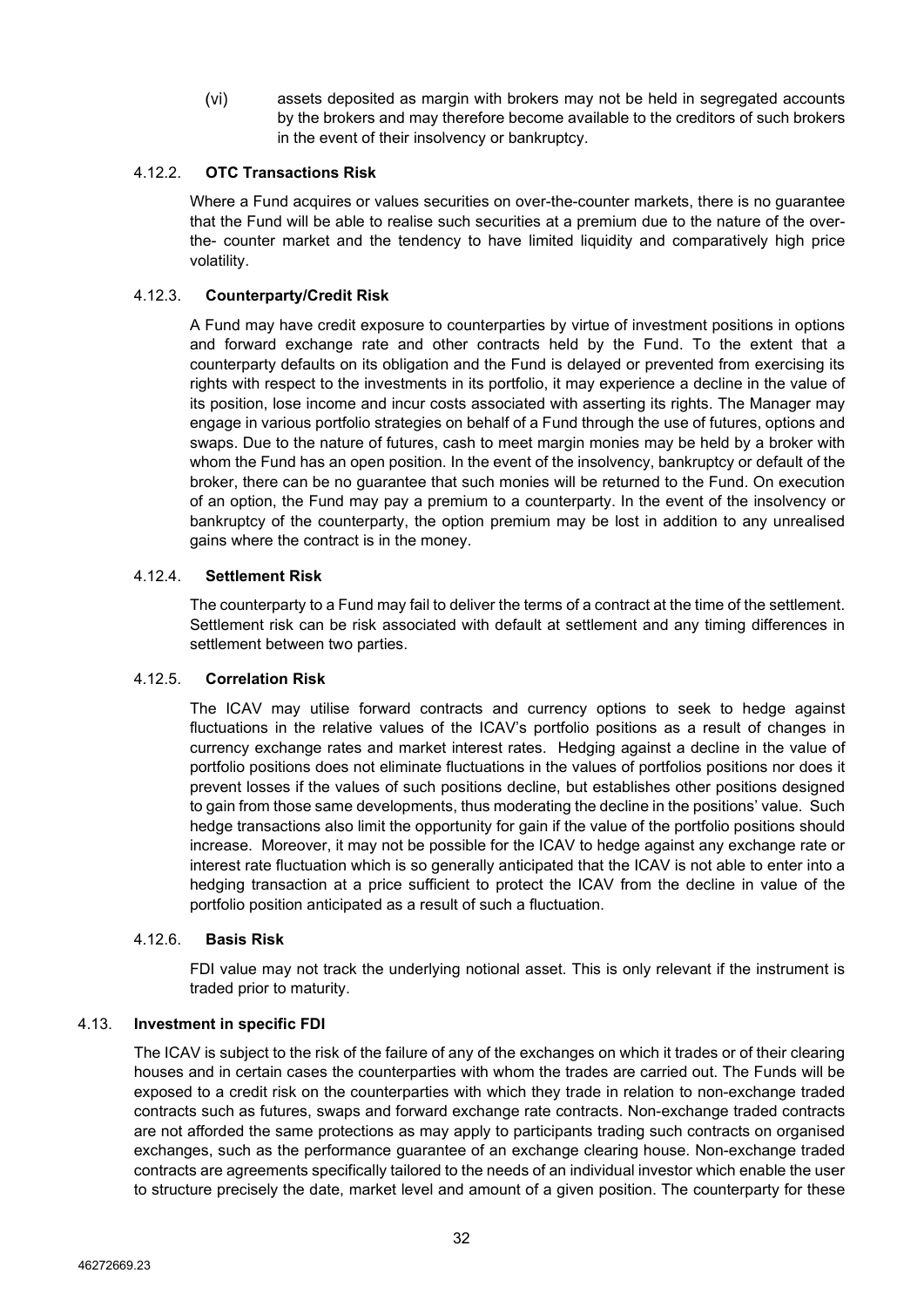agreements will be the specific company or firm involved in the transaction rather than a recognised exchange and accordingly the insolvency, bankruptcy or default of a counterparty with which a Fund trades such contracts could result in substantial losses to a Fund. If settlement never occurs the loss incurred by the Fund will be the difference between the price of the original contract and the price of the replacement contract or, in the case where the contract is not replaced, the absolute value of the contract at the time it is voided. Furthermore, in some markets 'Delivery versus Payment' may not be possible in which case the absolute value of the contract is at risk if the Fund meets its settlement obligations but the counterparty fails before meeting its obligations under the relevant contract. Furthermore, if the creditworthiness of a derivative counterparty declines, the risk that the counterparty may not perform could increase, potentially resulting in a loss to the portfolio. Regardless of the measures a Fund may implement to reduce counterparty credit risk there can be no assurance that a counterparty will not default or that a Fund will not sustain losses on the transactions as a result.

Due to the nature of futures, cash to meet margin monies will be held by a broker with whom the Fund has an open position. In the event of the insolvency or bankruptcy of the broker, there can be no guarantee that such monies will be returned to the Fund.

Where the Funds enter into swap arrangements and derivative techniques, they will be exposed to the risk that the counterparty may default on its obligations to perform under the relevant contract. In the event of a bankruptcy or insolvency of a counterparty, the Funds could experience delays in liquidating the position and may incur significant losses. There is also a possibility that on-going derivative transactions will be terminated unexpectedly as a result of events outside the control of the Manager, for instance, bankruptcy, supervening illegality or a change in the tax or accounting laws relative to those transactions at the time the agreement was originated. In accordance with standard industry practice, it is the Manager's policy to net exposures of each Fund against its counterparties.

Since many FDIs have a leverage component, adverse changes in the value or level of the underlying asset, rate or index can result in a loss substantially greater than the amount invested in the derivative itself. Certain FDIs have the potential for unlimited loss regardless of the size of the initial investment. If there is a default by the other party to any such transaction, there will be contractual remedies; however, exercising such contractual rights may involve delays or costs which could result in the value of the total assets of the related portfolio being less than if the transaction had not been entered. The swap market has grown substantially in recent years with a large number of banks and investment banking firms acting both as principals and as agents utilising standardised swap documentation. As a result, the swap market has become liquid but there can be no assurance that a liquid secondary market will exist at any specified time for any particular swap. Derivatives do not always perfectly or even highly correlate or track the value of the securities, rates or indices they are designed to track. Consequently, the Manager's use of derivative techniques may not always be an effective means of achieving, and sometimes could be counter-productive to, the Fund's investment objective. An adverse price movement in a derivative position may require cash payments of variation margin by the Manager that might in turn require, if there is insufficient cash available in the portfolio, the sale of the relevant Fund's investments under disadvantageous conditions.

The Manager will, on request, provide supplementary information to Shareholders in relation to the risk management methods employed by the relevant Fund including the quantitative limits that are applied and any recent developments in the risk and yield characteristics of the main categories of investments.

#### <span id="page-32-0"></span>4.14. **Over-the-Counter Markets Risk**

Where any Fund acquires securities on over-the-counter markets, there is no guarantee that the Fund will be able to realise the fair value of such securities due to their tendency to have limited liquidity and comparatively high price volatility.

## <span id="page-32-1"></span>4.15. **Taxation Risk**

The attention of potential investors is drawn to the taxation risk associated with investing in any Fund of the ICAV. See section headed **Taxation** below.

In addition, a risk exists that the tax authorities in countries in which a Fund invests may, where relevant, not be prepared to permit persons in their jurisdictions to pay interest (or other amounts) to the Fund (or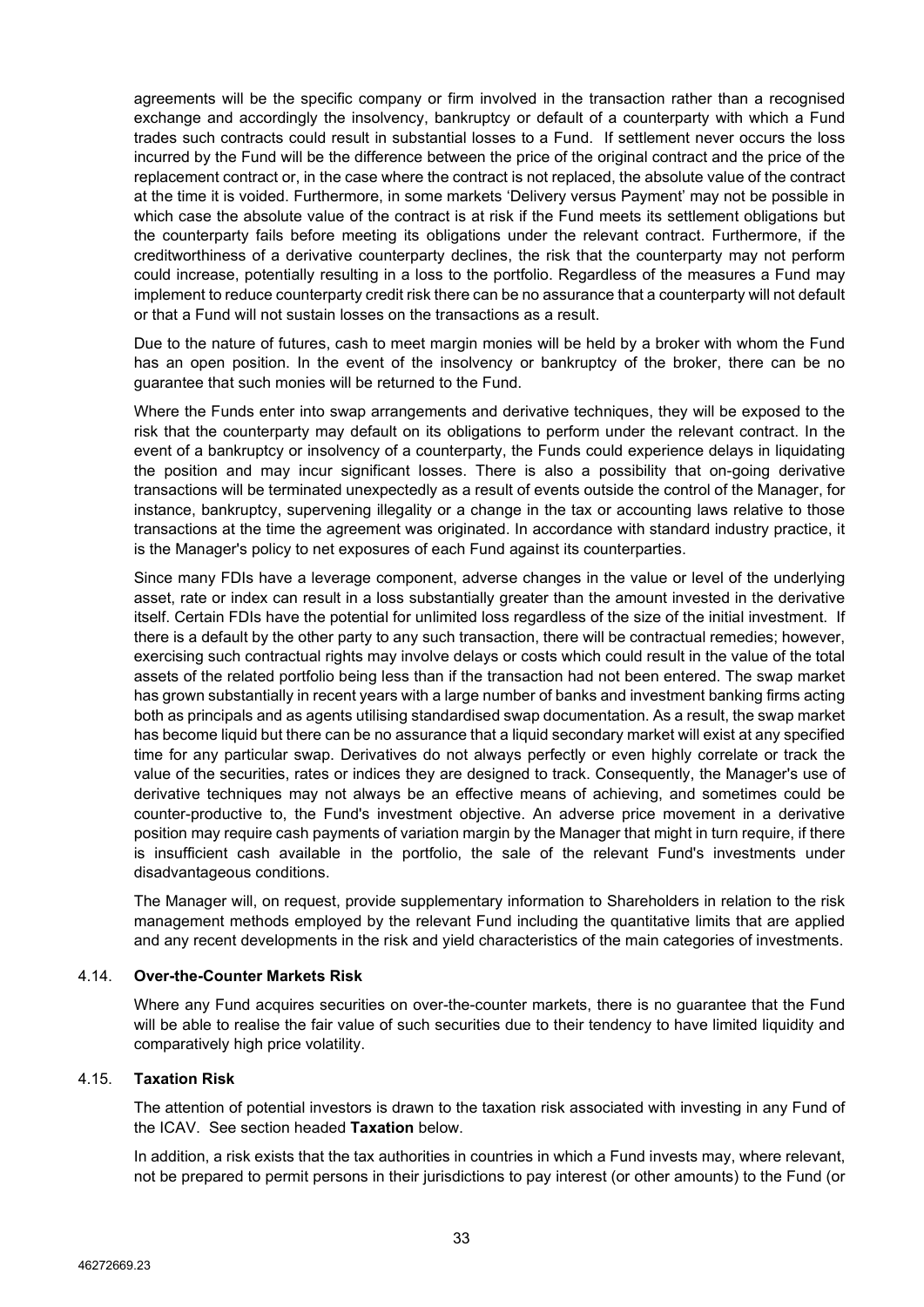its subsidiary if any is used) without the imposition of withholding tax in that foreign jurisdiction. Any such withholding tax will impinge upon the return payable by the Fund to investors.

# <span id="page-33-0"></span>4.16. **Specific Instrument Risks**

## 4.16.1. **Futures**

Transactions in futures involve the obligation to make, or to take, delivery of the underlying asset of the contract at a future date, or in some cases to settle the Fund's position with cash. They carry a high degree of risk. The gearing or leverage often obtainable in futures trading means that a small deposit or down payment can lead to large losses as well as gains. It also means that a relatively small market movement can lead to a proportionately much larger movement in the value of the Fund's investment, and this can work against the Fund as well as for the Fund. Futures transactions have a contingent liability, and investors should be aware of the implications of this, in particular the margining requirements.

# 4.16.2. **Forwards**

A forward is a contract between two parties agreeing that at a certain time in the future one party will deliver a pre-agreed quantity of some underlying asset (or its cash equivalent in the case of non-tradable underlyings) and the other party will pay a pre-agreed amount of money for it. This amount of money is called the forward price. Once the contract is signed, the two parties are legally bound by its conditions: the time of delivery, the quantity of the underlying and the forward price. Forward contracts are instruments traded OTC. Performance may be strongly influenced by movements in foreign exchange rates because currency positions held by the Fund may not correspond with the securities positions held.

# 4.16.3. **Swaps**

Where a Fund enters into swap arrangements and FDI techniques, it will be exposed to the risk that the counterparty may default on its obligations to perform under the relevant contract. In the event of a bankruptcy or insolvency of a counterparty, the Fund could experience delays in liquidating the position and may incur significant losses. There is also a possibility that ongoing FDI transactions will be terminated unexpectedly as a result of events outside the control of the Manager, for instance, bankruptcy, supervening illegality or a change in the tax or accounting laws relative to those transactions at the time the agreement was originated.

# 4.16.4. **Options**

Buying options involves less risk than writing options because, if the price of the underlying asset moves against a Fund, the Fund can simply allow the option to lapse. The maximum loss is limited to the premium, plus any commission or other transaction charges. However, if a Fund buys a call option on an asset contract and the Fund later exercises the option, the Fund will acquire the asset. This will expose the Fund to the risks of that particular asset.

If a Fund writes an option, the risk involved is considerably greater than buying options. The Fund may be liable for margin to maintain its position and a loss may be sustained well in excess of any premium received. By writing an option, the Fund accepts a legal obligation to purchase or sell the underlying asset if the option is exercised against the Fund, however far the market price has moved away from the exercise price. If a Fund already owns the underlying asset which the Fund has contracted to sell (known as covered call options) the risk is reduced. If a Fund does not own the underlying asset (known as uncovered call options) the risk can be unlimited. Certain options markets operate on a margined basis under which buyers do not pay the full premium on their option at the time they purchase it. In this situation the Fund may subsequently be called upon to pay margin on the option up to the level of its premium. If a Fund fails to do so as required, the Fund's position may be closed or liquidated in the same way as a futures position.

# 4.16.5. **Warrants**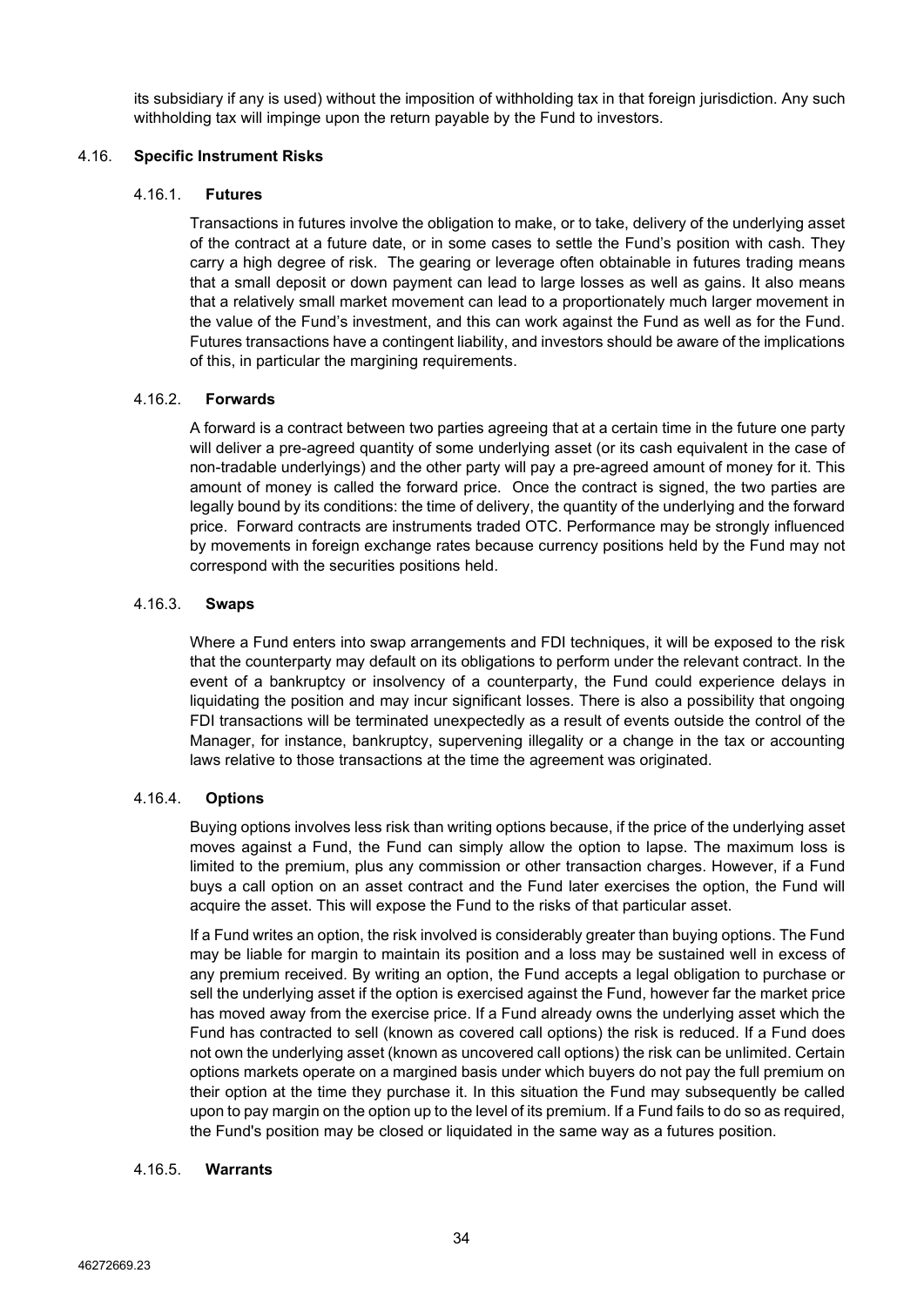A Fund may invest in or hold warrants. A warrant is a time-limited right to subscribe for shares, debentures, loan stock or government securities, and is exercisable against the original issuer of the securities. Warrants often involve a high degree of gearing, so that a relatively small movement in the price of the underlying security results in a disproportionately large movement, favourable or unfavourable in the price of the warrant. The prices of warrants can therefore be volatile. Some other instruments are also called warrants but are actually options (for example, a right to acquire securities which is exercisable against someone other than the original issuer of the securities, often called a covered warrant).

## 4.16.6. **Convertible Securities**

A Fund may invest in convertible bonds which may be converted into or exchanged for a prescribed amount of common stock of the same or different issuer within a particular period of time at a specified price or formula. A convertible bond entitles the holder to receive interest paid or accrued on debt or the dividend paid on preferred stock until the convertible security matures or is redeemed, converted or exchanged. Before conversion, convertible bonds ordinarily provide a stream of income, which generate higher yields than those of common stocks of the same or similar issuers but lower than the yield on non-convertible debt. The price of a convertible security often reflects such variations in the price of the underlying common stock in a way that nonconvertible debt does not.

The risks associated with convertible bonds, are similar to the risks associated with normal bonds, i.e. there is interest rate risk (the risk that the interest rate associated with the bond is below the prevailing market rate), credit risk (the risk that the bond par value is not paid back in part or in full), liquidity risk (the bond may not trade frequently with a resulting large spread between the price at which bonds are sold or purchased).

## 4.17. **Central Clearing**

The Dodd-Frank Wall Street Reform and Consumer Protection Act (the "**Dodd-Frank Act**") and the European Markets and Infrastructure Regulation ("**EMIR**") include provisions that require increased regulation of derivatives markets, including the introduction of mandatory execution and clearing of certain swaps, as well as new record keeping and reporting requirements.

A central clearing counterparty (CCP) stands between OTC derivatives counterparties, insulating them from each other's default. Effective clearing seeks to mitigate systemic risk by lowering the risk that defaults spread from counterparty to counterparty. However, the extent to which CCPs mitigate the likelihood and severity of knock-on defaults that arise from the failure of a large counterparty is unclear.

Should the ICAV engage in cleared swap transactions there is a risk of loss by a Fund of margin deposits in the event of bankruptcy of the CCP with which the Fund has an open position in a swap contract. The assets of a Fund may not be fully protected in the event of the bankruptcy of the CCP because the Fund might be limited to recovering only a pro rata share of all available funds and margin segregated on behalf of a CCP's clearing members. Additionally, a Fund may not be able to obtain as favourable terms as it would be able to negotiate for an uncleared swap. A CCP may unilaterally impose position limits or additional margin requirements for certain types of swaps in which a Fund may invest. A Fund may also be subject to the risk that, after entering into a cleared swap with an executing broker, no CCP is willing or able to clear the transaction. In such an event, the CCP would void the trade. If settlement never occurs the loss incurred by the Fund would be the difference between the price of the original contract and the price of the replacement contract or, in the case where the contract is not replaced, the absolute value of the contract at the time it is voided.

## <span id="page-34-0"></span>4.18. **Fixed Income Risks**

# 4.18.1. **Investment Grade and Government Bonds**

Investment grade assets must have a minimum credit rating issued by Standard & Poor's Rating Services, a division of The McGraw-Hill Companies, Inc., or its successors (**S&P**) of BBB- or Moody's Investors Service Limited or its successors (Moody's) of Baa3, or BBB- by Fitch or its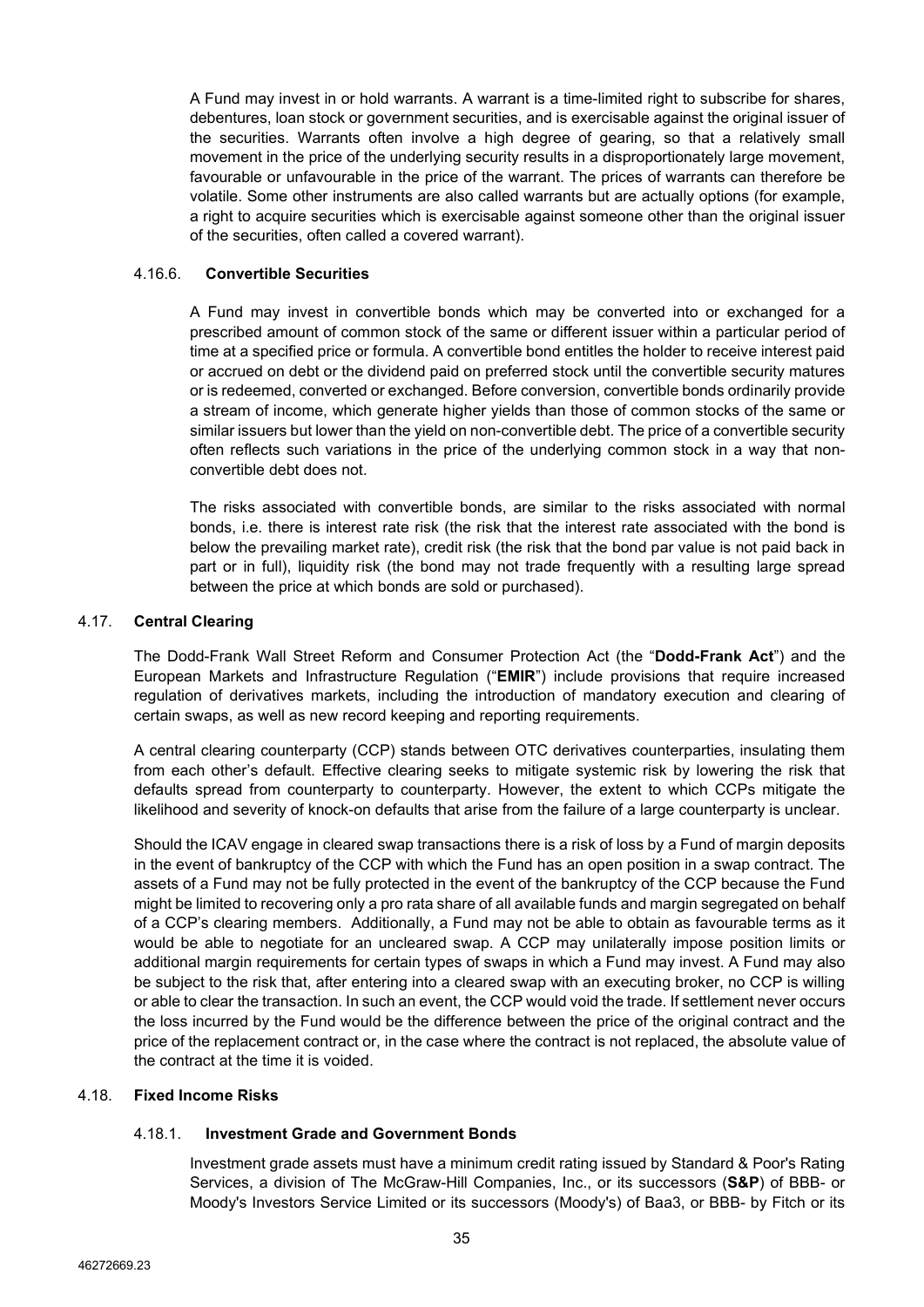successors, or, in the case of unrated bonds, are deemed to have an equivalent rating by the Manager.

Although these assets exhibit these minimum ratings, their respective credit ratings may range widely and may vary over time. In particular, where such credit ratings are at the lower end of the range, the obligors of such assets may face uncertainties and exposure to adverse business, financial, or economic conditions. This could lead to them being unable to meet their financial commitments despite their being regarded as issuers of **investment grade** debt.

In addition, it is possible that investment grade assets may be subordinated or junior in the capital structure, (have a lesser priority than that of an additional debt claim on the same asset). In the event of default, holders of subordinated debt get paid after the holders of the **senior debt**. Subordinated debt has a higher expected rate of return than senior debt due to the increased inherent risk.

#### 4.18.2. **Risks of Investing in Below Investment Grade Securities**

A Fund may invest substantially or without limit in sub-investment grade debt instruments such as fixed income securities, which carry greater credit risk and lower liquidity than investment grade instruments. Sub-investment grade debt instruments are considered predominantly speculative by traditional investment standards. In some cases, these obligations may be highly speculative and have poor prospects for reaching investment grade standing. Sub-investment grade instruments are subject to the increased risk of loss of principal and interest due to an issuer's inability to meet principal and interest obligations than higher-rated debt securities. In the case of sub-investment grade corporate debt instruments, these instruments may be subject to greater price volatility due to such factors as specific corporate developments, interest rate sensitivity, negative perceptions of the financial markets generally and less secondary market liquidity. The Manager will consider both credit risk and market risk in making investment decisions for a Fund.

Sub-investment grade corporate debt instruments are often issued in connection with a corporate reorganisation or restructuring or as part of a merger, acquisition, takeover or similar event. They are also issued by less established companies seeking to expand. Such issuers are often highly leveraged and generally less able than more established or less leveraged entities to make scheduled payments of principal and interest in the event of adverse developments or business conditions.

The market value of sub-investment grade corporate debt instruments tends to reflect individual corporate developments to a greater extent than that of higher rated instruments which react primarily to fluctuations in the general level of interest rates. As a result, where a Fund invests in such high yield instruments its ability to achieve its investment objective may depend to a greater extent on the Manager's judgement concerning the creditworthiness of issuers than funds which invest in higher-rated instruments. Issuers of sub-investment grade corporate debt instruments may not be able to make use of more traditional methods of financing and their ability to service debt obligations may be more adversely affected than issuers of higher-rated instruments by economic downturns, specific corporate developments or the issuer's inability to meet specific projected business forecasts. Negative publicity about the high yield markets and investor perceptions regarding lower rated instruments, whether or not based on fundamental analysis, may depress the prices for such instruments.

To the extent that a default occurs with respect to any sub-investment grade corporate debt instruments and a Fund sells or otherwise disposes of its exposure of such an instrument, it is likely that the proceeds will be less that the unpaid principal and interest. Even if such instruments are held to maturity, recovery by the Fund of its initial investment and any anticipated income or appreciation is uncertain.

The secondary market for sub-investment grade corporate debt instruments may be concentrated in relatively few market makers and is dominated by institutional investors, including mutual funds, insurance companies and other financial institutions. Accordingly, the secondary market for such instruments is not as liquid as, and is more volatile than, the secondary market for higher-rated instruments. In addition, market trading volume for high yield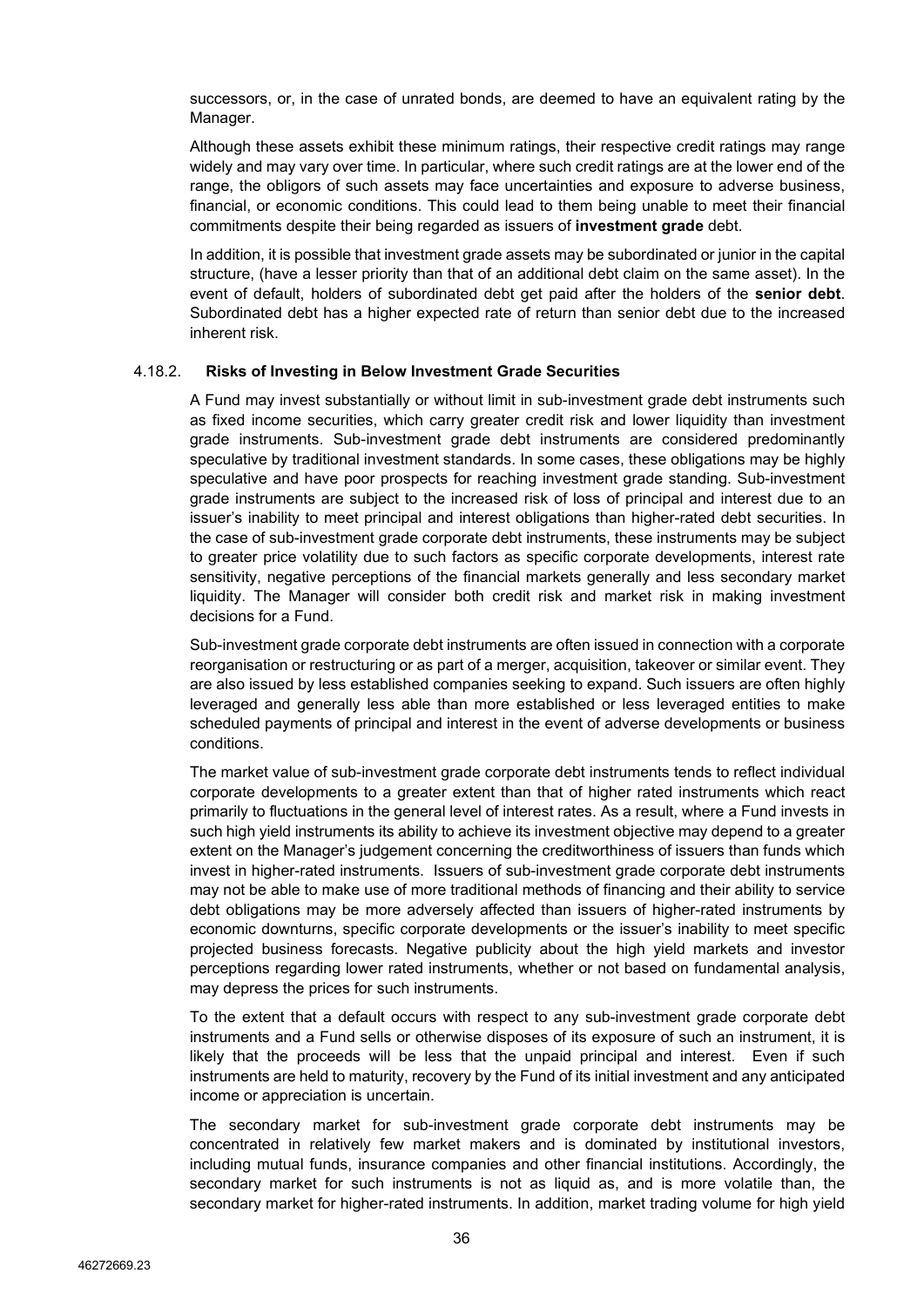instruments is generally lower and the secondary market for such instruments could contract under adverse market or economic conditions, independent of any specific adverse changes in the condition of a particular issuer.

Credit ratings issued by credit rating agencies are designed to evaluate the safety of principal and interest payments of rated instruments. They do not, however, evaluate the market value risk of sub-investment grade corporate debt instruments and, therefore, may not fully reflect the true risks of an investment. In addition, credit rating agencies may or may not make timely changes in a rating to reflect changes in the economy or in the conditions of the issuer that affect the market value of the instruments. Consequently, credit ratings are used only as a preliminary indicator of investment quality. Investments in sub-investment grade and comparable un-rated obligations will be more dependent on the Manager's credit analysis than would be the case with investments in investment-grade instruments. The Manager employs its own credit research and analysis, which includes a study of existing debt, capital structure, ability to service debt and to pay dividends, the issuer's sensitivity to economic conditions, its operating history and the current trend of earnings.

## 4.18.3. **Liquidity Risk**

The secondary markets for high yield bonds, sub-investment grade bonds and bonds issued by emerging market issuers are typically much less liquid than the market for investment grade bonds, frequently with significantly more volatile prices and larger spreads between bid and asked price in trading. At times the high yield bond, sub-investment grade bond and emerging market bond markets will be very illiquid. A Fund may have to sell holdings of such bonds at unfavourable prices in order to raise proceeds to pay for redemptions of Shares. Illiquid securities may be difficult to resell at approximately the price they are valued in the ordinary course of business in seven days or less. When investments cannot be sold readily at the desired time or price, a Fund may have to accept a lower price or may not be able to sell the security at all, or may have to forego other investment opportunities, all of which may have an impact on the Fund.

# 4.18.4. **Yield Risk**

Investments in fixed income securities entail certain risks including adverse income fluctuation associated with general economic conditions affecting the fixed income securities market, as well as adverse interest rate changes and volatility of yields. When interest rates decline, the market value of the Fund's fixed income securities can be expected to rise. Conversely, when interest rates rise, the market value of the Fund's fixed income securities can be expected to decline.

## 4.18.5. **High Yield Securities Risk**

Below investment grade debt securities are speculative and involve a greater risk of default and price changes due to changes in the issuer's creditworthiness. The market prices of these debt securities fluctuate more than investment grade debt securities and may decline significantly in periods of general economic difficulty.

## 4.18.6. **Default Risk**

Investments in fixed income securities, specifically those which are rated below investment grade, are subject to the risk that the issuer could default on its obligations and a Fund could sustain losses on such investments. The market value of the assets will generally fluctuate with, among other things, general economic conditions, the condition of certain financial markets, international political events, developments or trends in any particular industry and the financial condition of the issuers. A Fund will seek to limit such risks by credit research and careful securities selection but there can be no assurance that the Fund will not acquire securities with respect to which the issuer subsequently defaults.

## 4.18.7. **Potential Involvement in Litigation Risk**

As a result of a Fund's investment in below investment grade investments and as a consequence of credit problems with such investment and the possibility that the Fund may participate in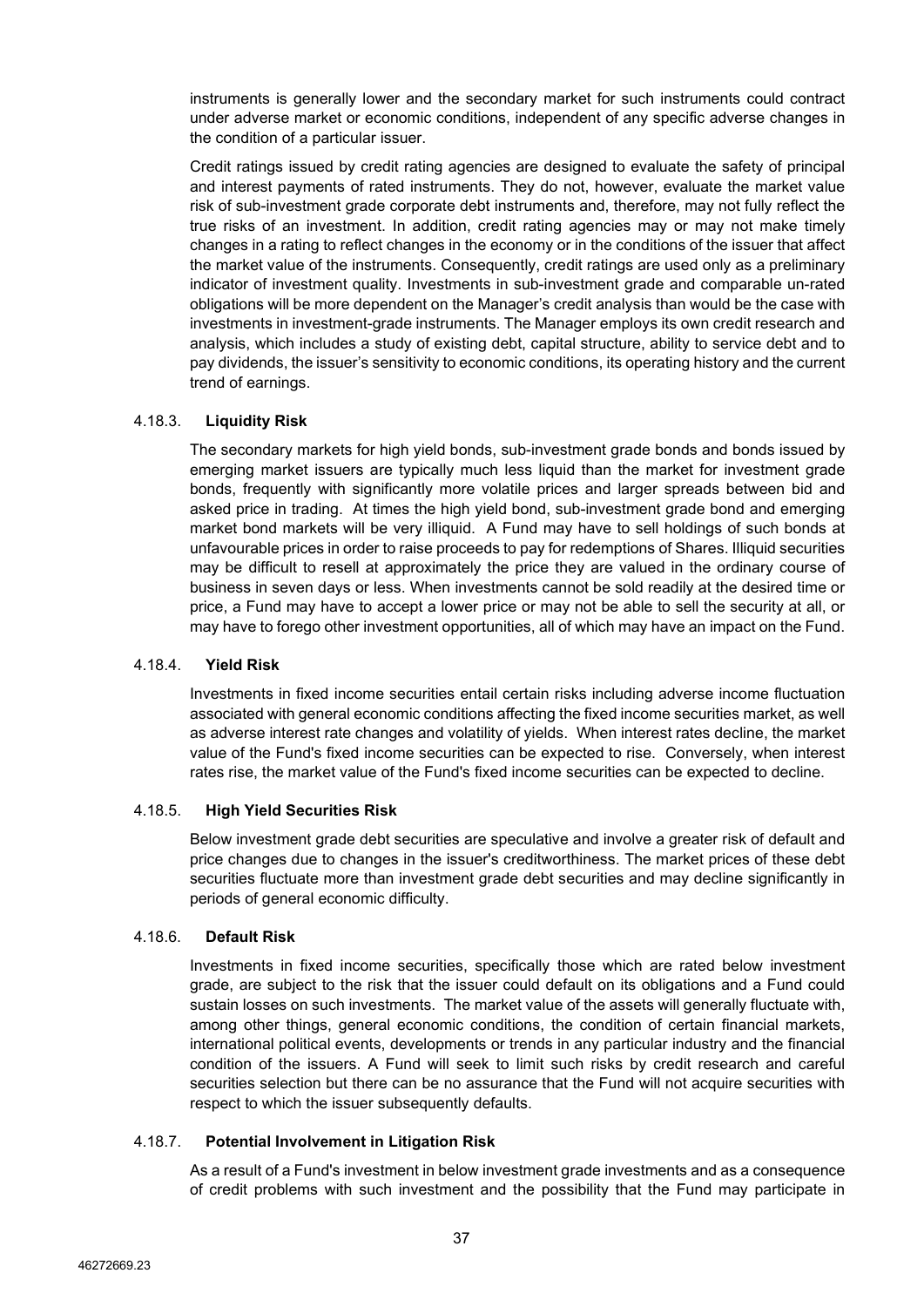restructuring activities undertaken by a company (in which it has invested) of its debt obligations including those owed to the Fund, it is possible that the Fund may become involved in litigation. Litigation entails expense and the possibility of counterclaims against the Fund and ultimately judgments may be rendered against the Fund for which the Fund may not carry insurance.

## 4.18.8. **Prepayment or Call**

Many issuers have a right to prepay their fixed income securities. Issuers may be more likely to prepay their securities if interest rates fall. If this happens, a Fund will not benefit from the rise in the market price of the securities that normally accompanies a decline in interest rates and will be forced to reinvest prepayment proceeds at a time when yields on securities available in the market are lower than the yield on prepaid securities. A Fund may also lose any premium it paid on prepaid securities.

# 4.19. **Mortgage-Backed and Asset-Backed Securities**

The value of mortgage-backed and asset-backed securities will be influenced by factors affecting the housing market and the assets underlying such securities. As a result, during periods of declining asset values, difficult or frozen credit markets, swings in interest rates, or deteriorating economic conditions, mortgage-backed and asset-backed securities may decline in value, face valuation difficulties, become more volatile and/or become illiquid. Mortgage-backed securities may be issued by private issuers, by government-sponsored entities such as Fannie Mae or Freddie Mac or by agencies of the U.S. government, such as Ginnie Mae. Mortgage-backed securities represent direct or indirect participations in, or are collateralized by and payable from, mortgage loans secured by real property. Unlike mortgagebacked securities issued or guaranteed by agencies of the U.S. government or government-sponsored entities, mortgage-backed securities issued by private issuers do not have a government or governmentsponsored entity guarantee (but may have other credit enhancement), and may, and frequently do, have less favorable collateral, credit risk or other underwriting characteristics. Asset-backed securities represent participations in, or are secured by and payable from, assets such as installment sales or loan contracts, leases, credit card receivables and other categories of receivables. The value of mortgagebacked and asset-backed securities may be affected by changes in credit quality or value of the mortgage loans or other assets that support the securities. Mortgage-backed and asset-backed securities are subject to prepayment or call and extension risks. Some of these securities may receive little or no collateral protection from the underlying assets. The risk of default is generally higher in the case of mortgage-backed investments that include so-called "sub-prime" mortgages. The structure of some of these securities may be complex and there may be less information available than for other types of debt securities. Upon the occurrence of certain triggering events or defaults, the Fund may become the holder of underlying assets at a time when those assets may be difficult to sell or may be sold only at a loss.

Asset-backed securities that are not backed by mortgages present certain risks that are not presented by mortgage-backed securities. Primarily, these securities may not have the benefit of the same security interest in the underlying collateral. Credit card receivables, for example, are generally unsecured. Therefore, there is a possibility that recoveries on defaulted collateral may not, in some cases, be available to support payments on these securities.

The investment characteristics of asset-backed securities differ from traditional debt securities. Among the major differences are that interest and principal payments are made more frequently, very often monthly or quarterly, and that principal may be prepaid at any time because the underlying loans may often be prepaid at any time.

Investments in subordinated asset-backed securities involve greater credit risk of default than the more senior class(es) of the issue or series.

## 4.20. **Sovereign Debt**

Sovereign debt instruments are subject to the risk that the governmental entity may delay or fail to pay interest or repay principal on its sovereign debt. If a governmental entity defaults, it may ask for more time in which to pay or for further loans. There may be no established legal process for collecting sovereign debt that a government does not pay, nor are there bankruptcy proceedings through which all or part of the sovereign debt that a governmental entity has not repaid may be collected.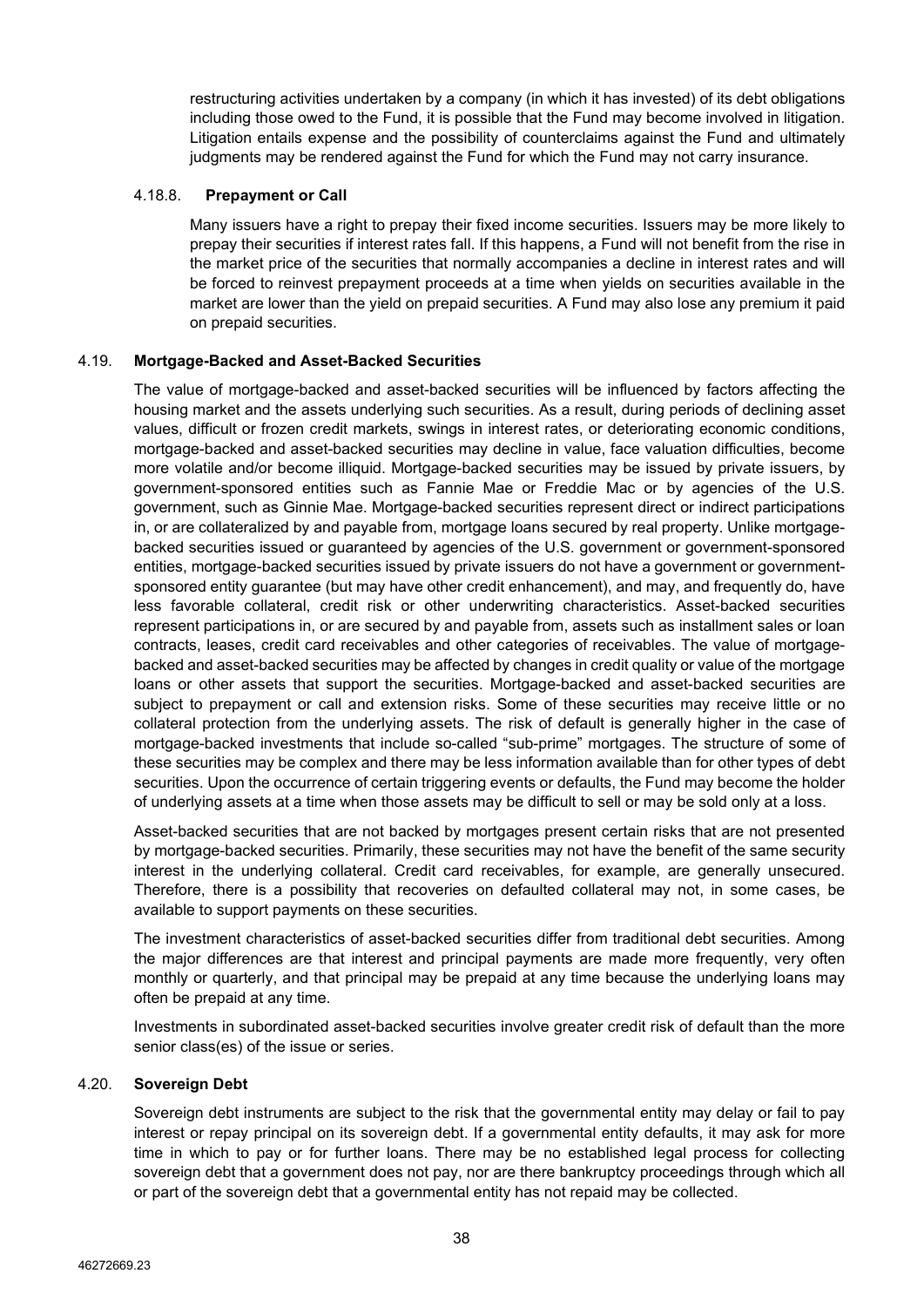# 4.21. **Liquidity Risk**

Liquidity risk exists when a particular instrument is difficult to purchase or sell. If a derivative transaction is particularly large or if the relevant market is illiquid it may not be possible to initiate a transaction to liquidate a position at an advantageous price, to assess or value a position or to assess the exposure to risk.

From time to time secondary markets can experience reduced liquidity, sometimes with significantly more volatile prices and larger spreads between bid and asked price in trading. At times secondary markets may be very illiquid. As a result a Fund may be exposed to unfavourable prices in order to raise proceeds to pay for redemptions of Shares. Illiquid securities may be difficult to resell at approximately the price they are valued in the ordinary course of business in seven days or less. When investments cannot be sold readily at the desired time or price, the Fund may have to accept a lower price or may not be able to liquidate the security, all of which may have an impact on the Fund.

## 4.22. **Limited Number of Investments Risk**

Each Fund anticipates that it will be well diversified. However, in the event of a material demand for redemptions, a given Fund could be forced to sell liquid positions resulting in an over-weighting in a small number of illiquid investments. In such circumstances, the aggregate return of the Fund may be substantially and adversely affected by the unfavourable performance of a single investment. The Fund's restriction of repurchases of Shares in excess of 10% of the total Net Asset Value of the Fund on any one Dealing Day will mitigate this risk to an extent should these circumstances arise.

# 4.23. **Limited Disposal Rights Risk**

There will be no secondary market for Shares of the Funds and transfers of Shares are only permitted to those persons who satisfy the criteria for permitted shareholders. Consequently, investors may be able to dispose of their Shares only by requesting the relevant Fund to repurchase their Shares on a Dealing Day.

## 4.24. **Volatility Risk**

A Fund may have investments that appreciate or decrease significantly in value over short periods of time. This may cause the Fund's net asset value per share to experience significant increases or declines in value over short periods of time, however, all investments long- or short-term are subject to risk of loss.

# 4.25. **Equity Risk**

A Fund may invest in equity derivatives, which may be more volatile than fixed income focussed strategies, but may also offer greater growth and diversification opportunities. The value of a Fund's underlying equity positions may fluctuate in response to economic, political as well as broader market conditions.

## 4.26. **Emerging Market Risks**

In the case of certain Funds there may be exposure to emerging markets and investors should be aware of risks attached to investing in such markets which could have an impact on the performance of such relevant Funds. In particular, the below risks should be noted. In addition, emerging market risks may include (i) higher dependence on exports and the corresponding importance of international trade; (ii) greater volatility, less liquidity and smaller capitalisation of securities markets; (iii) greater volatility in currency exchange rates; (vi) greater risk of inflation; (iv) greater controls on foreign investment and limitations on repatriation of invested capital and on the ability to exchange local currencies for US dollars. Frequent political and social unrest in emerging markets and associated high inflation and interest rates may lead to significant fluctuations in currencies and stock market prices. Due to the smaller size of many emerging markets, there is also a risk of restricted liquidity, and possible restrictions on foreigners carrying out currency transactions or investments in certain emerging markets represent further risks.

# 4.26.1. **Settlement, Credit and Liquidity Risks**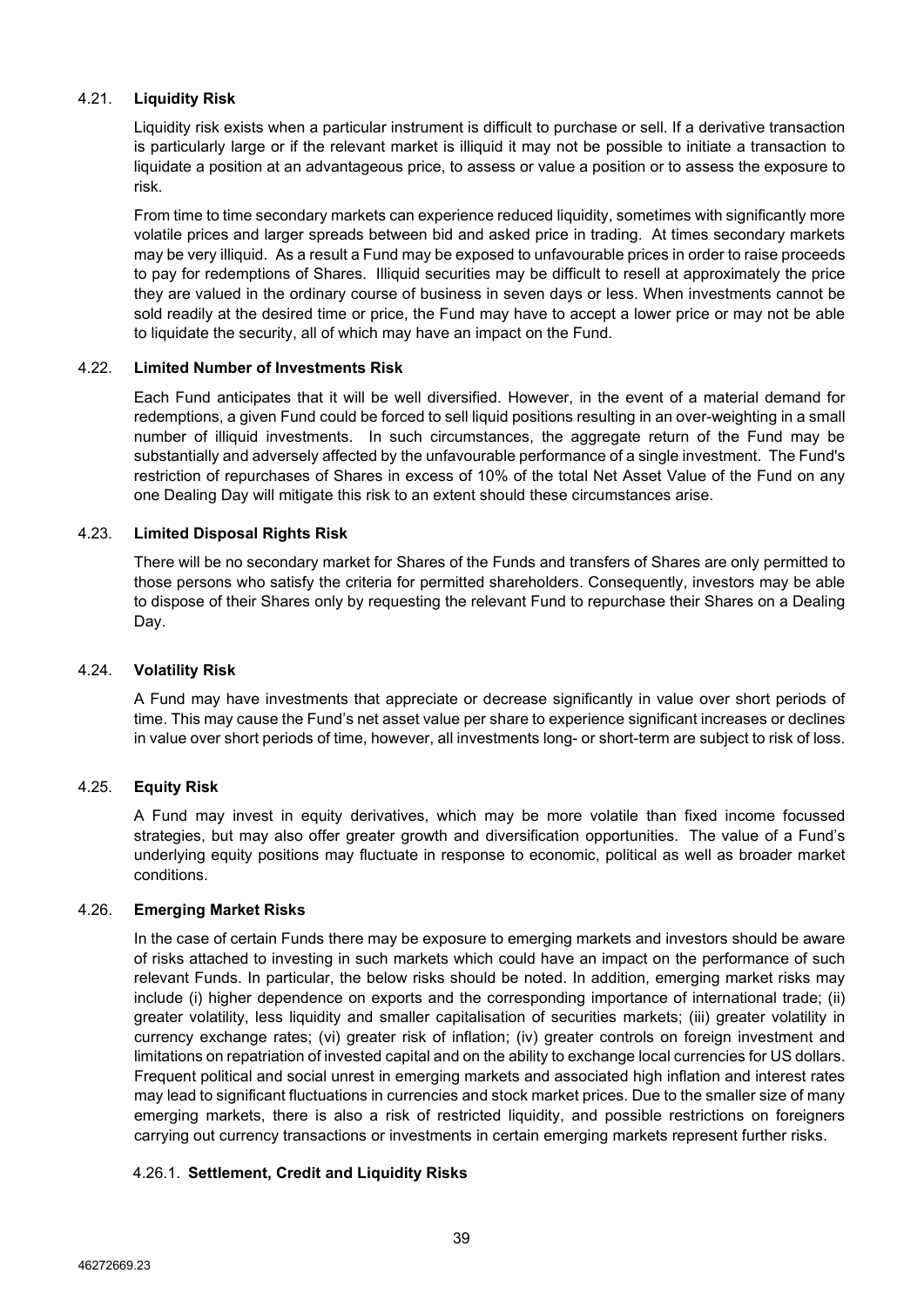The trading and settlement practices of some of the stock exchanges or markets on which a relevant Fund may invest may not be the same as those in more developed markets, which may increase settlement risk and/or result in delays in realising investments made by a Fund. Those exchanges and markets may also have substantially less volume and generally be less liquid than those in more developed markets. In addition, a Fund will be exposed to credit risk on parties with whom it trades and will bear the risk of settlement default. The Depositary may be instructed by the Manager to settle transactions on a delivery free of payment basis where the Manager believes and the Depositary agrees that this form of settlement is common market practice. Shareholders should be aware, however, that this may result in a loss to a relevant Fund if a transaction fails to settle and the Depositary will not be liable to the relevant Fund or to the Shareholders for such a loss.

### 4.26.2. **Regulatory Risks and Accounting Standards**

Disclosure and regulatory standards may be less stringent in certain securities markets than they are in developed countries and there may be less publicly available information on the issuers than is published by or about issuers in such developed countries. Consequently some of the publicly available information may be incomplete and/or inaccurate. In some countries the legal infrastructure and accounting and reporting standards do not provide the same degree of shareholder protection or information to investors as would generally apply in many developed countries. In particular, greater reliance may be placed by the auditors on representations from the management of a ICAV and there may be less independent verification of information than would apply in many developed countries. The valuation of assets, depreciation, exchange differences, deferred taxation, contingent liabilities and consolidation may also be treated differently from international accounting standards.

#### 4.26.3. **Political Risks**

The performance of a Fund may be affected by changes in economic and market conditions, uncertainties such as political developments, changes in government policies, the imposition of restrictions on the transfer of capital and in legal, regulatory and tax requirements. There may be an increased likelihood of governmental decisions to cease support of economic reform programmes or to impose centrally planned economies. A Fund may also be exposed to risks of expropriation, nationalisation and confiscation of assets and changes in legislation relating to the level of foreign ownership.

#### 4.26.4. **Custody Risks**

Local custody services remain underdeveloped in many emerging market countries and there is a transaction and custody risk involved in dealing in such markets as set out in each supplement. In certain circumstances a Fund may not be able to recover or may encounter delays in the recovery of some of its assets. Such circumstances may include uncertainty relating to, or the retroactive application of legislation, the imposition of exchange controls or improper registration of title. In some emerging market countries evidence of title to shares is maintained in **bookentry** form by an independent registrar who may not be subject to effective government supervision, which increases the risk of the registration of a Fund's holdings of shares in such markets being lost through fraud, negligence or mere oversight on the part of such independent registrars. The costs borne by a Fund in investing and holding investments in such markets will generally be higher than in organised securities markets.

#### 4.26.5. **Currency Risks**

Currency fluctuations can be severe in developing countries that have both floating and fixed exchange rate regimes. The latter can undergo sharp one-time devaluations.

#### 4.27. **Risks associated with investment in other collective investment schemes**

A Fund may invest in one or more collective investment schemes including schemes managed by the Manager or its affiliates. As a shareholder of another collective investment scheme, a Fund would bear, along with other shareholders, its pro rata portion of the expenses of the other collective investment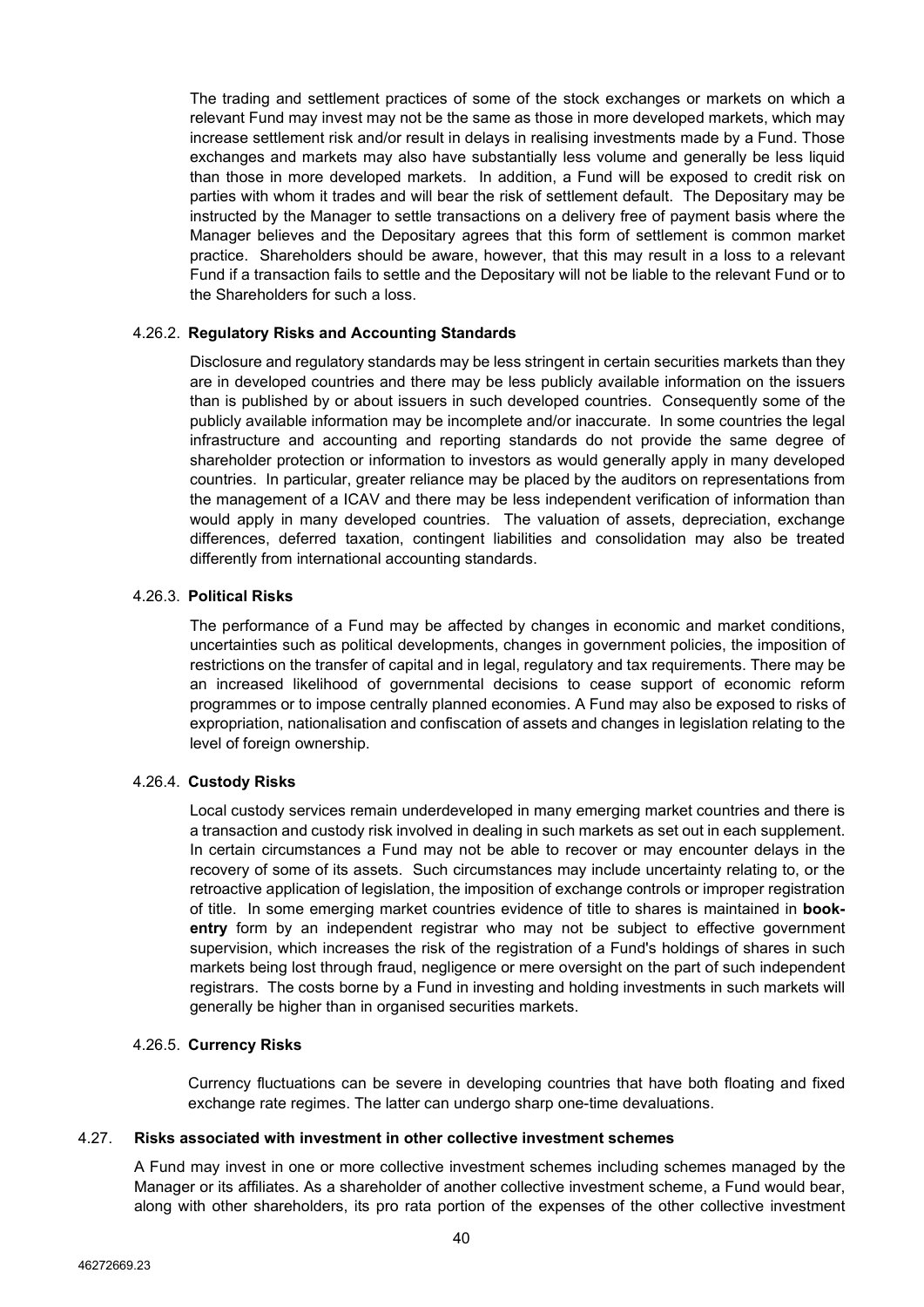scheme, including management and/or other fees. These fees would be in addition to the management fees and other expenses which a Fund bears directly in connection with its own operations.

## 4.28. **Legal and Regulatory Risks**

Legal and regulatory (including taxation) changes, including an unexpected application of a law or regulation, or because contracts are not legally enforceable or documented correctly, could adversely affect the ICAV. Regulation (including taxation) of investment vehicles such as the ICAV is still evolving and therefore subject to change. In addition, many governmental agencies, self-regulatory organisations and exchanges are authorised to take extraordinary actions in the event of market emergencies. The effect of any future legal or regulatory (including taxation) change on the ICAV is impossible to predict, but could be substantial and have adverse consequences on the rights and returns of Shareholders.

#### 4.29. **Aggregation of Orders**

In managing the Funds, the Manager may combine orders for the Funds with those of other clients in accordance with the UCITS Regulations and Central Bank UCITS Regulations.

Additional risk factors (if any) of each Fund are set out in the Supplement for the relevant Fund.

#### 4.30. **NAV Errors**

The liability of the Administrator for NAV pricing errors, caused by it, is limited to NAV pricing errors of over 0.50% of NAV though such threshold may be reduced by the Depositary or the Central Bank.

#### 4.31. **Stock Lending or Repo Transactions**

All stocklending or repo transactions involve an element of risk. The ICAV may use one or more separate approved counterparties to undertake such transactions on behalf of the Funds and may be required to pledge collateral paid from within the assets of the Funds to secure such transactions. There may be a risk that an approved counterparty will wholly or partially fail to honour their contractual arrangements under the transaction with regard to the return of collateral and any other payments due to the Funds and the Funds may suffer losses as a result. The counterparty will forfeit its collateral if it defaults on the transaction. However, if the collateral is in the form of securities, there is a risk that when it is sold it will realise insufficient cash to settle the counterparty's debt to the Fund or to purchase replacements for the securities that were lent to the counterparty. This may result in losses for the investors.

#### 4.32. **Depositary Risk**

A substantial part of the Funds' assets as well as the assets provided to the Funds as collateral are held in custody by the Depositary or, as the case may be, third party depositaries and sub-custodians. This exposes the Funds to custody risk. This means that the Funds are exposed to the risk of loss of these assets as a result of insolvency, negligence or fraudulent trading by the Depositary and these third parties. The Funds are also exposed to the risk of loss of these assets as a result of fire and other natural disasters.

Where the Funds' assets as well as the assets provided to the Funds as collateral are held by the Depositary or third party depositaries and sub-custodians in emerging market jurisdictions, the Funds are exposed to greater custody risk due to the fact that emerging markets are by definition "in transformation" and are therefore exposed to the risk of swift political change and economic downturn. In recent years, many emerging market countries have undergone significant political, economic and social change. In many cases, political concerns have resulted in significant economic and social tensions and in some cases both political and economic instability has occurred. Political or economic instability may adversely affect the safe custody of the Fund's assets.

## 4.33. **Payment of Charges and Expenses to Capital**

Fees and expenses of a Fund may be charged to the capital of the relevant Fund in circumstances set out in the relevant Supplement. In such circumstances, the capital value of a Shareholder's investment may be lowered and income may be achieved by forgoing the potential for future capital growth.

### 4.34. **Conflicts of Interest**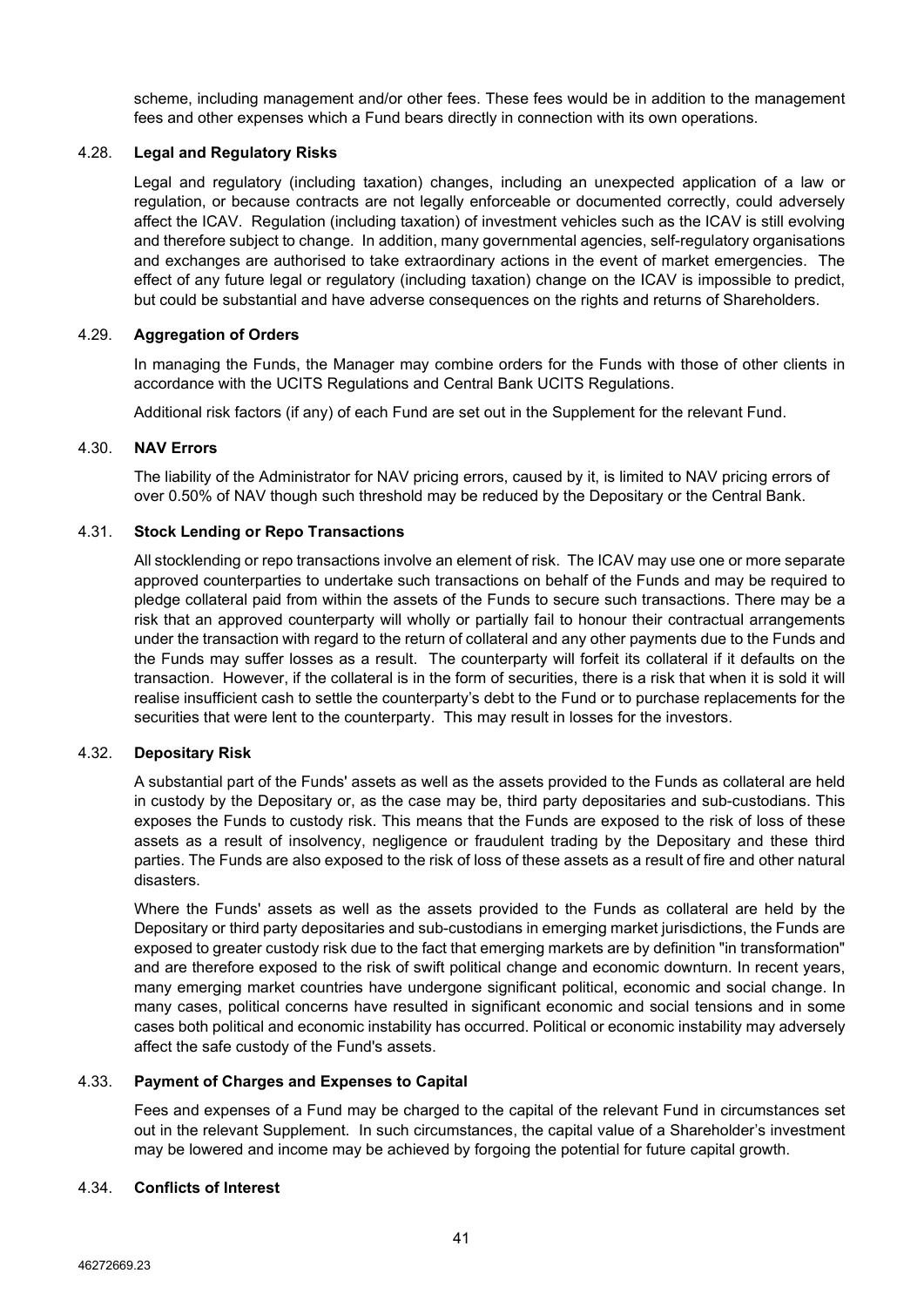The ICAV will rely on the Manager in implementing its investment strategies. The Directors have determined the Investment Policies of each Fund as set out in the Supplements and the Manager will monitor the performance of such investments on an on-going basis. Investors must rely on the judgement of the Directors in determining to invest in the manner set out herein and in the Supplements. The Manager will devote a portion of their business time to the ICAV's business. In addition, where valuations are provided by the Manager or the Administrator as a competent person, there is a possible conflict of interest where their fees are based on or affected by the Net Asset Value of the Fund. Any conflicts of interest will be resolved fairly. For further details, please see the section in the Prospectus headed **'Portfolio Transactions and Conflicts of Interest'**.

### 4.35. **Default of Service Provider Risk**

Each Fund relies on services provided by a number of third parties. The bankruptcy or liquidation of any such third parties, including the Manager, the Administrator, or the Depositary may have an adverse impact on the performance of the Fund and its Net Asset Value.

#### 4.36. **Umbrella Cash Collection Accounts**

A collection account has been established at umbrella level in the name of the ICAV in each of the currencies in which the Share classes of the Funds are denominated (the "Umbrella Cash Collection Account").

Subscription monies received in respect of a Fund in advance of the issue of Shares will be held in the Umbrella Cash Collection Account. Investors will be unsecured creditors of such Fund with respect to any cash amount subscribed and held by the ICAV in the Umbrella Cash Collection Account until such time as the Shares subscribed are issued, and will not benefit from any appreciation in the Net Asset Value of the relevant Fund in respect of which the subscription request was made or any other shareholder rights (including dividend entitlement) until such time as the relevant Shares are issued. In the event of the insolvency of the Fund in respect of which the subscription request was made, or the ICAV, there is no guarantee that the Fund or the ICAV will have sufficient funds to pay unsecured creditors in full.

Payment by a Fund of redemption proceeds and dividends is subject to receipt by the Administrator of original subscription documents and compliance with all anti-money laundering procedures. Payment of redemption proceeds or dividends to the Shareholders entitled to such amounts may accordingly be blocked pending compliance with the foregoing requirements to the satisfaction of the Administrator. Redemption and dividend amounts, including blocked redemption or dividend amounts, will, pending payment to the relevant investor or Shareholder, be held in the Umbrella Cash Collection Account. For as long as such amounts are held in the Umbrella Cash Collection Account, the investors/Shareholders entitled to such payments from a Fund will be unsecured creditors of the ICAV with respect to those amounts and, with respect to and to the extent of their interest in such amounts, will not benefit from any appreciation in the Net Asset Value of the relevant Fund or any other shareholder rights (including further dividend entitlement). Redeeming Shareholders will cease to be Shareholders with regard to the redeemed Shares as and from the relevant redemption date. In the event of the insolvency of the relevant Fund or the ICAV, there is no guarantee that the Fund or the ICAV will have sufficient funds to pay unsecured creditors in full. Redeeming Shareholders and Shareholders entitled to dividends should therefore ensure that any outstanding documentation and/or information required in order for them to receive such payments to their own account is provided to the Administrator promptly. Failure to do so is at such Shareholder's own risk.

In the event of the insolvency of a Fund, recovery of any amounts to which other Funds are entitled, but which may have transferred to the insolvent Fund as a result of the operation of the Umbrella Cash Collection Account, will be subject to the principles of Irish trust law and the terms of the operational procedures for the Umbrella Cash Collection Account. There may be delays in effecting and/or disputes as to the recovery of such amounts, and the insolvent Fund may have insufficient funds to repay amounts due to other Funds. Accordingly, there is no guarantee that any of the other Funds or the ICAV will recover such amounts, or that in such circumstances such other Funds or the ICAV would have sufficient funds to repay any unsecured creditors.

## 4.37. **Risks related to the Exit of the UK from the EU**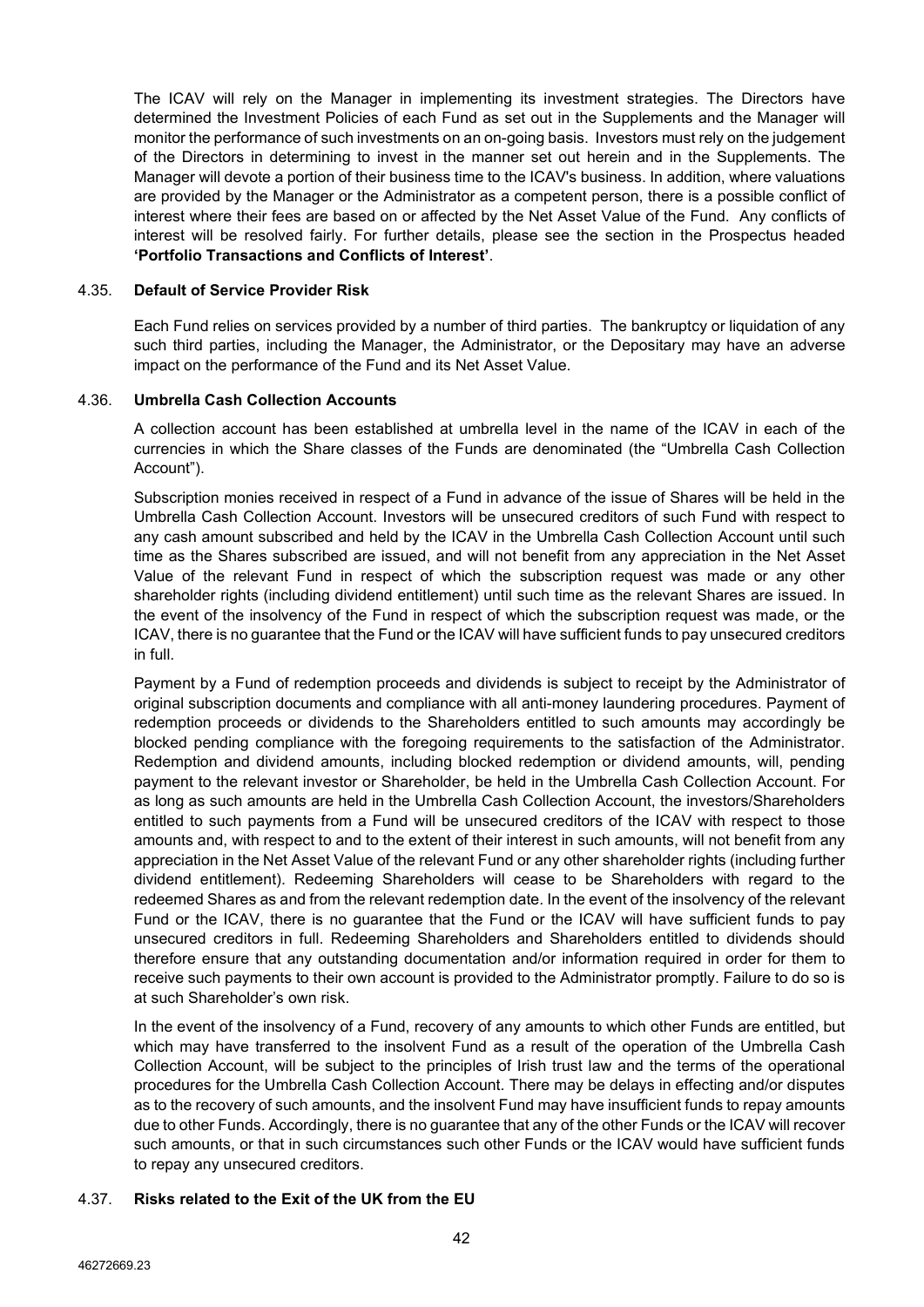On 23 June 2016, the UK held a referendum to decide on its membership in the EU. The resulting vote was to leave the EU. The UK subsequently withdrew from the EU on 31 January 2020. The negotiation of the UK's continuing relationship with the EU is likely to take a number of years.

On 24 December 2020, the UK and the EU announced their agreement on a Trade and Cooperation Agreement (the "**TCA**"). The conclusion of the TCA provides a structure for EU-UK cooperation in the future. It does not necessarily create a permanent set of rules, but is a basis for an evolving relationship, with scope for increasing divergence or closer cooperation which may vary between different areas. The TCA mainly covers trade in goods and services, with provisions on intellectual property, energy, transparency, regulatory practices, public procurement and a level playing field. It also includes sections on aviation, digital trade, road transport, social security and visas, fisheries, and law enforcement and judicial cooperation on criminal matters. It is accompanied by a number of ancillary Joint Declarations, including on financial services, tax, state aid and subsidies, transport and data protection.

Until the terms stemming from the TCA (and Joint Declarations) are clearer, it is not possible to determine the full impact that the UK's departure from the EU and/or any related matters may have on a Fund or its investments, including, in each case, the market value or the liquidity thereof in the secondary market, or on the other parties to the transaction documents.

This introduces significant uncertainty in the business, legal and political environment and risks ("**Brexit Risks**") including short and long-term market volatility and currency volatility, macroeconomic risk to the UK and European economies, impetus for the break-up of the UK and related political and economic stresses, impetus for further disintegration of the EU and related political stresses (including those related to sentiment against cross-border capital movements), legal uncertainty regarding achievement of compliance with applicable financial and commercial laws and regulations in view of the expected steps to be taken pursuant to or in contemplation of Article 50 of the Treaty on European Union and negotiations undertaken under Article 218 of the Treaty on the Functioning of the European Union, and the unavailability of timely information as to expected legal, tax and other regimes.

The uncertainty surrounding the UK's relationship with the EU and its withdrawal as an EU Member State may adversely impact a Fund and its investments (in particular those that relate to companies or assets based in, doing business in, or having services or other significant relationships in or with, the UK).

There can be no assurance that the Brexit Risks will not alter significantly the attractiveness of an investment in a Fund including as a result of the potential for capital losses, delays, legal and regulatory risk and general uncertainty. Brexit Risks also include the potential for prejudice to financial services businesses that are conducting business in the EU and which are based in the UK, disruption to regulatory regimes related to the operations of the ICAV, the Manager and other advisers and delegates of the Manager. As such, it may be necessary for the Manager, the Distributor or delegates to restructure their arrangements with the ICAV.

## 4.38. **Cyber Security Risk**

The ICAV and its service providers are susceptible to operational and information security and related risks of cyber security incidents. In general, cyber incidents can result from deliberate attacks or unintentional events. Cyber security attacks include, but are not limited to, gaining unauthorized access to digital systems (e.g., through "hacking" or malicious software coding) for purposes of misappropriating assets or sensitive information, corrupting data or causing operational disruption. Cyber attacks also may be carried out in a manner that does not require gaining unauthorized access, such as causing denialof-service attacks on websites (i.e., efforts to make services unavailable to intended users). Cyber security incidents affecting the ICAV, Manager, Administrator or Depositary or other service providers such as financial intermediaries have the ability to cause disruptions and impact business operations, potentially resulting in financial losses, including by interference with the ICAV's ability to calculate its NAV; impediments to trading for a Fund's portfolio; the inability of Shareholders to transact business with a Fund; violations of applicable privacy, data security or other laws; regulatory fines and penalties; reputational damage; reimbursement or other compensation or remediation costs; legal fees; or additional compliance costs. Similar adverse consequences could result from cyber security incidents affecting issuers of securities in which a Fund invests, counterparties with which the ICAV engages in transactions, governmental and other regulatory authorities, exchange and other financial market operators, banks, brokers, dealers, insurance companies and other financial institutions and other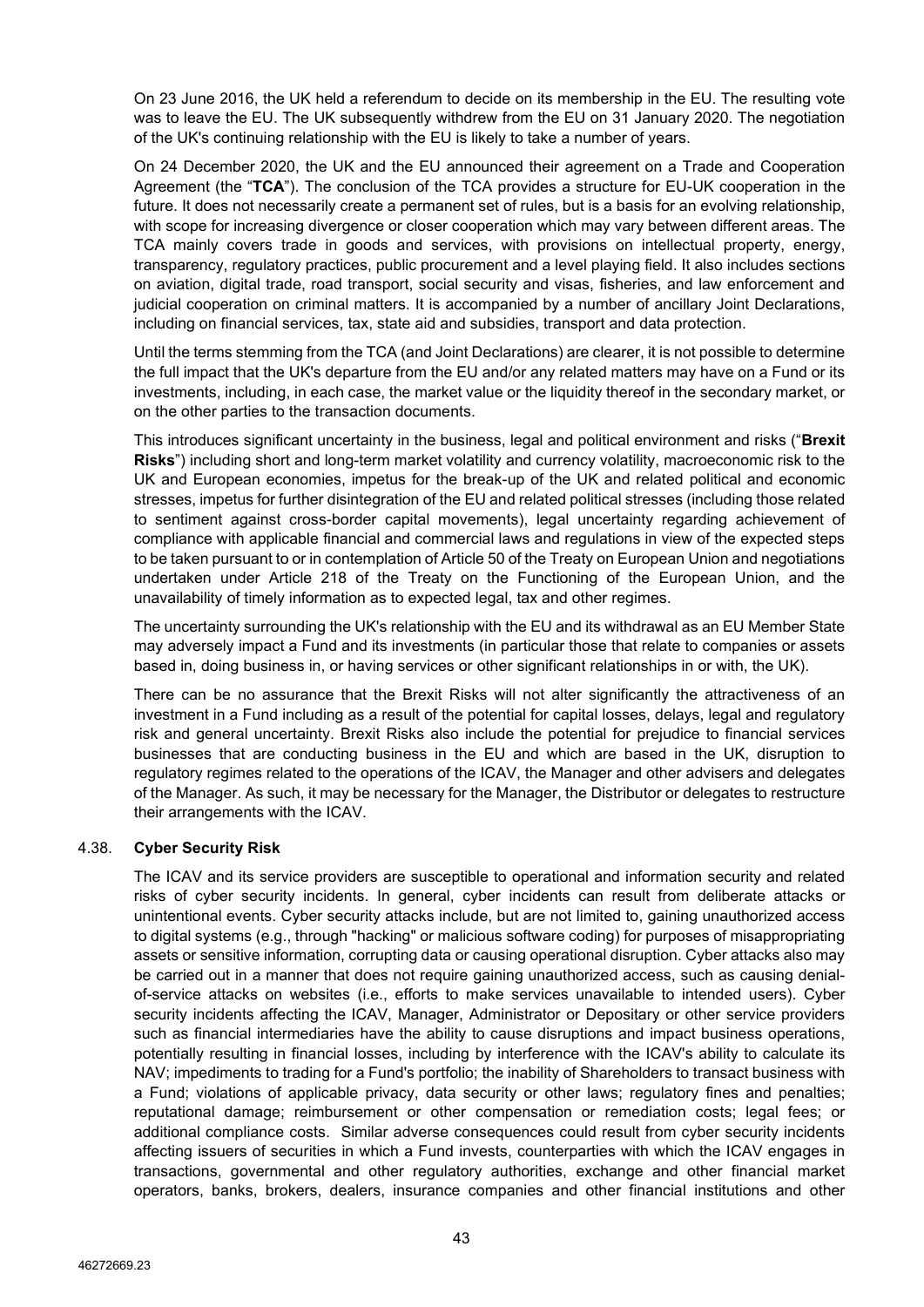parties. While cyber security risk management systems and business continuity plans have been developed which are designed to reduce the risks associated with cyber security, there are inherent limitations in any cyber security risk management systems or business continuity plans, including the possibility that certain risks have not been identified.

#### 4.39. **Environmental, Social and Governance Risk**

Where the Manager will consider certain ESG factors as part of its decision to buy and sell securities, applying ESG factors to the investment analysis may impact the investment decision for securities of certain issuers and therefore a Fund may forgo some market opportunities available to funds that do not use ESG factors. Securities of issuers with ESG practices may shift into and out of favour depending on market and economic conditions, and a Fund's performance may at times be better or worse than the performance of funds that do not use ESG factors. By taking into account such sustainability criteria within its investment process, it is intended that the overall sustainability risk of the Fund should be mitigated in comparison to a fund which would not incorporate such sustainability criteria into its investment policy, and therefore, the potential impact of such sustainability risks on the value of the Fund's investments should also be mitigated. However, no insurance can be given that sustainability risks will be totally removed and the occurrence of such risks could cause a negative material impact on the value of the investments made by a Fund.

## 4.40. **Potential Implications of an Epidemic and/or a Pandemic**

Events such as health pandemics or outbreaks of disease may lead to increased short-term market volatility and may have adverse long-term effects on world economies and markets generally. For example, beginning in late 2019, an outbreak of a highly contagious form of coronavirus disease, COVID-19 or 2019-nCOV spread to numerous countries, prompting precautionary government-imposed closures and restrictions of certain travel and businesses in many countries.

Epidemics and pandemics can seriously disrupt the global economy and markets. The outbreak of pandemics such as COVID-19, together with any resulting restrictions on travel or quarantines imposed, could have a negative impact on the economy and business activity in the countries in which a Fund may invest and global commercial activity and thereby adversely affect the performance of a Fund's investments. Health pandemics or outbreaks could result in a general economic decline in a given region, or globally, particularly if the outbreak persists for an extended period of time or spreads globally. This could have an adverse impact on a Fund's investments, or a Fund's ability to source new investments or to realise its investments. Pandemics and similar events could also have an acute effect on individual issuers or related groups of issuers and could adversely affect securities markets, interest rates, auctions, secondary trading, ratings, credit risk, inflation, deflation and other factors relating to a Fund's investments or the Manager's operations and the operations of the Manager's and the ICAV's service providers.

Any outbreak of disease epidemics may result in the closure of the Manager's offices or other businesses, including office buildings, retail stores and other commercial venues and could also result in (a) the lack of availability or price volatility of raw materials or component parts necessary to an investment's business, (b) disruption of regional or global trade markets and/or the availability of capital or economic decline. Such outbreaks of disease may have an adverse impact on a Fund's value and/or a Fund's investments.

## 5. **MANAGEMENT OF THE ICAV**

### 5.1. **Directors of the ICAV**

The Directors of the ICAV are described below:

**Mike Kirby** - Mike Kirby, Irish resident, is Managing Principal at KB Associates, a firm which provides a range of advisory and project management services to the promoters of off-shore mutual funds. He has previously held senior positions at Bank of New York (previously RBS Trust Bank) where he was responsible for the establishment and ongoing management of its Dublin operations. He has also held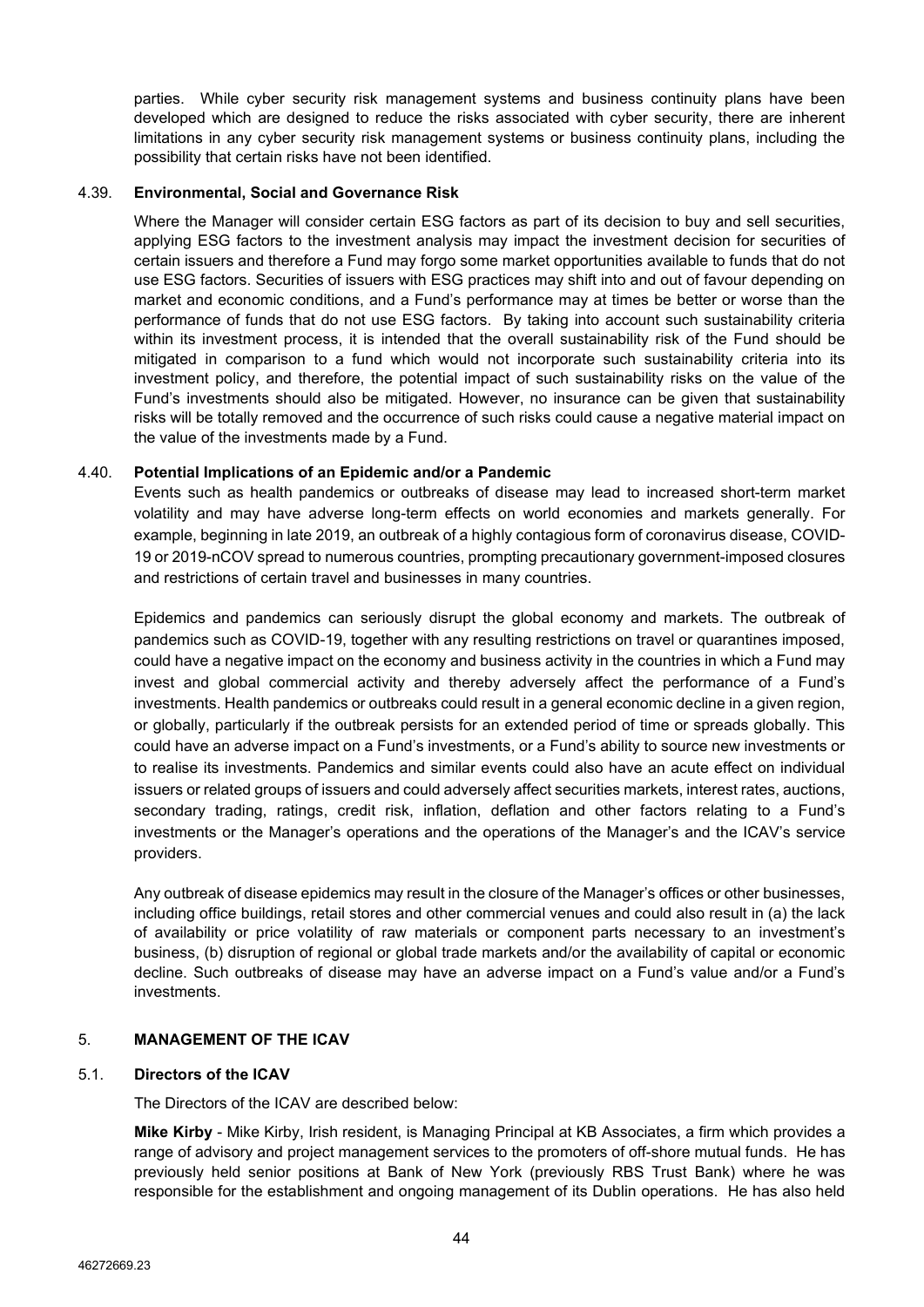senior positions in the custody and fund administration businesses of JP Morgan in London and Daiwa Securities in Dublin. Mr. Kirby holds a Bachelor of Commerce (Hons) Degree from University College Dublin and is a Fellow of the Institute of Chartered Accountants in Ireland. He was a founder member of the Irish Funds Industry Association.

**Bronwyn Wright** (Irish) acts as an independent non-executive director. She is a former Managing Director for a global financial institution having worked in Capital Markets and Banking, where she was Head of Securities and Fund Services for Ireland with responsibility for the management, growth and strategic direction of the securities and fund services business which included funds, custody, security finance and global agency and trust. Due to her role in managing, leading and growing the European fiduciary business, Ms. Wright has extensive knowledge of regulatory requirements and best market practice in the UK, Luxembourg, Jersey and Ireland. She has sat and chaired the boards of the applicable legal vehicles for the fiduciary businesses in each jurisdiction. Due to her engagement in due diligence exercises she also understands the Nordics, Germany and Asia. She has also been engaged in preacquisition due diligence in Asia and led a post-acquisition integration across EMEA. Ms. Wright holds a degree in Economics and Politics as well as a Masters degree in Economics from University College Dublin. Ms. Wright is past chairperson of the Irish Funds Industry Association committee for Trustee Services. She is a former lecturer for the Institute of Bankers in the Certificate and Diploma in Mutual Funds. She is co-author of the Institute of Bankers Diploma in Legal and Regulatory Studies. She has written numerous industry articles, chaired and participated in industry seminars in Europe and the US. She was on an Executive Committee for the DIT School of Accounting and Finance postgraduate doctorate programme.

**Stuart Donald** (British) is Head of Global Insights at Aegon Asset Management. Prior to taking this role, Mr. Donald worked in a variety of different product and strategy roles during which he launched the Aegon Asset Management Irish UCITS business in 2007. In 2011 he was appointed Head of Product for Aegon Asset Management UK plc where he remained until 2018 before taking up a Commercial Strategy role. He joined Aegon in 2005 from AIG, where he led the creation of a high-net-worth, private-placement life business. Prior to that, Mr. Donald worked in various regulatory-consulting, product-development and business-strategy roles for BNP Paribas Cardiff and GE Capital, and he has over 20 years' industry experience. Mr. Donald studied Economics, French and Italian at Strathclyde University.

The Directors control the affairs of the ICAV and are responsible for the overall investment policy, which will be determined by them and given to the Manager from time to time. However, the ICAV has delegated the day to day management of the ICAV to the Manager and consequently, all Directors of the ICAV in relation to the ICAV are non-executive.

## 5.2. **Manager**

The ICAV has appointed Aegon Investment Management B.V., as the management company and global distributor of the ICAV. The Manager will also provide certain investment management related services to the ICAV. The Manager was incorporated on 6 November 1968 as a private limited liability company, registered with the Chamber of Commerce in The Hague under number 27075825. The Manager is authorised and regulated by the Netherlands Authority for the Financial Markets as a UCITS management company and is AIFMD licensed with MiFID activities (including portfolio management and investment advice and receipt and transmission of orders). The Manager has delegated certain of its duties to the Administrator.

The Manager is the entity promoting the ICAV and the Funds.

The Manager may, in accordance with the requirements of the Central Bank, delegate some or all of its duties including the discretionary investment management of a Fund to a sub-investment manager whose fees will be discharged by the Manager. Details of any sub-investment managers appointed in respect of a Fund shall be available to Shareholders on request and will be disclosed in the periodic reports of the ICAV. Any sub-investment managers appointed will be cleared to act as such by the Central Bank in advance of their appointment.

The directors of the Manager are described below:

**Barbara Bakker** is the CEO of the Manager and joined Aegon Asset Management in 2010. She is responsible for Core Risk Services, which includes both the Model Validation team and Portfolio Risk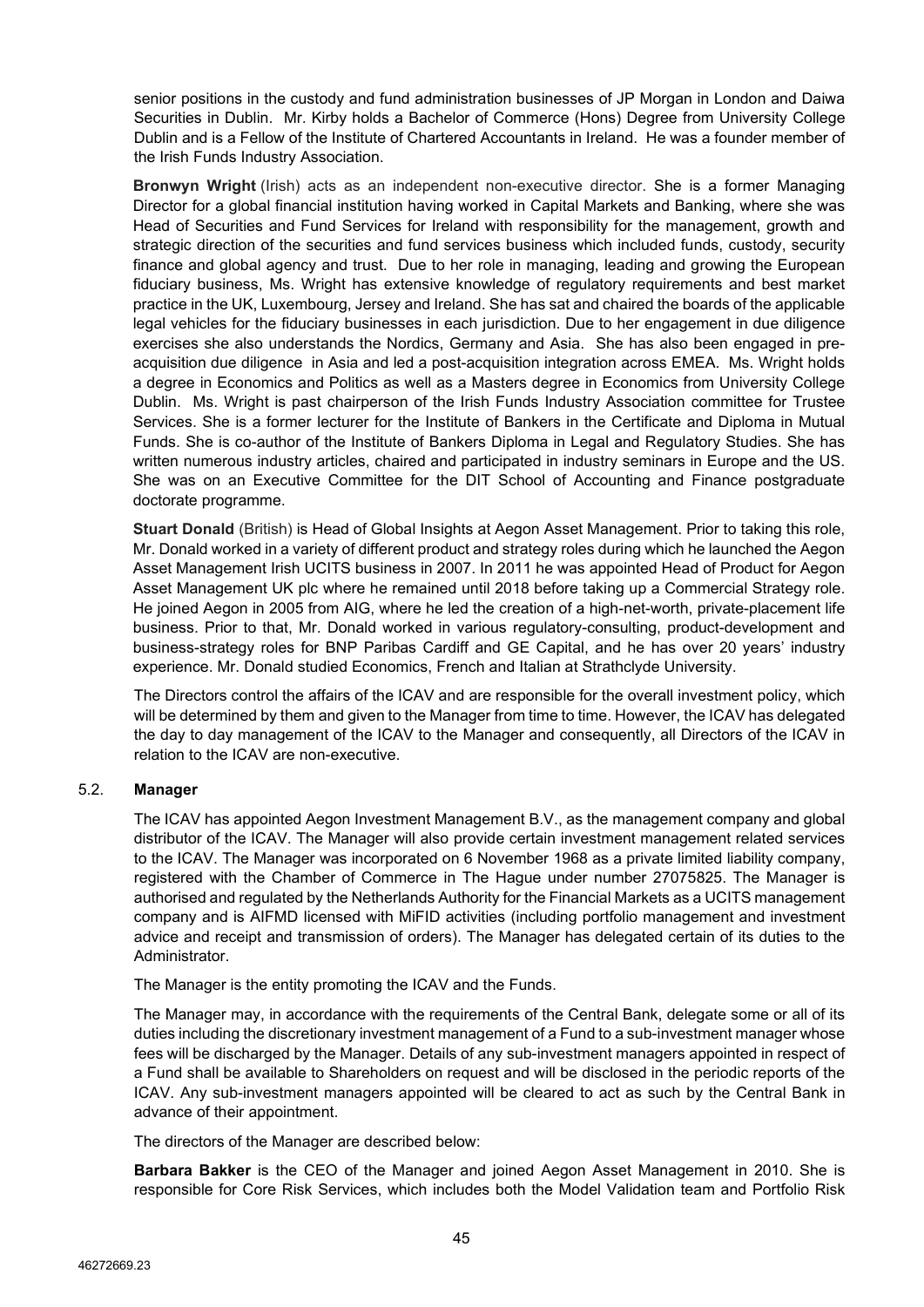Control, which monitors mandate restrictions in all client mandates and funds managed by the Manager. Ms. Bakker studied Applied Mathematics at TU Delft and graduated with honors. She has worked in the field of ALM at NIBC. She has also completed training as Financial Risk Manager (FRM).

**Olaf van den Heuvel** is the CIO for Aegon Asset Management in the Netherlands and Global Head of Multi-Assets and Solutions. Mr. van den Heuvel joined Aegon Asset Management in 2000 and worked as a Pacific Equities portfolio manager and strategist before moving, in January 2007, to lead the team responsible for the multi-asset mandates, asset allocation and strategic views on asset classes for Aegon Asset Management in the Netherlands. He has been a member of the global asset allocation voting committee since 2014. Mr. van den Heuvel has over 20 years' industry experience and studied economics at Tilburg University, the Netherlands. He is a CFA charter holder and registered with the Dutch Securities Institute (DSI III-B).

**Rishi Santokhi** joined Aegon Asset Management as CFO in 2011. Rishi is directly responsible for Finance, Business Control, Budgeting & Forecasting, Pricing and Capital & Risk Management. Prior to Aegon Asset Management, Rishi worked at E&Y as a senior manager of global asset management. Rishi holds an MSc in Business Economics and Financial Economics from Erasmus University in Rotterdam, a postgraduate in Auditing and a postgraduate in Investment Management.

The company secretary of the Manager is Mrs. T.E.J.F. (Trudy) Stassen.

## 5.3. **Distributors**

The Manager acts as Global Distributor. The Manager may appoint Sub-Distributors from time to time and, in particular, has appointed Aegon Asset Management UK plc as Sub-Distributor pursuant to the Sub-Distribution Agreement described under the heading **Material Contracts** below.

#### 5.4. **Depositary**

The Depositary is a limited liability company incorporated in Ireland on 18 September 1992. The Depositary is authorised and regulated by the Central Bank. The principal activity of the Depositary is to provide trustee and custodial services to collective investment schemes and other portfolios, such as the ICAV.

Under the terms of the Depositary Agreement, Citi Depositary Services Ireland Designated Activity Company (the **Depositary**) has been appointed as depositary of the ICAV's assets and the assets of the ICAV have been entrusted to the Depositary for safekeeping.

The key duties of the Depositary are to perform the depositary duties referred to in the Regulations, essentially consisting of:

- (i) monitoring and verifying the ICAV's cash flows;
- (ii) safekeeping of the ICAV's assets, including, inter alia, verification of ownership;
- (iii) ensuring that the issue, redemption, cancellation and valuation of Shares are carried out in accordance with the Instrument of Incorporation and applicable law, rules and regulations;
- (iv) ensuring that in transactions involving the ICAV's assets any consideration is remitted to the ICAV within the usual time limits;
- (v) ensuring that the ICAV's income is applied in accordance with the Instrument of Incorporation, applicable law, rules and regulations; and
- (vi) carrying out instructions of the ICAV or the Manager on behalf of the ICAV unless they conflict with the Instrument of Incorporation or applicable law, rules and regulations.

The Depositary is liable to the ICAV for the loss by the Depositary or a third party to whom the custody of financial instruments that can be held in custody has been delegated. In the case of such a loss of a financial instrument held in custody, the Depositary shall return a financial instrument of identical type or the corresponding amount to the ICAV or the Manager acting on behalf of the ICAV without undue delay. The Depositary is not liable if it can prove that the loss has arisen as a result of an external event beyond its reasonable control, the consequences of which would have been unavoidable despite all reasonable efforts to the contrary. The Depositary is also liable to the ICAV for all losses suffered by it as a result of the Depositary's negligent or intentional failure to properly fulfill its obligations. The Depositary Agreement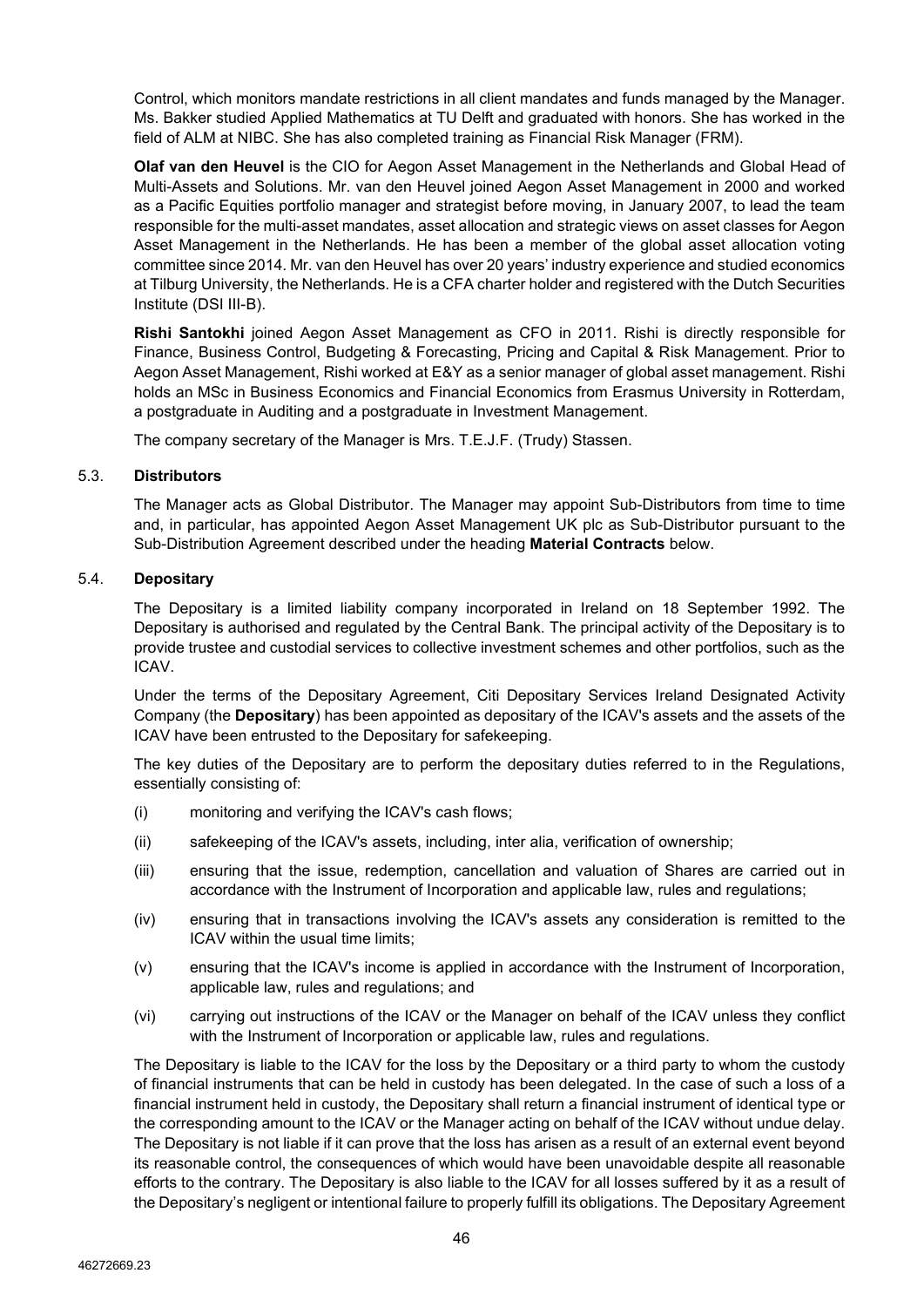contains indemnities in favour of the Depositary excluding matters arising by reason of its failure to satisfy its obligation of due skill, care and diligence, or by reason of its negligence, intentional failure or fraud.

### *Delegation of Safekeeping Function and Conflicts of Interest*

Under the terms of the Depositary Agreement the Depositary has the power to delegate certain of its depositary functions.

In general, whenever the Depositary delegates any of its custody functions to a delegate, the Depositary will remain liable for any losses suffered as a result of an act or omission of the delegate as if such loss had arisen as a result of an act or omission of the Depositary. The use of securities settlement systems does not constitute a delegation by the Depositary of its functions.

As at the date of this Prospectus, the Depositary has entered into written agreements delegating the performance of its safekeeping function in respect of certain of the ICAV's assets to Citibank N.A (the "Delegate"). As at the date of this Prospectus, the sub-delegates used by the Depositary in various markets are listed at Schedule 2 (the "Sub-Delegates").

The liability of the Depositary will not be affected by the fact that it has delegated to a third party certain of its safekeeping functions in respect of the ICAV's assets. In order to discharge its responsibility in regard to the appointment of safekeeping delegates, the Depositary must exercise due skill, care and diligence in the selection, continued appointment and ongoing monitoring of a third party as a safekeeping agent so as to ensure that the third party has and maintains the expertise, competence and standing appropriate to discharge the responsibilities concerned; maintain an appropriate level of supervision over the safekeeping agent; and make appropriate enquiries from time to time to confirm that the obligations of the agent continue to be competently discharged.

From time to time conflicts may arise between the Depositary and the delegates or sub-delegates, for example where an appointed delegate or sub-delegate is an affiliated group company which receives remuneration for another custodial service it provides to the ICAV. In the event of any potential conflict of interest which may arise during the normal course of business, the Depositary will have regard to the applicable laws.

Up-to-date information regarding the duties of the Depositary, the Depositary's delegation arrangements and related conflicts of interest may be requested from the ICAV by Shareholders.

#### 5.5. **Administrator**

Citibank Europe plc has been appointed by the Manager to act as Administrator, registrar and transfer agent to the ICAV and each Fund pursuant to the Administration Agreement described under the heading **Material Contracts** below.

The Administrator is a licensed bank, authorised and regulated by the Central Bank. The Administrator was incorporated as a public limited company in Ireland on 9 June 1988 under registered number 132781 and is a member of the Citigroup group of companies, having its ultimate parent Citigroup Inc., a US publicly quoted ICAV.

The duties and functions of the Administrator will include, inter alia, the calculation of the Net Asset Value, the keeping of all relevant records and accounts of the ICAV as may be required with respect to the obligations assumed by it pursuant to the Administration Agreement and the Act. The Administrator has its registered office at the address given in the **Directory**.

## 5.6. **Portfolio Transactions and Conflicts of Interest**

Subject to the provisions of this section the ICAV, the Directors, the Manager, the Administrator, the Depositary, the Distributor, any Shareholder and any of their respective subsidiaries, affiliates, associates, agents or delegates (each a **Connected Person**) may contract or enter into any financial, banking or other transaction with one another or with the ICAV. This includes, without limitation, investment by the ICAV in securities of any Connected Person or investment by any Connected Persons in any ICAV or bodies any of whose investments form part of the assets comprised in any Fund or be interested in any such contract or transactions. In addition, any Connected Person may invest in and deal in Shares relating to any Fund or any property of the kind included in the property of any Fund for their respective individual accounts or for the account of someone else.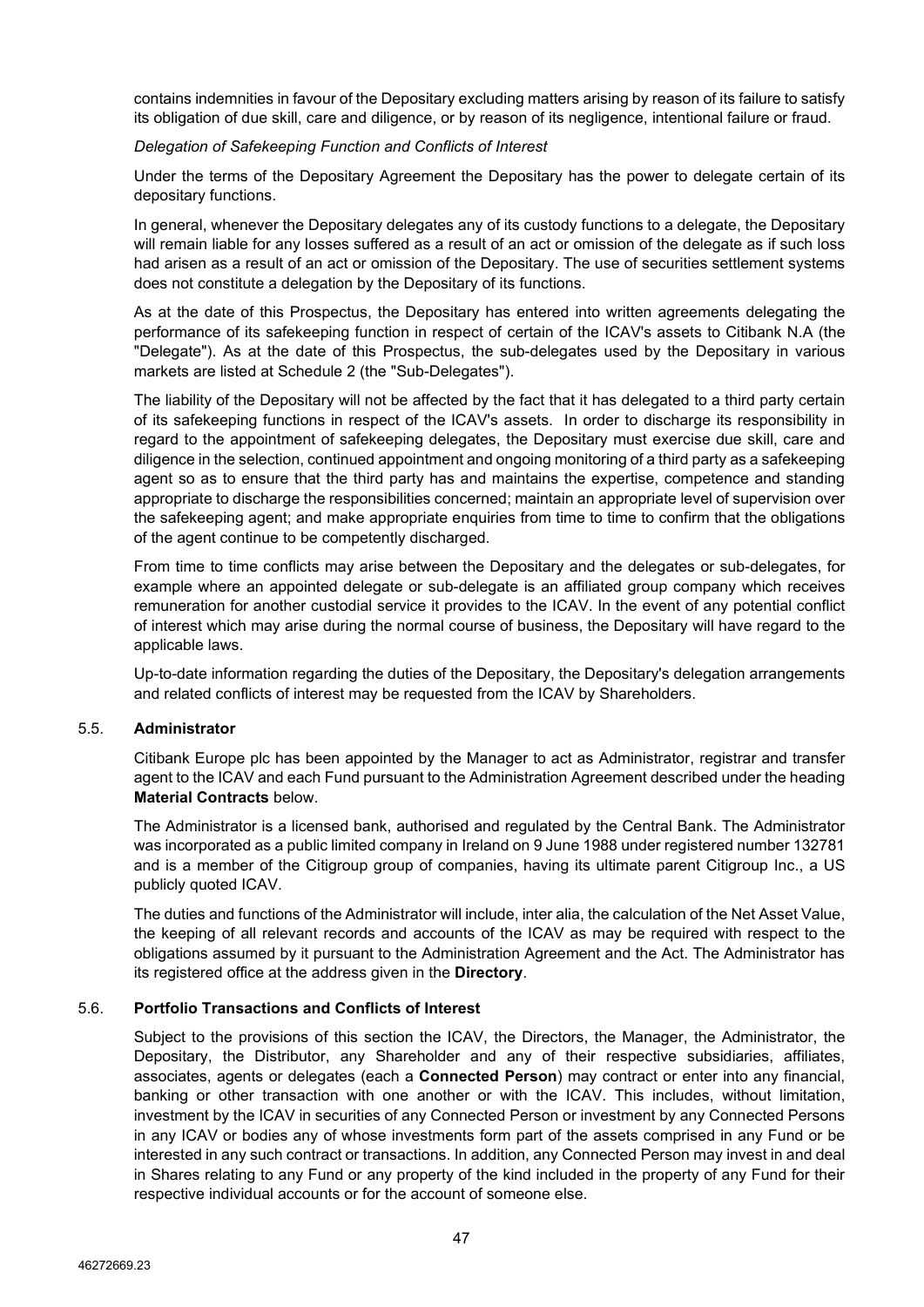Any cash of the ICAV may be deposited, subject to the provisions of the Central Bank Acts, 1942 to 2015, of Ireland with any Connected Person or invested in certificates of deposit or banking instruments issued by any Connected Person. Banking and similar transactions may also be undertaken with or through a Connected Person.

Any Connected Person may also deal as agent or principal in the sale or purchase of securities and other investments (including foreign exchange and stocklending transactions) to or from the relevant Fund. There will be no obligation on the part of any Connected Person to account to the relevant Fund or to Shareholders of that Fund for any benefits so arising, and any such benefits may be retained by the relevant party, provided that such transactions are carried out as if effected on normal commercial terms negotiated at arm's length, in the best interests of the Shareholders of that Fund and:

- $(i)$ a certified valuation of such transaction by a person approved by the Depositary (or in the case of any such transaction entered into by the Depositary, the Directors) as independent and competent has been obtained; or
- $(ii)$ such transaction has been executed on best terms on an organised investment exchange under its rules; or
- $(iii)$ where (i) and (ii) are not practical, such transaction has been executed on terms which the Depositary is (or in the case of any such transaction entered into by the Depositary, the Directors are) satisfied conform with the principle that such transactions be carried out as if effected on normal commercial terms negotiated at arm's length and in the best interests of the Shareholders of that Fund.

The Manager may also, in the course of its business, have potential conflicts of interest with the ICAV in circumstances other than those referred to above. The Manager will, however, have regard in such event to its contractual obligations and, in particular, to its obligations to act in the best interests of the ICAV so far as practicable, having regard to its obligations to other clients when undertaking any investments where conflicts of interest may arise and will ensure that such conflicts are resolved fairly as between the ICAV, the relevant Funds and other clients. The Manager will ensure that investment opportunities are allocated on a fair and equitable basis between the ICAV and their other clients. In the event that a conflict of interest does arise the directors of the Manager will endeavour to ensure that such conflicts are resolved fairly.

The Depositary or ICAV, in the case of transactions entered into by the Depositary, will document how it complied with paragraphs (i), (ii) and (iii) above and where transactions are carried out in accordance with paragraph (iii), the Depositary or ICAV, in the case of transactions entered into by the Depositary, will document its rationale for being satisfied that the transaction conformed to the principles outlined.

As the fees of the Manager are based on the Net Asset Value of a Fund, if the Net Asset Value of the Fund increases so do the fees payable to the Manager and accordingly there is a conflict of interest for the Manager in cases where the Manager is responsible for determining the valuation price of a Fund's investments.

The Directors will ensure that all such potential conflicts of interest are resolved fairly and in the interest of the shareholders.

The Manager maintains a written conflict of interest policy. In case situations arise where the organisational or administrative arrangements in place for the management of conflicts of interest are not sufficient to ensure, with reasonable confidence, that risks of damage to the interests of the ICAV or its Shareholders will be prevented, the Manager will, as a last resort, if the conflict cannot be avoided, disclose these to Shareholders in an appropriate format.

# 5.7. **Order Execution Information**

The Manager must act in the best interests of each Fund when executing decisions to deal on behalf of the relevant Fund. The Manager's Order Execution Policy sets out:

- (i) the systems and controls that have been put in place; and
- (ii) the basis upon which transactions will be effected and orders placed in relation to the ICAV whilst complying with regulatory obligations to obtain the best possible result for the ICAV.

The Order Execution policy is available on the website of the Manager.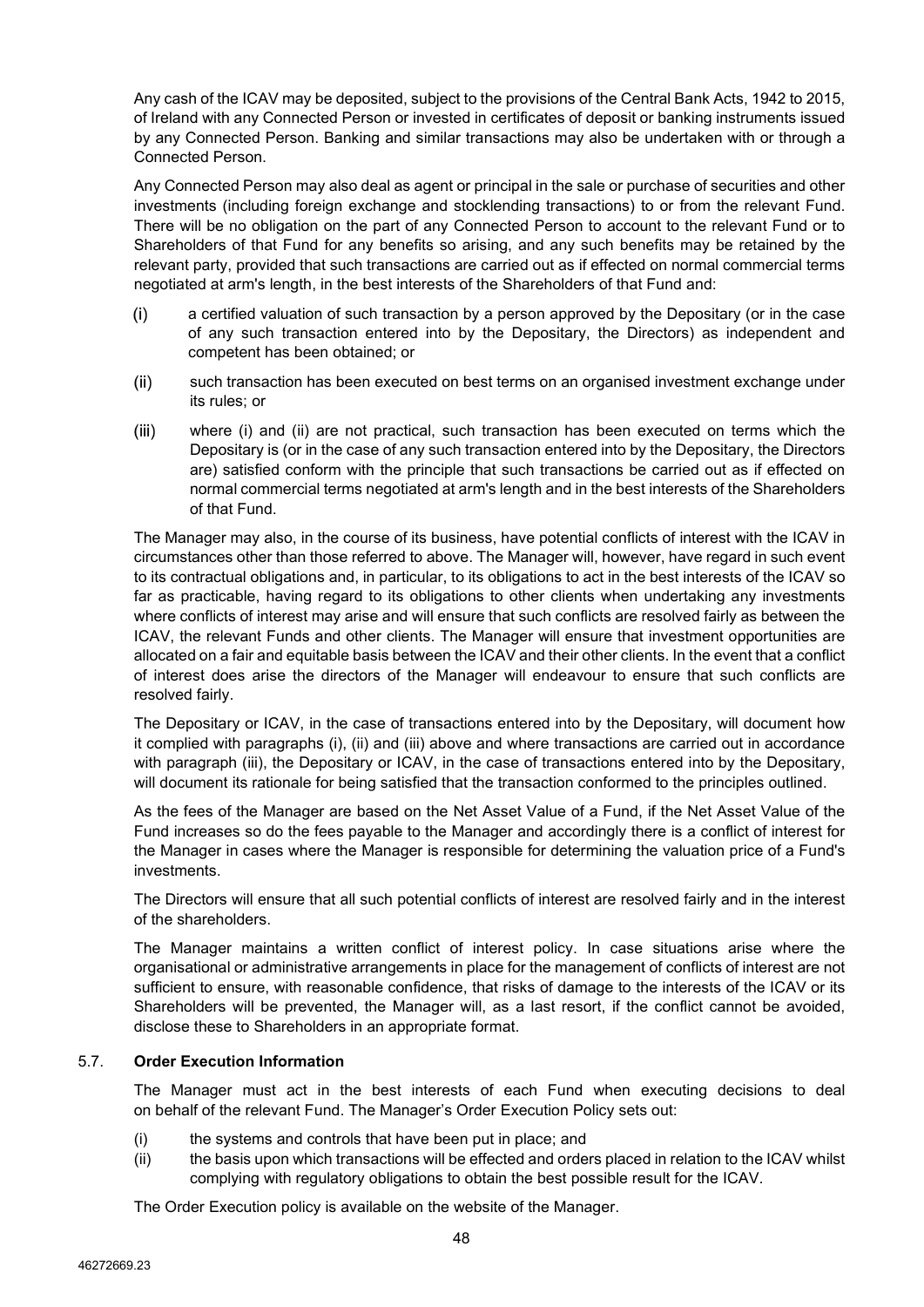### 5.8. **Inducement and Commission**

When executing orders, or placing orders with other entities for execution, that relate to financial instruments for, or on behalf of, the Funds, the Manager will not accept and retain any fees, commissions or monetary benefits; or accept any non-monetary benefits, where these are paid or provided by any third party or a person acting on behalf of a third party.

The Manager will return to each relevant Fund as soon as reasonably possible after receipt any fees, commissions or any monetary benefits paid or provided by any third party or a person acting on behalf of a third party in relation to the investment management services provided to that Fund, and disclose in the annual report the fees, commissions or any monetary benefits transferred to them.

However, the Manager may accept without disclosure minor non-monetary benefits such as training sessions or seminars that are capable of enhancing the quality of service provided to a Fund; and of a scale and nature such that they could not be judged to impair their compliance with its duty to act honestly, fairly and professionally in the best interests of each Fund.

## 6. **SUBSCRIPTION FOR SHARES**

#### 6.1. **Purchases of Shares**

Under the Instrument of Incorporation, the Directors, or the Manager on their behalf, are given authority to effect the issue of Shares and to create new classes of Shares (in accordance with the requirements of the Central Bank) and have absolute discretion to accept or reject in whole or in part any application for Shares.

Issues of Shares will normally be made with effect from a Dealing Day in respect of applications received on or prior to the Dealing Deadline (provided that the Administrator has in advance received and approved the initial Application Form and all required supporting documentation for anti-money laundering checks). Dealing Days and Dealing Deadlines relating to each Fund are specified in the relevant Supplement. The Directors may nominate additional Dealing Days upon advance notice to Shareholders.

The Administrator shall establish the relevant dealing account upon receipt and approval of an Application Form (and all required supporting documentation for anti-money laundering checks). An initial application for Shares may be made by completing an Application Form, the original of which, in addition to supporting documentation in relation to money laundering prevention checks, shall be delivered to the Administrator promptly. Subsequent applications for Shares may be made to the Administrator by letter, facsimile or electronic means, as determined by the Administrator. An investor will not be obliged to deal by electronic means, however, the Application Form sets out a provision permitting an investor to avail themselves of electronic dealing. Investors who have provided the completed Application Form to the Administrator in advance by letter or facsimile (and who have received approval from the Administrator in respect of such Application Form and supporting documentation for anti-money laundering checks) may also make their initial application for Shares by electronic means or telephone.

Applications for Shares cannot be accepted and Shares cannot be issued until the Administrator has received and approved an Application Form (together with all supporting documentation for anti-money laundering checks). Repurchase proceeds cannot be released until the Administrator has received and approved an original signed Application Form and all of the necessary anti-money laundering checks have been completed.

Applications (including all anti-money laundering checks) approved by the Administrator in advance of a Dealing Deadline on a relevant Dealing Day shall result in an application for Shares being placed for the Valuation Point on that Dealing Day. Applications (including all anti-money laundering checks) approved after such Dealing Deadline on a relevant Dealing Day shall result in an application for Shares being placed for the next available Valuation Point.

Any change to a Shareholder's registration details or payment instructions must also be received in original form. Following the initial application, subsequent requests by facsimile or by electronic means will be treated by the Administrator as definite orders even if not subsequently confirmed by letter after acceptance by the Administrator and will not be capable of withdrawal.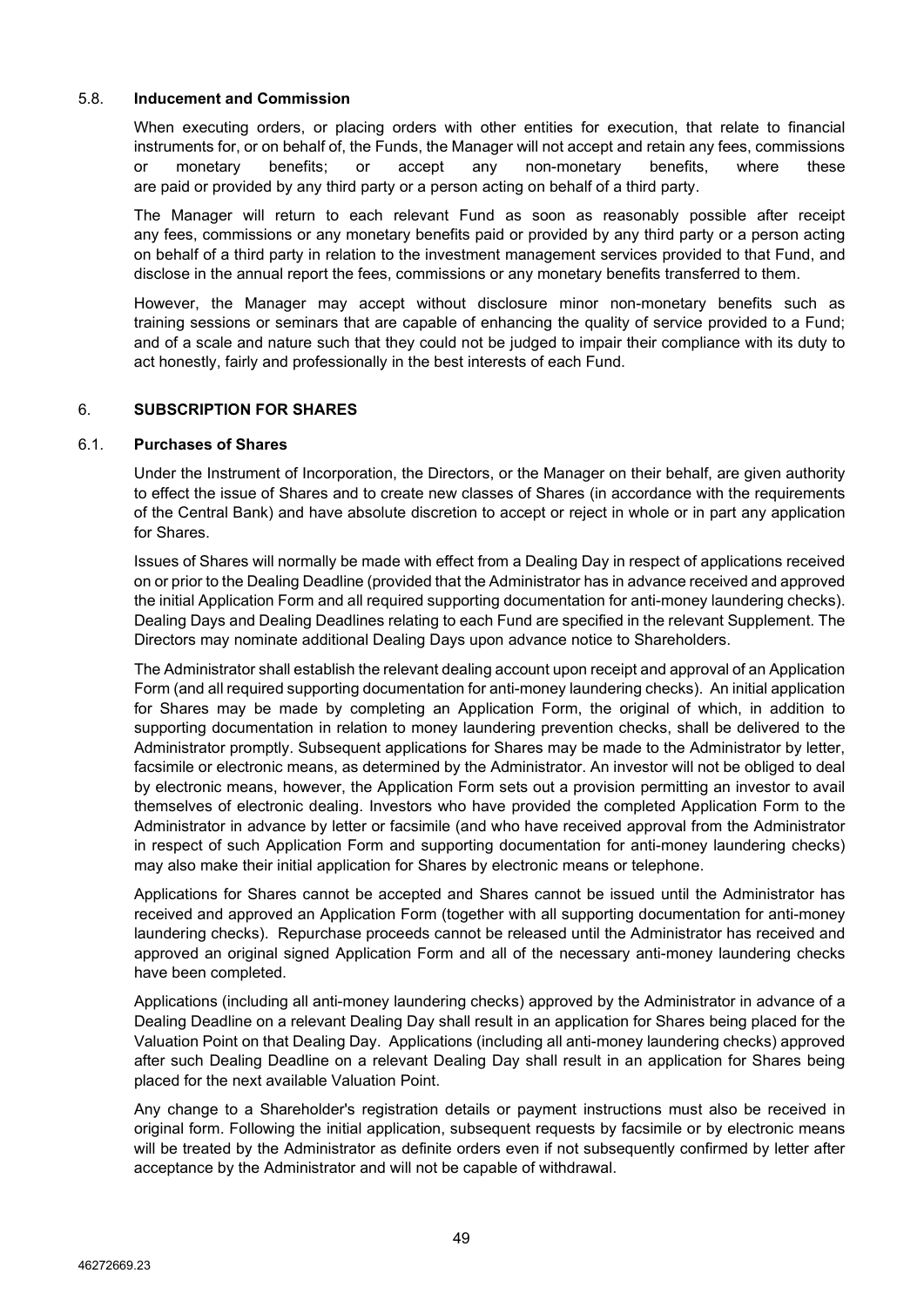Applications received after the Dealing Deadline for the relevant Dealing Day shall, unless the Administrator shall otherwise agree and provided they are received before the Valuation Point for the next Dealing Day, be deemed to have been received by the next Dealing Deadline. The Directors may however at their discretion agree, in exceptional circumstances only, to accept applications received after the relevant Dealing Deadline for the relevant Dealing Day provided they are received prior to the relevant Valuation Point.

Telephone calls and electronic communications may be recorded by the Manager, its delegates, their duly appointed agents and any of their respective related, associated or affiliated companies for records keeping, security and/or training purposes. Please see paragraph "Communications Recording" below for further information.

The Minimum Initial Investment Amount for Shares of each Fund that may be subscribed for by each investor on initial application and the Minimum Shareholding of Shares of each Fund is set out in the Supplement for the relevant Fund.

Fractions of Shares up to four decimal places may be issued. Subscription monies representing smaller fractions of Shares will not be returned to the applicant but will be retained as part of the assets of the relevant Fund.

The Application Form contains certain conditions regarding the application procedure for Shares in the ICAV and certain indemnities in favour of the ICAV and the relevant Fund, the Manager, the Administrator, the Depositary, the Distributor and the other Shareholders for any loss suffered by them as a result of certain applicants acquiring or holding Shares.

If an application is rejected, the Administrator at the cost and risk of the applicant will, subject to any applicable laws, return application monies or the balance thereof, without interest, by telegraphic transfer to the account from which it was paid within five Business Days of the rejection.

#### 6.2. **Issue Price**

During the Initial Offer Period for each Fund, the Initial Issue Price for Shares in the relevant Fund shall be the amount set out in the Supplement for the relevant Fund.

Unless otherwise stated in the Supplement of the relevant Fund, the Issue Price at which Shares of any Fund will be issued on a Dealing Day after the Initial Offer Period is calculated by ascertaining the Net Asset Value per Share of the relevant class on the relevant Dealing Day.

In calculating the Issue Price, the Directors may on any Dealing Day where there are net subscriptions adjust the Issue Price by adding an Anti-Dilution Adjustment to cover dealing costs and/or to preserve the value of the underlying assets of a Fund. Any such charge shall be retained for the benefit of the relevant Fund.

As the costs of dealing can vary with market conditions, the level of the Anti-Dilution Adjustment many also vary.

If an Anti-Dilution Adjustment is to be applied details will be set out in the Supplement for the relevant Fund.

A Preliminary Charge of up to 5% per cent of the issue price may be charged by the ICAV for payment to the Manager on the issue of Shares, out of which the Manager may, for example, pay commission to financial intermediaries. Further details of this Preliminary Charge, if any, will be set out in the relevant Supplement.

## 6.3. **Payment for Shares**

Payment in respect of the issue of Shares must be made by the relevant Settlement Date by telegraphic transfer in cleared funds and should be made in the currency of the relevant Share class.

The ICAV maintains a subscriptions and redemptions account at umbrella level in the name of the ICAV, the Umbrella Cash Collection Account, and has not opened such accounts at Fund level. All subscriptions, redemptions and dividends or cash distributions payable to or from the relevant Fund will be channelled and managed through the Umbrella Cash Collection Account. The subscription monies are held in the Umbrella Cash Collection Account for the account of the relevant Fund pending settlement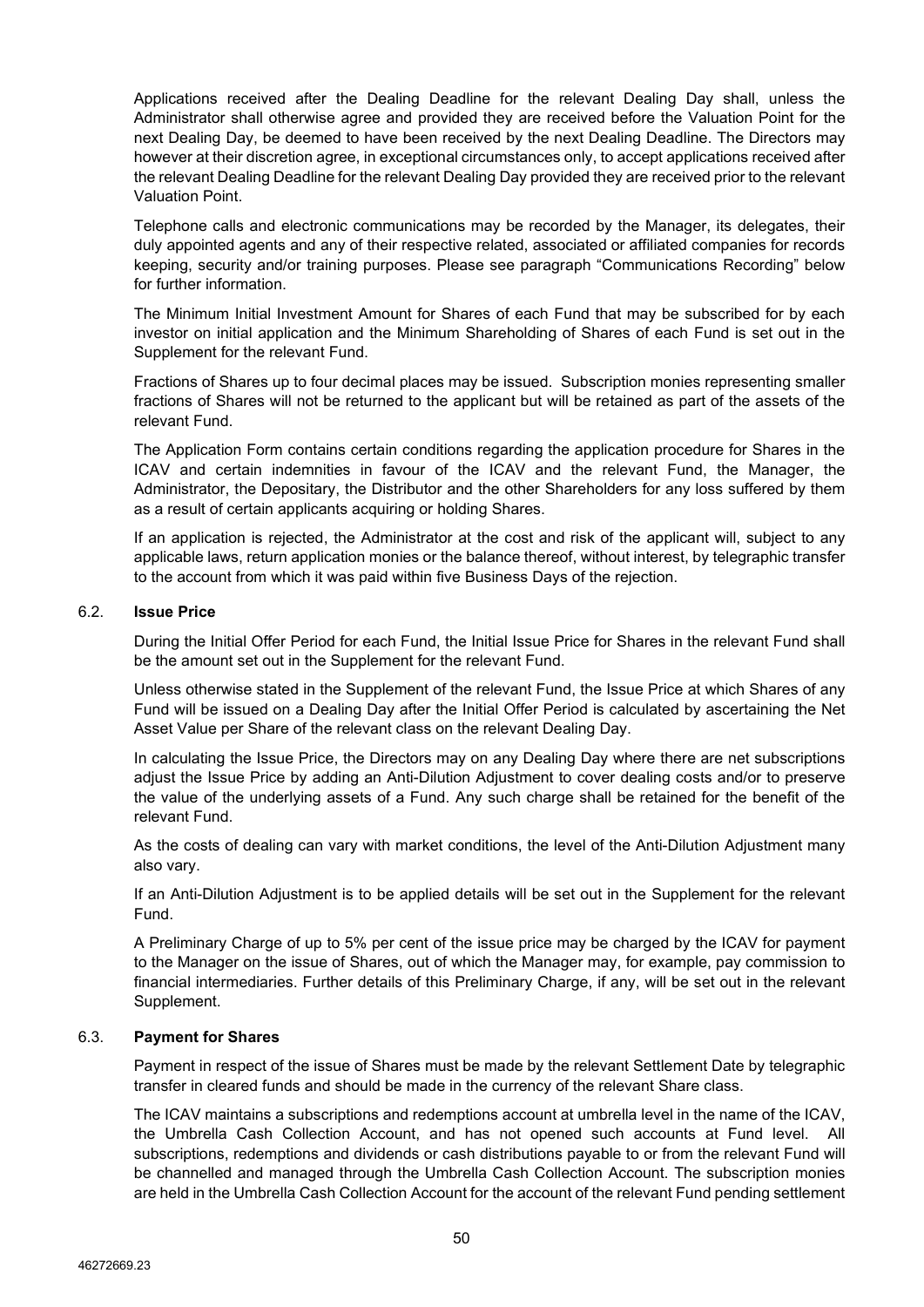of the associated issue of Shares. Until the issue of Shares, the entitlement of Applicants to the subscription monies paid into the Umbrella Cash Collection Account is that of an unsecured creditor. Applicants do not become a Shareholder until the Shares are issued and the subscription monies are received. An Applicant for Shares does not benefit from any appreciation of the Net Asset Value of the relevant Shares subscribed for or any other Shareholder rights (including any dividend entitlements) until such time as the Applicant becomes a Shareholder.

An allotment of Shares may be made provisionally pending receipt of cleared funds by the Settlement Date. If payment in full has not been received by the Settlement Date, or in the event of non-clearance of funds, the allotment of Shares made in respect of such application may, at the discretion of the Directors, be cancelled, or, alternatively, the Directors may treat the application as an application for such number of Shares as may be purchased with such payment on the Dealing Day next following receipt of payment in full or of cleared funds at the prevailing Net Asset Value of that Dealing Day. In such cases the ICAV may charge the applicant for any resulting bank charges or market losses incurred by the relevant Fund.

### 6.4. **In Specie Issues**

The Manager may in its absolute discretion, provided that they are satisfied that no material prejudice would result to any existing Shareholder and subject to the provisions of the Act, allot Shares in specie in any Fund, providing the assets to be transferred are vested in the Depositary on behalf of the relevant Fund, the nature of which would qualify as suitable investments of the relevant Fund in accordance with the investment objectives, policies and restrictions of the Fund. The number of Shares to be issued in this way shall be the number which would, on the day the investments are vested in the Depositary on behalf of the relevant Fund, have been issued for cash (together with the relevant Preliminary Charge) against the payment of a sum equal to the value of the investments. The value of the investments to be vested shall be calculated by applying the valuation methods described below under the heading **Calculation of Net Asset Value/Valuation of Assets**. The Manager, in valuing any such investments, may provide that the whole of or any part of any duties and charges arising in connection with the vesting of the investments in the Depositary on behalf of the relevant Fund shall be paid out of the assets of the relevant Fund or by the investor to whom the Shares are to be issued or partly by the Fund and partly by such investor.

## 6.5. **Anti-Money Laundering Provisions**

Measures provided for in the Criminal Justice Act (Money Laundering and Terrorist Financing) Act 2010 to 2018 which are aimed towards the prevention of money laundering and the financing of terrorism, require detailed verification of each applicant's identity, address and source of funds. In the case of corporate applicants this will require production of documentation relating to the company, directors of the company and details of persons with substantial beneficial ownership of the corporate applicant.

The Manager or the Administrator reserves the right to request such information as is necessary to verify the identity of an applicant. In the event that the Administrator requires further proof of the identity of any applicant, it will contact the applicant on receipt of an Application Form. In the event of delay or failure by the applicant to produce any information required for verification purposes, the Administrator may refuse to accept the application and return all subscription monies. If an application is rejected, the Administrator will return application monies or the balance thereof by telegraphic transfer in accordance with any applicable laws to the account from which it was paid at the cost and risk of the applicant. The Administrator will refuse to pay repurchase proceeds where the requisite information for verification purposes has not been produced by a Shareholder and approved by the Administrator.

## 6.6. **Limitations on Purchases**

Shares may not be issued or sold by the ICAV during any period when the calculation of the Net Asset Value of the relevant Fund is suspended in the manner described under **Suspension of Calculation of Net Asset Value** below. Applicants for Shares will be notified of such postponement and, unless withdrawn, their applications will be considered as at the next Dealing Day following the ending of such suspension.

Shares may not be directly or indirectly offered or sold in the United States or purchased or held by or for U.S. Persons (unless permitted under certain exceptions under the laws of the United States).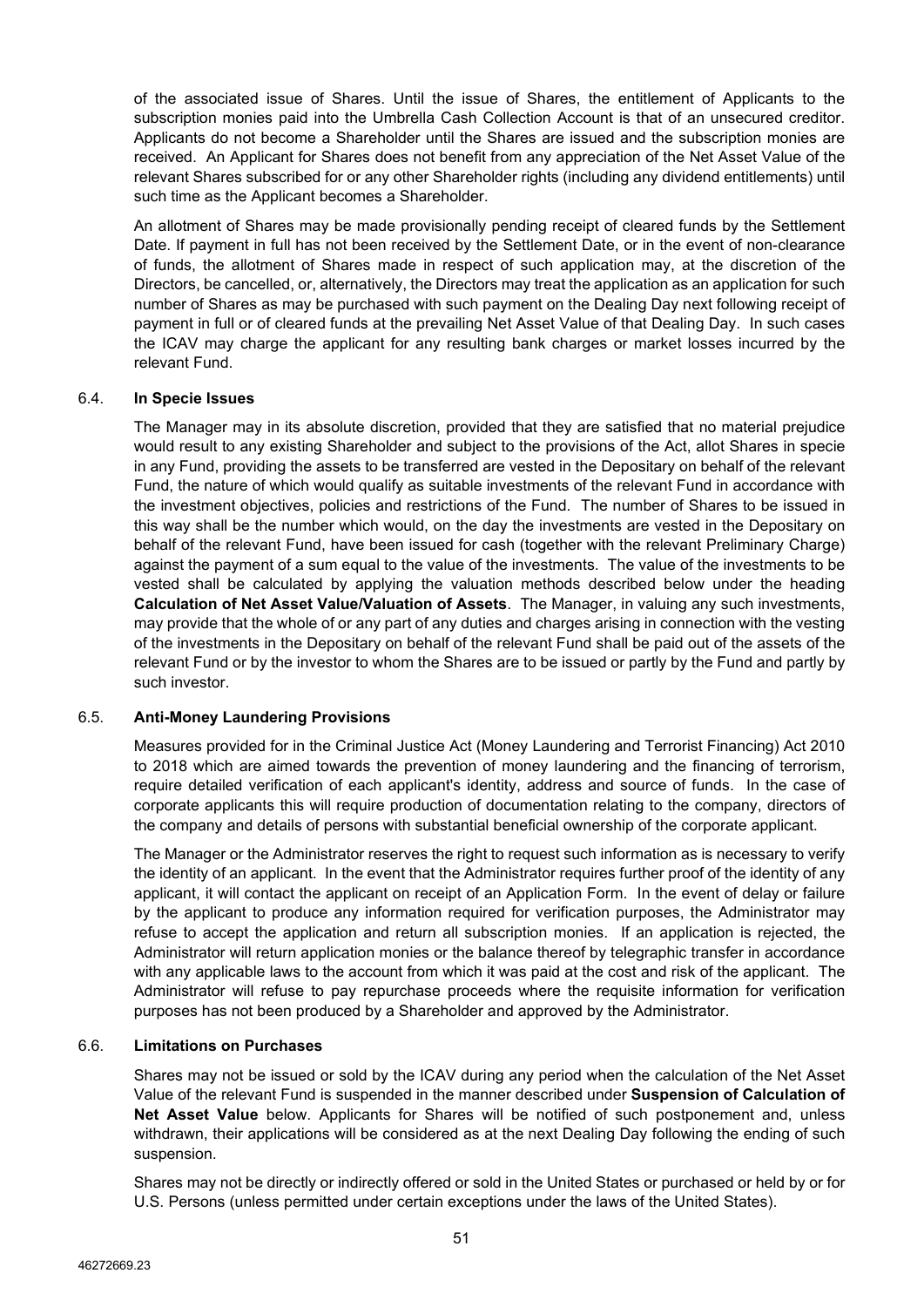## 7. **REPURCHASE OF SHARES**

### 7.1. **Repurchases of Shares**

Requests for the repurchase of Shares should be made to the ICAV care of the Administrator and may be made by electronic means, in writing or by facsimile as determined by the Administrator. Requests by electronic means or facsimile will be treated as definite orders even if not subsequently confirmed in writing. Such redemption requests shall only be processed where payment is made to the account of record and in the name of the applicant on the register. No third-party payment requests will be accepted. Whether requests for repurchase of Shares are made by electronic means or facsimile the original signed Application Form (together with all supporting documentation for any-money laundering checks) must be received and approved by the ICAV care of the Administrator before any repurchase proceeds will be paid out. Requests received on or prior to the relevant Dealing Deadline will, subject as mentioned in this section, normally be dealt with on the relevant Dealing Day. Repurchase requests received after the Dealing Deadline for the relevant Dealing Day shall, unless the Administrator shall otherwise agree and provided they are received before the relevant Valuation Point, be treated as having been received by the next Dealing Deadline. The Directors may however at their discretion agree, in exceptional circumstances only, to accept repurchase requests received after the relevant Dealing Deadline for the relevant Dealing Day provided they are received prior to the relevant Valuation Point.

Telephone calls and electronic communications may be recorded by the Manager, its delegates, their duly appointed agents and any of their respective related, associated or affiliated companies for records keeping, security and/or training purposes. Please see paragraph "Communications Recording" below for further information.

A repurchase request will not be capable of withdrawal after acceptance by the Administrator. If requested, the Directors, or the Manager on their behalf, may, in their absolute discretion and subject to the prior approval of the Depositary and advance notification to all of the Shareholders, agree to designate additional Dealing Days and Valuation Points for the repurchase of Shares relating to any Fund.

The Manager may decline to effect a repurchase request which would have the effect of reducing the value of any holding of Shares relating to any Fund below the Minimum Shareholding for that class of Shares of that Fund. Any repurchase request having such an effect may be treated by the ICAV as a request to repurchase the Shareholder's entire holding of that class of Shares.

The Manager or Administrator will not accept repurchase requests, which are incomplete, until all the necessary information is obtained.

## 7.2. **Repurchase Price**

The price at which Shares will be repurchased on a Dealing Day is also calculated by ascertaining the Net Asset Value per Share of the relevant class on the relevant Dealing Day (the "**Redemption Proceeds**"). The method of establishing the Net Asset Value of any Fund and the Net Asset Value per Share of any class of Shares in a Fund is set out in the Instrument of Incorporation as described herein under the heading **Calculation of Net Asset Value/Valuation of Assets** below.

A Repurchase Charge of up to 3% per cent of the redemption amount may be charged by a Fund for payment to the Manager on the redemption of Shares but it is the intention of the Manager that such charge (if any) shall not, until further notice, exceed such amount as is set out in the Supplement for the relevant Fund.

In calculating the Repurchase Price, the Manager may on any Dealing Day where there are net redemptions adjust the Repurchase Price by deducting an Anti-Dilution Adjustment, subject to the limits set out in the relevant Supplement (if any), to cover dealing costs and to preserve the value of the underlying assets of a Fund.

As the costs of dealing can vary with market conditions, the level of the Anti-Dilution Adjustment may also vary.

If an Anti-Dilution Adjustment is to be applied details will be set out in the Supplement for the relevant Fund.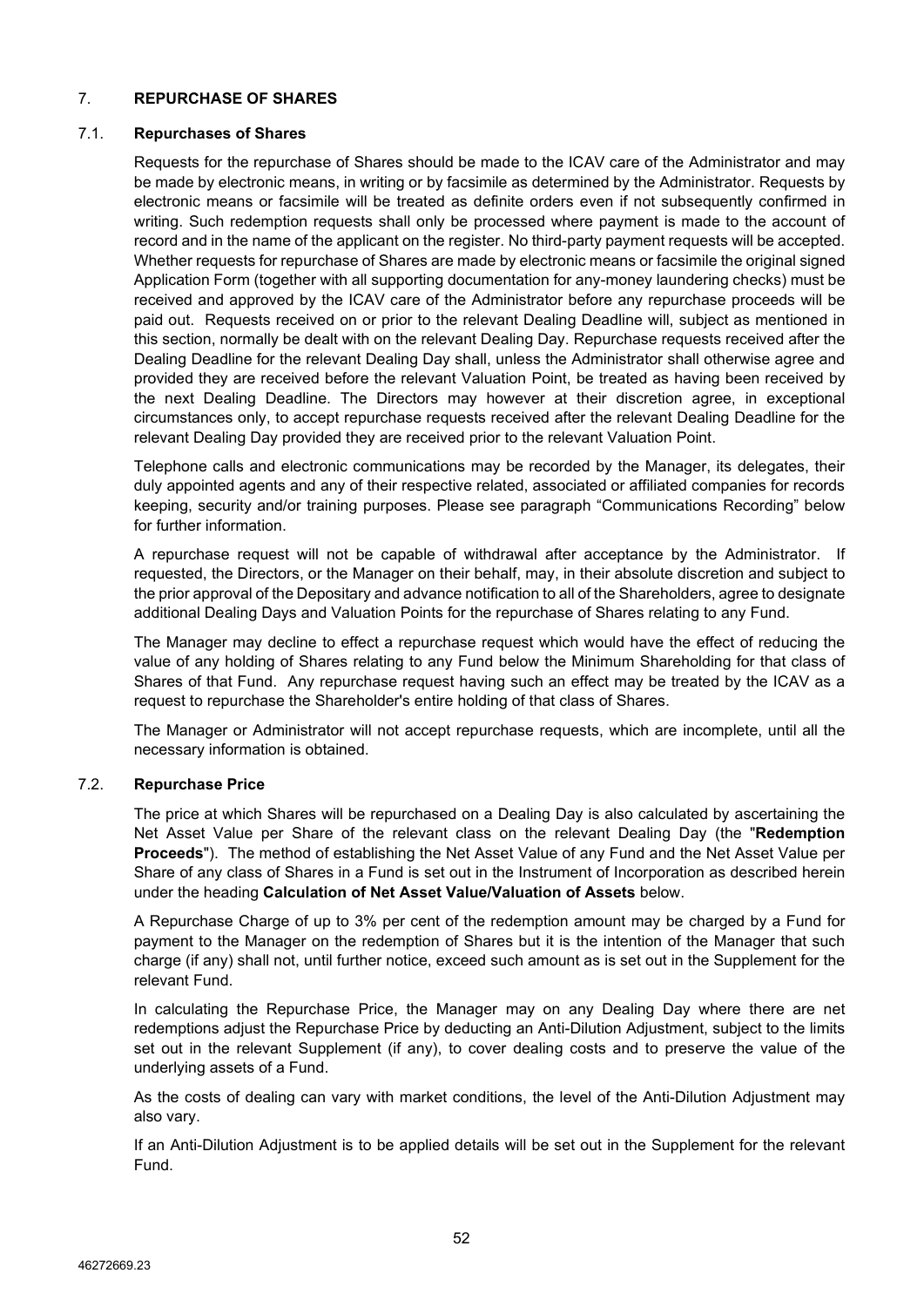When a repurchase request has been submitted by an investor who is or is deemed to be a Taxable Irish Person or is acting on behalf of a Taxable Irish Person, the ICAV shall deduct from the repurchase proceeds an amount which is equal to the tax payable by the ICAV to the Irish Revenue Commissioners in respect of the relevant transaction.

## 7.3. **Payment of Repurchase Proceeds**

Subject to the Administrator having previously received and approved the Application Form (together with all supporting documentation for anti-money laundering checks), the amount due on repurchase of Shares will be paid by telegraphic transfer at the risk and expense of the relevant Shareholder to an account in the name of the Shareholder in the currency of the relevant Share class by the Settlement Date. Payment of repurchase proceeds will be made to the registered Shareholder or in favour of the joint registered Shareholders as appropriate, according to the registered holding at the time of repurchase. The proceeds of the repurchase of the Shares will only be paid provided the original Application Form has been received by the Manager care of the Administrator, all necessary anti-money laundering checks have been carried out and on receipt by the Administrator of a repurchase request together with such other documentation necessary for regulatory or taxation purposes (including, without limitation, all necessary anti-money laundering documentation, if any) that the Manager or Administrator may reasonably require.

# 7.4. **Limitations on Repurchases**

The ICAV may not repurchase Shares of any Fund during any period when the calculation of the Net Asset Value of the relevant Fund is suspended in the manner described under **Suspension of Calculation of Net Asset Value** below. Applicants for repurchases of Shares will be notified of such postponement and, unless withdrawn, their applications will be considered as at the next Dealing Day following the ending of such suspension.

The Manager is entitled to limit the number of Shares in a Fund repurchased on any Dealing Day to Shares representing ten per cent of the total Net Asset Value of that Fund on that Dealing Day. In this event, the limitation will apply pro rata so that all Shareholders wishing to have Shares of that Fund repurchased on that Dealing Day realise the same proportion of such Shares. Shares not repurchased, but which would otherwise have been repurchased, will be carried forward for repurchase on the next Dealing Day and will be dealt with on a pro rata basis, to repurchase requests received subsequently. If requests for repurchase are so carried forward, the Manager or Administrator will inform the Shareholders affected.

# 7.5. **In specie Redemptions**

The Manager may at the request of the Shareholder satisfy a redemption request by a distribution of investments of the relevant Fund in specie provided that any asset allocation is subject to approval of the Depositary, that such a distribution would not be prejudicial to the interests of the remaining Shareholders of that Fund. The Instrument of Incorporation contains special provisions where a repurchase request received from a Shareholder would result in Shares representing more than five per cent of the Net Asset Value of any Fund being repurchased by the ICAV on any Dealing Day. In such a case, the Manager may satisfy the repurchase request by a distribution of investments of the relevant Fund in specie provided that any asset allocation is subject to approval by the Depositary, and provided that such a distribution would not be prejudicial to the interests of the remaining Shareholders of that Fund. Where the Shareholder requesting such repurchase receives notice of the Manager's intention to elect to satisfy the repurchase request by such a distribution of assets that Shareholder may require the Manager, instead of transferring those assets, to arrange for their sale and the payment of the proceeds of sale to that Shareholder less any costs incurred in connection with such sale. For redemptions representing less than 5% of the Net Asset Value, the Manager, with the agreement of the relevant Shareholder, may likewise satisfy the redemption request by a distribution of the investments of the relevant Fund in specie, having been approved by the Depositary.

## 7.6. **Mandatory Repurchases**

The ICAV may compulsorily repurchase all of the Shares of any Fund if the Net Asset Value of the relevant Fund is less than the Minimum Fund Size (if any) specified herein.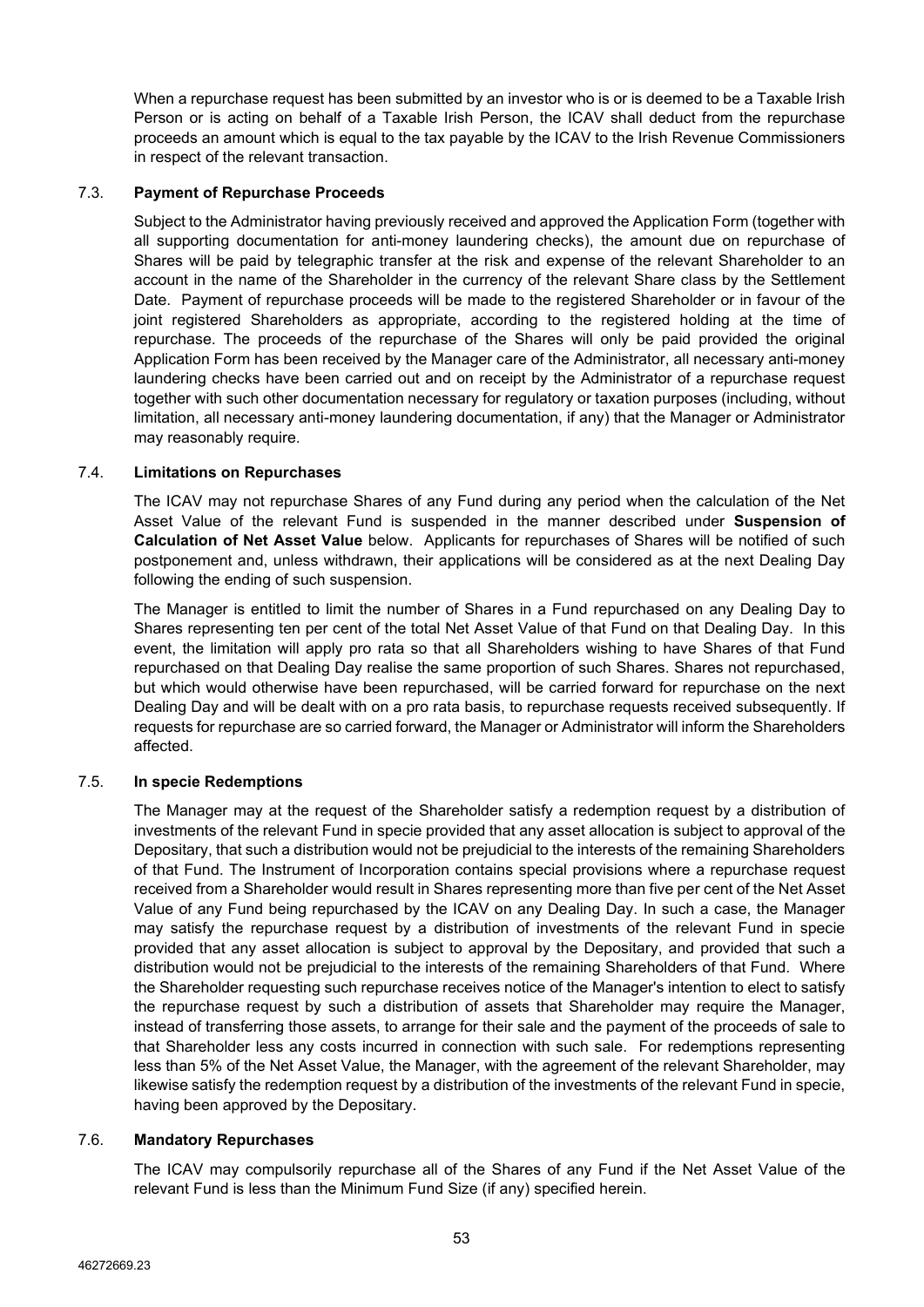The ICAV reserves the right to repurchase any Shares which are or become owned, directly or indirectly, by a U.S. Person (unless pursuant to an exemption under U.S. securities laws), by any individual under the age of 18 (or such other age as the Directors, or the Manager on their behalf, think fit), by retail investors in the case of any class of Shares which has been designated in the relevant Supplement as being available only to institutional investors, or if the holding of the Shares by any person is in breach of any law or requirement of any country or governmental authority or by virtue of which such person is not qualified to hold such Shares or might result in the relevant Fund incurring any liability to taxation or suffering other pecuniary legal or material administrative disadvantages which the relevant Fund might not otherwise have incurred, suffered or breached (including but not limited to circumstances where the holding of shares by a person is likely to result in the Fund or the Manager or the other Shareholders being subject to US regulatory or legal requirements or being classified as a US Person or commodity pool operator for the purposes of any US laws or regulations where as a result of such classification the Fund or such other person would be required to register, apply for an exemption or otherwise make any filing, application or provide any information to any US regulatory body, authority, organisation, association, government department, exchange or clearing body).

Where Taxable Irish Persons acquire and hold Shares, the ICAV shall, where necessary for the collection of Irish tax, repurchase and cancel Shares held by a person who is or is deemed to be a Taxable Irish Person or is acting on behalf of a Taxable Irish Person on the occurrence of a chargeable event for taxation purposes and to pay the proceeds thereof to the Irish Revenue Commissioners.

The ICAV may compulsorily repurchase Shares held if the holding of the Shares is less than the Minimum Shareholding for that class of Shares of a Fund, or if it in its absolute discretion considers that the Shares are held by a Shareholder who has entered into a separate client agreement with the Manager in relation to these Shares which has terminated for any reason whatsoever.

## 8. **SUBSCRIPTION AND REDEMPTIONS THROUGH A CLEARING SYSTEM AND/OR SELLING AGENT**

In addition to applying directly to subscribe for or redeem Shares directly with a Fund, as described above, applications for Shares (and redemptions of such Shares) may also be made indirectly through a clearing system and/or selling agent in certain markets. The clearing system and/or selling agent may provide a nominee service for investors purchasing and selling through them, pursuant to which the nominee will hold Shares in its own name for and on behalf of the investors. Investors may incur fees normally payable in respect of the maintenance and operation of accounts in such clearing system (or nominee). Different subscription and redemption procedures and time limits may be applied by the members of such clearing systems and/or selling agent for shares held by their nominee, although the ultimate Dealing Deadlines referred to in the relevant Fund's Supplement remain unaffected for Shareholders that hold Shares directly with a Fund. Investors should note that they may be unable to purchase or sell Shares via the clearing system and/or the selling agent on days that a clearing system is not open for business. Further information on subscription and redemptions through a clearing system and/or selling agent will be set out in the country supplements for the relevant jurisdictions.

## 9. **EXCHANGE OF SHARES**

Shareholders will be able to apply to exchange on any Dealing Day all or part of their holding of Shares of any class in any Fund (the **Original Class**) for Shares of another class which are being offered at that time (the **New Class**) (such class being in the same Fund or in a separate Fund) provided that all the criteria for applying for Shares in the New Class have been met and by giving notice to the Administrator on or prior to the Dealing Deadline for the relevant Dealing Day. The Manager may however at its discretion agree to accept requests for exchange received after the relevant Dealing Deadline provided they are received prior to the relevant Valuation Point. The general provisions and procedures relating to the issue and repurchase of Shares will apply equally to exchanges, save in relation to charges payable, details of which are set out below and in the relevant Supplement.

An Exchange Charge of up to 1.5% per cent of the repurchase value of the Shares being exchanged may be charged by the ICAV on the exchange of Shares, but is charged only if exchanges are in excess of five in a calendar year. There is no charge on a switch between classes of the same Fund.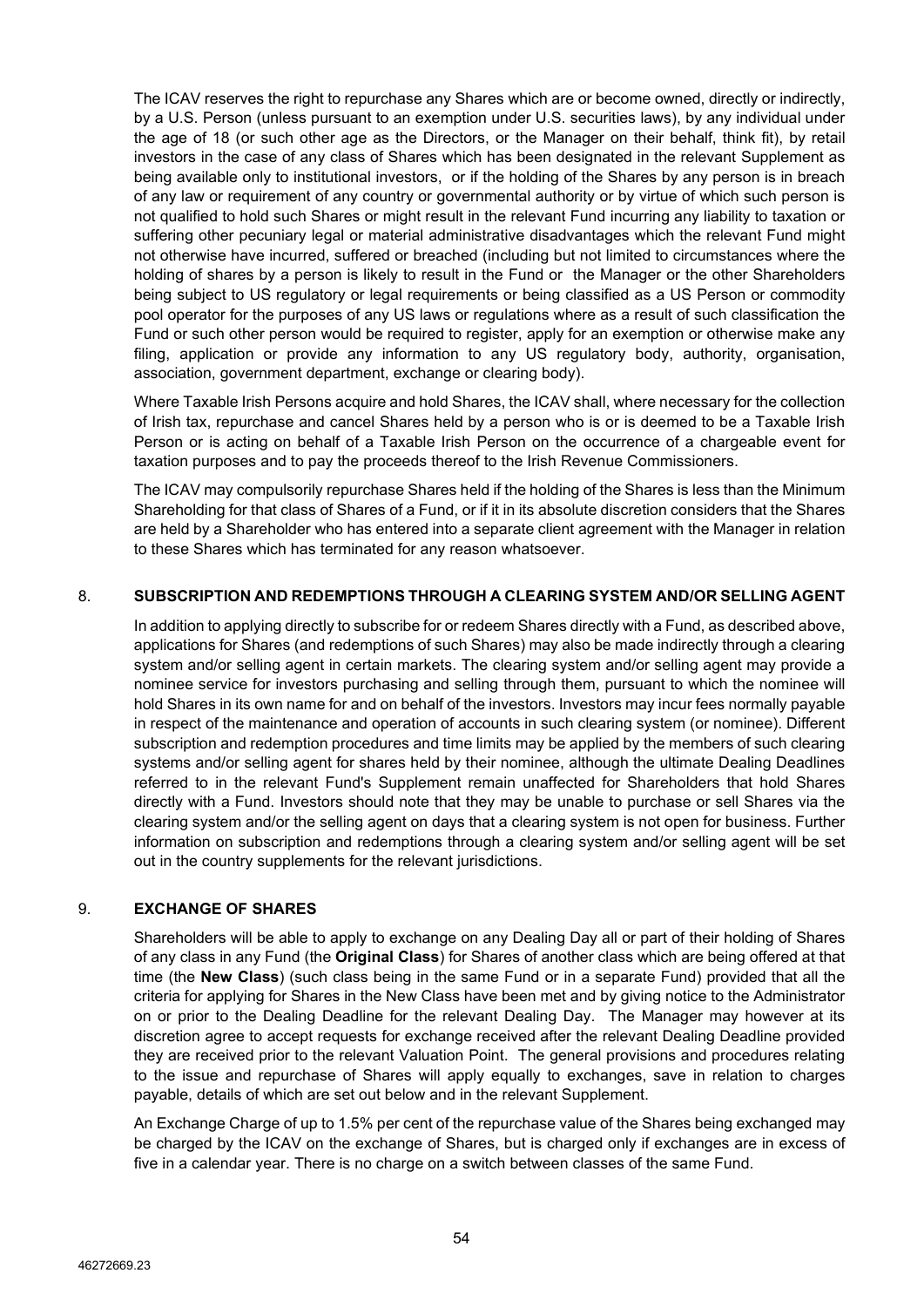When requesting the exchange of Shares as an initial investment in a Fund, Shareholders should ensure that the value of the Shares exchanged is equal to, or exceeds, the Minimum Initial Investment Amount for the relevant New Class specified in the Supplement for the relevant Fund. In the case of an exchange of a partial holding only, the value of the remaining holding must also be at least equal to the Minimum Shareholding for the Original Class.

Telephone calls and electronic communications may be recorded by the Manager, its delegates, their duly appointed agents and any of their respective related, associated or affiliated companies for records keeping, security and/or training purposes. Please see paragraph "Communications Recording" below for further information.

The number of Shares of the New Class to be issued will be calculated in accordance with the following formula:

## **S = [R x (RP x ER)] – F**

**\_\_\_\_\_\_\_\_\_\_\_\_\_\_\_\_\_\_\_\_\_\_ SP**

where:

- $S =$  the number of Shares of the New Class to be issued:
- R = the number of Shares of the Original Class to be exchanged;
- RP = the repurchase price per Share of the Original Class as at the Valuation Point for the relevant Dealing Day;
- ER = in the case of an exchange of Shares designated in the same Base Currency is 1. In any other case, it is the currency conversion factor determined by the Directors, or the Manager on their behalf, at the Valuation Point for the relevant Dealing Day as representing the effective rate of exchange applicable to the transfer of assets relating to the Original and New Classes of Shares after adjusting such rate as may be necessary to reflect the effective costs of making such transfer;

 $F =$  the Exchange Charge (if any) payable on the exchange of Shares; and

SP = the subscription price per Share of the New Class as at the Valuation Point for the applicable Dealing Day.

## 9.1. **Limitations on Exchange**

Shares may not be exchanged for Shares of a different class during any period when the calculation of the Net Asset Value of the relevant Fund or Funds is suspended in the manner described under **Suspension of Calculation of Net Asset Value** below. Applicants for exchange of Shares will be notified of such postponement and, unless withdrawn, their applications will be considered as at the next Dealing Day following the ending of such suspension. Shares may only be exchanged for other Shares of other Funds and/or Classes when both the Original Class and the New Class are denominated in the same currency.

## 9.2. **Umbrella cash collection account**

The ICAV has established an Umbrella Cash Collection Account and has not established such accounts at Fund level. All subscriptions, redemptions and dividends or cash distributions payable to and from a Fund will be channelled and managed through the Umbrella Cash Collection Account.

## 9.3. **Calculation of Net Asset Value/Valuation of Assets**

The Net Asset Value of each Fund shall be calculated by the Administrator as at the Valuation Point for each Dealing Day by valuing the assets of the Fund and deducting therefrom the liabilities of the Fund. The Net Asset Value of a Fund divided by the number of Shares of the relevant Fund in issue as at the relevant Valuation Point is equal to the Net Asset Value of a Share of the relevant Fund. Where there is more than one Class in issue in a Fund, the Net Asset Value per Share of the relevant Class is calculated by determining that proportion of the Net Asset Value of the relevant Fund which is attributable to the relevant Class at the Valuation Point and by dividing this sum by the total number of Shares of the relevant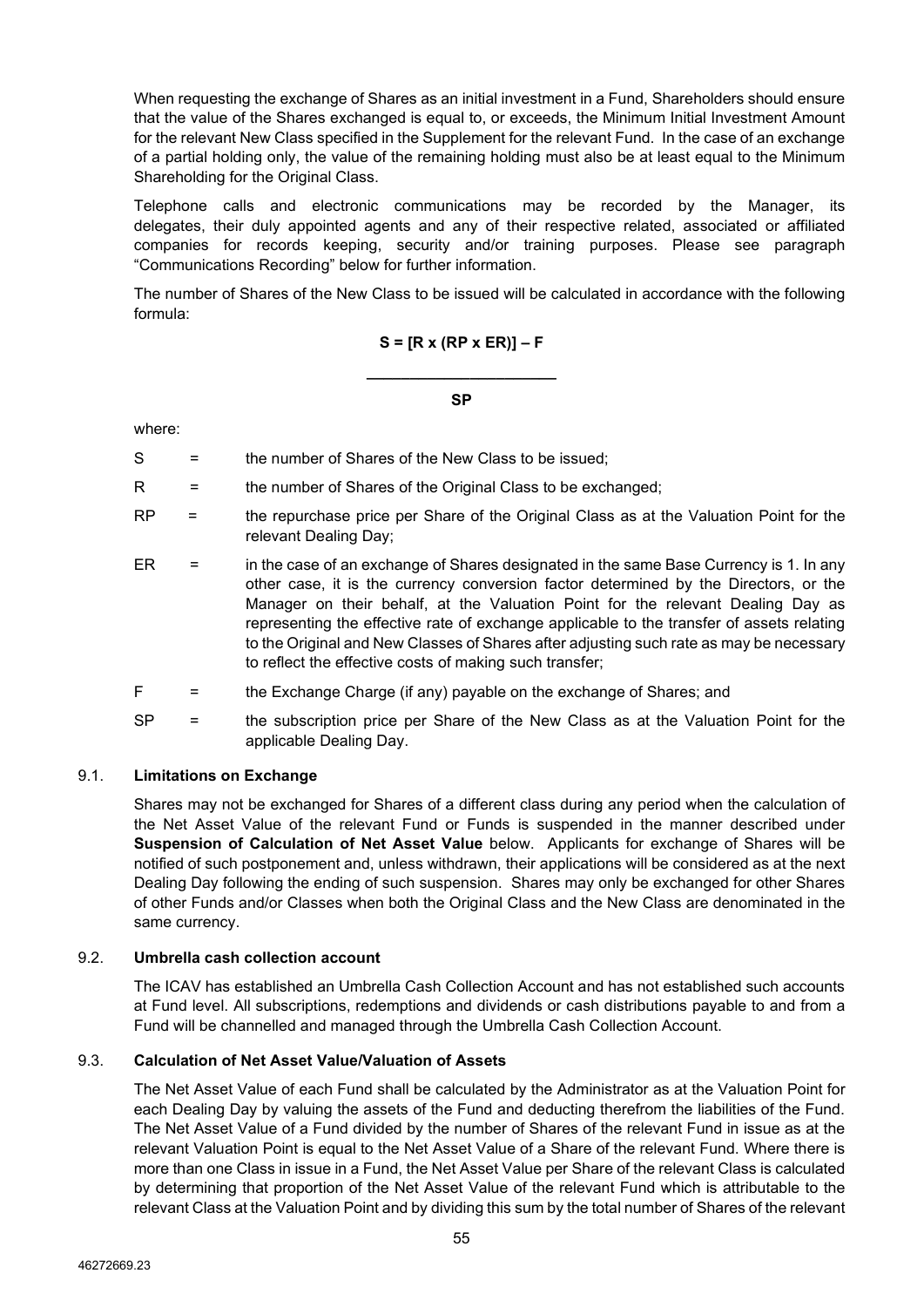Class in issue at the relevant Valuation Point (which is set out in the Supplement for the relevant Fund). The Net Asset Value and Net Asset Value per Share will in each case be rounded to four decimal places or such other number of decimal places as the Directors may determine.

The Instrument of Incorporation provides for the method of valuation of the assets and liabilities of each Fund and of the Net Asset Value of each Fund.

In general, the Instrument of Incorporation provides that the value of any investments quoted, listed or dealt in on a Market shall be the latest mid-market price as at the relevant Valuation Point (save that the Manager may, in its discretion, determine that the value of the investments shall be at the latest bid price, subject to such valuation approach being noted in the Supplement for the relevant Fund) provided that the value of any investment listed or dealt in on a Market but acquired or traded at a premium or at a discount outside the relevant Market with the approval of the Depositary may be valued taking into account the level of premium or discount as at the date of valuation of the investment provided that the Depositary must ensure that the adoption of such a procedure is justifiable in the context of establishing the probable realisation value of the security. Where such investment is quoted, listed or traded on or under the rules of more than one Market, the Manager shall, in its absolute discretion, select the Market, which in its opinion, constitutes the main Market for such investment for the foregoing purposes or the ones which the Manager or its delegate determine provides the fairest criteria in ascribing a value to such security. The value of any investment which is quoted, listed or traded in on a Market but in respect of which no price is currently available or the current price of which does not in the opinion of the Manager, represent fair market value or of any investment not quoted, listed or traded on a Market, the value thereof shall be the probable realisation value estimated with care and in good faith by

- (i) the Manager; or by
- (ii) a competent person appointed by the Manager, in each case approved, for such purpose, by the Depositary; or
- (iii) any other means provided that the value is approved by the Depositary.

In determining the probable realisation value of any such investment, the Manager may accept a certified valuation thereof provided by a competent independent person or in the absence of any independent person, an affiliate of the Manager (notwithstanding that a possible conflict of interest may arise because the Manager has an interest in the valuation), who in each case shall have been approved by the Depositary to value the relevant securities.

The Instrument of Incorporation further provides that cash and other liquid assets will be valued at their face value with interest accrued, where applicable unless in any case the Manager is of the opinion that the same is unlikely to be paid or received in full in which case the value thereof shall be arrived at after making such discount as the Manager may consider appropriate in such case to reflect the true value thereof as at the relevant Valuation Point. Certificates of deposit, treasury bills, bank acceptances, trade bills and other negotiable instruments shall each be valued at each Valuation Point at the latest available mid-market dealing price on the Market (or bid price as the case may be) on which these assets are traded or admitted for trading (being the Market which is the sole market or in the opinion of the Manager the principal market on which the assets in question are quoted or dealt in) plus any interest accrued thereon from the date on which same were acquired. Forward foreign exchange contracts which are dealt in on a Market shall be valued by reference to the price at which a new forward contract of the same price and maturity could be undertaken provided that if such price is not available, the value of any such forward foreign exchange contracts shall be the settlement price for such contracts at the Valuation Point for the relevant Dealing Day as provided by the counterparty on a daily basis and verified on a weekly basis by a competent person (being independent from the counterparty), approved for such purpose by the Depositary.

The value of any over the counter derivative contracts shall be the quotation from the counterparty to such contracts at the Valuation Point and shall be valued daily. The valuation will be approved or verified weekly by a party independent of the counterparty who has been approved, for such purpose, by the Depositary. Alternatively, the value of any over-the-counter derivative contract may be the quotation from an independent pricing vendor such as Bloomberg or equivalent or that calculated by the Manager and shall be valued daily. Where an alternative valuation is used by the Manager, the Manager will follow international best practice and adhere to specific principles on such valuation by bodies such as IOSCO and AIMA. Any such alternative valuation must be provided by a competent person appointed by the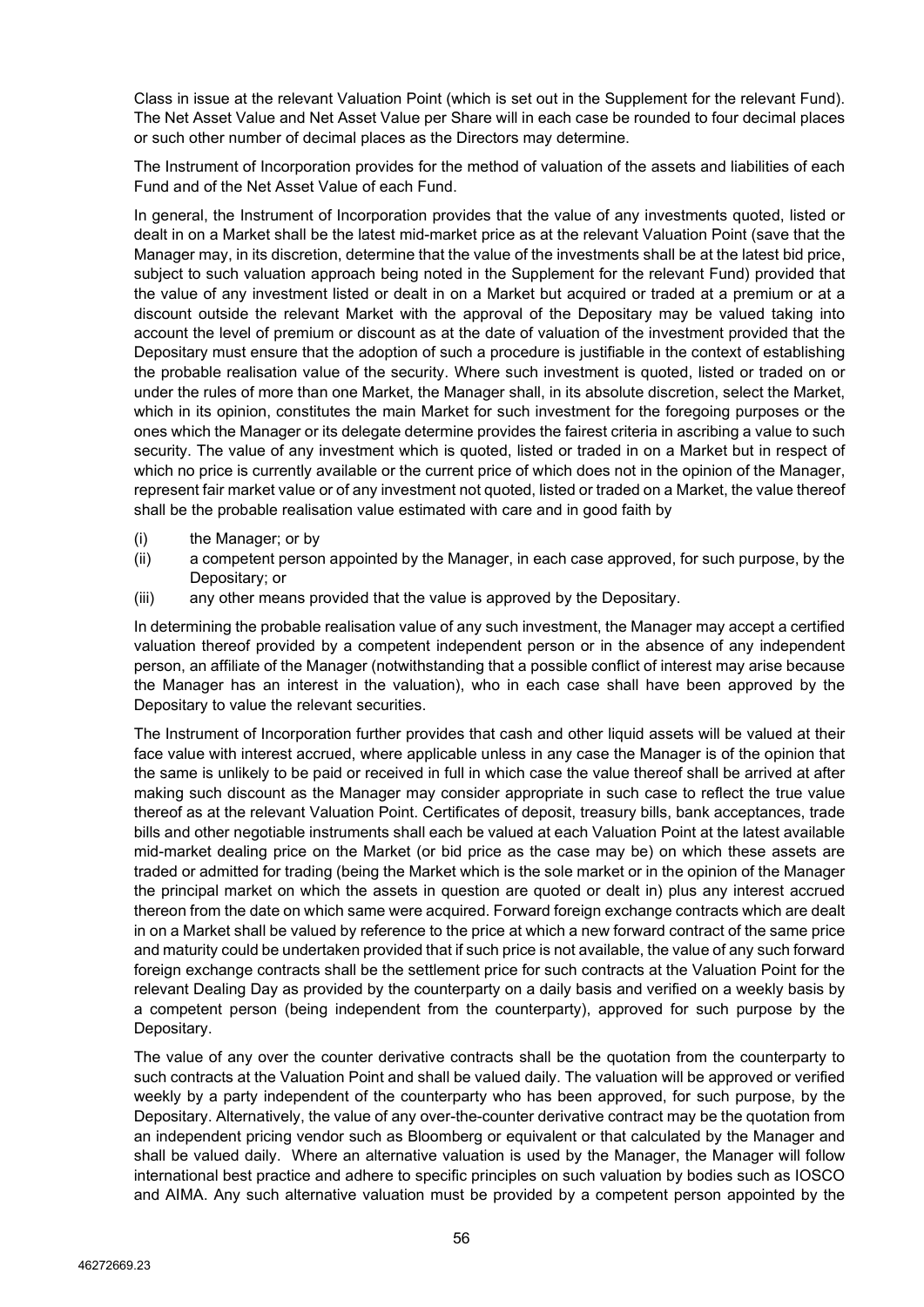Manager and approved for the purpose by the Depositary, or a valuation by any other means provided that such value is approved by the Depositary. Any such alternative valuation must be reconciled to the counterparty valuation on a monthly basis. Where significant differences arise they must be promptly investigated and explained.

The value of any exchange traded derivatives, share price index, futures contracts and options and other derivative contracts shall be the settlement price, as determined by the Market in question, as at the relevant Valuation Point, provided that where it is not the practice for the relevant Market to quote a settlement price or such settlement price is not available for any reason as at the relevant Valuation Point, such value shall be the probable realisation value thereof estimated with care and in good faith by

- (i) the Manager; or
- (ii) another competent person appointed by the Manager and approved for the purpose by the Depositary; or
- (iii) any other means provided that the value is approved by the Depositary.

The value of units or shares or other similar participation in any collective investment scheme, which provides for the units or shares or other similar participations therein to be redeemed at the option of the holder out of the assets of that undertaking, shall be the latest available net asset value per unit or share as published by the collective investment scheme or other similar participation after deduction of any repurchase charge as at the relevant Valuation Point or if bid and offer prices are published, the latest available mid price.

If in any case a particular value is not ascertainable as provided above or if the Manager shall consider that some other method of valuation better reflects the fair value of the relevant investment, then in such case the method of valuation of the relevant investment shall be such as the Manager in its absolute discretion shall determine, such method of valuation to be approved by the Depositary. The valuation rationale/methodologies used shall be clearly documented.

Notwithstanding the generality of the foregoing, the Manager may with the approval of the Depositary adjust the value of any such security if having regard to currency, applicable rate of interest, anticipated rate of dividend, maturity, marketability, liquidity, dealing costs and/or such other considerations as they may deem relevant, they consider that such adjustment is required to reflect the fair value thereof as at the relevant Valuation Point.

Any value expressed otherwise than in the Base Currency of the relevant Fund (whether of any investment or cash) and any non-Base Currency borrowing shall be converted into the Base Currency at the rate (whether official or otherwise) as determined to be appropriate in the circumstances.

Insofar as Shares are listed on Euronext Dublin, the Net Asset Value will be notified to Euronext Dublin, immediately upon calculation, where applicable.

## 9.4. **Suspension of Calculation of Net Asset Value**

The Directors may at any time temporarily suspend the calculation of the Net Asset Value of any Fund and the issue, repurchase and exchange of Shares and the payment of repurchase proceeds during:

- 9.4.1. any period when any of the Markets on which a substantial portion of the investments of the relevant Fund, from time to time, are quoted, listed or dealt in is closed, otherwise than for ordinary holidays, or during which dealings therein are restricted or suspended; or
- 9.4.2. any period when, as a result of political, economic, military or monetary events or any circumstances outside the control, responsibility and power of the Directors, disposal or valuation of a substantial portion of the investments of the relevant Fund is not reasonably practicable without this being seriously detrimental to the interests of Shareholders of the relevant Fund or if, in the opinion of the Directors, or the Manager on their behalf, the Net Asset Value of the Fund cannot be fairly calculated; or
- 9.4.3. any breakdown in the means of communication normally employed in determining the price of a substantial portion of the investments of the relevant Fund, or when, for any other reason the current prices on any Market of any of the investments of the relevant Fund cannot be promptly and accurately ascertained; or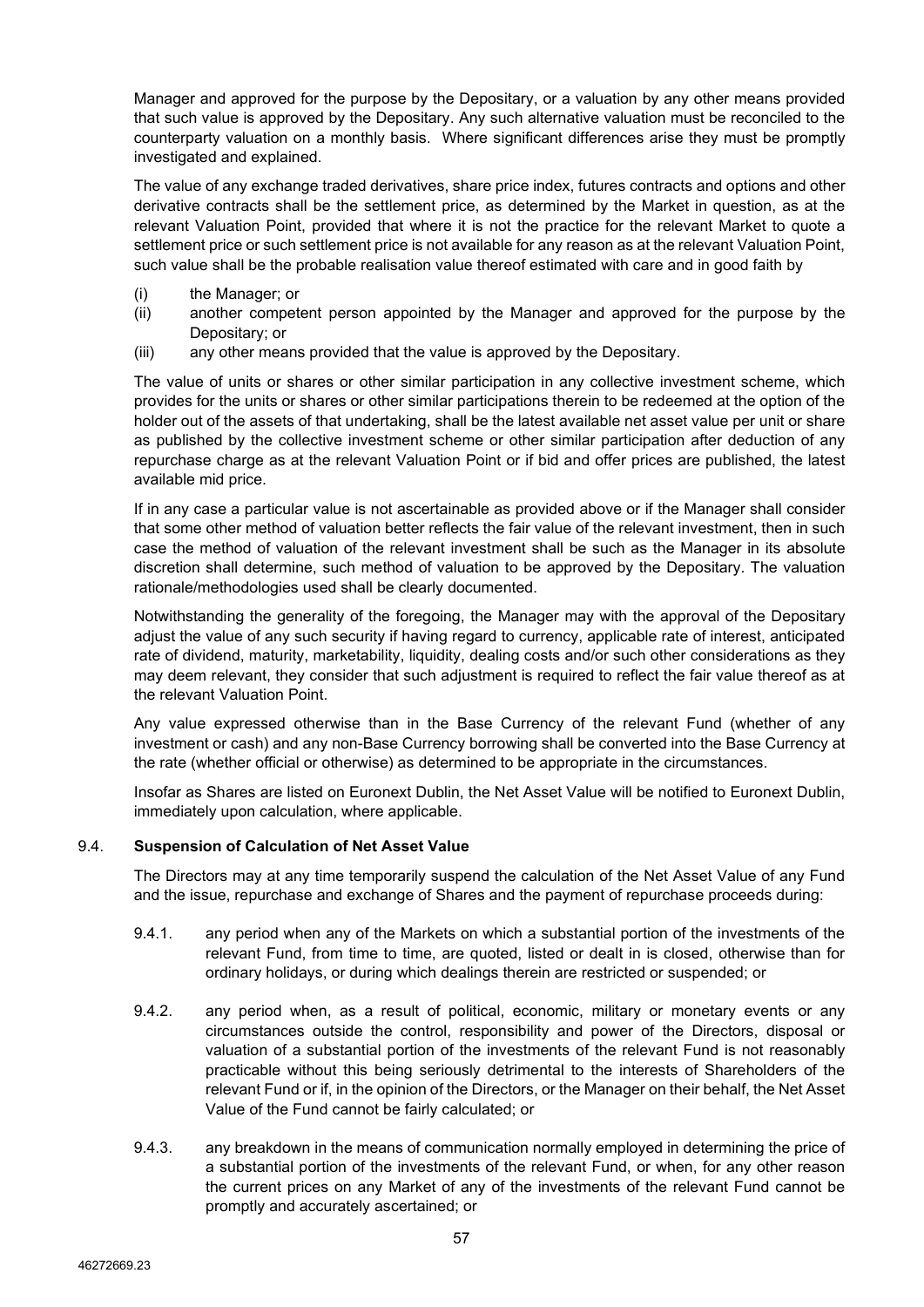- 9.4.4. any period during which any transfer of funds involved in the realisation or acquisition of investments of the relevant Fund cannot, in the opinion of the Directors, be effected at normal prices or rates of exchange; or
- 9.4.5. any period when the Directors are unable to repatriate funds required for the purpose of making payments due on the repurchase of Shares in the relevant Fund; or
- 9.4.6. any period when the Directors consider it to be in the best interest of the relevant Fund; or
- 9.4.7. following the circulation to Shareholders of a notice of a general meeting at which a resolution proposing to wind up the ICAV or terminate the relevant Fund is to be considered.

Where possible, all reasonable steps will be taken to bring any period of suspension to an end as soon as possible.

Shareholders who have requested issue or repurchases of Shares of any class or exchanges of Shares of one class to another will be notified of any such suspension in such manner as may be directed by the Directors and, unless withdrawn but subject to the limitation referred to above, their requests will be dealt with on the first relevant Dealing Day after the suspension is lifted. Any such suspension will be notified on the same Business Day to the Central Bank and to Euronext Dublin (in respect of Shares listed, if any) and will be communicated without delay to the competent authorities in the EU Member States in which it markets its Shares. Details of any such suspension will also be notified to all Shareholders and will be published in a newspaper circulating in the European Union, or such other publications as the Directors may determine if, in the opinion of the Directors, it is likely to exceed 14 days.

## 9.5. **Form of Shares, Share Certificates and Transfer of Shares**

Shares will be issued in registered form. Purchase contract notes will normally be issued within 48 hours after the allotment of Shares. Confirmations of ownership evidencing entry in the register will normally be issued quarterly (monthly if specifically requested by a Shareholder) upon receipt of all original documentation required by the Administrator. Share certificates shall not be issued.

Shares in each Fund will be transferable by instrument in writing in common form or in any other form approved by the Directors and signed by (or, in the case of a transfer by a body corporate, signed on behalf of or sealed by) the transferor. Transferees will be required to complete an Application Form and provide any other documentation reasonably required by the Manager or the Administrator. In the case of the death of one of joint Shareholders, the survivor or survivors will be the only person or persons recognised by the ICAV as having any title to or interest in the Shares registered in the names of such joint Shareholders.

Shares may not be transferred to:

- (i) a U.S Person (except pursuant to an exemption available under U.S. securities laws); or
- (ii) any person who does not clear such money laundering checks as the Directors may determine or who appears to be in breach of any law or requirement of any country or governmental authority or by virtue of which such person is not qualified to hold such Shares; or
- (iii) any person which in the opinion of the Directors might result in the relevant Fund incurring any liability to taxation or suffering other pecuniary legal or material administrative disadvantages or being in breach of any law or regulation which the relevant Fund might not otherwise have incurred, suffered or breached (including but not limited to any person which in the opinion of the Directors might result in the interest in the relevant Fund or the Manager or other Shareholders being subject to US regulatory or legal requirements or being classified as a US Person or commodity pool operator for the purposes of any US laws or regulations where as a result of such classification the Fund or such other person would be required to register, apply for an exemption or otherwise make any filing, application or provide any information to any US regulatory body, authority, organisation, association, government department, exchange or clearing body); or
- (iv) by a minor or person of unsound mind; or
- (v) any person unless the transferee of such Shares would, following such transfer, be the holder of Shares equal to or greater than the Minimum Initial Investment Amount; or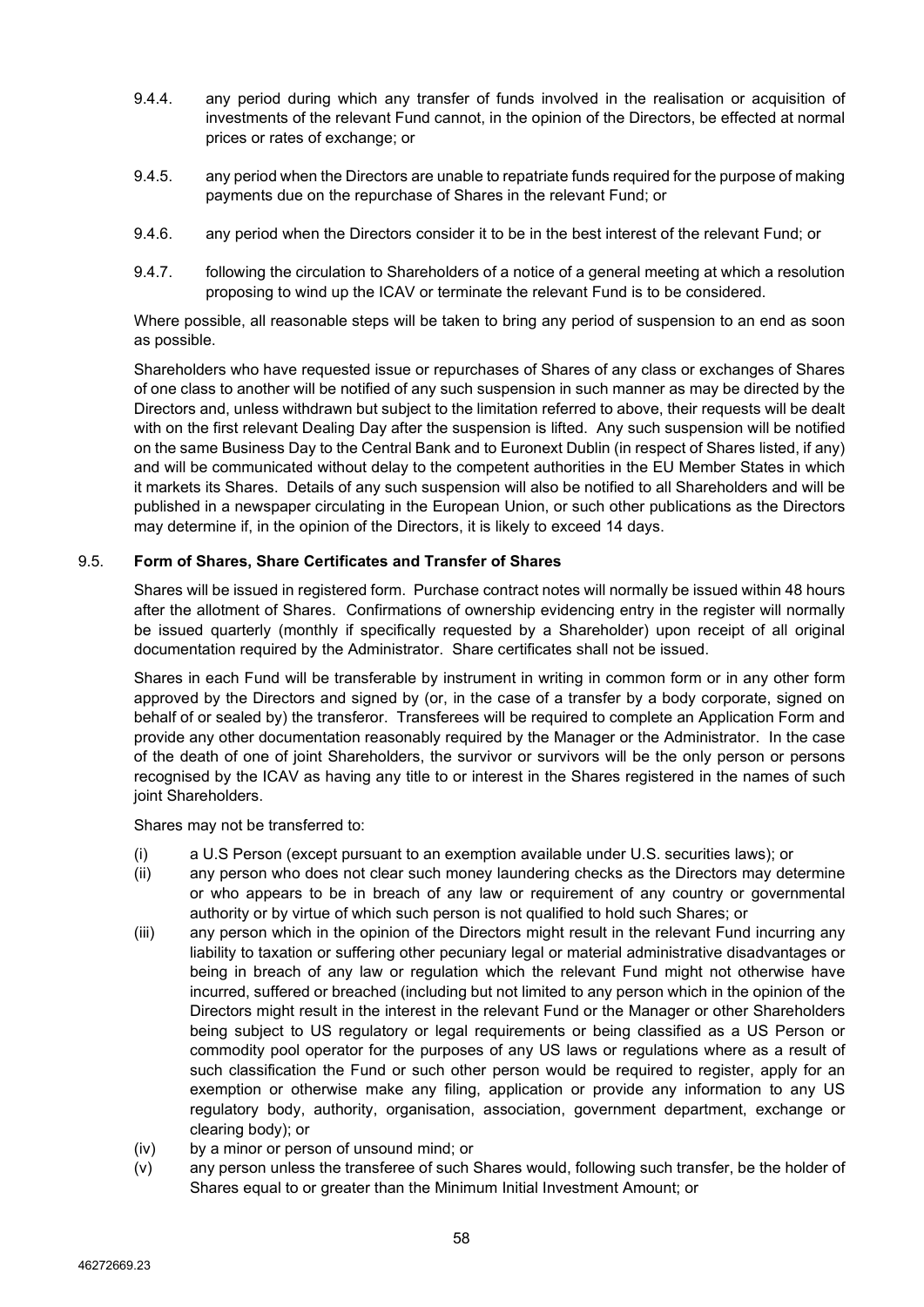- (vi) any person in circumstances where as a result of such transfer the transferor or transferee would hold less than the Minimum Shareholding; or
- (vii) any person where in respect of such transfer any payment of taxation remains outstanding; or
- (viii) in any other circumstances prohibited by the Instrument of Incorporation as described herein.

Registration of any transfer may be refused by the Directors if, following the transfer, either transferor or transferee would hold Shares having a value less than the Minimum Shareholding for that class of Shares specified in the Supplement for the relevant Fund.

If the transferor is, or is deemed to be, or is acting on behalf of a Taxable Irish Person, the ICAV is entitled to repurchase and cancel a sufficient portion of the transferor's Shares as will enable the ICAV to pay the tax payable in respect of the transfer to the Revenue Commissioners in Ireland.

Holders of the Shares are, subject to the differences between different Classes, entitled to participate equally in the profits and dividends of the relevant Fund and in its assets upon liquidation. The Shares, which are of no par value and which must be fully paid up on issue, carry no preferential or pre-emptive rights and are entitled to one vote each on a poll at all meetings of the Shareholders. Where there are Shares of a different Class in a Fund, the Net Asset Value per Share amongst such Classes may differ to reflect the fact that income has been reinvested or been distributed, that there are differing charges of fees and expenses, that they are designated in different currencies, or that the gains/losses on and costs of different financial instruments employed for currency hedging between the currencies in which the assets of a Fund are designated and the Designated Currency of the Shares are attributed to them. All references to Shares include a fraction of a Share calculated to the nearest one-hundredth. Save as provided herein, all Shares of each Class within a Fund will rank pari passu.

The ICAV may issue different Classes in each Fund which may be differentiated at the discretion of the ICAV, details of which will be set out in the relevant Supplement. Such Classes may be subject to different fees than those which apply to existing Classes. The fees applying to such Classes may be lower or higher than fees applying to existing Classes or such Classes may not be subject to any fees. The creation of additional Classes in a Fund will be notified to and cleared in advance by the Central Bank.

Where the amount subscribed is not equivalent to an exact number of Shares, fractions of Shares may be issued.

#### 9.6. **Notification of Prices**

The up to date issue and repurchase price of each class of Shares in each Fund will be available from the Administrator, and will be published on each Business Day on the Manager's website www.aegonassetmanagement.com/nl. Such prices will usually be the prices applicable to the previous Dealing Day's trades.

#### 10. **DATA PROTECTION**

Prospective investors should note that by completing the Application Form when subscribing for Shares in a Fund, they will provide the ICAV with personal information, which may constitute personal data within the meaning of the Data Protection Legislation. This data will be used for the purposes of administration, transfer agency, statistical analysis and research, and will be disclosed to the ICAV, its delegates and agents. The personal data of prospective investors and registered Shareholders shall be processed in accordance with the Privacy Statement.

Pursuant to applicable data protection legislation, Shareholders have a right of access to their personal data kept by the ICAV and the right to amend and rectify any inaccuracies in their personal data held by the ICAV by making a request in writing to the ICAV.

The ICAV is a Data Controller within the meaning of the Data Protection Legislation and undertakes to hold any personal information provided by investors in confidence and in accordance with the Data Protection Legislation.

#### 11. **FEES AND EXPENSES**

Particulars of the specific fees and expenses (including performance fees, if any) payable to the Manager, the Distributor, the Administrator and the Depositary are set out in the relevant Supplement, together with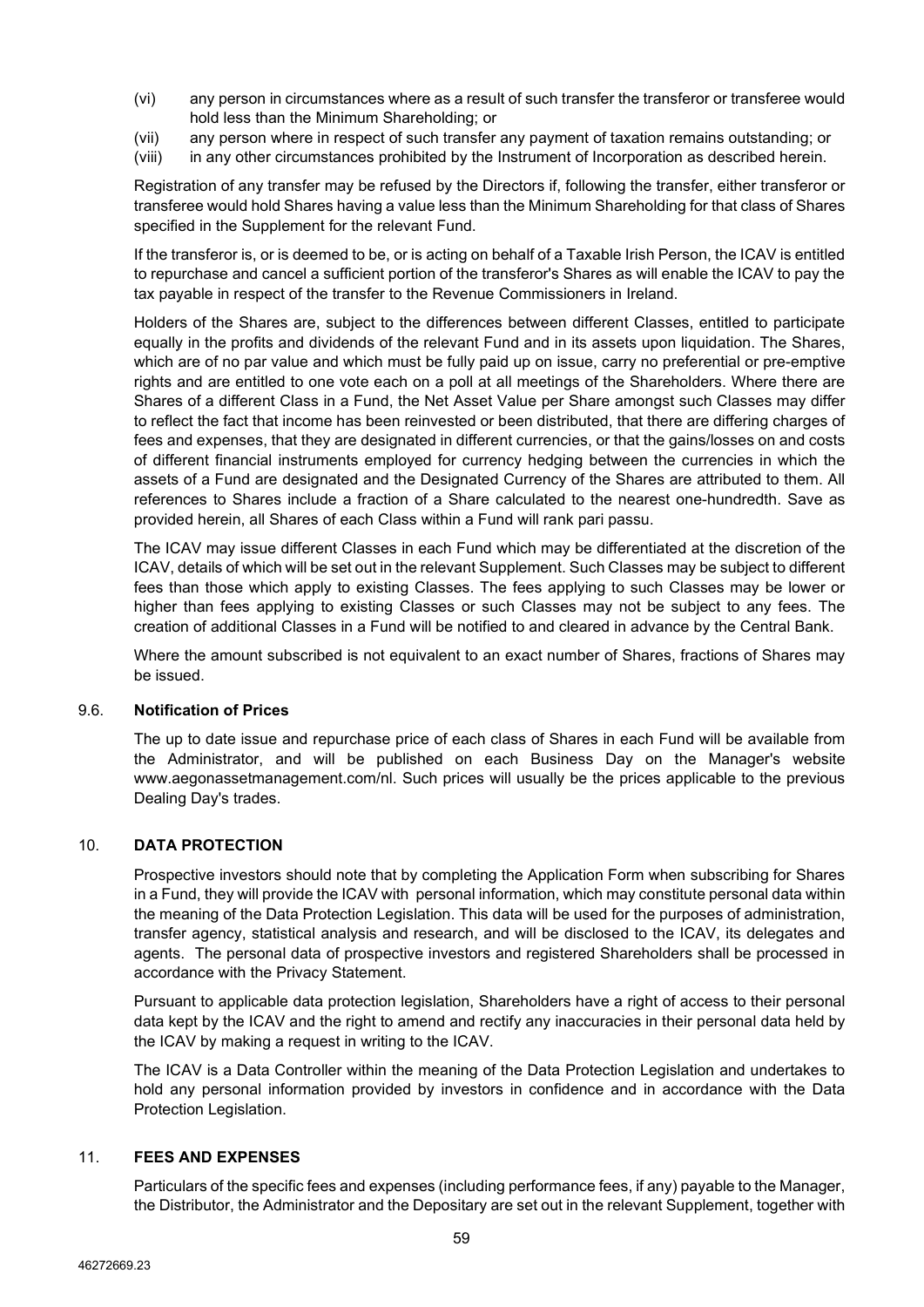details of the following charges if applicable: repurchase charge, exchange charge, cost of hedged Share class and preliminary charge.

The ICAV may pay out of the assets of each Fund the fees and expenses payable to the Manager, the Depositary, the Administrator and the Distributor, the fees and expenses of the Delegate and Sub-Delegates of the Depositary which will be at normal commercial rates, the fees and expenses of the Directors (if any, as referred to below), any fees in respect of circulating details of the Net Asset Value, stamp duties, all taxes and VAT, ICAV secretarial fees, any costs incurred in respect of meetings of Shareholders, marketing and distribution costs, investment transaction charges, costs incurred in respect of the distribution of income to Shareholders, the fees and expenses of any distributor, data vendor or paying agent or representative appointed in compliance with the requirements of another jurisdiction (in each case at normal commercial rates), any amount payable under indemnity provisions contained in the Instrument of Incorporation or any agreement with any appointee of the ICAV, all sums payable in respect of directors' and officers' liability insurance cover, brokerage or other expenses of acquiring and disposing of investments, the fees and expenses of the auditors, tax and legal, regulatory and governance advisers and consultancy and fees connected with listing the Shares on Euronext Dublin and registering the ICAV for sale in other jurisdictions, as well as fees for provision of data protection and money laundering services. The costs of printing and distributing this Prospectus, the Supplements, the Key Investor Information Documents, reports, accounts and any explanatory memoranda, any necessary translation fees, the costs of publishing prices and any costs incurred as a result of periodic updates of the Prospectus, or of a change in law or the introduction of any new law (including any costs incurred as a result of compliance with any applicable code, whether or not having the force of law) may also be paid out of the assets of the ICAV.

Such fees, duties and charges will be charged to the Fund in respect of which they were incurred or, where an expense is not considered by the Directors, or the Manager on their behalf, to be attributable to any one Fund, the expense will be allocated by the Directors, or the Manager on their behalf, with the approval of the Depositary, in such manner and on such basis as the Directors, or the Manager on their behalf, in their/its discretion deem fair and equitable. In the case of any fees or expenses of a regular or recurring nature, such as audit fees, the Directors, or the Manager on their behalf, may calculate such fees and expenses on an estimated figure for yearly or other periods in advance and accrue the same in equal proportions over any period.

Only Directors who are not employees of the Aegon group of companies will be entitled to remuneration for their services as director provided however that the annual emoluments of any such Director shall not exceed €30,000 or such other amount as may be approved by a resolution of the Directors or the Shareholders in general meeting. Shareholders shall be notified of any change to the fees payable to Directors. In addition, all of the Directors will be entitled to be reimbursed out of the assets of each Fund for their reasonable out of pocket expenses incurred in discharging their duties as directors.

The cost of establishing the ICAV and its initial Funds, Aegon Euro Credits Fund, Aegon ABS Fund and Aegon European High Yield Bond Fund, obtaining authorisation from any authority, filing fees, the preparation and printing of this Prospectus, marketing costs and the fees of all professionals relating to it were borne by the Manager. The costs of establishing subsequent Funds will be borne by the relevant Fund and where appropriate details thereof will be set out in the relevant Supplement.

When a Fund invests in the units of other CIS that are managed directly or by delegation, by the Fund's Manager or by any other company with which the Fund's Manager is linked by common management or control or by a substantial direct or indirect holding, the Manager or other company may not charge subscription, conversion or redemption fees on account of the Fund's investment in the units of such other CIS and can only receive a reduced annual management fee (maximum of 0.25 % p.a.) with respect to the holding in that or those other CIS in the Fund.

Any third party research received in connection with investment management services that the Manager provides to the Funds will be paid for by the Manager out of its fees, as relevant in relation to each Fund, and will not be charged to the Funds.

## 11.1. **Remuneration Policy**

The Manager has in place remuneration policies, procedures and practices as required pursuant to UCITS V (the **Remuneration Policy**). The Remuneration Policy is consistent with and promotes sound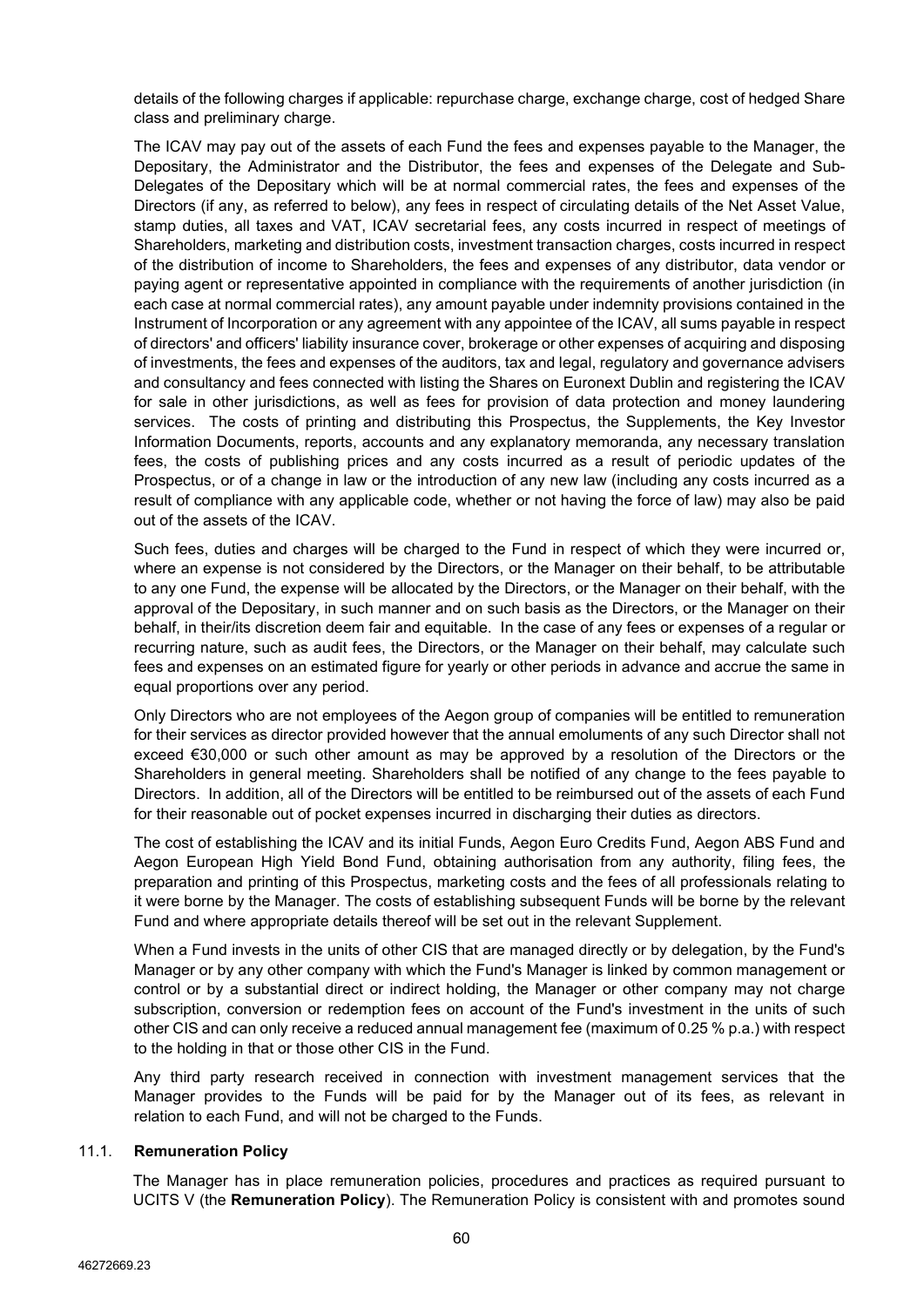and effective risk management. It is designed to discourage risk-taking which is inconsistent with the risk profile of the Funds. The Remuneration Policy applies to staff whose professional activities have a material impact on the risk profile of the Manager, the ICAV or the Funds, and ensures that no individual will be involved in determining or approving their own remuneration. The Remuneration Policy will be reviewed annually by the Manager.

Details of the up-to-date Remuneration Policy, including, but not limited to, a description of how remuneration and benefits are calculated, the identity of persons responsible for awarding the remuneration and benefits, are available at www.aegonam.com/en/disclosures. A paper copy version of the Remuneration Policy will be made available free of charge upon request**.**

### 12. **TAXATION**

#### 12.1. **General**

**The following is a summary of certain Irish tax consequences of the purchase, ownership and disposal of Shares. The summary does not purport to be a comprehensive description of all of the Irish tax considerations that may be relevant. The summary relates only to the position of persons who are the absolute beneficial owners of Shares and may not apply to certain other classes of persons.**

**The summary is based on Irish tax laws and the practice of the Irish Revenue Commissioners in effect on the date of this Prospectus (and is subject to any prospective or retroactive change). Potential investors in Shares should consult their own advisers as to the Irish or other tax consequences of the purchase, ownership and disposal of Shares.**

# 12.2. **Ireland**

#### **Taxation of the ICAV**

The ICAV intends to conduct its affairs so that it is Irish tax resident. On the basis that the ICAV is Irish tax resident, the ICAV qualifies as an 'investment undertaking' for Irish tax purposes and, consequently, is exempt from Irish corporation tax on its income and gains.

The ICAV will be obliged to account for Irish income tax to the Irish Revenue Commissioners if Shares are held by non-exempt Irish resident Shareholders (and in certain other circumstances), as described below. Explanations of the terms "resident" and "ordinarily resident" are set out at the end of this summary.

#### **Taxation of Non-Irish Shareholders**

Where a Shareholder is not resident (or ordinarily resident) in Ireland for Irish tax purposes, the ICAV will not deduct any Irish tax in respect of the Shareholder's Shares once a declaration has been received by the ICAV confirming the Shareholder's non-resident status. The declaration may be provided by an intermediary who holds Shares on behalf of investors who are not resident (or ordinarily resident) in Ireland, provided that, to the best of the intermediary's knowledge, the investors are not resident (or ordinarily resident) in Ireland. An explanation of the term 'intermediary' is set out at the end of this summary.

If this declaration is not received by the ICAV, the ICAV will deduct Irish tax in respect of the Shareholder's Shares as if the Shareholder was a non-exempt Irish resident Shareholder (see below). The ICAV will also deduct Irish tax if the ICAV has information which reasonably suggests that a Shareholder's declaration is incorrect. A Shareholder will generally have no entitlement to recover such Irish tax, unless the Shareholder is a company and holds the Shares through an Irish branch and in certain other limited circumstances. The ICAV must be informed if a Shareholder becomes Irish tax resident.

Generally, Shareholders who are not Irish tax resident will have no other Irish tax liability with respect to their Shares. However, if a Shareholder is a company which holds its Shares through an Irish branch or agency, the Shareholder may be liable to Irish corporation tax in respect of profits and gains arising in respect of the Shares (on a self-assessment basis).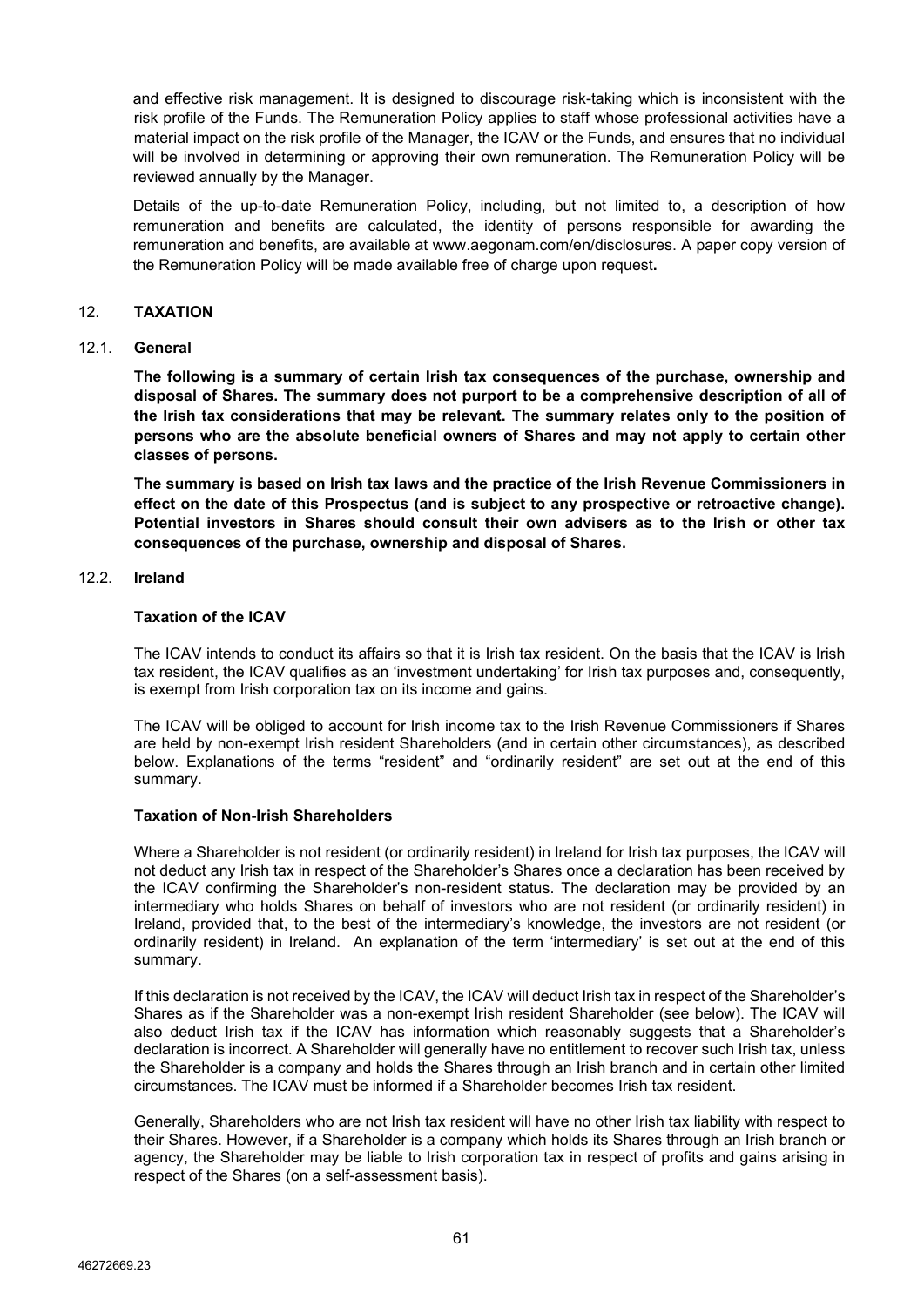## **Taxation of Exempt Irish Shareholders**

Where a Shareholder is resident (or ordinarily resident) in Ireland for Irish tax purposes and falls within any of the categories listed in section 739D(6) TCA, the ICAV will not deduct Irish tax in respect of the Shareholder's Shares once the declaration has been received by the ICAV confirming the Shareholder's exempt status.

The categories listed in section 739D(6) TCA can be summarised as follows:

- 1. Pension schemes (within the meaning of section 774, section 784 or section 785 TCA).
- 2. Companies carrying on life assurance business (within the meaning of section 706 TCA).
- 3. Investment undertakings (within the meaning of section 739B TCA).
- 4. Investment limited partnerships (within the meaning of section 739J TCA).
- 5. Special investment schemes (within the meaning of section 737 TCA).
- 6. Unauthorised unit trust schemes (to which section 731(5)(a) TCA applies).
- 7. Charities (within the meaning of section 739D(6)(f)(i) TCA).
- 8. Qualifying managing companies (within the meaning of section 734(1) TCA).
- 9. Specified companies (within the meaning of section 734(1) TCA).
- 10. Qualifying fund and savings managers (within the meaning of section 739D(6)(h) TCA).
- 11. Personal Retirement Savings Account (PRSA) administrators (within the meaning of section 739D(6)(i) TCA).
- 12. Irish credit unions (within the meaning of section 2 of the Credit Union Act 1997).
- 13. The National Asset Management Agency.
- 14. The National Treasury Management Agency or a Fund Investment Vehicle (within the meaning of section 37 of the National Treasury Management Agency (Amendment) Act 2014) of which the Minister for Finance is the sole beneficial owner, or Ireland acting through the National Treasury Management Agency.
- 15. Qualifying companies (within the meaning of section 110 TCA).
- 16. Any other person resident in Ireland who is permitted (whether by legislation or by the express concession of the Irish Revenue Commissioners) to hold Shares without requiring the ICAV to deduct or account for Irish tax.

Irish resident Shareholders who claim exempt status will be obliged to account for any Irish tax due in respect of Shares on a self-assessment basis.

If this declaration is not received by the ICAV in respect of a Shareholder, the ICAV will deduct Irish tax in respect of the Shareholder's Shares as if the Shareholder was a non-exempt Irish resident Shareholder (see below). A Shareholder will generally have no entitlement to recover such Irish tax, unless the Shareholder is a company within the charge to Irish corporation tax and in certain other limited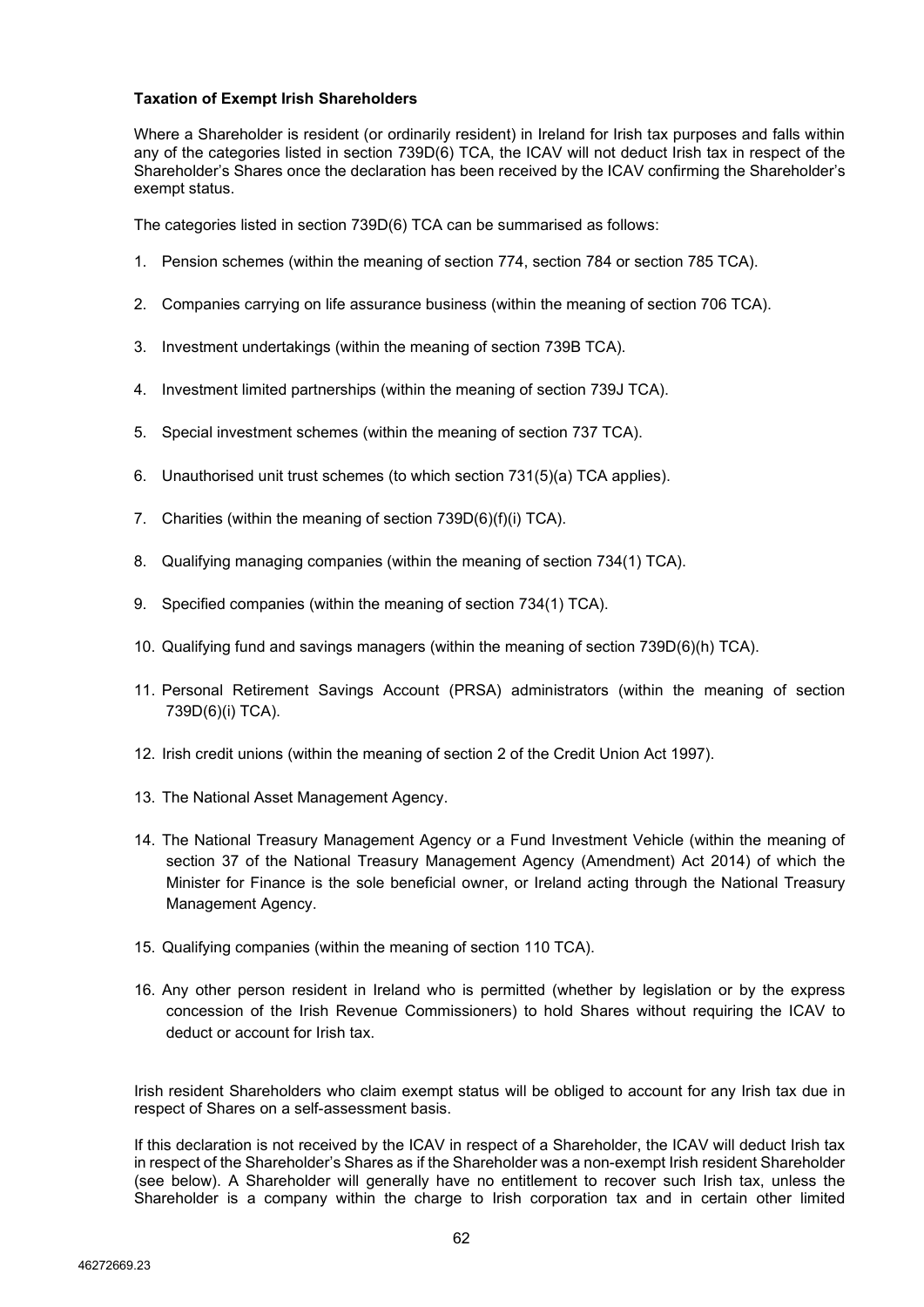circumstances.

#### **Taxation of Other Irish Shareholders**

Where a Shareholder is resident (or ordinarily resident) in Ireland for Irish tax purposes and is not an 'exempt' Shareholder (see above), such a person is a "Taxable Irish Person" and the ICAV will deduct Irish tax on distributions, redemptions and transfers and, additionally, on 'eighth anniversary' events, as described below.

## *Distributions by the ICAV*

If the ICAV pays a distribution to a non-exempt Irish resident Shareholder, the ICAV will deduct Irish tax from the distribution. The amount of Irish tax deducted will be:

- 1. 25% of the distribution, where the distributions are paid to a Shareholder who is a company which has made the appropriate declaration for the 25% rate to apply; and
- 2. 41% of the distribution, in all other cases.

The ICAV will pay this deducted tax to the Irish Revenue Commissioners.

Generally, a Shareholder will have no further Irish tax liability in respect of the distribution. However, if the Shareholder is a company for which the distribution is a trading receipt, the gross distribution (including the Irish tax deducted) will form part of its taxable income for self-assessment purposes and the Shareholder may set off the deducted tax against its corporation tax liability.

#### *Redemptions and transfers of shares*

If the ICAV redeems Shares held by a non-exempt Irish resident Shareholder, the ICAV will deduct Irish tax from the redemption payment made to the Shareholder. Similarly, if such an Irish resident Shareholder transfers (by sale or otherwise) an entitlement to Shares, the ICAV will account for Irish tax in respect of that transfer. The amount of Irish tax deducted or accounted for will be calculated by reference to the gain (if any) which has accrued to the Shareholder on the Shares being redeemed or transferred and will be equal to:

- 1. 25% of such gain, where the Shareholder is a company which has made the appropriate declaration for the 25% rate to apply; and
- 2. 41% of the gain, in all other cases.

The ICAV will pay this deducted tax to the Irish Revenue Commissioners. In the case of a transfer of Shares, to fund this Irish tax liability the ICAV may appropriate or cancel other Shares held by the Shareholder. This may result in further Irish tax becoming due.

Generally, a Shareholder will have no further Irish tax liability in respect of the redemption or transfer. However, if the Shareholder is a company for which the redemption or transfer payment is a trading receipt, the gross payment (including the Irish tax deducted) less the cost of acquiring the Shares will form part of its taxable income for self-assessment purposes and the Shareholder may set off the deducted tax against its corporation tax liability.

If Shares are not denominated in euro, a Shareholder may be liable (on a self-assessment basis) to Irish capital gains taxation on any currency gain arising on the redemption or transfer of the Shares.

#### '*Eighth Anniversary' Events*

If a non-exempt Irish resident Shareholder does not dispose of Shares within eight years of acquiring them, the Shareholder will be deemed for Irish tax purposes to have disposed of the Shares on the eighth anniversary of their acquisition (and any subsequent eighth anniversary). On such deemed disposal, the ICAV will account for Irish tax in respect of the increase in value (if any) of those Shares over that eight year period. The amount of Irish tax accounted for will be equal to:

1. 25% of such increase in value, where the Shareholder is a company which has made the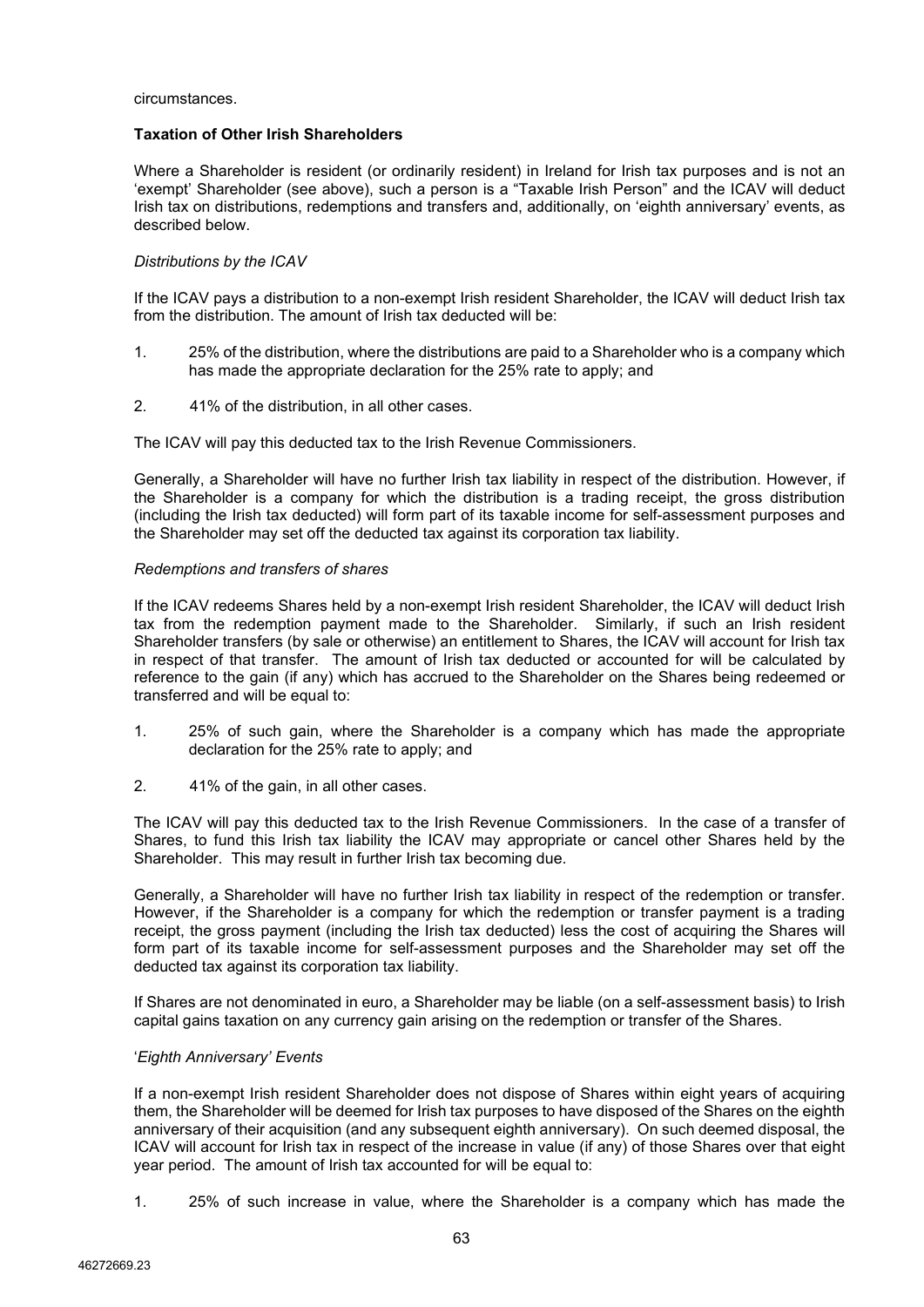appropriate declaration for the 25% rate to apply; and

2. 41% of the increase in value, in all other cases.

The ICAV will pay this tax to the Irish Revenue Commissioners. To fund the Irish tax liability, the ICAV may appropriate or cancel Shares held by the Shareholder.

However, if less than 10% of the Shares (by value) in the relevant fund are held by non-exempt Irish resident Shareholders, the ICAV may elect not to account for Irish tax on this deemed disposal. To claim this election, the ICAV must:

- 1. confirm to the Irish Revenue Commissioners, on an annual basis, that this 10% requirement is satisfied and provide the Irish Revenue Commissioners with details of any non-exempt Irish resident Shareholders (including the value of their Shares and their Irish tax reference numbers); and
- 2. notify any non-exempt Irish resident Shareholders that the ICAV is electing to claim this exemption.

If the exemption is claimed by the ICAV, any non-exempt Irish resident Shareholders must pay to the Irish Revenue Commissioners on a self-assessment basis the Irish tax which would otherwise have been payable by the ICAV on the eighth anniversary (and any subsequent eighth anniversary).

Any Irish tax paid in respect of the increase in value of Shares over the eight year period may be set off on a proportionate basis against any future Irish tax which would otherwise be payable in respect of those Shares and any excess may be recovered on an ultimate disposal of the Shares.

#### *Share Exchanges*

Where a Shareholder exchanges Shares on arm's length terms for other Shares in the ICAV or for Shares in another fund of the ICAV and no payment is received by the Shareholder, the ICAV will not deduct Irish tax in respect of the exchange.

#### **Stamp Duty**

No Irish stamp duty (or other Irish transfer tax) will apply to the issue, transfer or redemption of Shares. If a Shareholder receives a distribution *in specie* of assets from the ICAV, a charge to Irish stamp duty could potentially arise.

#### **Gift and Inheritance Tax**

Irish capital acquisitions tax (at a rate of 33%) can apply to gifts or inheritances of Irish situate assets or where either the person from whom the gift or inheritance is taken is Irish domiciled, resident or ordinarily resident or the person taking the gift or inheritance is Irish resident or ordinarily resident.

The Shares could be treated as Irish situate assets because they have been issued by an Irish company. However, any gift or inheritance of Shares will be exempt from Irish gift or inheritance tax once:

- 1. the Shares are comprised in the gift or inheritance both at the date of the gift or inheritance and at the "valuation date" (as defined for Irish capital acquisitions tax purposes);
- 2. the person from whom the gift or inheritance is taken is neither domiciled nor ordinarily resident in Ireland at the date of the disposition; and
- 3. the person taking the gift or inheritance is neither domiciled nor ordinarily resident in Ireland at the date of the gift or inheritance.

#### **OECD Common Reporting Standard**

The automatic exchange of information regime known as the "Common Reporting Standard" developed by the Organisation for Economic Co-operation and Development applies in Ireland. Under this regime, the ICAV is required to report information to the Irish Revenue Commissioners relating to all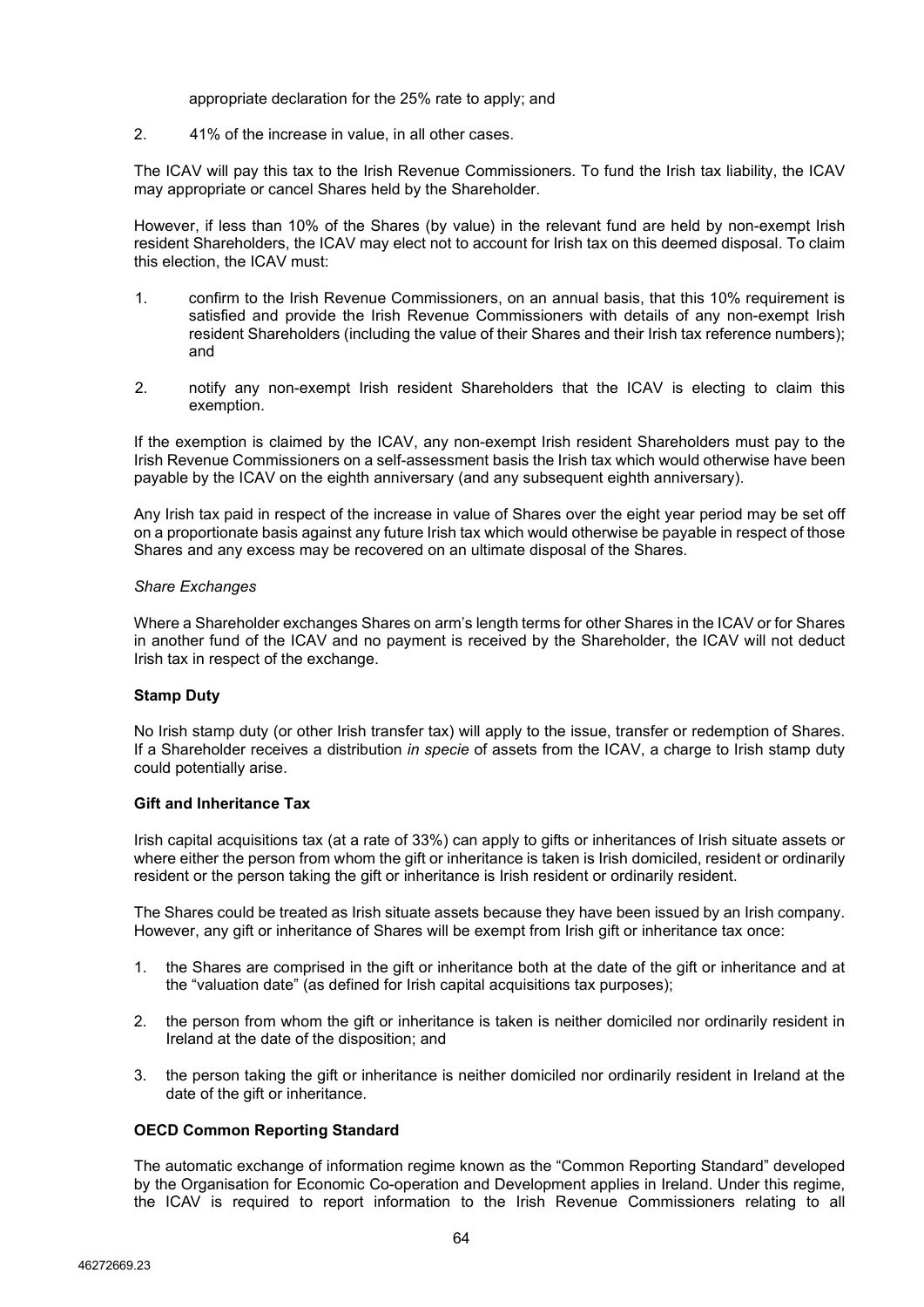Shareholders, including the identity, residence and tax identification number of Shareholders and details as to the amount of income and sale or redemption proceeds received by Shareholders in respect of the Shares. This information may then be shared by the Irish Revenue Commissioners with tax authorities in other EU member states and other jurisdictions which implement the OECD Common Reporting Standard.

The OECD Common Reporting Standard replaces the previous European information reporting regime in respect of savings income under Directive 2003/48/EC (commonly known as the EU Savings Directive regime)..

# **FATCA**

The Hiring Incentives to Restore Employment Act includes provisions generally known as Foreign Account Tax Compliance ('**'FATCA''**). The objective of FATCA provisions is to require non-US financial institutions to identify and appropriately report on US taxpayers holding assets outside the US as a safeguard against US tax evasion. Ireland has an intergovernmental agreement with the United States of America (the "IGA") in relation to FATCA, of a type commonly known as a 'model 1' agreement. Ireland has also enacted regulations to introduce the provisions of the IGA into Irish law. The ICAV intends to carry on its business in such a way as to ensure that it is treated as complying with FATCA, pursuant to the terms of the IGA. Unless an exemption applies, the ICAV shall be required to register with the US Internal Revenue Service as a 'reporting financial institution' for FATCA purposes and report information to the Irish Revenue Commissioners relating to Shareholders who, for FATCA purposes, are specified US persons, non-participating financial institutions or passive non-financial foreign entities that are controlled by specified US persons. Exemptions from the obligation to register for FATCA purposes and from the obligation to report information for FATCA purposes are available only in limited circumstances. Any information reported by the ICAV to the Irish Revenue Commissioners will be communicated to the US Internal Revenue Service pursuant to the IGA. It is possible that the Irish Revenue Commissioners may also communicate this information to other tax authorities pursuant to the terms of any applicable double tax treaty, intergovernmental agreement or exchange of information regime.

The ICAV should generally not be subject to FATCA withholding tax in respect of its US source income for so long as it complies with its FATCA obligations. FATCA withholding tax would only be envisaged to arise on US source payments to the ICAV if the ICAV did not comply with its FATCA registration and reporting obligations and the US Internal Revenue Service specifically identified the ICAV as being a 'non-participating financial institution' for FATCA purposes.

## **Meaning of Terms**

## *Meaning of "Residence" for Companies*

A company which has its central management and control in Ireland is tax resident in Ireland irrespective of where it is incorporated. A company which does not have its central management and control in Ireland but which was incorporated in Ireland on or after 1 January 2015 is tax resident in Ireland except where the company is regarded as not resident in Ireland under a double taxation treaty between Ireland and another country.

A company which does not have its central management and control in Ireland but which was incorporated before 1 January 2015 in Ireland is resident in Ireland except where:

- 1. the company (or a related company) carries on a trade in Ireland and either the company is ultimately controlled by persons resident in EU member states or in countries with which Ireland has a double tax treaty, or the company (or a related company) are quoted companies on a recognised stock exchange in the EU or in a tax treaty country; or
- 2. the company is regarded as not resident in Ireland under a double tax treaty between Ireland and another country.

Finally, a company that was incorporated in Ireland before 1 January 2015 will also be regarded as resident in Ireland if the company is (i) managed and controlled in a territory with which a double taxation agreement with Ireland is in force (a 'relevant territory'), and such management and control would have been sufficient, if exercised in Ireland, to make the company Irish tax resident; and (ii) the company would have been tax resident in that relevant territory under its laws had it been incorporated there; and (iii) the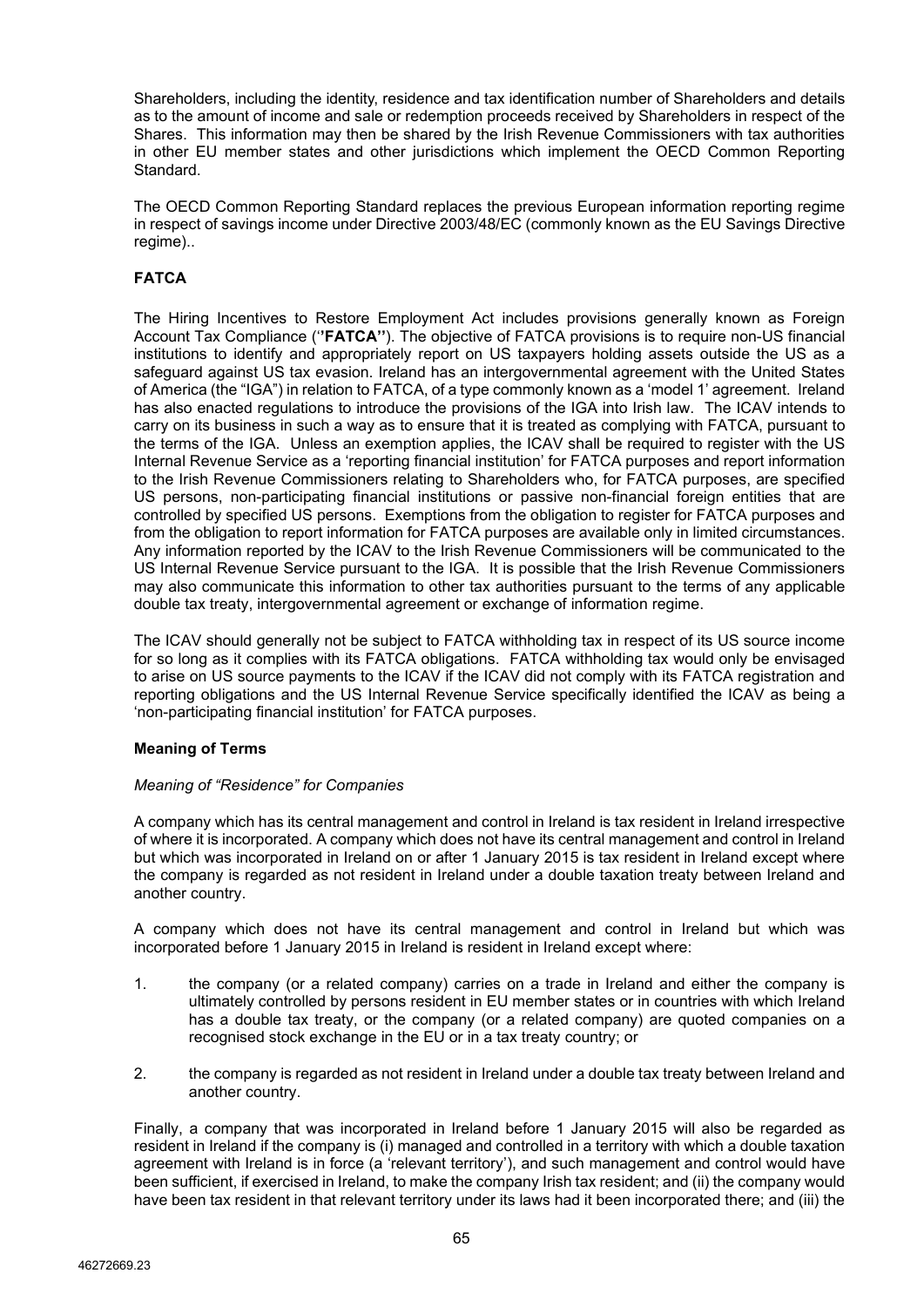company would not otherwise be regarded by virtue of the law of any territory as resident in that territory for the purposes of tax.

### *Meaning of "Residence" for Individuals*

An individual will be regarded as being tax resident in Ireland for a calendar year if the individual:

- 1. spends 183 days or more in Ireland in that calendar year; or
- has a combined presence of 280 days in Ireland, taking into account the number of days spent in Ireland in that calendar year together with the number of days spent in Ireland in the preceding year. Presence in Ireland by an individual of not more than 30 days in a calendar year will not be reckoned for the purposes of applying this "two year" test.

An individual is treated as present in Ireland for a day if that individual is personally present in Ireland at any time during that day.

#### *Meaning of "Ordinary Residence" for Individuals*

The term "ordinary residence" (as distinct from 'residence') relates to a person's normal pattern of life and denotes residence in a place with some degree of continuity. An individual who has been resident in Ireland for three consecutive tax years becomes ordinarily resident with effect from the commencement of the fourth tax year. An individual who has been ordinarily resident in Ireland ceases to be ordinarily resident at the end of the third consecutive tax year in which the individual is not resident. For example, an individual who is resident and ordinarily resident in Ireland in 2019 and departs Ireland in that year will remain ordinarily resident in Ireland up to the end of the tax year in 2022.

#### *Meaning of 'intermediary'*

An 'intermediary' means a person who:

- 1. carries on a business which consists of, or includes, the receipt of payments from a regulated investment undertaking resident in Ireland on behalf of other persons; or
- 2. holds units in such an investment undertaking on behalf of other persons

## **Genuine Diversity of Ownership Condition**

Shares in each of the Funds shall be widely available. The intended categories of investors are those seeking to invest in UCITS including retail investors, institutional investors (including pension funds) and high net worth individual investors. Shares in the Funds are marketed by the Distributor (or its subdistributors) and made available sufficiently widely to reach the intended categories of investors, and in a manner appropriate to attract those categories of investors.

#### 12.3. **Other Jurisdictions**

The Directors intend to manage the affairs of the ICAV so that it does not become resident outside of Ireland for tax purposes.

As Shareholders are no doubt aware, the tax consequences of any investment can vary considerably from one jurisdiction to another, and ultimately will depend on the tax regime of the jurisdictions within which a person is tax resident. **Therefore the Directors strongly recommend that Shareholders obtain tax advice from an appropriate source in relation to the tax liability arising from the holding of Shares in the ICAV and any investment returns from those Shares.**

## 13. **OPERATION OF THE SUBSCRIPTION AND REDEMPTION COLLECTION ACCOUNT**

An Umbrella Cash Collection Account has been established. All subscriptions into and redemptions and dividends due from the Funds will be paid into the Umbrella Cash Collection Account.

All subscriptions (including subscriptions received in advance of the issue of Shares) attributable to, and all redemptions payable from a Fund will be channelled and managed through the Umbrella Cash Collection Account. Subscription amounts paid into the Umbrella Cash Collection Account will be paid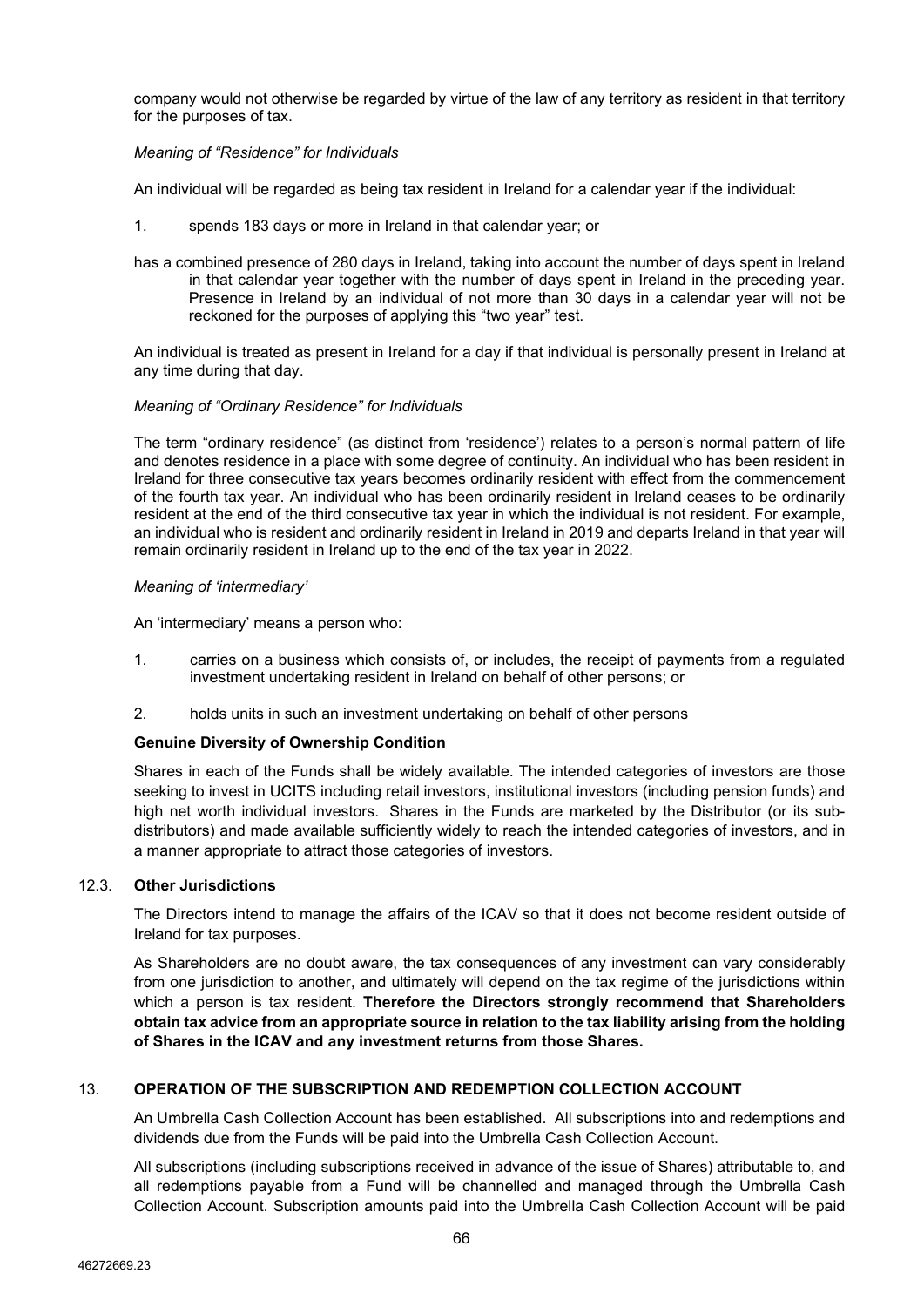into an account in the name of the relevant Fund on the Settlement Date. Where subscription monies are received in the Umbrella Cash Collection Account without sufficient documentation to identify the investor or the relevant Fund, such monies shall be returned to the relevant investor to the account from which they were received within five (5) Business Days and as specified in the operating procedure in respect of the Umbrella Cash Collection Account.

Redemptions, including blocked redemptions, will be held in the Umbrella Cash Collection Account until payment due date (or such later date as blocked payments are permitted to be paid), and will then be paid to the relevant or redeeming Shareholder/investor.

In respect of the Umbrella Cash Account, the obligations of the Depositary with regard to safe-keeping and oversight of the monies in such account shall be as set out in the Regulations.

In accordance with the Central Bank guidance on the establishment by the ICAV in conjunction with the Depositary of a policy to govern the operation of an umbrella cash account, the ICAV has an operating procedure in respect of the Umbrella Cash Collection Account which identifies the procedures and protocols to be followed in order to transfer monies from the Umbrella Cash Collection Accounts, the daily reconciliation processes, and the procedures to be followed where there are shortfalls in respect of a Fund due to late payment of subscriptions, and / or transfers to a Fund of monies attributable to another Fund due to timing differences.

#### <span id="page-66-0"></span>14. **GENERAL INFORMATION**

#### 14.1. **Reports and Accounts**

The ICAV's year-end is 31 December in each year. The annual report and audited accounts of the ICAV, in English, will be sent to Euronext Dublin (in respect of Shares listed, if any) and made available to Shareholders within four months after the conclusion of each accounting year. The annual report and audited accounts will be published within four months of 31 December each year. The ICAV will also prepare unaudited semi-annual reports which will be sent to Euronext Dublin (in respect of Shares listed, if any), and made available to Shareholders within two months after 30 June in each year. The semiannual report will be published within two months of 30 June each year.

Such reports and accounts will contain a statement of the Net Asset Value of each Fund and of the investments comprised therein as at the year-end or the end of such semi-annual period.

#### 14.2. **Annual General Meeting**

Pursuant to the Act, the Directors have elected to dispense with the holding of annual general meetings. Notwithstanding this, one or more Shareholders holding, or together holding, not less than 1% of the voting rights in the ICAV, or the auditors of the ICAV, may require the ICAV to hold an annual general meeting in a specific year, by giving notice in writing to the ICAV in the previous year or at least one month before the end of that year and the ICAV shall hold the required meeting.

#### 14.3. **Incorporation and Share Capital**

The ICAV was incorporated and registered in Ireland under the Act as an open-ended umbrella investment company with variable capital and segregated liability between sub-funds on 18 March 2016 with registered number C153036.

The share capital of the ICAV is 1,000,000,000,000 unclassified participating shares of no par value. The minimum issued share capital of the ICAV is 2 shares of no par value. The maximum share capital of the ICAV is 1,000,000,000,000 unclassified shares of no par value.

The unclassified shares are available for issue as Shares. The issue price is payable in full on acceptance. There are no rights of pre-emption attaching to the Shares in the ICAV.

#### 14.4. **Instrument of Incorporation**

Clause 4.1 of the Instrument of Incorporation provides that the sole object of the ICAV is the collective investment in either or both – (i) transferable securities, (ii) other liquid financial assets referred to in Regulation 68 of the Regulations, of capital raised from the public and which operate on the principle of risk-spreading.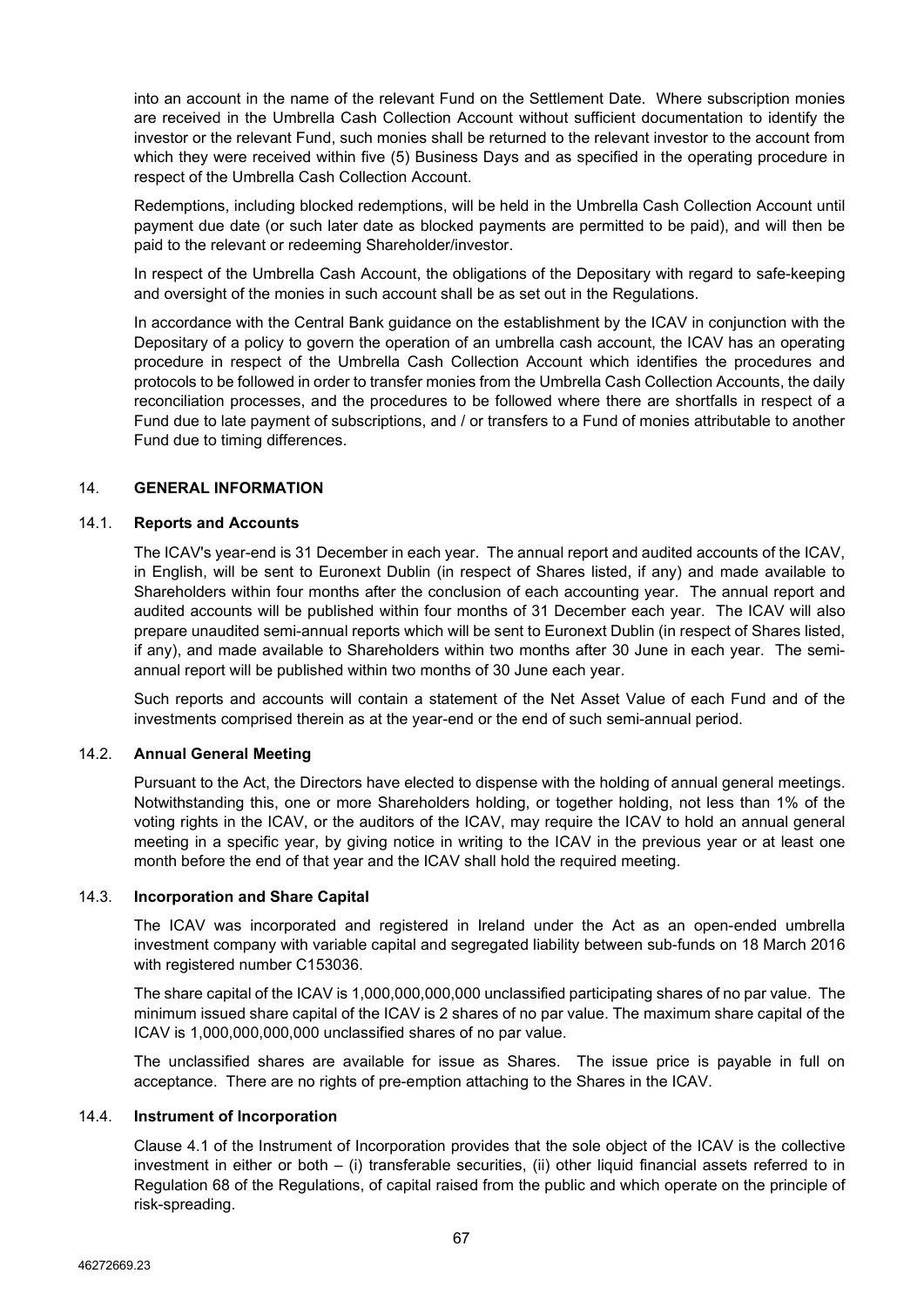The Instrument of Incorporation contains provisions to the following effect:

# **Directors' Authority To Allot Shares**

The Directors are generally and unconditionally authorised to exercise all powers of the ICAV to allot relevant securities, including fractions thereof, up to an amount equal to the authorised but as yet unissued share capital of the ICAV;

# **Variation of Rights**

The rights attached to any class may, be varied or abrogated with the consent in writing of the holders of three-fourths in number of the issued Shares of that class, or with the sanction of a special resolution passed at a separate general meeting of the holders of the Shares of the class, and may be so varied or abrogated either whilst the ICAV is a going concern or during or in contemplation of a winding-up. The quorum at any such separate general meeting, other than an adjourned meeting, shall be two persons present in person or by proxy and the quorum at an adjourned meeting shall be one person holding Shares of the class in question or his proxy;

# **Voting Rights**

Subject to any rights or restrictions for the time being attached to any class or classes of Shares, on a show of hands every holder who is present in person or by proxy shall have one vote and the holder(s) of subscriber shares present in person or by proxy shall have one vote in respect of all the subscriber shares in issue and on a poll every holder present in person or by proxy shall have one vote for every Share of which he is the holder and every holder of a subscriber share present in person or by proxy shall have one vote in respect of his holding of subscriber shares. Holders who hold a fraction of a Share may not exercise any voting rights, whether on a show of hands or on a poll, in respect of such fraction of a Share;

# **Alteration of Share Capital**

The ICAV may from time to time by ordinary resolution increase the share capital by such amount and/or number as the resolution may prescribe;

The ICAV may also by ordinary resolution:

- $(i)$ consolidate and divide all or any of its share capital into Shares of larger amounts;
- $(ii)$ subdivide its Shares, or any of them, into Shares of smaller amounts or value;
- $(iii)$ cancel any Shares which, at the date of the passing of the resolution, have not been taken or agreed to be taken by any person and reduce the amount of its authorised share capital by the amount of the Shares so cancelled; or
- redenominate the currency of any class of Shares;  $(iv)$

## **Directors' Interests**

Provided that the nature and extent of his interest shall be disclosed as set out below, no Director or intending Director shall be disqualified by his office from contracting with the ICAV nor shall any such contract or any contract or arrangement entered into by or on behalf of any other ICAV in which any Director shall be in any way interested be avoided nor shall any Director so contracting or being so interested be liable to account to the ICAV for any profit realised by any such contract or arrangement by reason of such Director holding that office or of the fiduciary relationship thereby established.

The nature of a Director's interest must be declared by him at the meeting of the Directors at which the question of entering into the contract or arrangement is first taken into consideration, or if the Director was not at the date of that meeting interested in the proposed contract or arrangement at the next meeting of the Directors held after he became so interested, and in a case where the Director becomes interested in a contract or arrangement after it is made, at the first meeting of the Directors held after he becomes so interested.

A Director shall not vote at a meeting of the Directors or of any committee established by the Directors on any resolution concerning a matter in which he has, directly or indirectly, an interest which is material (other than an interest arising by virtue of his interest in Shares or debentures or other securities or otherwise in or through the ICAV) or a duty which conflicts or may conflict with the interests of the ICAV.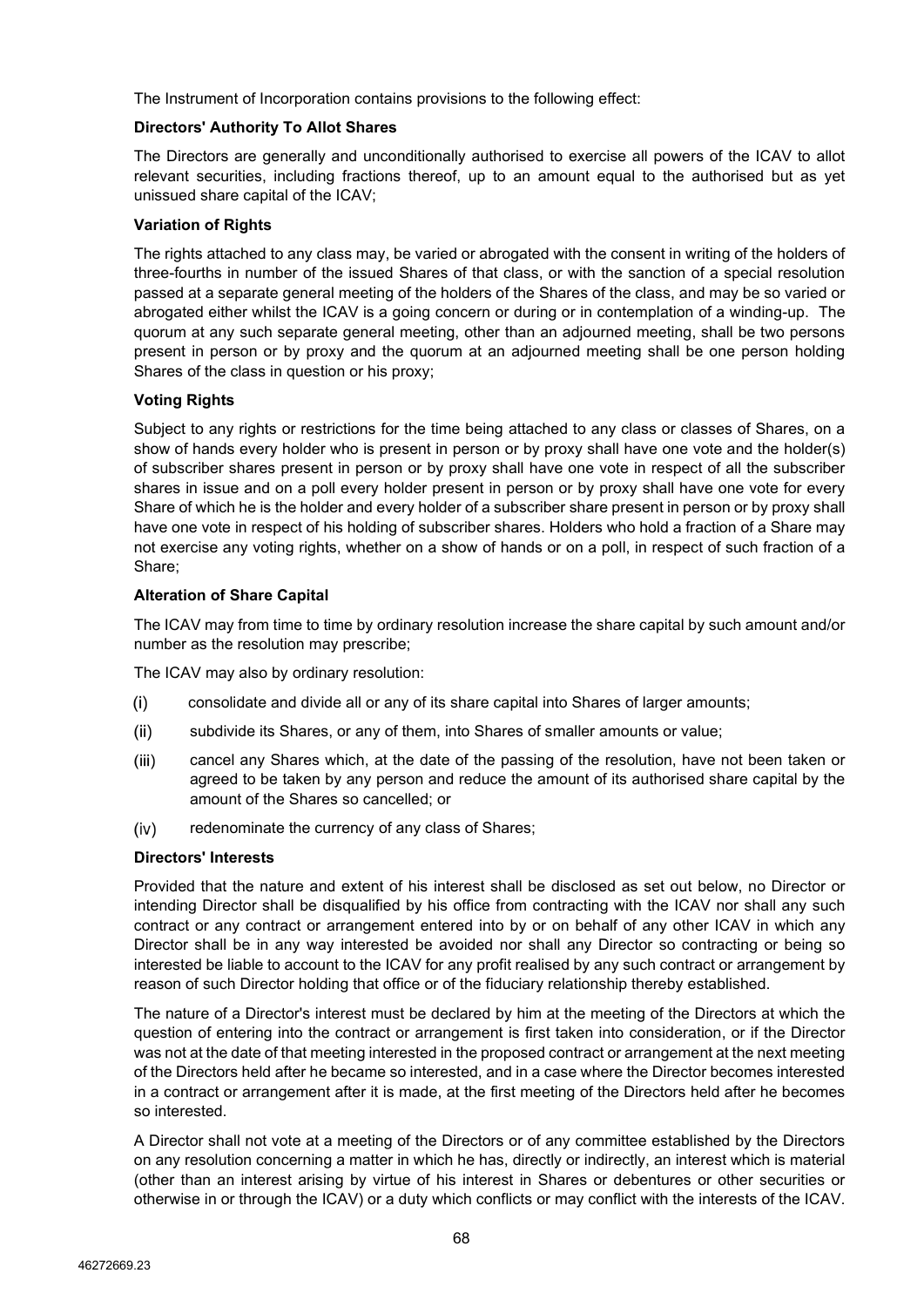A Director shall not be counted in the quorum present at a meeting in relation to any such resolution on which he is not entitled to vote.

A Director shall be entitled to vote (and be counted in the quorum) in respect of any resolutions concerning any of the following matters, namely:-

- $(i)$ the giving of any security, guarantee or indemnity to him in respect of money lent by him to the ICAV or any of its subsidiary or associated companies or obligations incurred by him at the request of or for the benefit of the ICAV or any of its subsidiary or associated companies;
- $(ii)$ the giving of any security, guarantee or indemnity to a third party in respect of a debt or obligation of the ICAV or any of its subsidiary or associated companies for which he himself has assumed responsibility in whole or in part and whether alone or jointly with others under a guarantee or indemnity or by the giving of security;
- $(iii)$ any proposal concerning any offer of shares or debentures or other securities of or by the ICAV or any of its subsidiary or associated companies for subscription, purchase or exchange in which offer he is or is to be interested as a participant in the underwriting or sub-underwriting thereof; or
- any proposal concerning any other ICAV in which he is interested, directly or indirectly and  $(iv)$ whether as an officer or shareholder or otherwise howsoever.

#### **Borrowing Powers**

The Directors (or the Manager or its delegates) may exercise all of the powers of the ICAV to borrow or raise money and to mortgage, or charge its undertaking, property and assets (both present and future) and uncalled capital or any part thereof provided that all such borrowings shall be within the limits and conditions laid down by the Central Bank;

#### **Delegation to Committee**

The Directors may delegate any of their powers to any committee consisting of Directors. Any such delegation may be made subject to any conditions the Directors may impose, and either collaterally with or to the exclusion of their own powers and may be revoked. Subject to any such conditions, the proceedings of a committee with two or more members shall be governed by the provisions of the Instrument of Incorporation regulating the proceedings of Directors so far as they are capable of applying;

#### **Retirement of Directors**

No Director shall be required to retire by rotation and no Director shall be required to retire on account of age;

#### **Directors' Remuneration**

Unless and until otherwise determined from time to time by the ICAV in general meeting, the ordinary remuneration of each Director shall be determined from time to time by resolution of the Directors. Any Director who is appointed as an executive director (including for this purpose the office of chairman or deputy chairman) or who serves on any committee, or who otherwise performs services which in the opinion of the Directors are outside the scope of the ordinary duties of a Director, may be paid such extra remuneration by way of fees, commission or otherwise as the Directors may determine. Any such remuneration of the directors will be set out under the heading "FEES AND EXPENSES". The Directors may be paid all travelling, hotel and other out-of-pocket expenses properly incurred by them in connection with their attendance at meetings of the Directors or committees established by the Directors or general meetings or separate meetings of the holders of any class of Shares of the ICAV or otherwise in connection with the discharge of their duties;

#### **Transfer of Shares**

Subject to the restrictions set out below, the Shares of any holder may be transferred by instrument in writing in any usual or common form or any other form, which the Directors may approve.

The Directors in their absolute discretion and without assigning any reason therefor may decline to register any transfer of a Share to a U.S. Person (other than pursuant to an exemption available under the laws of the United States), any person who, by holding Shares, would appear to be in breach of any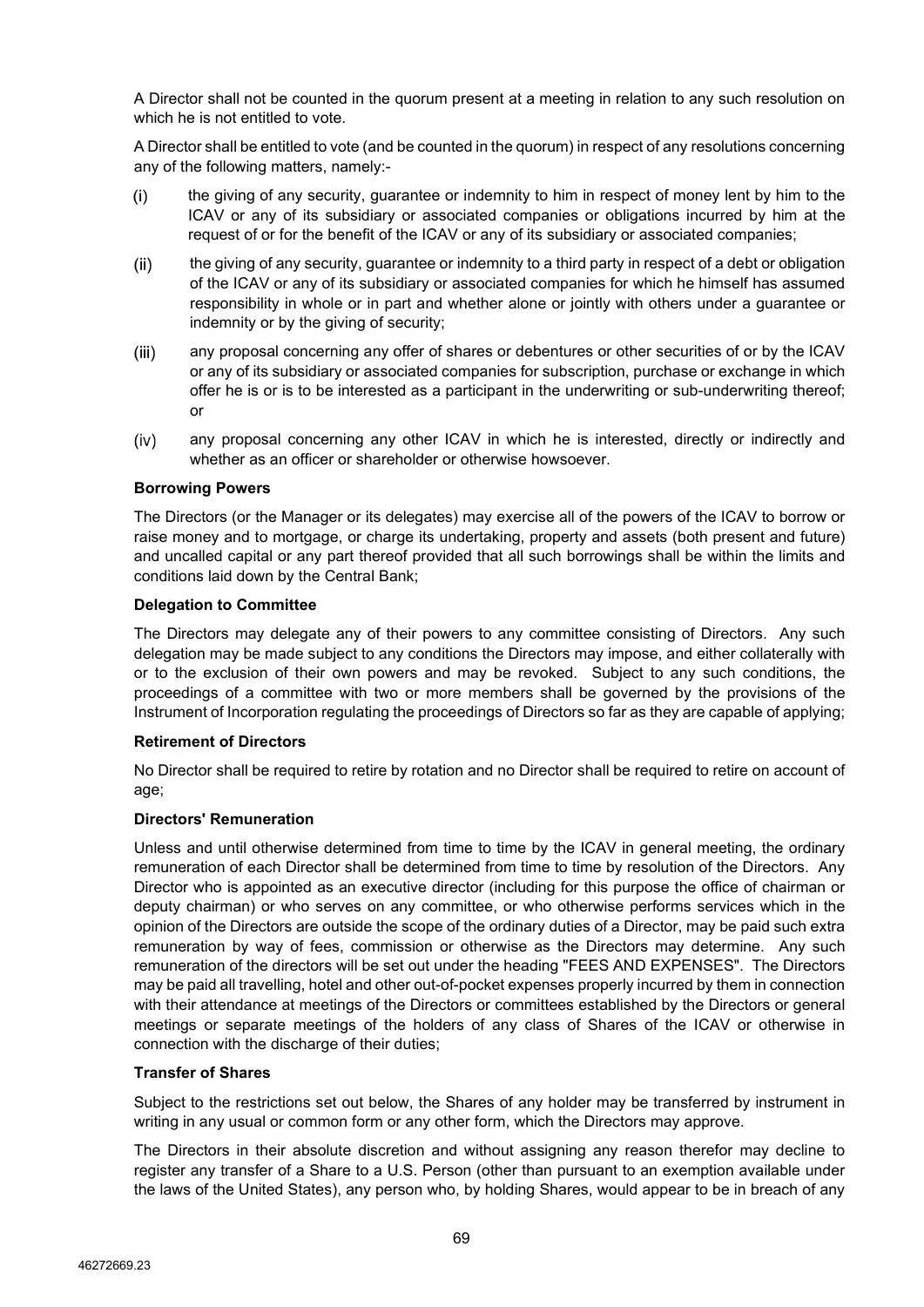law or requirement of any country or governmental authority or by virtue of which such person is not qualified to hold such Shares or might result in the ICAV incurring any liability to taxation or suffering pecuniary legal or material administrative disadvantages or being in breach of any law or regulation which the ICAV might not otherwise have incurred, suffered or breached, any transfer to an individual under the age of 18, any transfer to or by a minor or a person of unsound mind, any transfer unless the transferee of such Shares would following such transfer be the holder of Shares with a value at the then current subscription price equal to or greater than the Minimum Initial Investment Amount, any transfer in circumstances where as a result of such transfer the transferor or transferee would hold less than the Minimum Shareholding and any transfer in regard to which any payment of taxation remains outstanding.

The Directors may decline to recognise any instrument of transfer unless it is accompanied by the certificate for the Shares to which it relates (if issued and such other evidence as the Directors may require to show the right of the transferor to make the transfer), is in respect of one class of Share only, is in favour of not more than four transferees and is lodged at the registered office or at such other place as the Directors may appoint. The Directors may decline to register any transfer of Shares unless the transferor and the transferee have provided the Administrator with such evidence of their identities as the Administrator may reasonably require;

## **Right of Repurchase**

Shareholders have the right to request the ICAV to repurchase their Shares in accordance with the provisions of the Instrument of Incorporation;

#### **Dividends**

The Instrument of Incorporation permits the Directors to declare such dividends on any class of Shares as appear to the Directors to be justified by the profits of the relevant Fund. Any dividend unclaimed for six years from the date of declaration of such dividend shall be forfeited and shall revert to the relevant Fund;

#### **Funds**

The Directors are required to establish a separate portfolio of assets for each Fund created by the ICAV from time to time, to which the following shall apply:

- $(i)$ for each Fund the ICAV shall keep separate books and records in which all transactions relating to the relevant Fund shall be recorded and, in particular, the proceeds from the allotment and issue of Shares of each class in the Fund, and the investments and the liabilities and income and expenditure attributable thereto shall be applied to such Fund subject to the provisions of the Instrument of Incorporation;
- any asset derived from any other asset(s) (whether cash or otherwise) comprised in any Fund,  $(ii)$ shall be applied in the books and records of the ICAV to the same Fund as the asset from which it was derived and any increase or diminution in the value of such an asset shall be applied to the relevant Fund;
- $(iii)$ in the event that there are any assets of the ICAV which the Directors do not consider are attributable to a particular Fund or Funds, the Directors shall, with the approval of the Depositary, allocate such assets to and among any one or more of the Funds in such manner and on such basis as they, in their discretion, deem fair and equitable; and the Directors shall have the power to and may at any time and from time to time, with the approval of the Depositary, vary the basis in relation to assets previously allocated; and
- $(iv)$ each Fund shall be charged with the liabilities, expenses, costs, charges or reserves of the ICAV in respect of or attributable to that Fund;

## **Fund Exchanges**

Subject to the provisions of the Instrument of Incorporation, a Shareholder holding Shares in any class in a Fund on any Dealing Day shall have the right from time to time to exchange all or any of such Shares for Shares of another class (such class being either an existing class or a class agreed by the Directors to be brought into existence with effect from that Dealing Day);

## **Winding Up**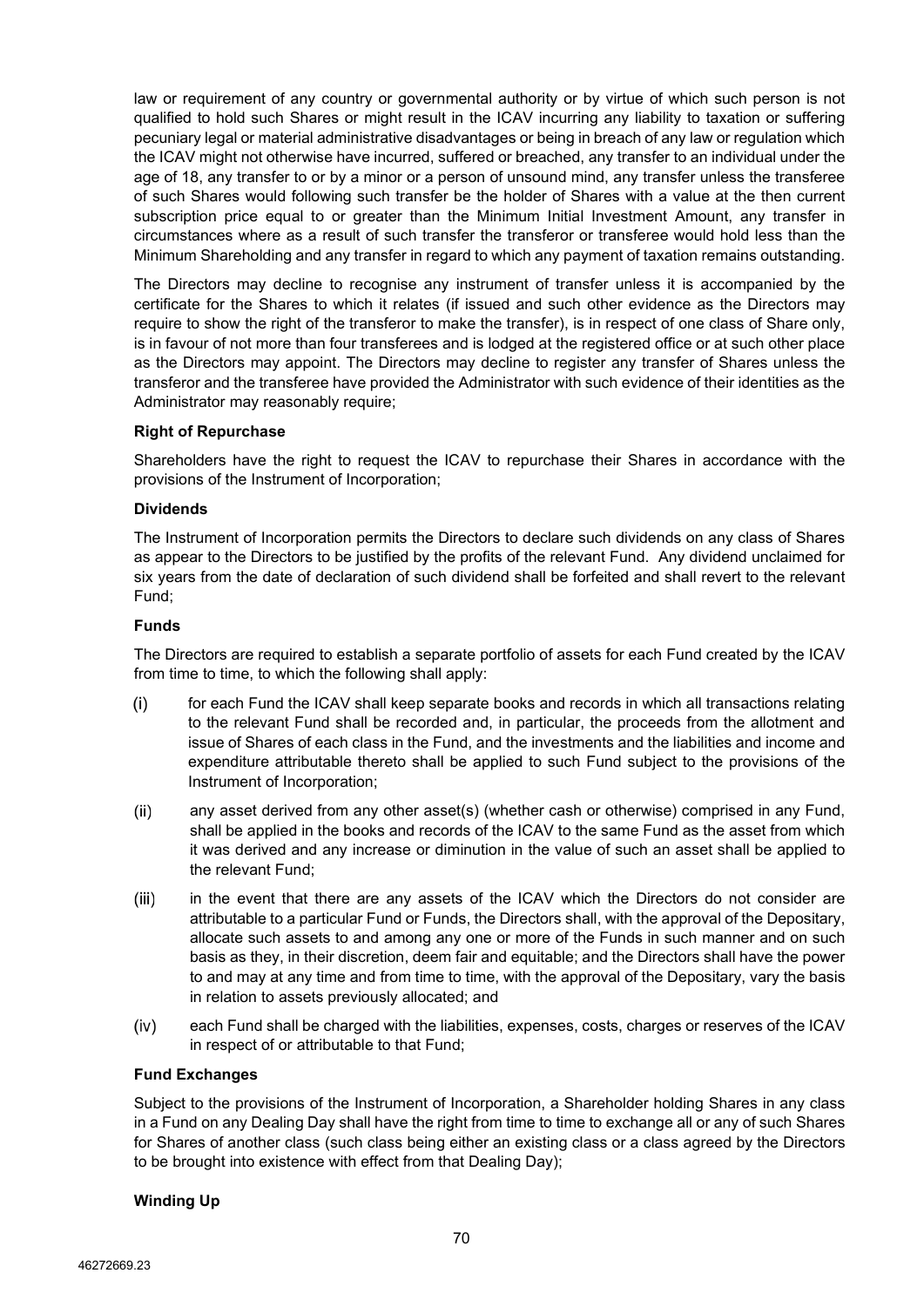The Instrument of Incorporation contains provisions to the following effect:

- $(i)$ If the ICAV shall be wound up the liquidator shall, subject to the provisions of the Act, apply the assets of each Fund in such manner and order as he thinks fit in satisfaction of creditors' claims relating to that Fund, provided that rules in relation to segregated liability between Funds apply;
- $(ii)$ The assets available for distribution amongst the holders shall be applied as follows: first the proportion of the assets in a Fund attributable to each class of Share shall be distributed to the holders of Shares in the relevant class in the proportion that the number of Shares held by each holder bears to the total number of Shares relating to each such class of Shares in issue as at the date of commencement to wind up; secondly, in the payment to the holder(s) of the subscriber shares of sums up to the notional amount paid thereon out of the assets of the ICAV not attributable to any class of Share. In the event that there are insufficient assets to enable such payment in full to be made, no recourse shall be had to the assets of the ICAV attributable to each class of Share; and thirdly, any balance then remaining and not attributable to any of the classes of Shares shall be apportioned pro-rata as between the classes of Shares based on the Net Asset Value attributable to each class of Shares as at the date of commencement to wind up and the amount so apportioned to a class shall be distributed to holders pro-rata to the number of Shares in that class of Shares held by them; and
- $(iii)$ If the ICAV shall be wound up (whether the liquidation is voluntary, under supervision or by the court) the liquidator may, with the authority of a special resolution of the relevant holders and any other sanction required by the Companies Act 2014, divide among the holders of Shares of any class or classes in specie the whole or any part of the assets of the ICAV and whether or not the assets shall consist of property of a single kind, and may for such purposes set such value as he deems fair upon any one or more class or classes of property, and may determine how such division shall be carried out as between all the holders of Shares or different classes of Shares. The liquidator may, with the like authority, vest any part of the assets in trustees upon such trusts for the benefit of holders as the liquidator, with the like authority, shall think fit, and the liquidation of the ICAV may be closed and the ICAV dissolved, but so that no holder shall be compelled to accept any assets in respect of which there is a liability. A holder may require the liquidator instead of transferring any asset in specie to him/her, to arrange for a sale of the assets and for payment to the holder of the net proceeds of same.
- $(iv)$ A Fund may be wound up pursuant to section 37 of the Act and in such event the provisions reflected in this paragraph [14](#page-66-0) shall apply mutatis mutandis.

# **Share Qualification**

The Instrument of Incorporation does not contain a share qualification for Directors.

## 14.5. **Directors' Interests**

Stuart Donald is a Director of the ICAV and an employee of Aegon Asset Management UK plc as Sub-Distributor. Mike Kirby is a director of KB Associates which has been engaged by the Company and the Manager to provide certain monitoring, reporting and other services relevant to the ICAV and is in receipt of remuneration and out of pocket expenses for such services.

# 14.6. **Material Contracts**

The following contracts have been entered into otherwise than in the ordinary course of the business intended to be carried on by the ICAV and are or may be material:

14.6.1. **The Depositary Agreement** the material terms of which are set out in the Depositary section above. This Agreement provides that it will continue in force unless and until terminated by either party giving not less than 90 days' prior written notice to the other(s), although termination may be immediate in certain circumstances, such as the insolvency of the Depositary. Upon an (envisaged) removal or resignation of the Depositary, the ICAV shall with due observance of the applicable requirements of the Central Bank and in accordance with applicable law, rules and regulations, appoint a successor depositary. The Depositary may not be replaced without the approval of the Central Bank; The Depositary Agreement is governed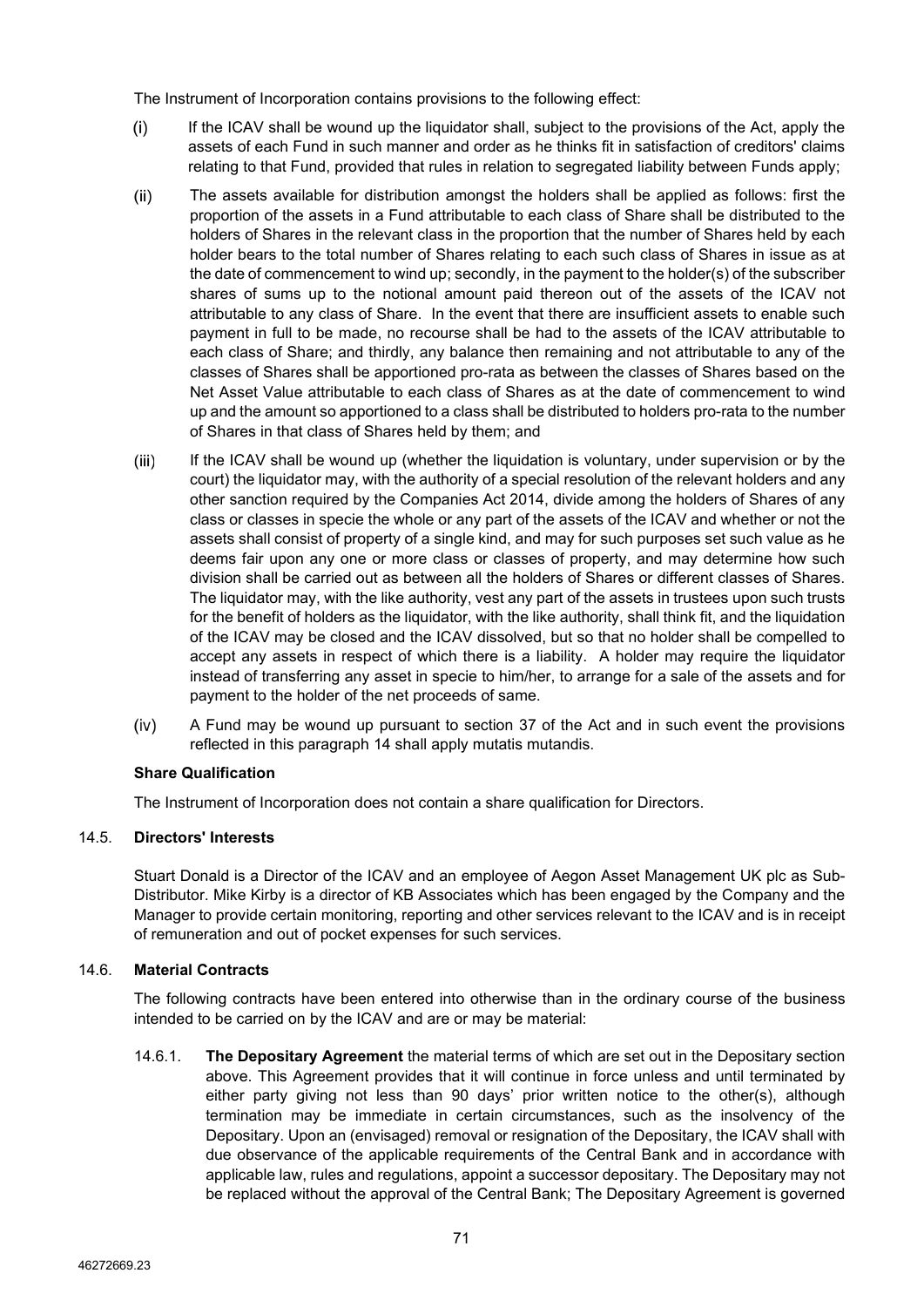by the laws of Ireland and the courts of Ireland shall have non-exclusive jurisdiction to hear any disputes or claims arising out of or in connection with the Depositary Agreement; The Depositary Agreement contains indemnities in favour of the Depositary excluding matters arising by reason of its failure to satisfy its obligation of due skill, care and diligence, or by reason of its negligence, intentional failure or fraud.

- 14.6.2. **The Administration Agreement** which provides that the appointment of the Administrator will continue for an initial term of 12 months (the **Initial Term**) and any 12 month consecutive period where the ICAV extends the duration of the Administration Agreement by giving the Administrator not less than 3 months' written notice; the Agreement may be terminated by the ICAV or the Administrator in accordance with the Administration Agreement; the Administration Agreement contains certain indemnities in favour of the Administrator which are restricted to exclude any liability caused as a result of the negligence, wilful default or fraud of the Administrator.
- 14.6.3. **The Management Agreement** which provides that the appointment of the Manager will be for an initial term of two years and then for successive periods of one year thereafter unless the Manager or Company terminate the Management Agreement by the giving of at least 90 days' notice in writing, such notice to be given on the final day of the initial term or on the final day of any one year extension thereof, although the Management Agreement may be terminated at any time by notice in writing by either party to the other in certain circumstances as described in the Management Agreement. The Management Agreement contains certain indemnities in favour of the Manager which are restricted to exclude matters arising by reasons of the fraud, negligence or wilful default of the Manager in the performance or non-performance by the Manager of its obligations or duties under the Management Agreement.
- 14.6.4. **The Sub-Distribution Agreement** provides that it may be terminated by the Global Distributor or Aegon Asset Management UK plc by giving at least 90 days prior written notice to the other party of such termination, although in certain circumstances the Sub-Distribution Agreement may be terminated at any time by notice in writing by either party to the other; the Sub-Distribution Agreement contains certain indemnities in favour of Aegon Asset Management UK plc which are restricted to exclude claims attributable to the fraud, negligence or wilful default in the performance or non-performance by Aegon Asset Management UK plc of its obligations or of its duties thereunder.

Please refer to each Supplement for details of relevant material contracts (if any) in respect of a Fund.

## 14.7. **Documents for Inspection**

Copies of the following documents may be obtained from the ICAV and inspected at the registered office of the ICAV during usual business hours during a Business Day at the address shown in the Directory section below:

- 14.7.1. the Instrument of Incorporation of the ICAV;
- 14.7.2. the Prospectus (as amended and supplemental to) and the Supplements;
- 14.7.3. the annual and semi-annual reports relating to the ICAV most recently prepared by the Administrator;
- 14.7.4. details of notices sent to Shareholders;
- 14.7.5. the Regulations;
- 14.7.6. the Central Bank UCITS Regulations; and
- 14.7.7. the key investor information documents (**KIID**s).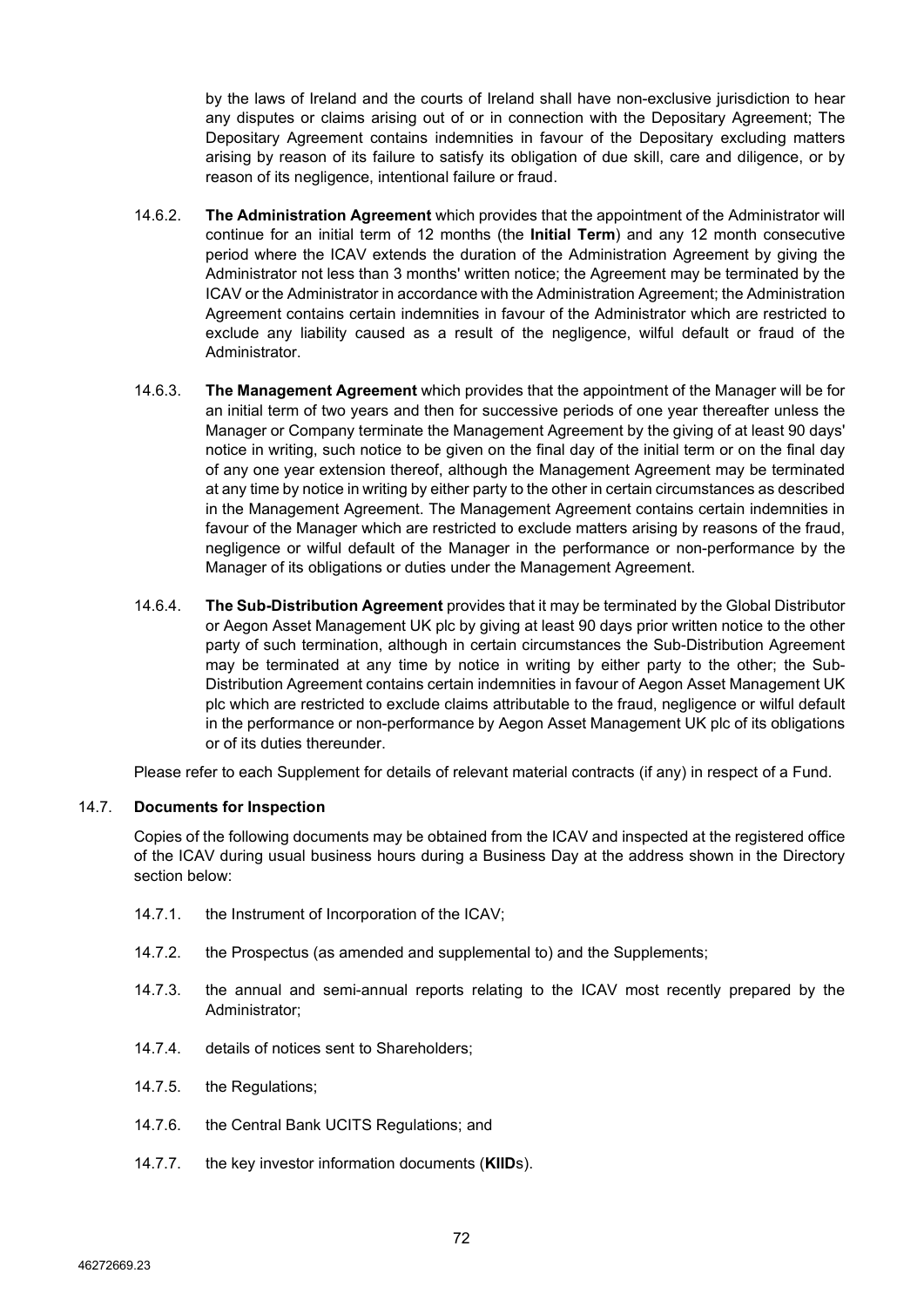Copies of the Instrument of Incorporation of the ICAV (and, after publication thereof, the periodic reports and accounts) may be obtained from the Administrator free of charge.

# 14.8. **Dispute Resolution**

Any person who has a complaint to make about the operation of the ICAV can submit his complaint in writing to the address given below:

Citi Fund Services Transfer Agency 1 North Wall Quay Dublin 1 Ireland

Shareholders may also raise a complaint through the EU Online Dispute Resolution (ODR) portal www.ec.europa.eu/consumers/odr/ if the complaint relates to Shares that were subscribed by electronic means, including via email. Making a complaint will not prejudice your rights to commence legal proceedings.

Further information regarding any compensation scheme or any other investor-compensation scheme of which the Manager or any Fund is a member (including, if relevant, membership through a branch) or any alternative arrangement provided, are also available on request.

# 14.9. **Communications Recording**

Please note that the Manager or the Administrator may record telephone calls and electronic communications for training and monitoring purposes and to confirm investors' instructions. Recordings will be provided on request for a period of at least five years from the date of such recording, or, where requested by a competent regulatory authority, for a period of seven years, where we can identify the call or communication. If you ask us to send you a recording of a particular call, we may ask for further information to help us identify the exact call to which your request relates.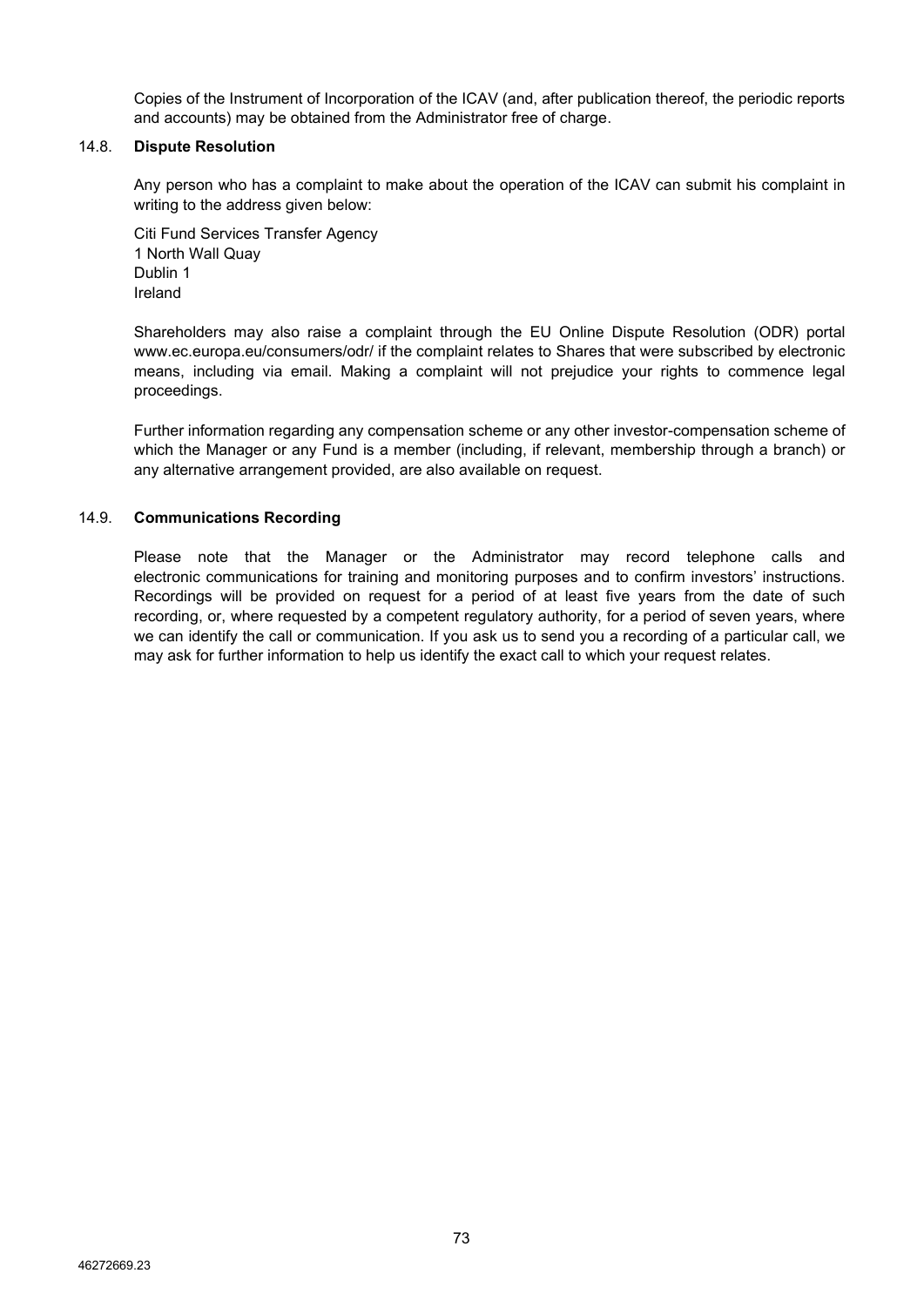#### **SCHEDULE 1 - MARKETS**

Subject to the provisions of the Central Bank UCITS Regulations and with the exception of permitted investments in unlisted securities, the ICAV will only invest in securities listed or traded on the following stock exchanges and regulated markets which meets with the regulatory criteria (regulated, operate regularly, be recognised and open to the public):

- 1 (a) any stock exchange or market in Australia, Austria, Belgium, Bulgaria, Canada, Croatia, Republic of Cyprus, Czech Republic, Denmark, Estonia, Finland, France, Germany, Greece, Hong Kong, Hungary, Iceland, Ireland, Italy, Japan, Latvia, Liechtenstein, Lithuania, Luxembourg, Malta, New Zealand, Norway, Poland, Portugal, Romania, Slovakia, Slovenia, Spain, Sweden, Switzerland, the Netherlands, the United Kingdom and the United States of America.
	- (b) any stock exchange included in the following list:

| <b>Brazil</b>     | Bolsa de Valores de Sao Paulo, Bolsa de Valores de Brasilia, Bolsa de<br>Valores de Bahia-Sergipe - Alagoas, Bolsa de Valores de Extremo Sul,<br>Bolsa de Valores de Parana, Bolsa de Valores de Regional, Bolsa de<br>Valores de Santos, Bolsa de Valores de Pernambuco e Paraiba and<br>Bolsa de Valores de Rio de Janeiro;                                                         |
|-------------------|---------------------------------------------------------------------------------------------------------------------------------------------------------------------------------------------------------------------------------------------------------------------------------------------------------------------------------------------------------------------------------------|
| Channel Islands - | Channel Islands Stock Exchange                                                                                                                                                                                                                                                                                                                                                        |
| China             | Shanghai Stock Exchange and Shenzhen Stock Exchange;                                                                                                                                                                                                                                                                                                                                  |
|                   | Shenzen Stock Exchange                                                                                                                                                                                                                                                                                                                                                                |
| India             | Mumbai Stock Exchange, Madras Stock Exchange, Delhi Stock<br>Exchange, Ahmedabab Stock Exchange, Bangalore Stock Exchange,<br>Cochin Stock Exchange, Guwahati Stock Exchange, Magadh Stock<br>Exchange, Pune Stock Exchange, Hyderabad Stock Exchange,<br>Ludhiana Stock Exchange, Uttar Pradesh Stock Exchange, Calcutta<br>Stock Exchange and the National Stock Exchange of India; |
| Indonesia         | Jakarta Stock Exchange and Surabaya Stock Exchange;                                                                                                                                                                                                                                                                                                                                   |
| Korea             | Korean Stock Exchange;                                                                                                                                                                                                                                                                                                                                                                |
| Malaysia          | Kuala Lumpur Stock Exchange;                                                                                                                                                                                                                                                                                                                                                          |
| Mexico            | Bolsa Mexicana de Valores;                                                                                                                                                                                                                                                                                                                                                            |
| Peru              | Bolsa de Valores de Lima;                                                                                                                                                                                                                                                                                                                                                             |
| Philippines       | Philippines Stock Exchange;                                                                                                                                                                                                                                                                                                                                                           |
| Singapore         | The Stock Exchange of Singapore;                                                                                                                                                                                                                                                                                                                                                      |
| South Africa      | Johannesburg Stock Exchange;                                                                                                                                                                                                                                                                                                                                                          |
| Sri Lanka         | Colombo Stock Exchange;                                                                                                                                                                                                                                                                                                                                                               |
| Taiwan            | Taipei Stock Exchange Corporation;                                                                                                                                                                                                                                                                                                                                                    |
| Thailand          | The Stock Exchange of Thailand;                                                                                                                                                                                                                                                                                                                                                       |
| Turkey            | Istanbul Stock Exchange;                                                                                                                                                                                                                                                                                                                                                              |
| <b>CALL CALL</b>  |                                                                                                                                                                                                                                                                                                                                                                                       |

(c) any of the following:

The market organised by the International Capital Market Association;

The (i) market conducted by banks and other institutions regulated by the Financial Conduct Authority (**FCA**) and subject to the Inter-Professional Conduct provisions of the FCA's Market Conduct Sourcebook and (ii) market in non-investment products which is subject to the guidance contained in the Non-Investment Products Code drawn up by the participants in the London market, including the FCA and the Bank of England;

The market in US government securities conducted by primary dealers regulated by the Federal Reserve Bank of New York and the US Securities and Exchange Commission;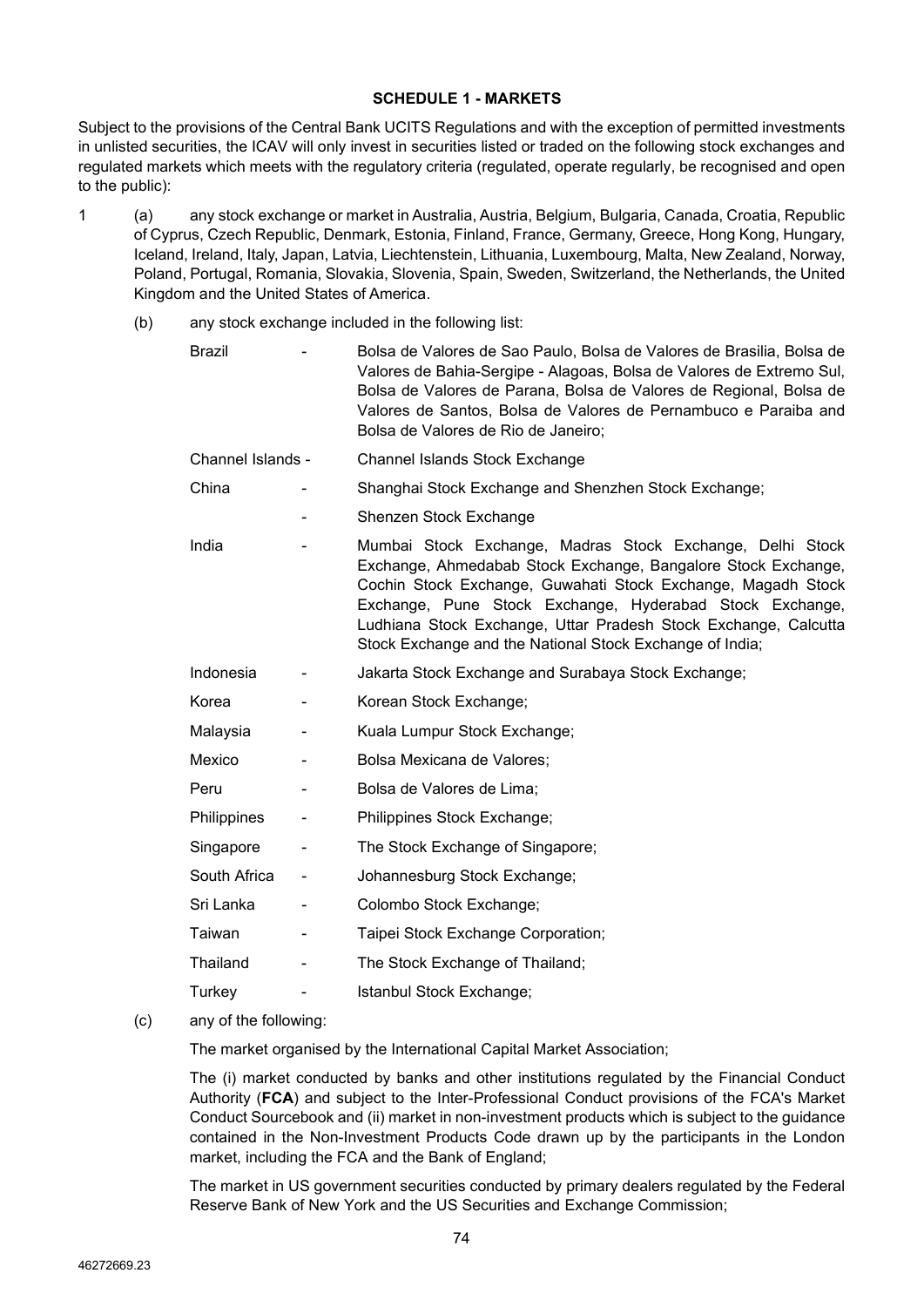The over-the-counter market in the United States conducted by primary and second dealers regulated by the Securities and Exchanges Commission and by the National Association of Securities Dealers (and by banking institutions regulated by the US Comptroller of the Currency, the Federal Reserve System or Federal Deposit Insurance Corporation);

KOSDAQ;

NASDAQ;

SESDAQ;

TAISDAQ/Gretai Market;

The Chicago Board of Trade;

The Chicago Mercantile Exchange;

The Johannesburg Securities Exchange;

The Singapore International Monetary Exchange;

The over-the-counter market in Japan regulated by the Securities Dealers Association of Japan;

The Over-the-Counter market in Canadian Government Bonds as regulated by the Investment Dealers Association of Canada;

The French market for **Titres de Creance Negotiable** (over-the-counter market in negotiable debt instruments);

- 2. In relation to any exchange traded financial derivative contract, any stock exchange on which such contract may be acquired or sold and which is regulated, operates regularly, is recognised and open to the public and which is:
	- (i) located in an EEA Member State;
	- (ii) located in Australia, Canada, Hong Kong, Japan, New Zealand, Switzerland, the United Kingdom or the United States;
	- (iii) the Channel Islands Stock Exchange:
	- $(iv)$  listed at  $(c)$  above.
- 3. The stock exchanges and regulated markets described above are set out herein in accordance with the requirements of the Central Bank which does not issue a list of approved markets.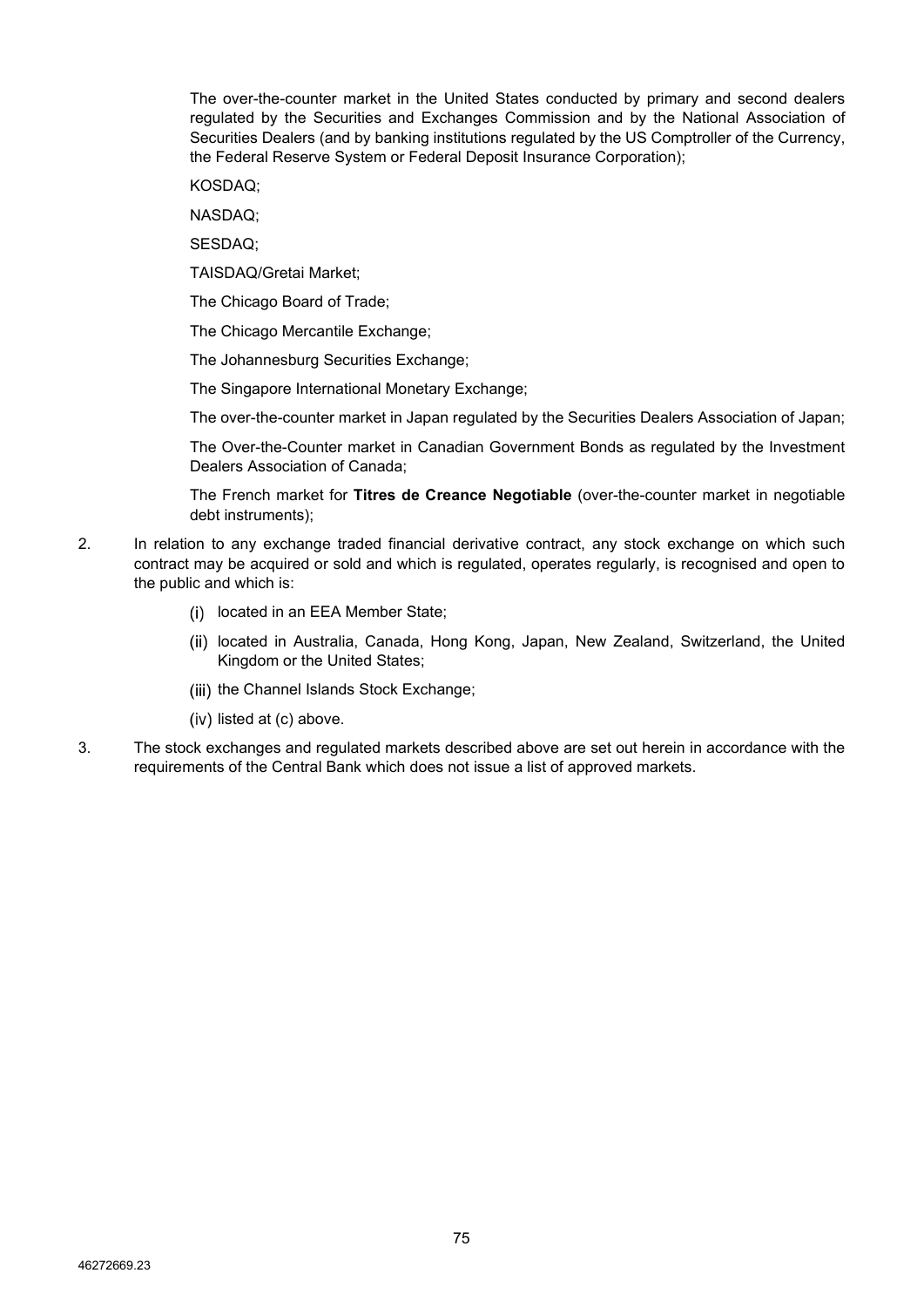# **SCHEDULE 2 – SUB-DELEGATES**

As at the date of this Prospectus, the sub-delegates used by the Depositary in various markets are as follows:

| <b>Country</b>                                 | <b>Citibank NA</b>                                                                                          |
|------------------------------------------------|-------------------------------------------------------------------------------------------------------------|
| <b>Argentina</b>                               | The branch of Citibank N.A., in the Republic of Argentina                                                   |
| <b>Australia</b>                               | Citigroup Pty. Limited                                                                                      |
| <b>Austria</b>                                 | Citibank Europe Plc                                                                                         |
| <b>Bahrain</b>                                 | Citibank, N.A., Bahrain Branch                                                                              |
| <b>Bangladesh</b>                              | Citibank, N.A., Bangaldesh Branch                                                                           |
| <b>Belgium</b>                                 | Citibank Europe plc                                                                                         |
| <b>Bermuda</b>                                 | The Hong Kong & Shanghai Banking Corporation Limited acting through<br>its agent, HSBC Bank Bermuda Limited |
| Bosnia-Herzegovina<br>(Sarajevo)               | UniCredit Bank d.d.                                                                                         |
| Bosnia-Herzegovina: Srpska<br>(Banja Luka)     | UniCredit Bank d.d.                                                                                         |
| <b>Botswana</b>                                | Standard Chartered Bank of Botswana Limited                                                                 |
| <b>Brazil</b>                                  | Citibank, N.A., Brazilian Branch                                                                            |
| <b>Bulgaria</b>                                | Citibank Europe plc Bulgaria Branch                                                                         |
| Canada                                         | Citibank Canada                                                                                             |
| <b>Chile</b>                                   | Banco de Chile                                                                                              |
| <b>China A Shares</b>                          | Citibank (China) Co., Ltd (China A shares)                                                                  |
| China B Shanghai                               | Citibank, N.A., Hong Kong Branch (For China B shares)                                                       |
| China B Shenzhen                               | Citibank, N.A., Hong Kong Branch (For China B shares)                                                       |
| <b>China Hong Kong Stock</b><br><b>Connect</b> | Citibank, N.A., Hong Kong Branch                                                                            |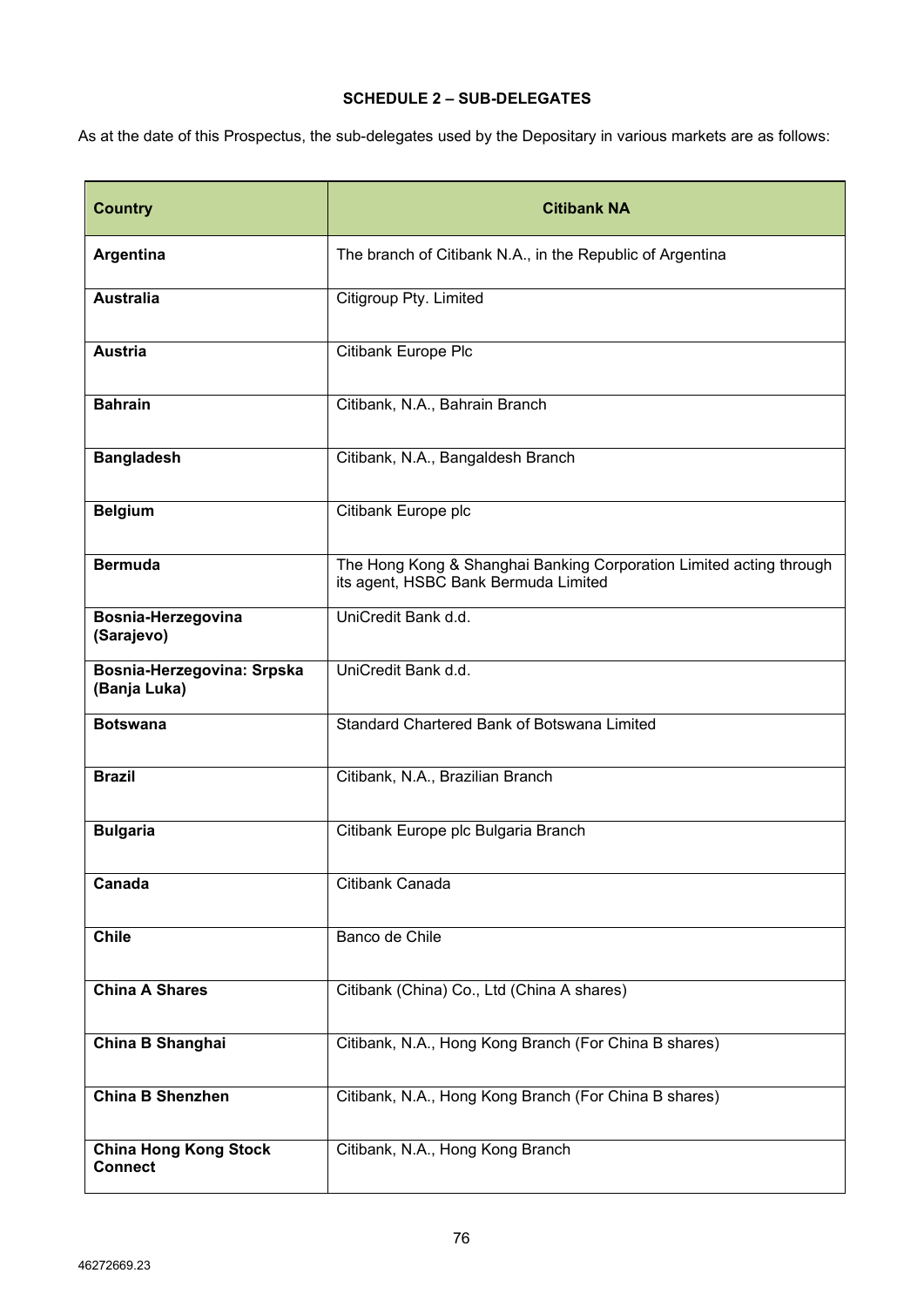| <b>Clearstream ICSD</b> | Clearstream Banking S.A.                                              |
|-------------------------|-----------------------------------------------------------------------|
| Colombia                | Cititrust Colombia S.A. Sociedad Fiduciaria                           |
| <b>Costa Rica</b>       | Banco Nacional de Costa Rica                                          |
| Croatia                 | Privedna banka Zagreb d.d.                                            |
| <b>Cyprus</b>           | Citibank Europe plc, Greece Branch                                    |
| <b>Czech Republic</b>   | Citibank Europe plc, organizacni slozka                               |
| <b>Denmark</b>          | Citibank Europe plc                                                   |
| Egypt                   | Citibank, N.A., Egypt                                                 |
| <b>Estonia</b>          | Swedbank AS                                                           |
| <b>Euroclear</b>        | Euroclear Bank SA/NV                                                  |
| <b>Finland</b>          | Nordea Bank AB (publ), Finnish Branch                                 |
| <b>France</b>           | Citibank Europe plc                                                   |
| Georgia                 | <b>JSC Bank of Georgia</b>                                            |
| Germany                 | Citibank Europe plc                                                   |
| Ghana                   | Standard Chartered Bank of Ghana Limited                              |
| <b>Greece</b>           | Citibank Europe plc, Greece Branch                                    |
| <b>Hong Kong</b>        | Citibank NA Hong Kong Branch                                          |
| Hungary                 | Citibank Europe plc Hungarian Branch Office                           |
| Iceland                 | Citibank is a direct member of Clearstream Banking, which is an ICSD. |
| India                   | Citibank NA Mumbai Branch                                             |
| Indonesia               | Citibank, N.A., Jakarta Branch                                        |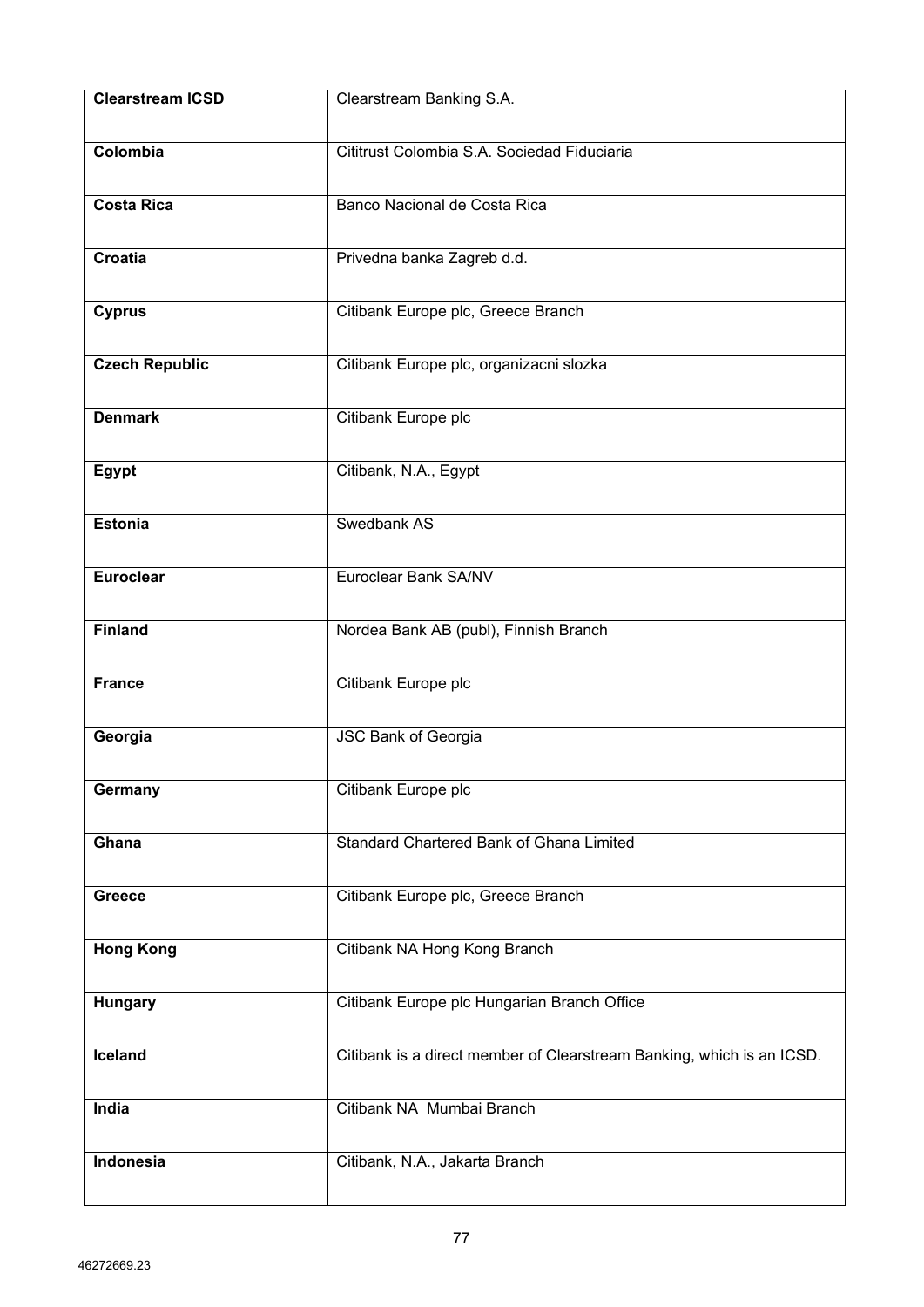| <b>Ireland</b>     | Citibank NA London Branch                                                               |
|--------------------|-----------------------------------------------------------------------------------------|
| <b>Israel</b>      | Citibank, N.A., Israel Branch                                                           |
| <b>Italy</b>       | Citibank Europe plc                                                                     |
| Jamaica            | Scotia Investments Jamaica Limited                                                      |
| Japan              | Citibank N.A. Tokyo Branch                                                              |
| Jordan             | Standard Chartered Bank Jordan Branch                                                   |
| Kenya              | Standard Chartered Bank Kenya Limited                                                   |
| Korea (South)      | Citibank Korea Inc.                                                                     |
| Kuwait             | Citibank NA Kuwait Branch                                                               |
| Latvia             | Swedbank AS, based in Estonia and acting through its Latvian branch,<br>Swedbank AS     |
| Lithuania          | Swedbank AS, based in Estonia and acting through its Lithuanian<br>branch "Swedbank" AB |
| Luxembourg         | only offered through the ICSDs- Euroclear & Clearstream                                 |
| <b>Macedonia</b>   | Raiffeisen Bank International AG                                                        |
| <b>Malaysia</b>    | <b>Citibank Berhad</b>                                                                  |
| <b>Malta</b>       | Citibank is a direct member of Clearstream Banking, which is an ICSD.                   |
| <b>Mauritius</b>   | The Hong Kong & Shanghai Banking Corporation Limited                                    |
| <b>Mexico</b>      | Banco Nacional de Mexico, S.A.                                                          |
| <b>Morocco</b>     | Citibank Maghreb                                                                        |
| <b>Netherlands</b> | Citibank Europe plc                                                                     |
| <b>New Zealand</b> | Citibank, N.A., New Zealand Branch                                                      |
| Nigeria            | Citibank Nigeria Limited                                                                |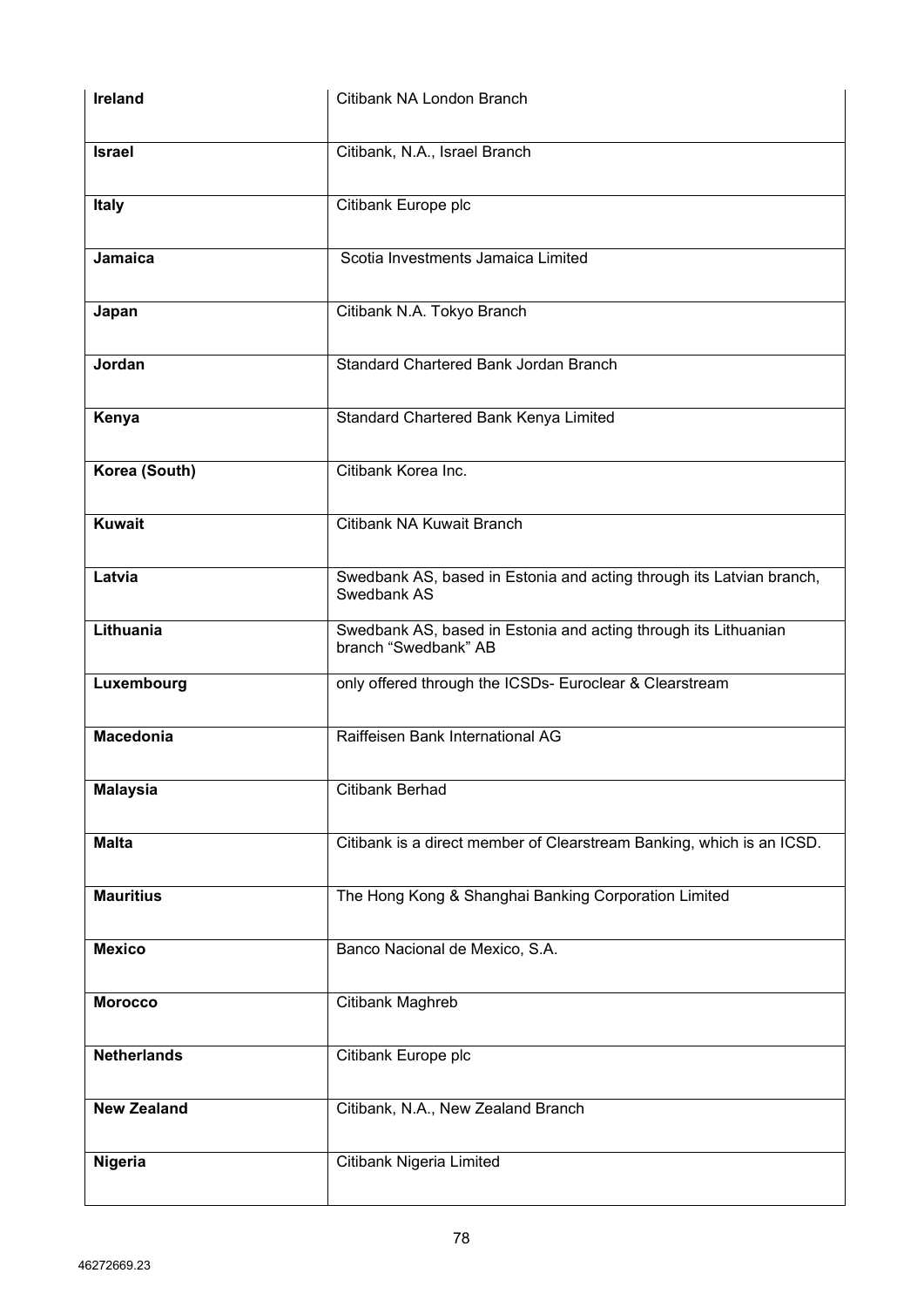| <b>Norway</b>          | Citibank Europe Plc                                                                                             |
|------------------------|-----------------------------------------------------------------------------------------------------------------|
| Oman                   | The Hong Kong & Shanghai Banking Corporation Limited acting through<br>its agent, HSBC Bank Oman S.A.O.G        |
| <b>Pakistan</b>        | Citibank, N.A., Citibank Europe Plc Pakistan Branch                                                             |
| Panama                 | Citibank, N.A., Panama Branch                                                                                   |
| Peru                   | Citibank del Peru S.A                                                                                           |
| <b>Philippines</b>     | Citibank, N.A., Philippine Branch                                                                               |
| Poland                 | Bank Handlowy w Warszawie SA                                                                                    |
| Portugal               | Citibank Europe Plc                                                                                             |
| Qatar                  | The Hong Kong & Shanghai Banking Corporation Limited acting through<br>its agent, HSBC Bank Middle East Limited |
| Romania                | Citibank Europe plc, Dublin - Romania Branch                                                                    |
| <b>Russia</b>          | <b>AO Citibank</b>                                                                                              |
| Saudi Arabia           | The Hong Kong & Shanghai Banking Corporation Limited acting through<br>its agent, HSBC Saudi Arabia Ltd.        |
| <b>Serbia</b>          | UniCredit Bank Srbija a.d.                                                                                      |
| <b>Singapore</b>       | Citibank, N.A., Singapore Branch                                                                                |
| <b>Slovak Republic</b> | Citibank Europe plc pobocka zahranicnej banky                                                                   |
| Slovenia               | UniCredit Banka Slovenia d.d. Ljubljana                                                                         |
| <b>South Africa</b>    | Citibank NA South Africa branch                                                                                 |
| <b>Spain</b>           | Citibank Europe plc,                                                                                            |
| <b>Sri Lanka</b>       | Citibank, N.A., Sri Lanka Branch                                                                                |
| <b>Sweden</b>          | Citibank Europe plc, Sweden Branch                                                                              |
| <b>Switzerland</b>     | Citibank NA London branch                                                                                       |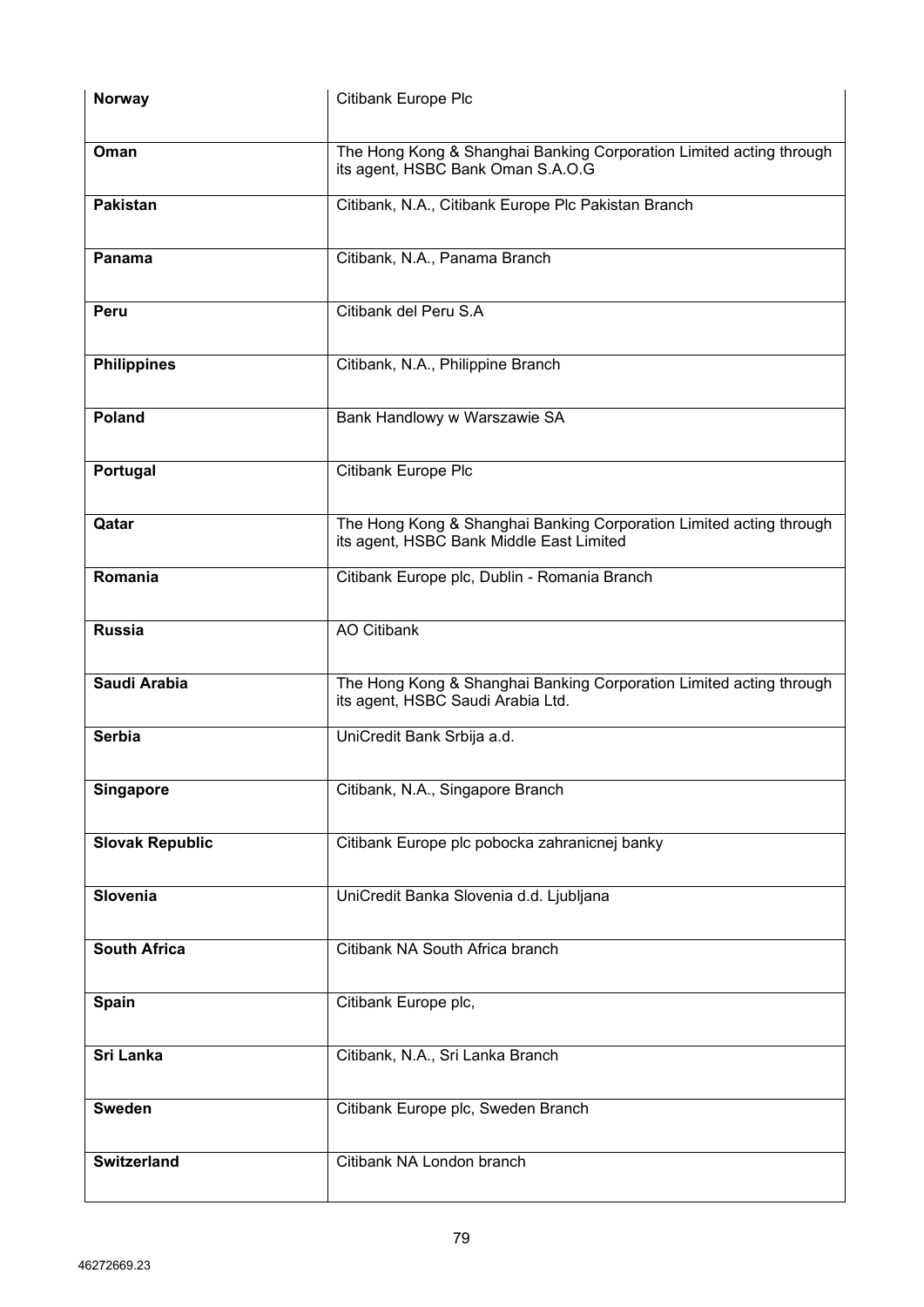| <b>Taiwan</b>                                       | <b>Citibank Taiwan Limited</b>                                                           |
|-----------------------------------------------------|------------------------------------------------------------------------------------------|
| <b>Tanzania</b>                                     | Standard Bank of South Africa acting through its affiiliate Stanbic Bank<br>Tanzania Ltd |
| <b>Thailand</b>                                     | Citibank, N.A. Bangkok Branch                                                            |
| <b>Tunisia</b>                                      | Union Internationale de Banques                                                          |
| <b>Turkey</b>                                       | Citibank, A.S.                                                                           |
| <b>Uganda</b>                                       | Standard Chartered Bank of Uganda Limited                                                |
| <b>Ukraine</b>                                      | <b>JSC Citibank</b>                                                                      |
| <b>UAE- Abu Dhabi Securities</b><br><b>Exchange</b> | Citibank NA UAE                                                                          |
| <b>United Arab Emirates DFM</b>                     | Citibank NA UAE                                                                          |
| <b>United Arab Emirates</b><br><b>NASDAQ Dubai</b>  | Citibank NA UAE                                                                          |
| <b>United Kingdom</b>                               | Citibank NA London branch                                                                |
| <b>United States</b>                                | <b>Citibank NA New York offices</b>                                                      |
| <b>Uruguay</b>                                      | Banco Itau Uruguay S.A.                                                                  |
| <b>Vietnam</b>                                      | Citibank NA Hanoi Branch                                                                 |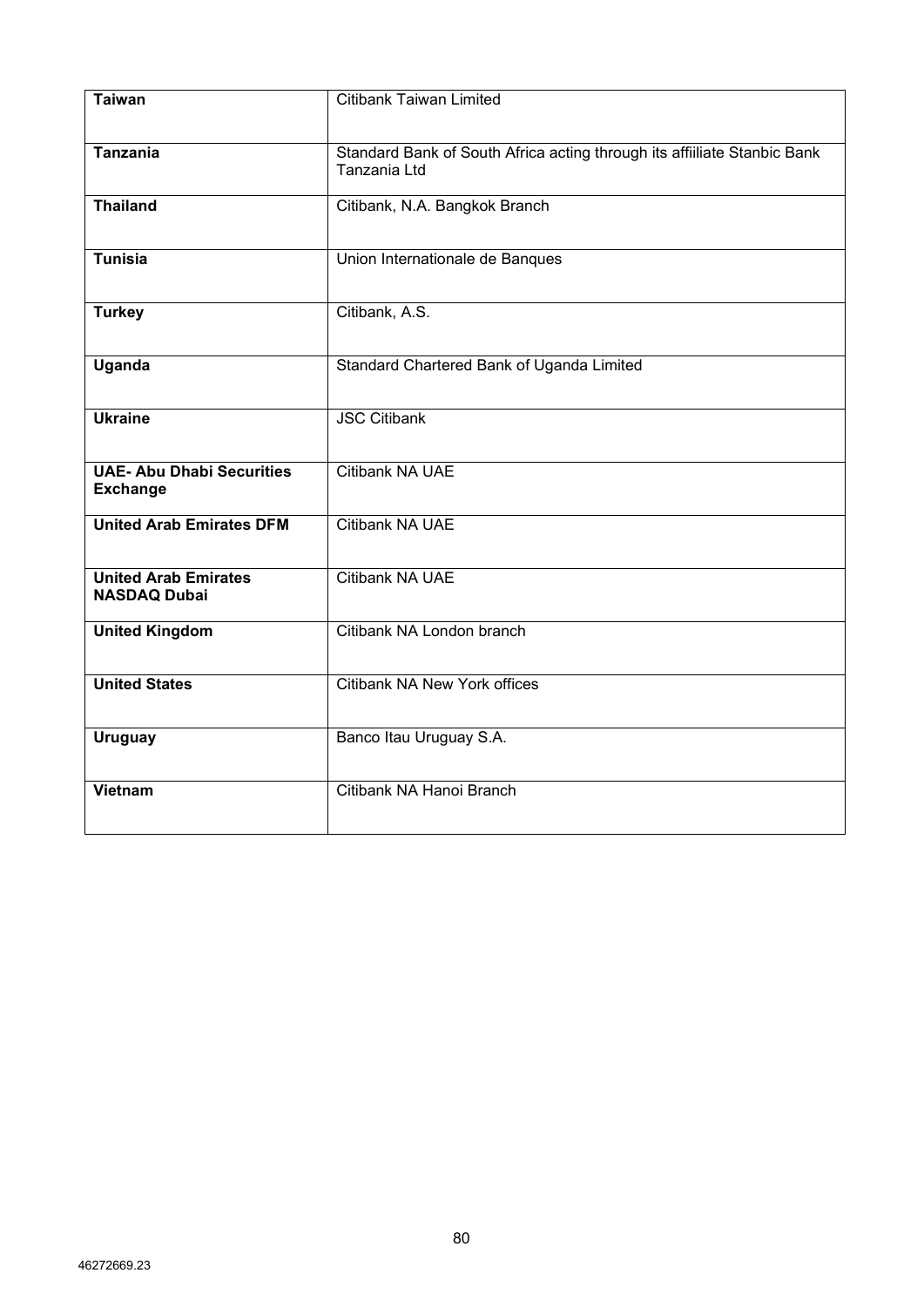# **SCHEDULE 3 – ADDITIONAL INFORMATION FOR SWISS INVESTORS**

## **Swiss Representative:**

CACEIS (Switzerland) SA, Route de Signy 35, 1260 Nyon, Switzerland.

# **Swiss Paying Agent:**

CACEIS Bank, Paris, succursale de Nyon / Suisse, Route de Signy 35, 1260 Nyon, Switzerland.

#### **Publications:**

The Net Asset Value of the Shares of each Fund, together with an indication "commissions excluded" will be published daily on www.fundinfo.com.

Publications in Switzerland relating to the ICAV or the Fund(s), in particular the publication of amendments to the instrument of incorporation and the prospectus, shall be made on www.fundinfo.com.

#### **Location where the relevant documents may be obtained:**

The prospectus for Switzerland, the instrument of incorporation, the key investor information documents (KIIDs) as well as the annual and semi-annual reports of the ICAV may be obtained free of charge from the Swiss Representative.

# **Payment of retrocessions and rebates:**

The ICAV and/or its agents may pay retrocessions as remuneration for distribution activity in respect of Shares in or from Switzerland. This remuneration may be deemed payment for the following services in particular:

- Setting up processes for subscribing, holding and safe custody of the Shares;
- Keeping a supply of marketing and legal documents, and issuing the said;
- Forwarding or providing access to legally required publications and other publications;
- Performing due diligence in areas such as money laundering and client identification, ascertaining client needs and distribution restrictions;
- Operating and maintaining an electronic distribution and/or information platform;
- Drawing up fund research material;
- Central relationship management;
- Subscribing Shares as a "nominee" for several clients;
- Mandating and monitoring additional distributors.

Retrocessions are not deemed to be rebates even if they are ultimately passed on, in full or in part, to the investors.

The recipients of the retrocessions must ensure transparent disclosure and inform investors, unsolicited and free of charge, about the amount of remuneration they may receive for distribution.

On request, the recipients of retrocessions must disclose the amounts they actually receive for distributing the collective investment schemes of the investors concerned.

In the case of distribution activity in or from Switzerland and as far as foreseen in the supplement for a Fund, the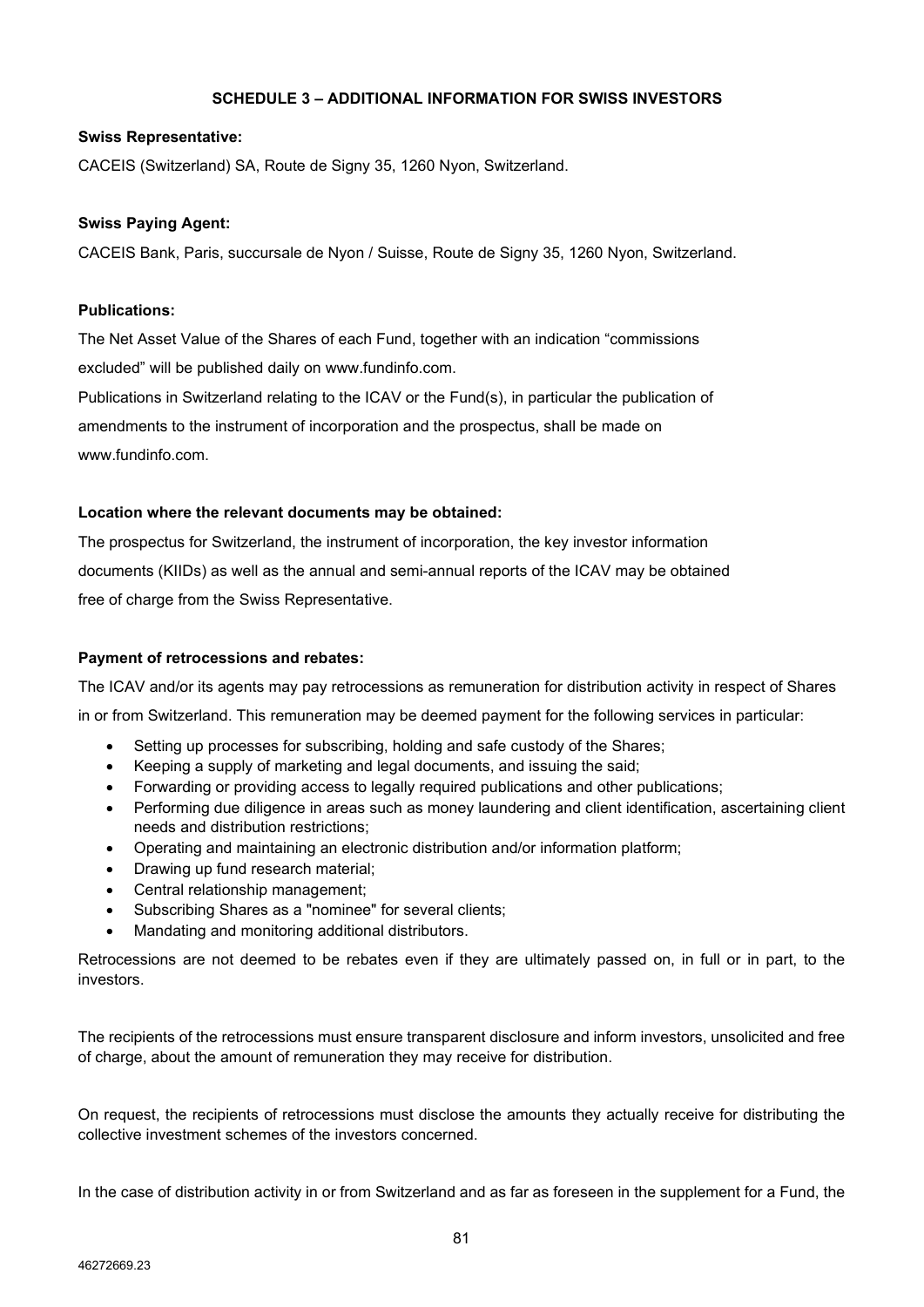ICAV and its agents may, upon request, pay rebates directly to investors. The purpose of rebates is to reduce the fees or costs incurred by the investor in question. Rebates are permitted provided that

- they are paid from fees received by AEGON Investment Management B.V. and therefore do not represent an additional charge on the fund assets;
- they are granted on the basis of objective criteria;
- all investors who meet these objective criteria and demand rebates are also granted these within the same timeframe and to the same extent.

The objective criteria for the granting of rebates by the ICAV and its agents are as follows:

- the volume subscribed by the investor or the total volume they hold in the collective investment scheme or, where applicable, in the product range of the promoter;
- the amount of the fees generated by the investor;
- the investment behavior shown by the investor (e.g. expected investment period);
- the investor's willingness to provide support in the launch phase of a collective investment scheme.

At the request of the investor the ICAV and its agents must disclose the amounts of such rebates free of charge.

# **Place of performance and jurisdiction:**

In respect of the shares distributed in and from Switzerland, the place of performance and the place of jurisdiction is at the registered office of the Swiss Representative.

#### **Fees and Expenses**

Shareholder's attention is drawn to the section in the Prospectus entitled "Fees and Expenses".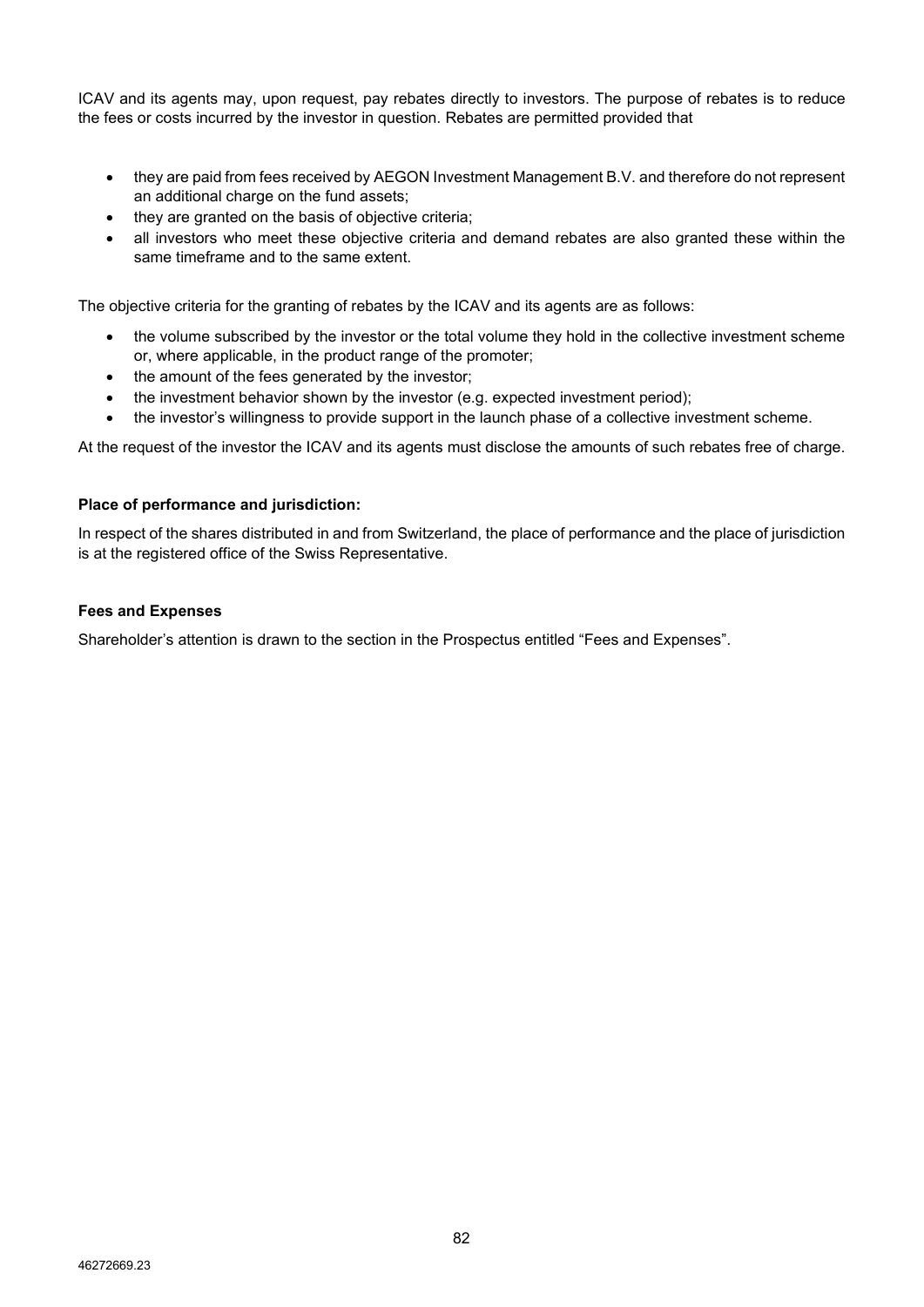# **SCHEDULE 4 - DIRECTORY**

AEGON ASSET MANAGEMENT EUROPE ICAV 70 SIR JOHN ROGERSON'S QUAY DUBLIN 1 IRELAND

# **DIRECTORS**

MIKE KIRBY BRONWYN WRIGHT STUART DONALD

# **MANAGER & GLOBAL DISTRIBUTOR**

AEGON INVESTMENT MANAGEMENT B.V. AEGONPLEIN 50 2591 TV, DEN HAAG THE NETHERLANDS

# **DEPOSITARY**

CITI DEPOSITARY SERVICES IRELAND DESIGNATED ACTIVITY COMPANY 1 NORTH WALL QUAY DUBLIN 1 IRELAND

# **ADMINISTRATOR**

CITIBANK EUROPE PLC 1 NORTH WALL QUAY DUBLIN 1 IRELAND

# **AUDITORS**

PRICEWATERHOUSECOOPERS 1 SPENCER DOCK NORTH WALL QUAY DUBLIN 1 IRELAND